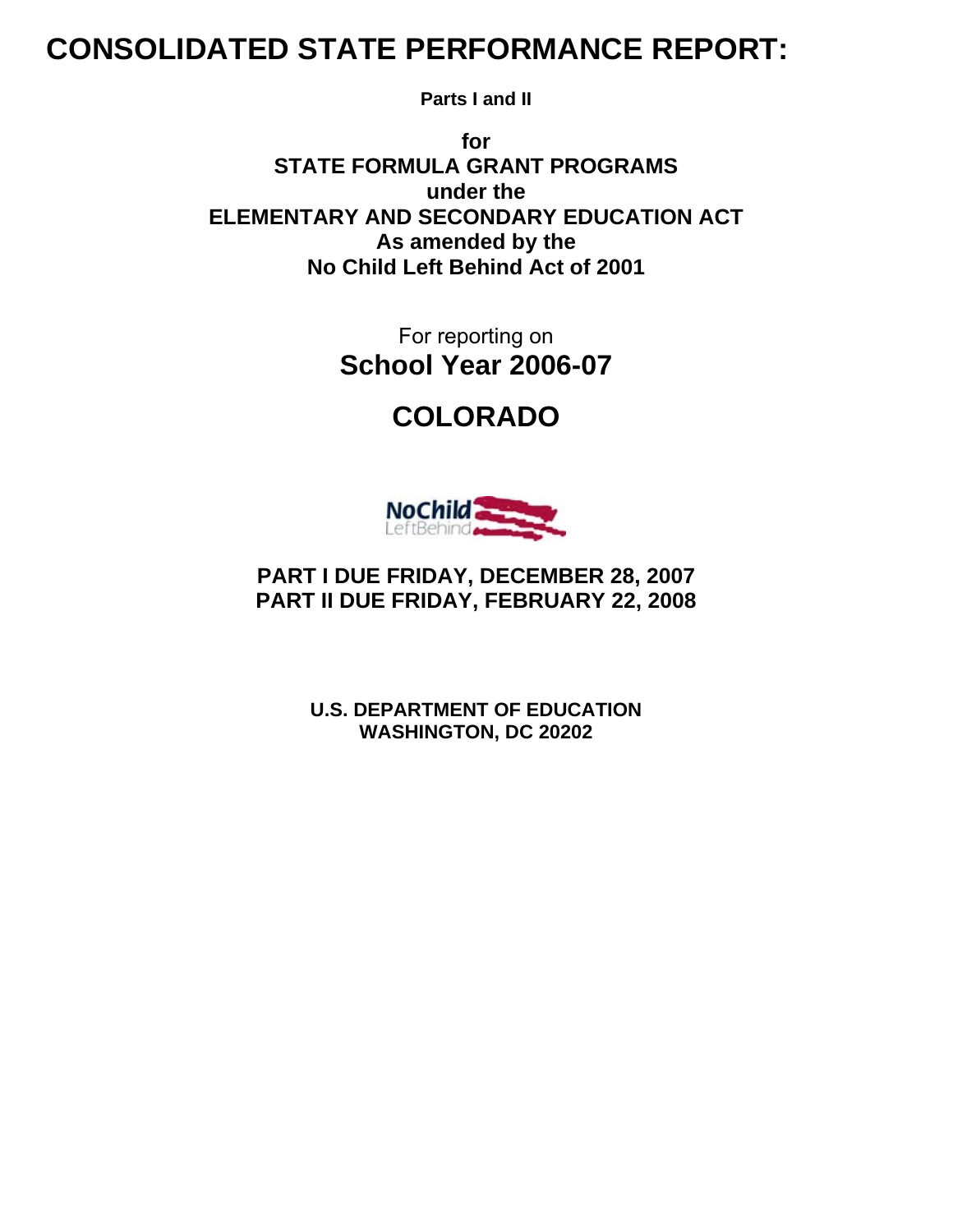#### **INTRODUCTION**

Sections 9302 and 9303 of the Elementary and Secondary Education Act (ESEA), as amended by the No Child Left Behind Act of 2001 (NCLB) provide to States the option of applying for and reporting on multiple ESEA programs through a single consolidated application and report. Although a central, practical purpose of the Consolidated State Application and Report is to reduce "red tape" and burden on States, the Consolidated State Application and Report are also intended to have the important purpose of encouraging the integration of State, local, and ESEA programs in comprehensive planning and service delivery and enhancing the likelihood that the State will coordinate planning and service delivery across multiple State and local programs. The combined goal of all educational agencies–State, local, and Federal–is a more coherent, well-integrated educational plan that will result in improved teaching and learning.

The Consolidated State Application and Report includes the following ESEA programs:

- Title I, Part A Improving Basic Programs Operated by Local Educational Agencies
- Title I, Part B, Subpart 3 William F. Goodling Even Start Family Literacy Programs
- Title I, Part C Education of Migratory Children
- Title I, Part D Prevention and Intervention Programs for Children and Youth Who Are Neglected, Delinquent, or At-Risk
- Title I, Part F Comprehensive School Reform
- Title II, Part A Improving Teacher Quality State Grants (Teacher and Principal Training and Recruiting Fund)
- Title II, Part D Enhancing Education through Technology
- Title III, Part A English Language Acquisition, Language Enhancement, and Academic Achievement Act
- Title IV, Part A, Subpart 1 Safe and Drug-Free Schools and Communities State Grants
- Title IV, Part A, Subpart 2 Safe and Drug-Free Schools and Communities National Activities (Community Service Grant Program)
- Title IV, Part B 21<sup><sup>\*</sup></sup> Century Community Learning Centers.
- Title V, Part A Innovative Programs
- Title VI, Section 6111 Grants for State Assessments and Related Activities
- Title VI, Part B Rural Education Achievement Program
- Title X, Part C Education for Homeless Children and Youths

The NCLB Consolidated State Performance Report (CSPR) for school year (SY) 2006-07 consists of two information collections.

#### **PART I**

Part I of the CSPR requests information related to the five ESEA Goals, established in the June 2002 Consolidated State Application, and information required for the Annual State Report to the Secretary, as described in Section 1111(h)(4) of the ESEA. The five ESEA Goals established in the June 2002 Consolidated State Application are:

**Performance Goal 1: By SY 2013-14, all students will reach high standards, at a minimum attaining proficiency or better in reading/language arts and mathematics.** 

**Performance Goal 2: All limited English proficient students will become proficient in English and reach high academic standards, at a minimum attaining proficiency or better in reading/language arts and mathematics. Performance Goal 3: By SY 2005-06, all students will be taught by highly qualified teachers. Performance Goal 4: All students will be educated in learning environments that are safe, drug free, and conducive to learning.** 

**Performance Goal 5: All students will graduate from high school.** 

Starting with SY 2005-06, collection of data for the Education of Homeless Children and Youths was added to Part I in order to provide timely data for the program's performance measures. This change allowed ED to retire OMB collection 1810- 0650. For SY 2006-07, Migrant Education Program child count information that is used for funding purposes is now collected via Part I. This change allowed ED to retire OMB collection 1810-0519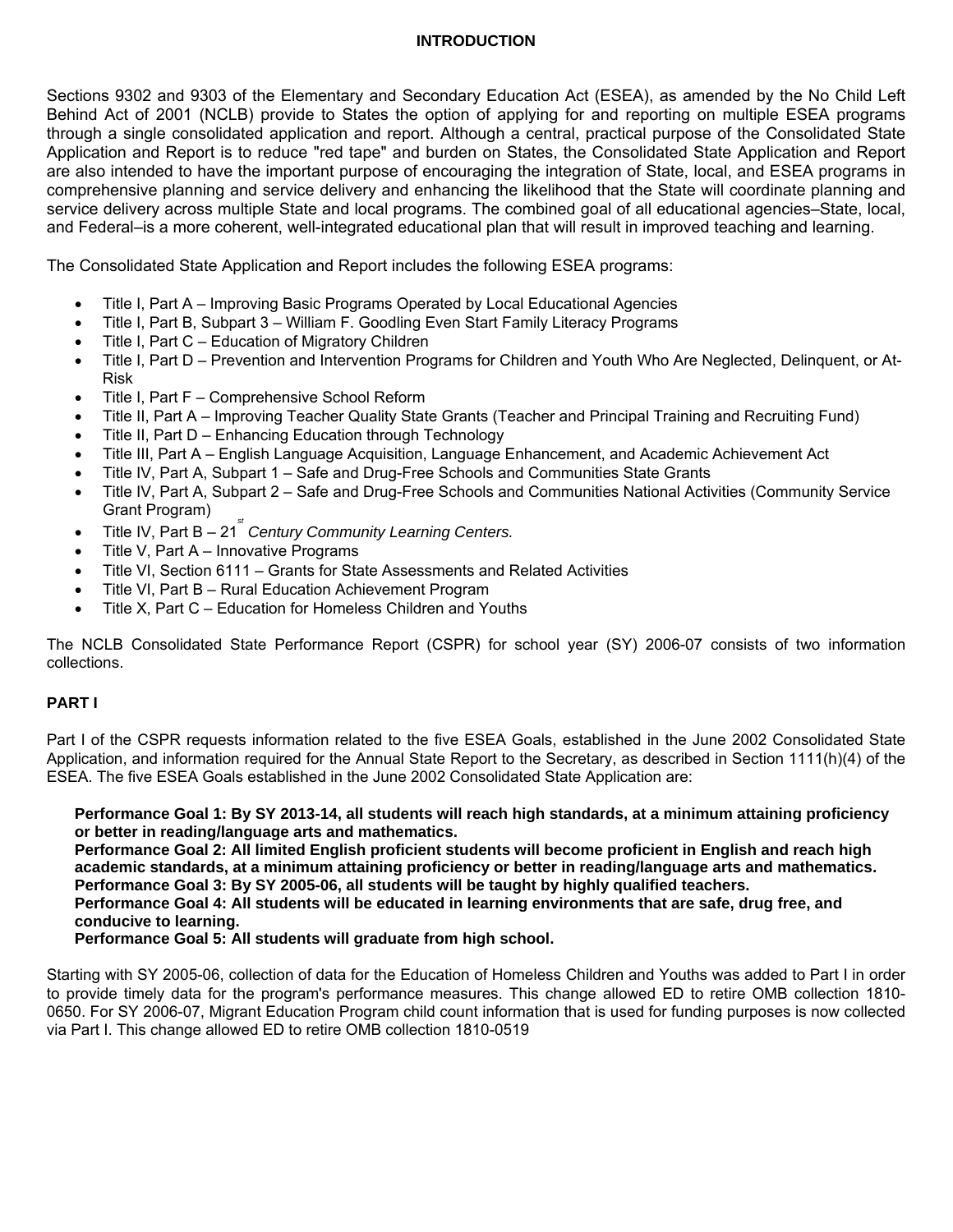# **PART II**

Part II of the CSPR consists of information related to State activities and outcomes of specific ESEA programs. While the information requested varies from program to program, the specific information requested for this report meets the following criteria:

- 1. The information is needed for Department program performance plans or for other program needs.
- 2. The information is not available from another source, including program evaluations.
- 3. The information will provide valid evidence of program outcomes or results.
- 4. The CSPR is the best vehicle for collection of the data.

#### **GENERAL INSTRUCTIONS AND TIMELINES**

All States that received funding on the basis of the Consolidated State Application for the SY 2006-07 must respond to this Consolidated State Performance Report (CSPR). Part I of the Report is due to the Department by Friday, December 28, 2007. Part II of the Report is due to the Department by Friday, February 22, 2008. Both Part I and Part II should reflect data from the SY 2006-07, unless otherwise noted.

The format states will use to submit the Consolidated State Performance Report has changed to an online submission starting with SY 2004-05. This online submission system is being developed through the Education Data Exchange Network (EDEN) and will make the submission process less burdensome. Please see the following section on transmittal instructions for more information on how to submit this year's Consolidated State Performance Report.

#### **TRANSMITTAL INSTRUCTIONS**

The Consolidated State Performance Report (CSPR) data will be collected online from the SEAs, using the EDEN web site. The EDEN web site will be modified to include a separate area (sub-domain) for CSPR data entry. This area will utilize EDEN formatting to the extent possible and the data will be entered in the order of the current CSPR forms. The data entry screens will include or provide access to all instructions and notes on the current CSPR forms; additionally, an effort will be made to design the screens to balance efficient data collection and reduction of visual clutter.

Initially, a state user will log onto EDEN and be provided with an option that takes him or her to the "SY 2006-07 CSPR". The main CSPR screen will allow the user to select the section of the CSPR that he or she needs to either view or enter data. After selecting a section of the CSPR, the user will be presented with a screen or set of screens where the user can input the data for that section of the CSPR. A user can only select one section of the CSPR at a time. After a state has included all available data in the designated sections of a particular CSPR Part, a lead state user will certify that Part and transmit it to the Department. Once a Part has been transmitted, ED will have access to the data. States may still make changes or additions to the transmitted data, by creating an updated version of the CSPR. Detailed instructions for transmitting the SY 2006-07 CSPR will be found on the main CSPR page of the EDEN web site (https://EDEN.ED.GOV/EDENPortal/).

According to the Paperwork Reduction Act of 1965, no persons are required to respond to a collection of information unless it displays a valid OMB control number. The valid OMB control number for this information collection is 1810-0614. The time required to complete this information collection is estimated to average 111 hours per response, including the time to review instructions, search existing data resources, gather the data needed, and complete and review the information collection. If you have any comments concerning the accuracy of the time estimates(s) contact School Support and Technology Programs, 400 Maryland Avenue, SW, Washington DC 20202-6140. Questions about the new electronic CSPR submission process, should be directed to the EDEN Partner Support Center at 1-877-HLP-EDEN (1-877-457-3336).

> OMB Number: 1810-0614 Expiration Date: 10/31/2010

Consolidated State Performance Report For State Formula Grant Programs under the Elementary And Secondary Education Act as amended by the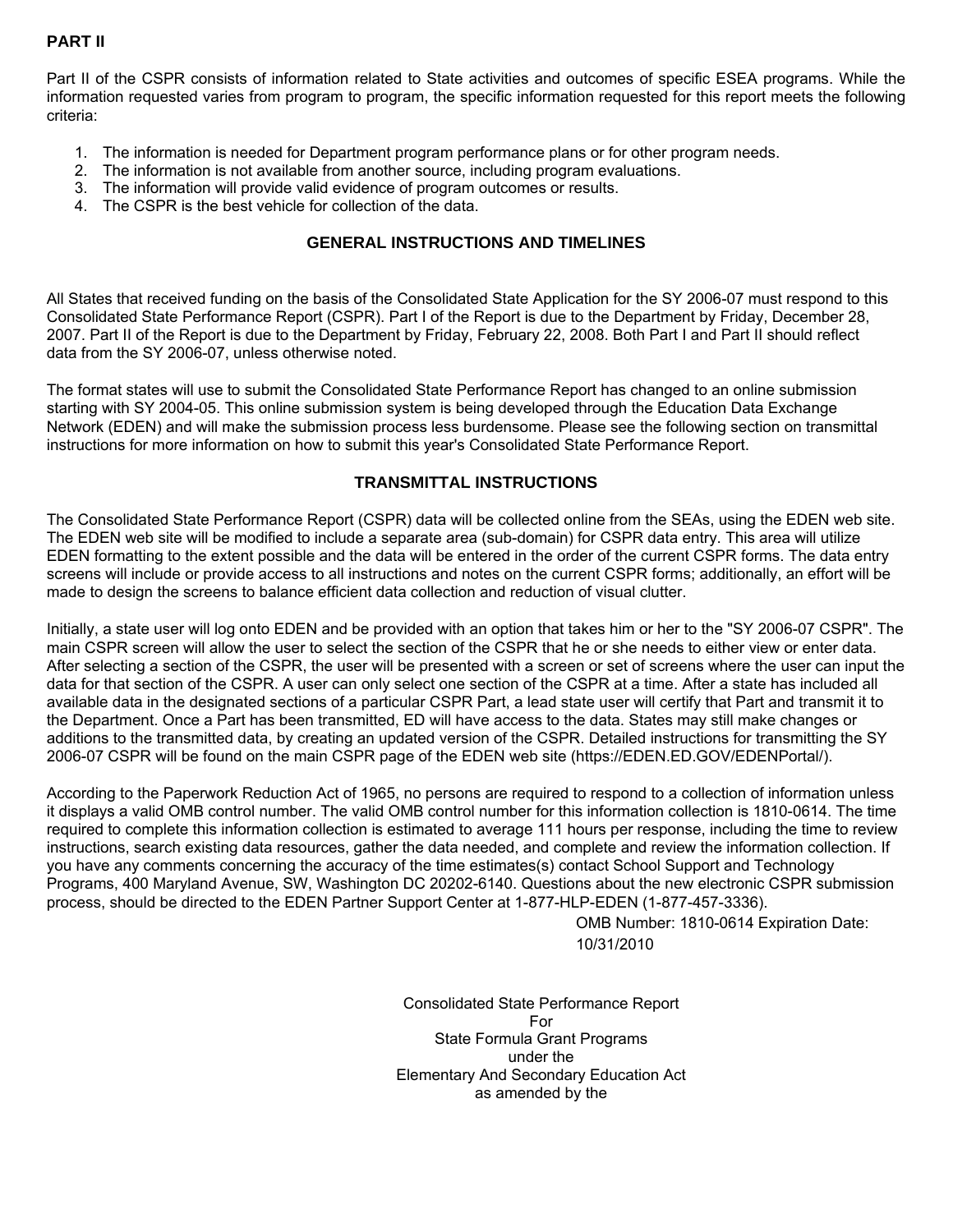Check the one that indicates the report you are submitting: Part I, 2006-07 X Part II, 2006-07

Name of State Educational Agency (SEA) Submitting This Report: Colorado Department of Education Address: 1560 Broadway, Suite 1450 Denver, CO 80202 Person to contact about this report:

Name: Patrick Chapman Telephone: 303-866-6780 Fax: 303-866-6637 e-mail: chapman\_p@cde.state.co.us

Name of Authorizing State Official: (Print or Type):

Patrick Chapman

Friday, April 18, 2008, 4:28:32 PM

Signature Date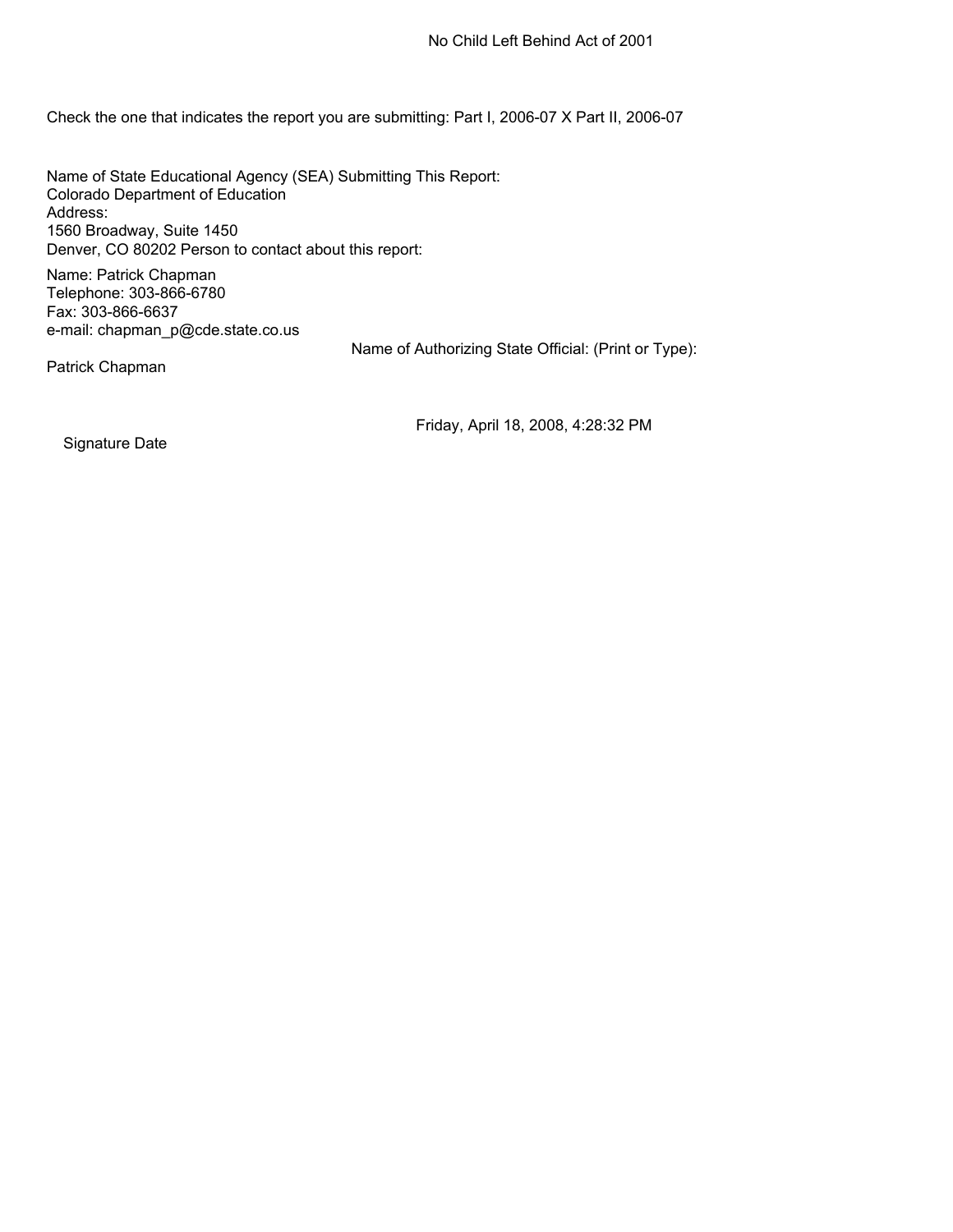# **CONSOLIDATED STATE PERFORMANCE REPORT: PART II**

For reporting on **School Year 2006-07** 



**PART II DUE FEBRUARY 22, 2008**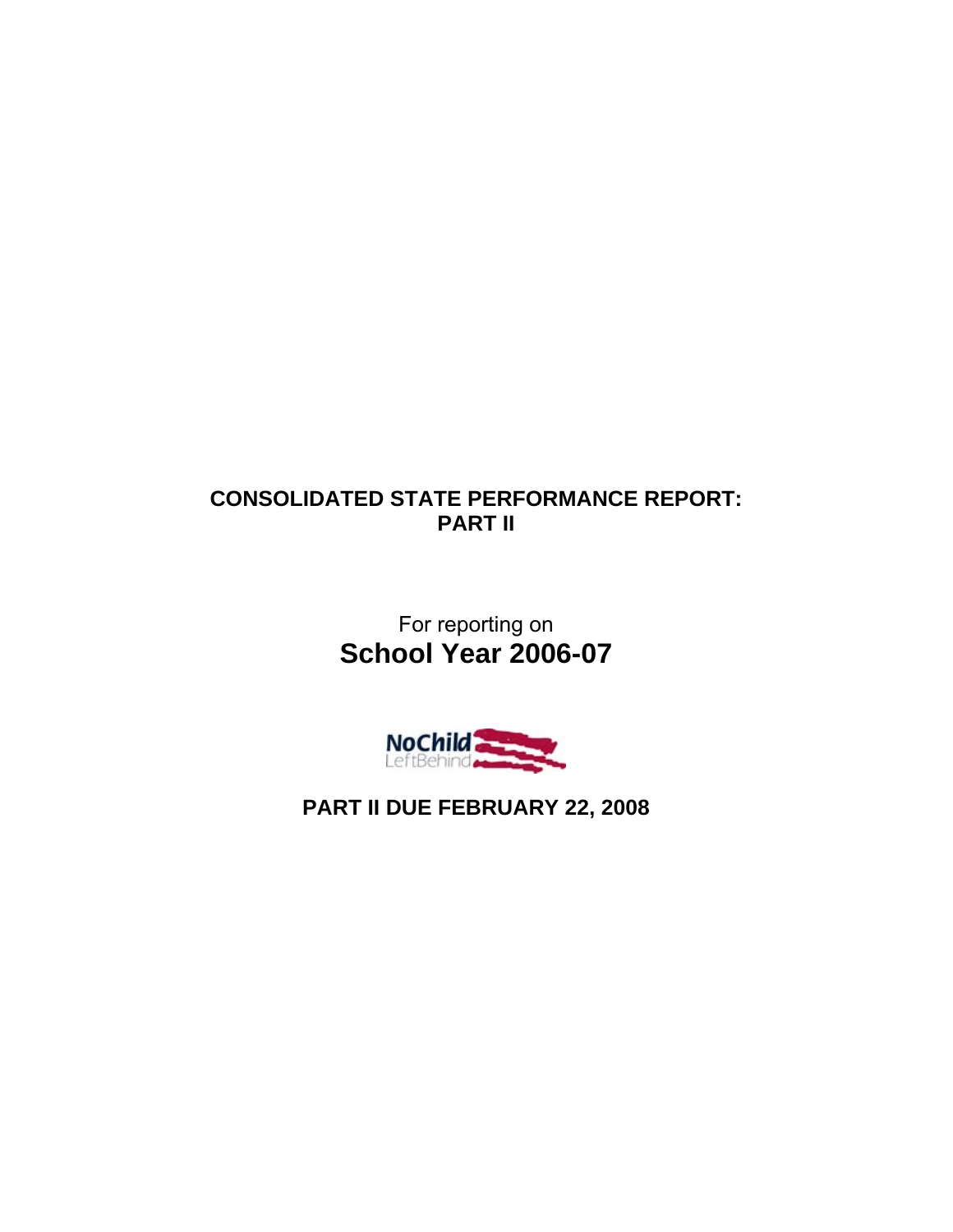### **2.1 IMPROVING BASIC PROGRAMS OPERATED BY LOCAL EDUCATIONAL AGENCIES (TITLE I, PART A)**

This section collects data on Title I, Part A programs.

#### **2.1.1 Student Achievement in Schools with Title I, Part A Programs**

The following sections collect data on student academic achievement on the State's NCLB assessments in schools that receive Title I, Part A funds and operate either Schoolwide programs or Targeted Assistance programs.

#### **2.1.1.1 Student Achievement in Mathematics in Schoolwide Schools (SWP)**

In the format of the table below, provide the number of students in SWP schools who completed the assessment and for whom a performance level was reported, in grades 3 through 8 and high school, on the State's NCLB mathematics assessments under Section 1111(b)(3) of ESEA. Also, provide the number of those students who scored at or above proficient. The percentage of students who scored at or above proficient is calculated automatically.

| Grade              | # Students Who Completed the<br><b>Assessment &amp; a Performance Level</b><br><b>Reported</b> | # Students Scoring At or<br><b>Above Proficient</b> | Percentage At or<br><b>Above Proficient</b> |
|--------------------|------------------------------------------------------------------------------------------------|-----------------------------------------------------|---------------------------------------------|
| 3                  | 16468                                                                                          | 14074                                               | 85.5                                        |
| 4                  | 15564                                                                                          | 13037                                               | 83.8                                        |
| 5                  | 14712                                                                                          | 11804                                               | 80.2                                        |
| 6                  | 7116                                                                                           | 5274                                                | 74.1                                        |
|                    | 6217                                                                                           | 4350                                                | 70.0                                        |
| 8                  | 6192                                                                                           | 3369                                                | 54.4                                        |
| <b>High School</b> | 4600                                                                                           | 1310                                                | 28.5                                        |
| Total              | 70869                                                                                          | 53218                                               | 75.1                                        |
| <b>Comments:</b>   |                                                                                                |                                                     |                                             |

Source – The table above is produced through EDFacts. The SEA submits the data in file N/X075 that is data group 583. In addition, the SEA submits the data in file N/X101 that includes data group 22.

#### **Note: New data collection for the SY 2006-07 CSPR.**

#### **2.1.1.2 Student Achievement in Reading/Language Arts in Schoolwide Schools (SWP)**

This section is similar to 2.1.1.1. The only difference is that this section collects data on performance on the State's NCLB reading/language arts assessment in SWP.

| Grade              | # Students Who Completed the<br>Assessment & a Performance Level<br><b>Reported</b> | # Students Scoring At or<br><b>Above Proficient</b> | Percentage At or<br><b>Above Proficient</b> |
|--------------------|-------------------------------------------------------------------------------------|-----------------------------------------------------|---------------------------------------------|
|                    | 15312                                                                               | 12468                                               | 81.4                                        |
| 4                  | 15338                                                                               | 11429                                               | 74.5                                        |
| 5                  | 14720                                                                               | 11235                                               | 76.3                                        |
| 6                  | 7112                                                                                | 5501                                                | 77.3                                        |
|                    | 6223                                                                                | 4251                                                | 68.3                                        |
| 8                  | 6196                                                                                | 4391                                                | 70.9                                        |
| <b>High School</b> | 4593                                                                                | 3063                                                | 66.7                                        |
| Total              | 69494                                                                               | 52338                                               | 75.3                                        |
| <b>Comments:</b>   |                                                                                     |                                                     |                                             |

Source – The table above is produced through EDFacts. The SEA submits the data in files N/X076, N/X077, or N/X078 that are data group 584. In addition, the SEA submits the data in file N/X101 that includes data group 22.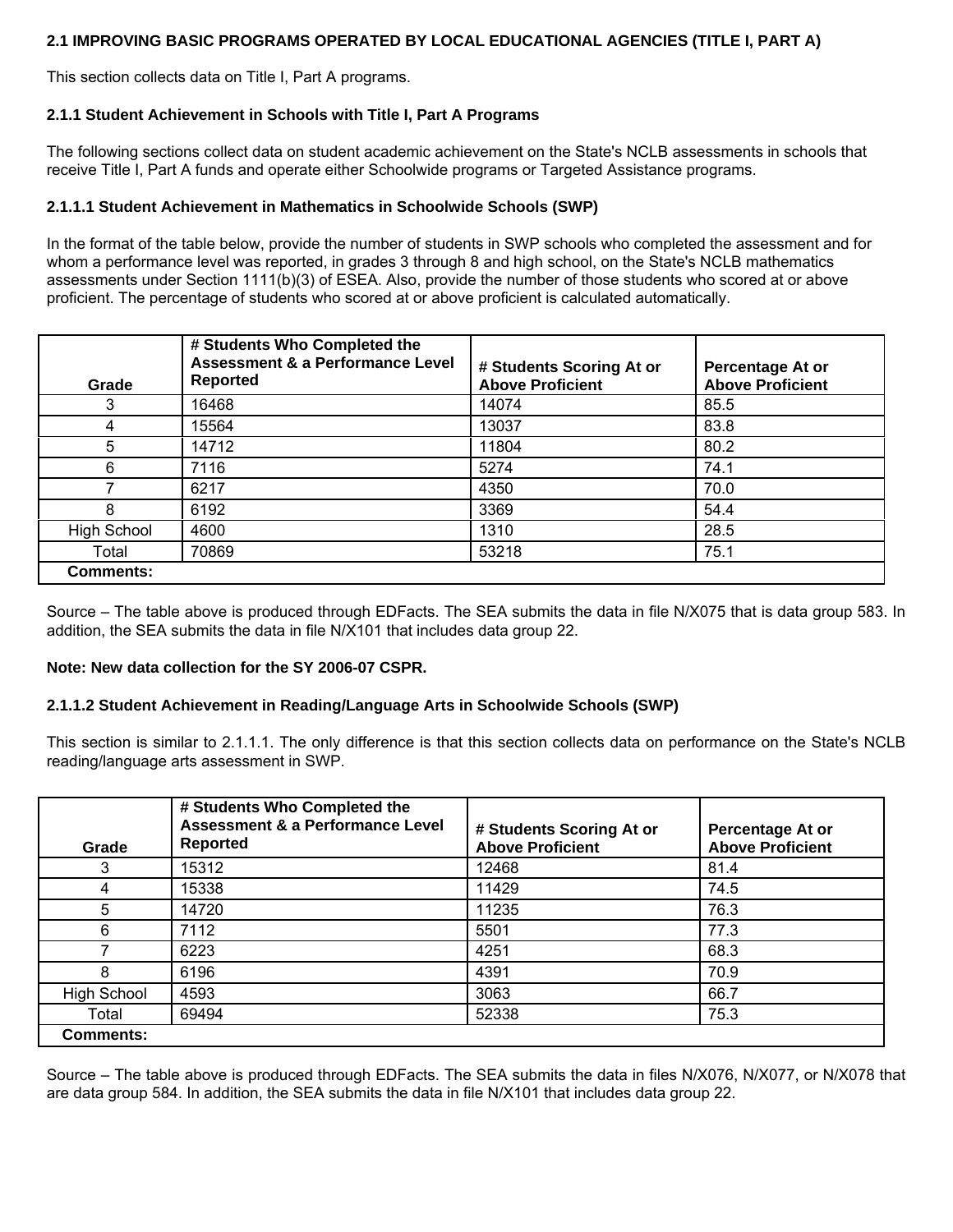**Note: New data collection for the SY 2006-07 CSPR.**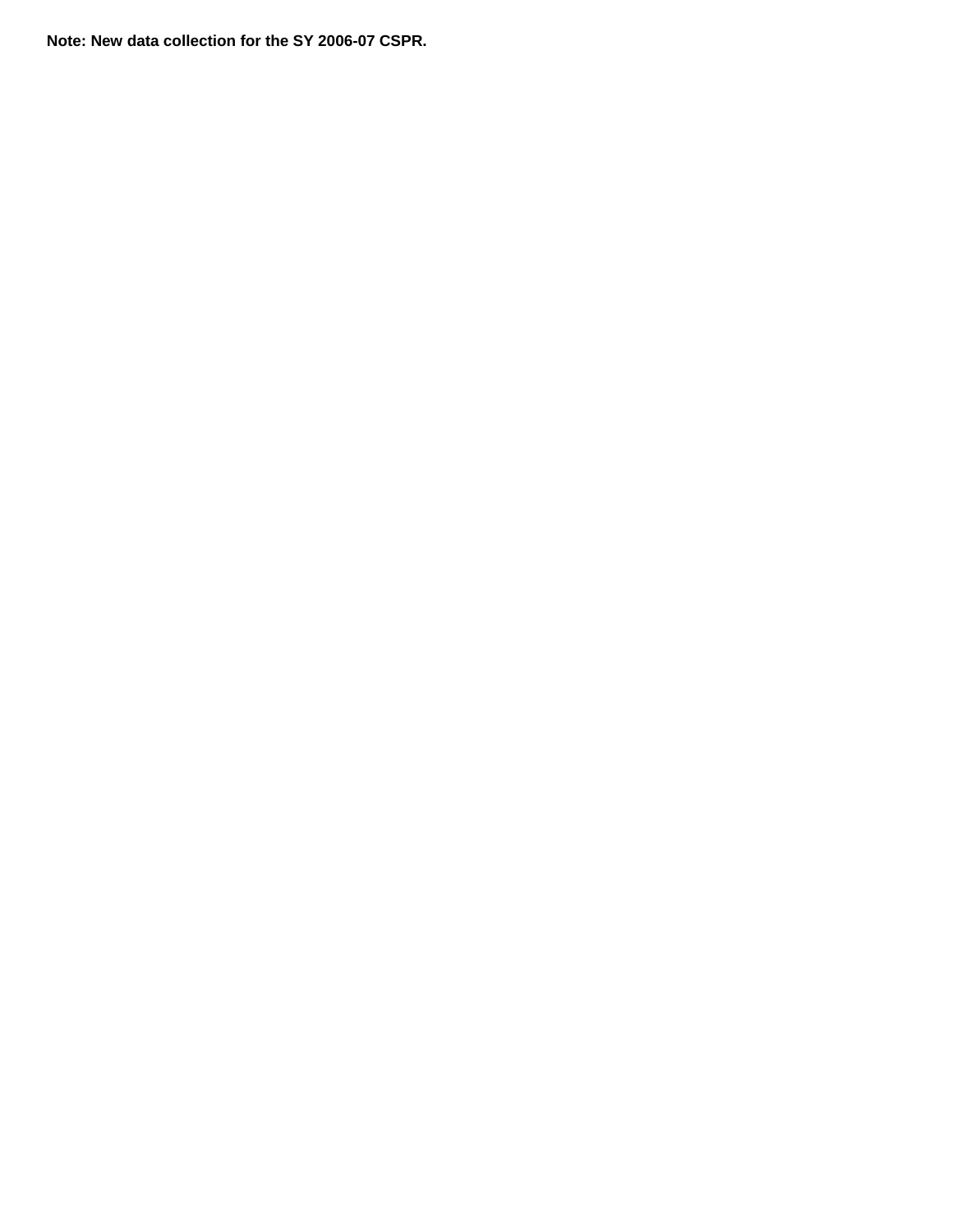#### **2.1.1.3 Student Achievement in Mathematics in Targeted Assistance Schools (TAS)**

In the table below, provide the number of students in TAS who completed the assessment and for whom a performance level was reported, in grades 3 through 8 and high school, on the State's NCLB mathematics assessments under Section 1111(b) (3) of ESEA. Also, provide the number of those students who scored at or above proficient. The percentage of students who scored at or above proficient is calculated automatically.

| Grade              | # Students Who Completed the<br><b>Assessment &amp; a Performance Level</b><br><b>Reported</b> | # Students Scoring At or<br><b>Above Proficient</b> | Percentage At or<br><b>Above Proficient</b> |
|--------------------|------------------------------------------------------------------------------------------------|-----------------------------------------------------|---------------------------------------------|
| 3                  | 8705                                                                                           | 8103                                                | 93.1                                        |
| 4                  | 8586                                                                                           | 7903                                                | 92.0                                        |
| 5                  | 8506                                                                                           | 7591                                                | 89.2                                        |
| 6                  | 4467                                                                                           | 3817                                                | 85.4                                        |
|                    | 2764                                                                                           | 2286                                                | 82.7                                        |
| 8                  | 2841                                                                                           | 2057                                                | 72.4                                        |
| <b>High School</b> | 1202                                                                                           | 615                                                 | 51.2                                        |
| Total              | 37071                                                                                          | 32372                                               | 87.3                                        |
| <b>Comments:</b>   |                                                                                                |                                                     |                                             |

Source – The table above is produced through EDFacts. The SEA submits the data in file N/X075 that is data group 583. In addition, the SEA submits the data in file N/X101 that includes data group 22.

#### **Note: New data collection for the SY 2006-07 CSPR.**

#### **2.1.1.4 Student Achievement in Reading/Language Arts in Targeted Assistance Schools (TAS)**

This section is similar to 2.1.1.3. The only difference is that this section collects data on performance on the State's NCLB reading/language arts assessment in TAS.

| Grade              | # Students Who Completed the<br><b>Assessment &amp; a Performance Level</b><br><b>Reported</b> | # Students Scoring At or<br><b>Above Proficient</b> | <b>Percentage At or</b><br><b>Above Proficient</b> |
|--------------------|------------------------------------------------------------------------------------------------|-----------------------------------------------------|----------------------------------------------------|
| 3                  | 8375                                                                                           | 7579                                                | 90.5                                               |
| 4                  | 8533                                                                                           | 7414                                                | 86.9                                               |
| 5                  | 8498                                                                                           | 7357                                                | 86.6                                               |
| 6                  | 4464                                                                                           | 3964                                                | 88.8                                               |
|                    | 2762                                                                                           | 2257                                                | 81.7                                               |
| 8                  | 2836                                                                                           | 2384                                                | 84.1                                               |
| <b>High School</b> | 1202                                                                                           | 1011                                                | 84.1                                               |
| Total              | 36670                                                                                          | 31966                                               | 87.2                                               |
| <b>Comments:</b>   |                                                                                                |                                                     |                                                    |

Source – The table above is produced through EDFacts. The SEA submits the data in files N/X076, N/X077, or N/X078 that are data group 584. In addition, the SEA submits the data in file N/X101 that includes data group 22.

#### **Note: New data collection for the SY 2006-07 CSPR.**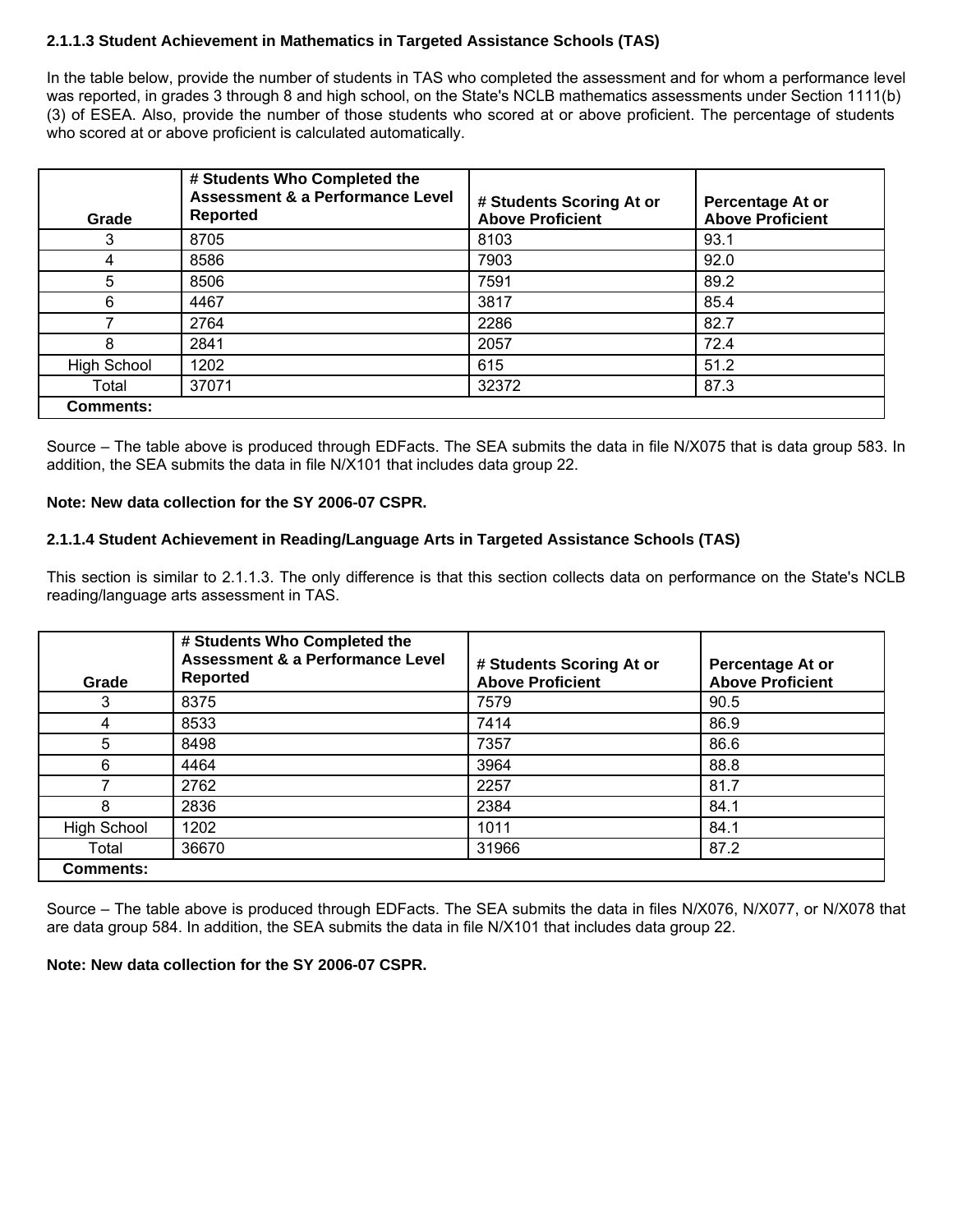# **2.1.2 Title I, Part A Student Participation**

The following sections collect data on students participating in Title I, Part A by various student characteristics.

#### **2.1.2.1 Student Participation in Public Title I, Part A by Special Services or Programs**

In the table below, provide the number of public school students served by either Public Title I SWP or TAS programs at any time during the regular school year for each category listed. Count each student only once in each category even if the student participated during more than one term or in more than one school or district in the State. Count each student in as many of the categories that are applicable to the student. Include pre-kindergarten through grade 12. Do not include the following individuals: (1) adult participants of adult literacy programs funded by Title I, (2) private school students participating in Title I programs operated by local educational agencies, or (3) students served in Part A local neglected programs.

|                                     | # Students Served |
|-------------------------------------|-------------------|
| Children with disabilities (IDEA)   | 16976             |
| Limited English proficient students | 53859             |
| Students who are homeless           | 3460              |
| Migratory students                  | 8119              |
| <b>Comments:</b>                    |                   |

Source – Initially, pre-populated by EDFacts file N/X037 that is data group 538, category sets C-F. If necessary, it is updated through manual entry by the SEA into the online collection tool.

#### **Note: This table was formerly section 2.1.3.1.1 of the SY 2005-06 CSPR.**

#### **2.1.2.2 Student Participation in Public Title I, Part A by Racial/Ethnic Group**

In the table below, provide the unduplicated number of public school students served by either public Title I SWP or TAS at any time during the regular school year. Each student should be reported in only one racial/ethnic category. Include prekindergarten through grade 12. The total number of students served will be calculated automatically.

Do not include: (1) adult participants of adult literacy programs funded by Title I, (2) private school students participating in Title I programs operated by local educational agencies, or (3) students served in Part A local neglected programs.

| <b>Race/Ethnicity</b>               | # Students Served |
|-------------------------------------|-------------------|
| American Indian<br>or Alaska Native | 2245              |
| Asian or Pacific<br>Islander        | 2893              |
| Black, non-<br>Hispanic             | 13242             |
| Hispanic                            | 85054             |
| White, non-<br>Hispanic             | 46492             |
| Total                               | 149926            |
| <b>Comments:</b>                    |                   |

Source – The table above is produced through EDFacts. The SEA submits the data in file N/X037, that is data group ID 548, category set B.

**Note: This table was formerly section 2.1.3.1.2 of the SY 2005-06 CSPR. The total row is new for the SY 2006-07 CSPR.**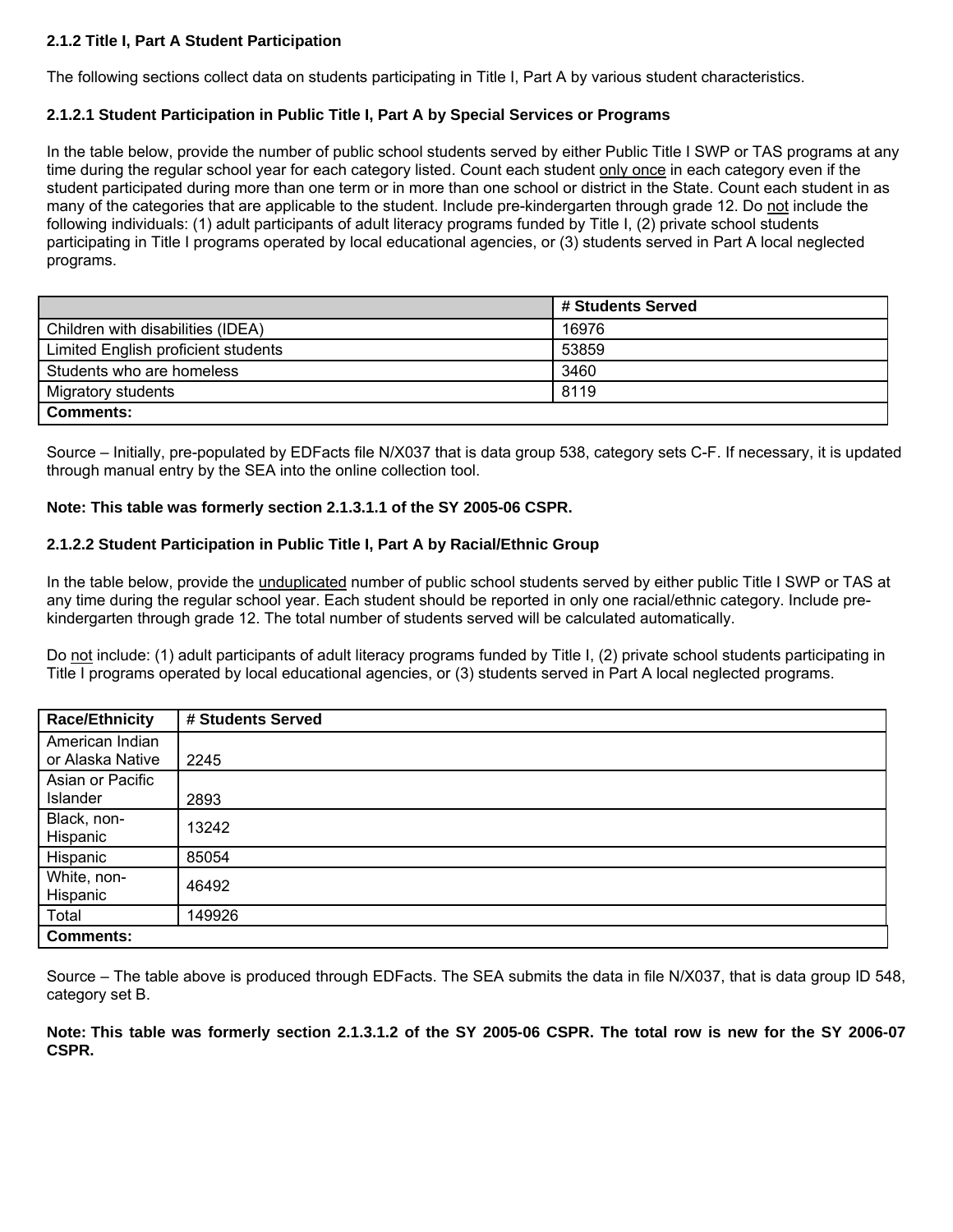# **2.1.2.3 Student Participation in Title I, Part A by Grade Level**

In the table below, provide the *unduplicated* number of students participating in Title I, Part A programs by grade level and by type of program: Title I public targeted assistance programs (Public TAS), Title I schoolwide programs (Public SWP), private school students participating in Title I programs (private), and Part A local neglected programs (local neglected). The totals column by type of program will be automatically calculated.

|                            |                   |                   |                | <b>Local Neglected</b> |              |
|----------------------------|-------------------|-------------------|----------------|------------------------|--------------|
| <b>Age/Grade</b>           | <b>Public TAS</b> | <b>Public SWP</b> | <b>Private</b> |                        | <b>Total</b> |
| Age 0-2                    | 0                 | 327               | $\mathbf 0$    | $\mathbf 0$            | 327          |
| Age 3-5 (not Kindergarten) | 184               | 3040              | $\mathbf 0$    | $\mathbf 0$            | 3224         |
| K                          | 1034              | 18223             | 54             | N < 16                 | 19315        |
|                            | 1805              | 18733             | 80             | N < 16                 | 20627        |
| 2                          | 2059              | 17629             | 97             | N <sub>16</sub>        | 19798        |
| 3                          | 1827              | 17174             | 95             | 21                     | 19117        |
| 4                          | 1671              | 16064             | 88             | 29                     | 17852        |
| 5                          | 1371              | 15051             | 61             | 31                     | 16514        |
| 6                          | 1146              | 7088              | 44             | 36                     | 8314         |
| 7                          | 753               | 6051              | 25             | 60                     | 6889         |
| 8                          | 912               | 5464              | 21             | 85                     | 6482         |
| 9                          | 208               | 2690              | 19             | 171                    | 3088         |
| 10                         | 66                | 2397              | N < 16         | 169                    | 2646         |
| 11                         | 41                | 1859              | N < 16         | 139                    | 2046         |
| 12                         | 39                | 1558              | N < 16         | 185                    | 1785         |
| Ungraded                   | 38                | 37                | $\mathbf 0$    | 0                      | 75           |
| <b>TOTALS</b>              | 13154             | 133385            | 608            | 952                    | 148099       |
| <b>Comments:</b>           |                   |                   |                |                        |              |

Source – The table above is produced through EDFacts. The SEA submits the data in file N/X037, that is data group ID 548, category set A.

**Note: This table was formerly section 2.1.3.2 of the SY 2005-06 CSPR. The percent of total column has been deleted for the SY 2006-07 CSPR.**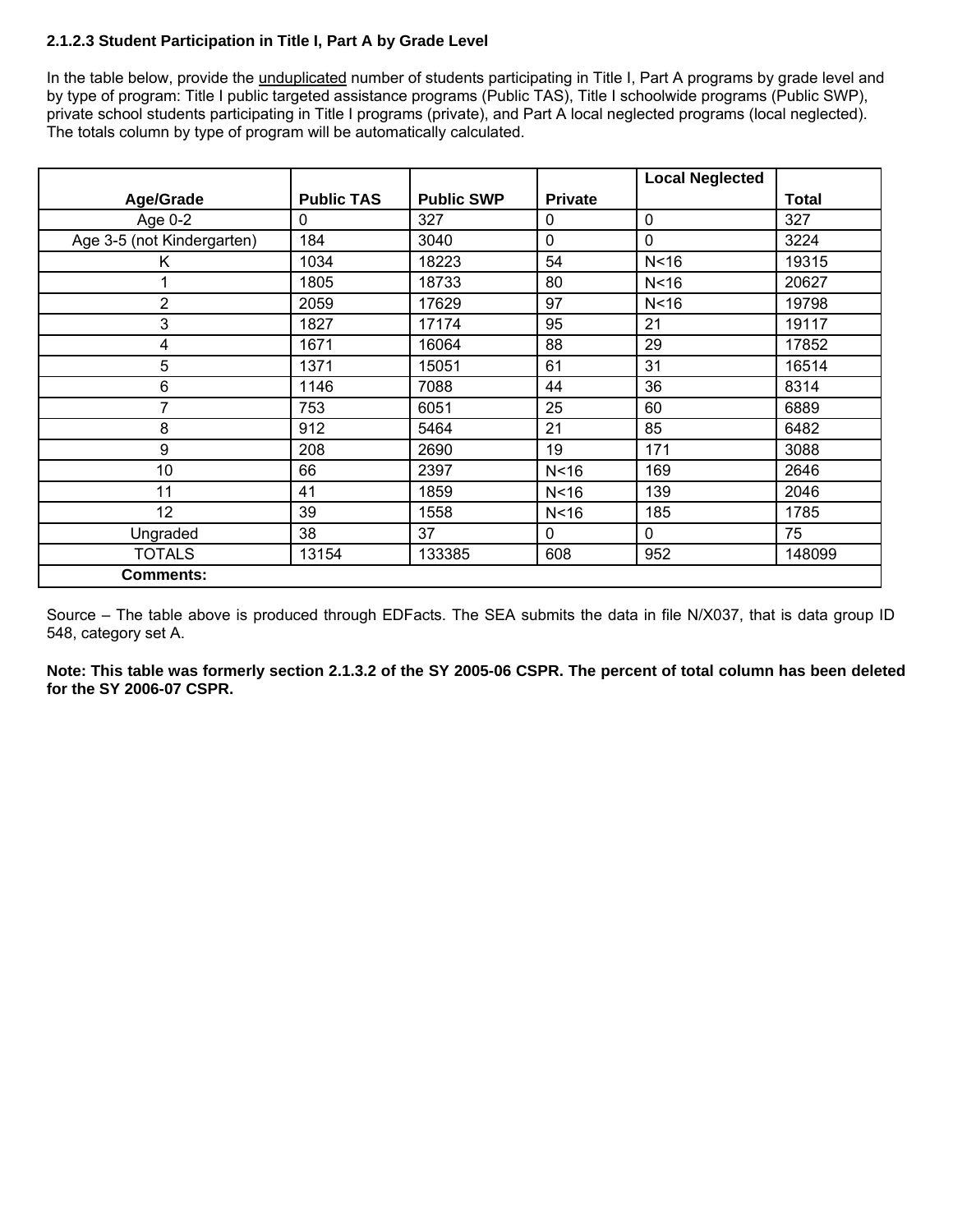# **2.1.2.4 Student Participation in Title I, Part A Targeted Assistance Programs by Instructional and Support Services**

The following sections request data about the participation of students in TAS.

#### **2.1.2.4.1 Student Participation in Title I, Part A Targeted Assistance Programs by Instructional Services**

In the table below, provide the number of students receiving each of the listed instructional services through a TAS program funded by Title I, Part A. Students may be reported as receiving more than one instructional service. However, students should be reported only once for each instructional service regardless of the frequency with which they received the service.

|                              | # Students Served |
|------------------------------|-------------------|
| <b>Mathematics</b>           | 4246              |
| Reading/language arts        | 12067             |
| Science                      | 165               |
| Social studies               | 131               |
| Vocational/career            | 0                 |
| Other instructional services | 82                |
| <b>Comments:</b>             |                   |

Source – The table above is produced through EDFacts. The SEA submits the data in file N/X036 that is data group ID 549, category set A.

#### **Note: This table was formerly part of section 2.1.3.3 of the SY 2005-06 CSPR.**

#### **2.1.2.4.2 Student Participation in Title I, Part A Targeted Assistance Programs by Support Services**

In the table below, provide the number of students receiving each of the listed support services through a TAS program funded by Title I, Part A. Students may be reported as receiving more than one support service. However, students should be reported only once for each support service regardless of the frequency with which they received the service.

|                              | # Students Served |
|------------------------------|-------------------|
| Health, dental, and eye care | 132               |
| Supporting guidance/advocacy | 19                |
| Other support services       | 40                |
| <b>Comments:</b>             |                   |

Source – The table above is produced through EDFacts. The SEA submits the data in file N/X036 that is data group ID 549, category set B.

**Note: This table was formerly part of section 2.1.3.3 of the SY 2005-06 CSPR.**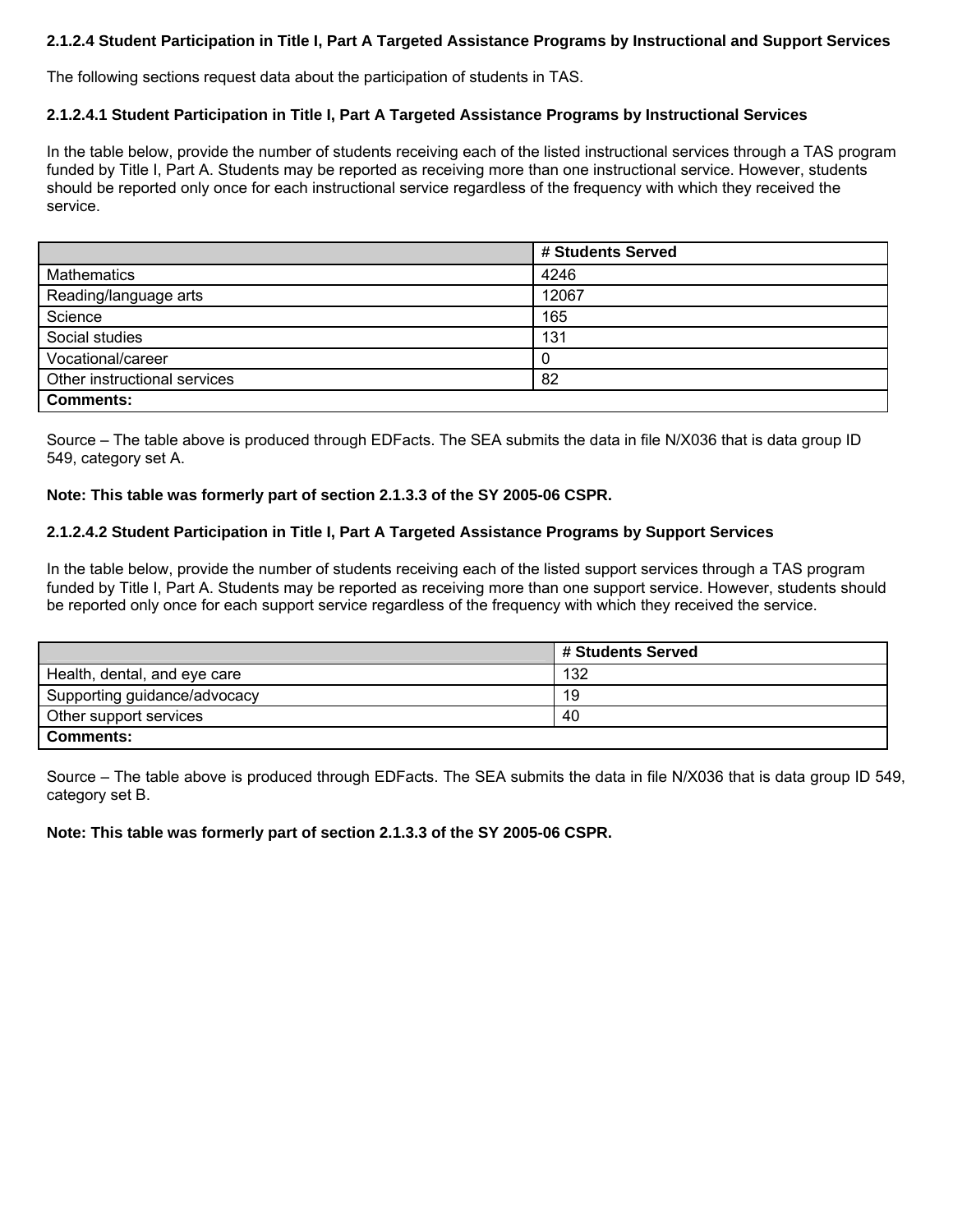# **2.1.3 Staff Information for Title I, Part A Targeted Assistance Programs (TAS)**

In the table below, provide the number of full-time equivalent (FTE) staff funded by a Title I, Part A TAS in each of the staff categories. For staff who work with both TAS and SWP, report only the FTE attributable to their TAS responsibilities.

For paraprofessionals only, provide the percentage of paraprofessionals who were qualified in accordance with Section 1119 (c) and (d) of the Elementary and Secondary Education Act (ESEA) as amended by the No Child Left Behind Act (NCLB) of 2002.

See the FAQs following the table for additional information.

| <b>Staff Category</b>                                                | <b>Staff FTE</b> | <b>Percentage Qualified</b> |
|----------------------------------------------------------------------|------------------|-----------------------------|
| <b>Teachers</b>                                                      | 338.4            |                             |
| Paraprofessionals1                                                   | 98.8             | 89.1                        |
| Other paraprofessionals (translators, parental involvement, computer |                  |                             |
| assistance)2                                                         | 8.2              |                             |
| Clerical support staff                                               | 10.00            |                             |
| Administrators (non-clerical)                                        | 18.7             |                             |
| <b>Comments:</b>                                                     |                  |                             |

Source – Manual entry by SEA into the online collection tool.

**Note: This table was formerly part of section 2.1.4 of the SY 2005-06 CSPR. The following changes have been made to this table for the SY 2006-07 CSPR: Instructional Paraprofessionals has been relabeled to paraprofessionals, Non-instructional paraprofessionals has been relabeled to other paraprofessionals(translators, parental involvement, computer assistance), Support staff (clerical and non-clerical) has been relabeled to Clerical support staff, Other (specify) has been deleted, and percentage qualified has been added.** 

#### **FAQs on staff information**

*a. What is a "paraprofessional?" An employee of an LEA who provides instructional support in a program supported with Title I, Part A funds. Instructional support includes the following activities:* 

(1) Providing one-on-one tutoring for eligible students, if the tutoring is scheduled at a time when a student would not otherwise receive instruction from a teacher;

- (2) Providing assistance with classroom management, such as organizing instructional and other materials;
- (3) Providing assistance in a computer laboratory;
- (4) Conducting parental involvement activities;
- (5) Providing support in a library or media center;
- (6) Acting as a translator; or
- (7) Providing instructional services to students.
- *b. What is an "other paraprofessional?" Paraprofessionals who do not provide instructional support, for example, paraprofessionals who are translators or who work with parental involvement or computer assistance.*
- *c. Who is a qualified paraprofessional? A paraprofessional who has (1) completed 2 years of study at an institution of higher education; (2) obtained an associate's (or higher) degree; or (3) met a rigorous standard of quality and been able to demonstrate, through a formal State or local academic assessment, knowledge of and the ability to assist in instructing reading, writing, and mathematics (or, as appropriate, reading readiness, writing readiness, and mathematics readiness) (Section 1119(c) and (d).) For more information on qualified paraprofessionals, please refer to the Title I paraprofessionals Guidance, available at:* http://www.ed.gov/policy/elsec/guid/paraguidance.doc.
- 1 Consistent with ESEA as amended by NCLB, Title I, Section 1119(g)(2).
- 2 Consistent with ESEA as amended by NCLB, Title I, Section 1119(e).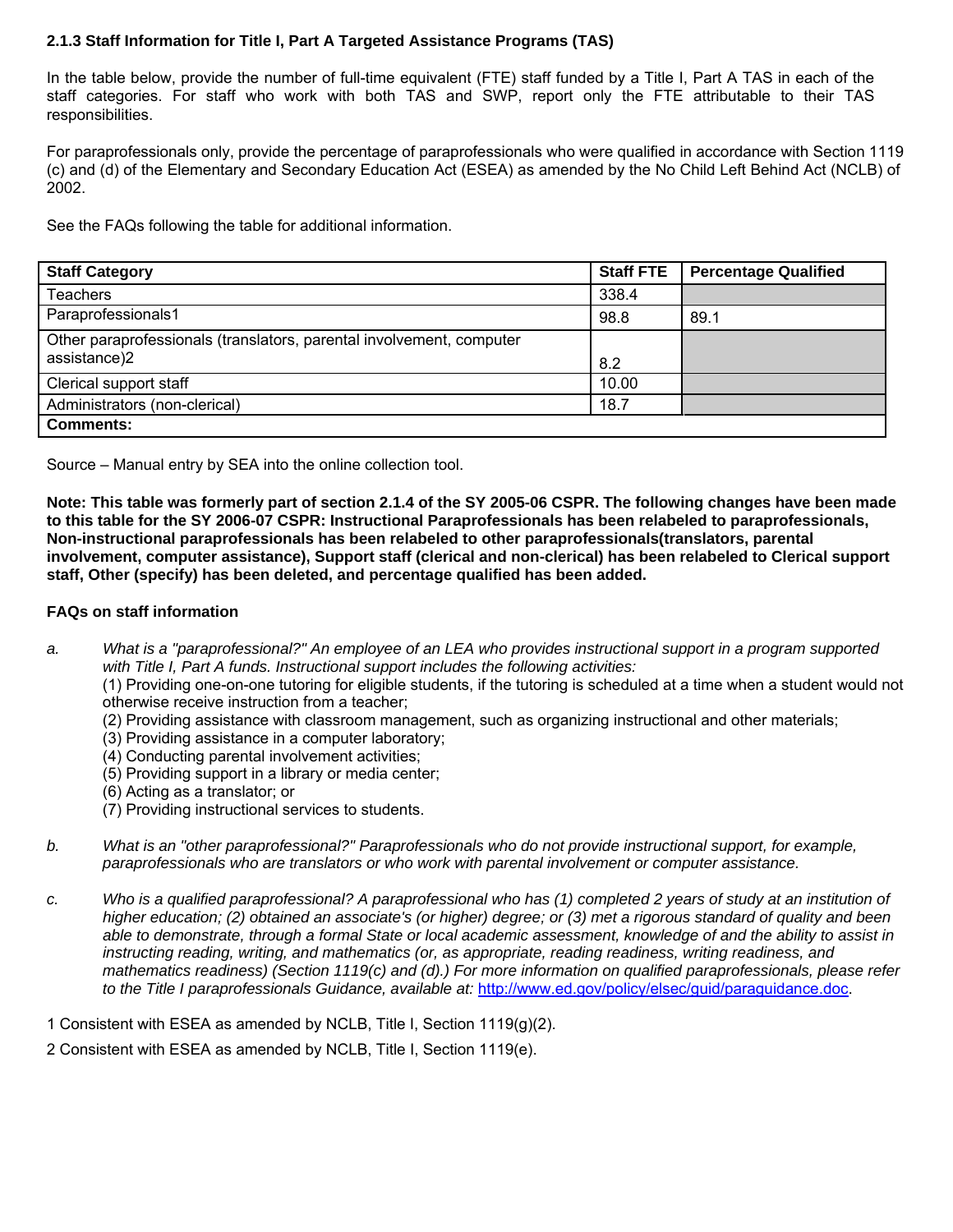# **2.1.3.1 Paraprofessional Information for Title I, Part A Schoolwide Programs (formerly 1.5.4.)**

In the table below, provide the number of FTE paraprofessionals who served in SWP and the percentage of these paraprofessionals who were qualified in accordance with Section 1119 (c) and (d) of ESEA. Use the additional guidance found below the previous table.

|                    | <b>Paraprofessionals FTE</b> | <b>Percentage Qualified</b> |
|--------------------|------------------------------|-----------------------------|
| Paraprofessionals3 | 1097.3                       | 93.3                        |
| <b>Comments:</b>   |                              |                             |

Source – Manual entry by SEA into the online collection tool.

Note: This table was formerly section 1.5.4 of the SY 2005-06 CSPR. For the SY 2006-07 CSPR, the paraprofessional FTE count has been added to this data collection.

3 Consistent with ESEA as amended by NCLB, Title I, Section 1119(g)(2).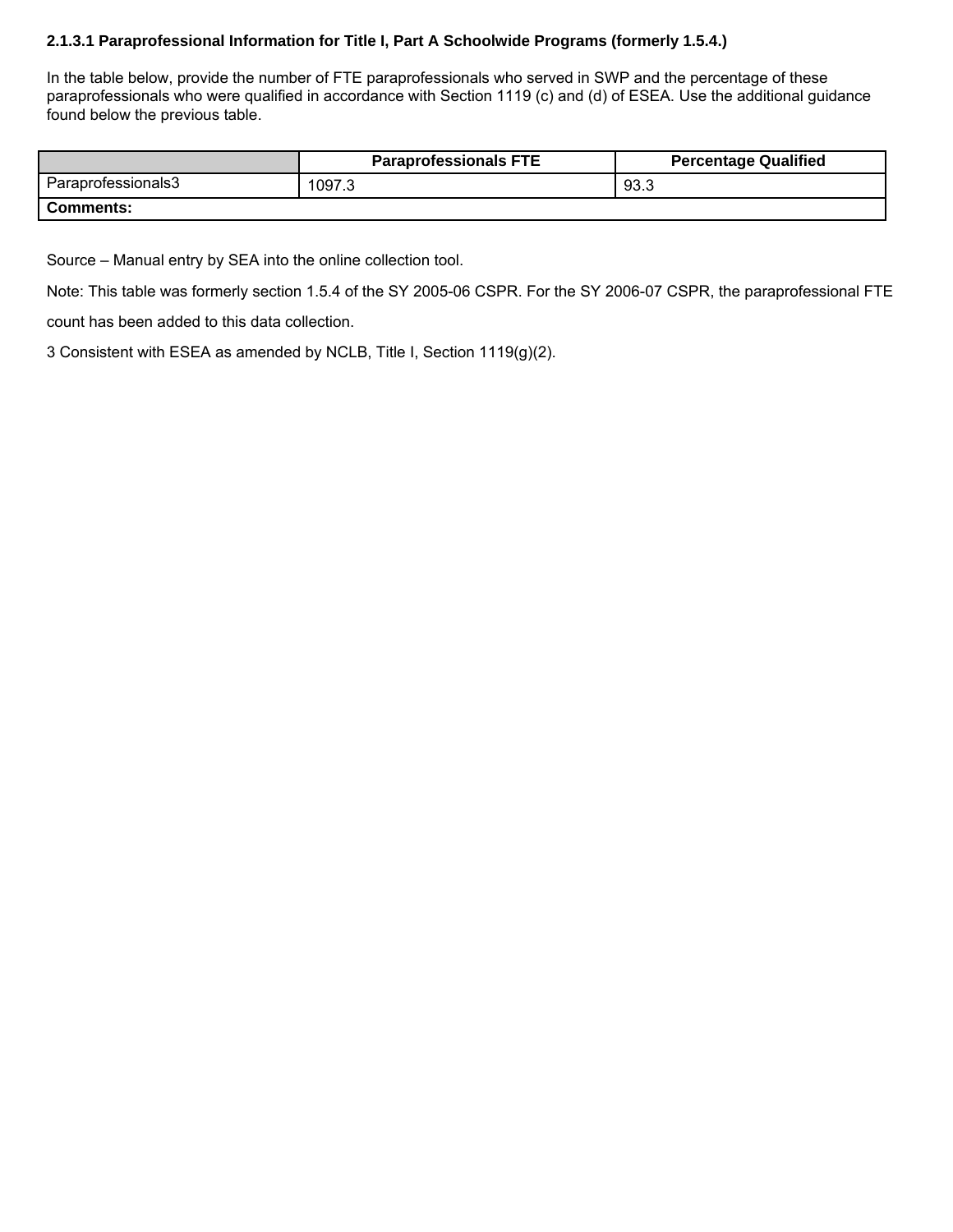#### **2.2 WILLIAM F. GOODLING EVEN START FAMILY LITERACY PROGRAMS (TITLE I, PART B, SUBPART 3)**

# **2.2.1 Subgrants and Even Start Program Participants**

For the reporting program year July 1, 2006 to June 30, 2007, please provide the following information:

# **2.2.1.1 Federally Funded Even Start Subgrants in the State**

| <b>Number</b><br>r of federally funded Even Start subgrants |  |
|-------------------------------------------------------------|--|
| Cor<br>ıments                                               |  |

Source – Manual entry by SEA into the online collection tool

#### **2.2.1.2 Even Start Families Participating During the Year**

In the table below, provide the number of participants for each of the groups listed below. The following terms apply:

1. "Participating" means enrolled and participating in all required core services.

2. "Adults" include teen parents. The number of participating children will be calculated automatically.

|                                                                  | # Participants |  |  |
|------------------------------------------------------------------|----------------|--|--|
| 1. Families participating                                        | 319            |  |  |
| 2. Adults participating                                          | 322            |  |  |
| 3. Adults participating who are limited English proficient (LEP) | 221            |  |  |
| 4. Participating children                                        | 418            |  |  |
| a. Infants and toddlers (birth through 2 years)                  | 166            |  |  |
| b. Preschool age (age 3 through 5)                               | 173            |  |  |
| c. School age (age 6 through 8)<br>79                            |                |  |  |
| <b>Comments:</b>                                                 |                |  |  |

Source – Manual entry by SEA into the online collection tool. Note: The participating children subcategories have been

added to this data collection for the SY 2006-07 CSPR.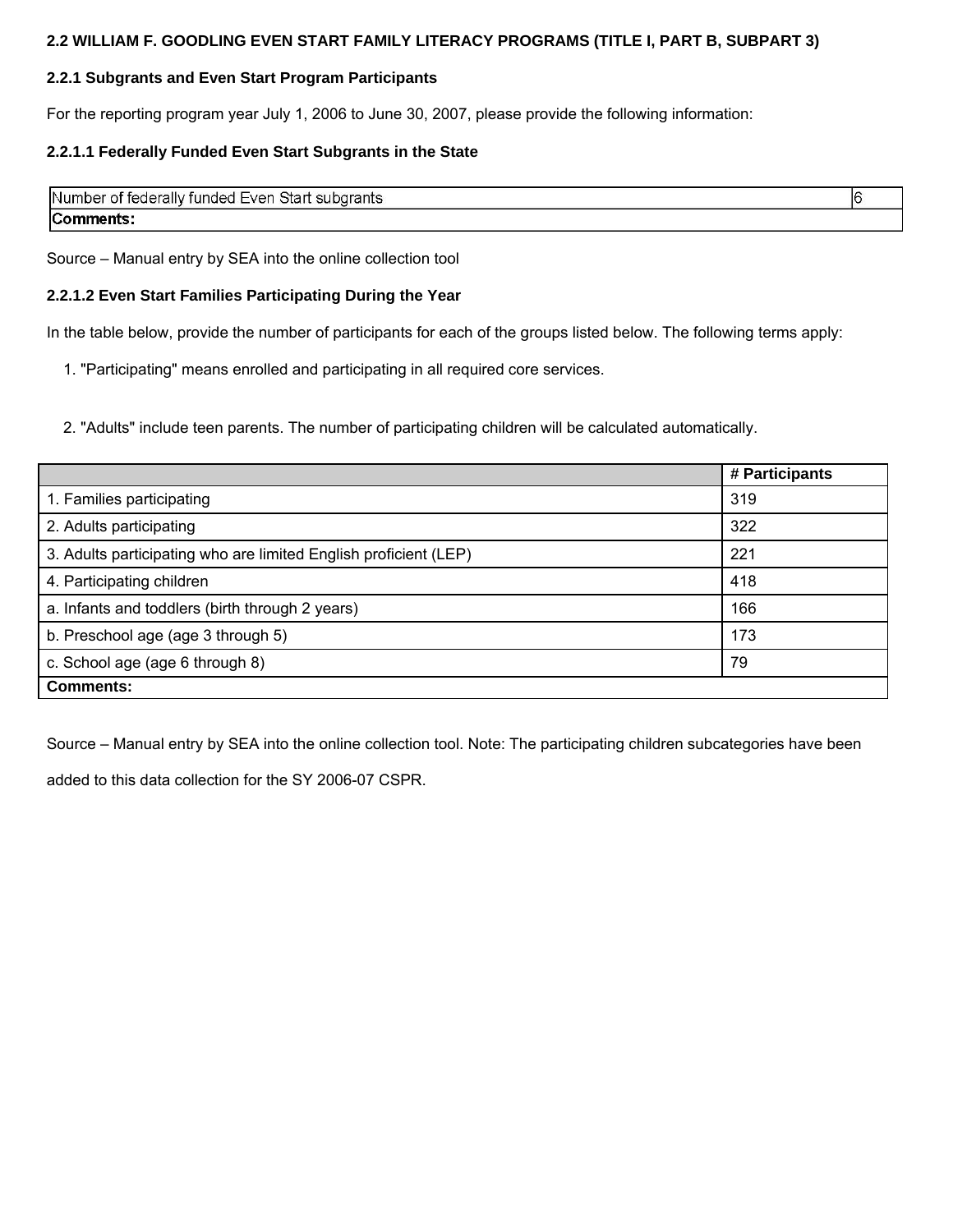# **2.2.1.3 Characteristics of Newly Enrolled Families at the Time of Enrollment**

In the table below, provide the number of families at the time of enrollment for each of the groups listed below. The term "newly enrolled family" means a family who enrolls for the first time in the Even Start project at any time during the year.

|                                                                                                               | #   |
|---------------------------------------------------------------------------------------------------------------|-----|
| 1. Number of newly enrolled families                                                                          | 197 |
| 2. Number of newly enrolled adult participants                                                                | 199 |
| 3. Number of newly enrolled families at or below the federal poverty level                                    | 190 |
| 4. Number of newly enrolled adult participants without a high school diploma or GED at the time of enrollment | 193 |
| 5. Number of newly enrolled adult participants who have not gone beyond the 9th grade                         | 158 |
| Comments: #3 is measured by free/reduced lunch eligibility.                                                   |     |

Source – Manual entry by SEA into the online collection tool.

**Note: For the SY 2006-07 CSPR, three new rows have been added: the number of newly enrolled families at or below the federal poverty level, the number of newly enrolled adult participants without a high school diploma or GED at**  th

**the time of enrollment, and the number of newly enrolled adult participants who have not gone beyond the 9** grade data collections have been changed from percent to number.

#### **2.2.1.4 Retention of Families**

In the table below, provide the number of families who are newly enrolled, those who exited the program during the year, and those continuing in the program. For families who have exited, count the time between the family's start date and exit date. For families still participating, count the time between the family's start date and the end of the reporting year (June 30, 2007). Report each family only once in lines 1-4. The total number of families participating will be automatically calculated.

| Time in Program                                                                 | # Families |  |
|---------------------------------------------------------------------------------|------------|--|
| 1. Number of families participating 3 months or less                            |            |  |
| 2. Number of families participating more than 3 months and fewer than 6 months  | 32         |  |
| 3. Number of families participating more than 6 months and fewer than 12 months | 157        |  |
| 4. Number of families participating 12 months or longer                         | 123        |  |
| 319<br>5. Total families participating                                          |            |  |
| <b>Comments:</b>                                                                |            |  |

Source – Manual entry by SEA into the online collection tool.

**Note: The additional calculation of total families participating is new for the SY 2006-07 CSPR. This data collection has been changed from collecting percent of families to collecting number of families for the SY 2006-07 CSPR.**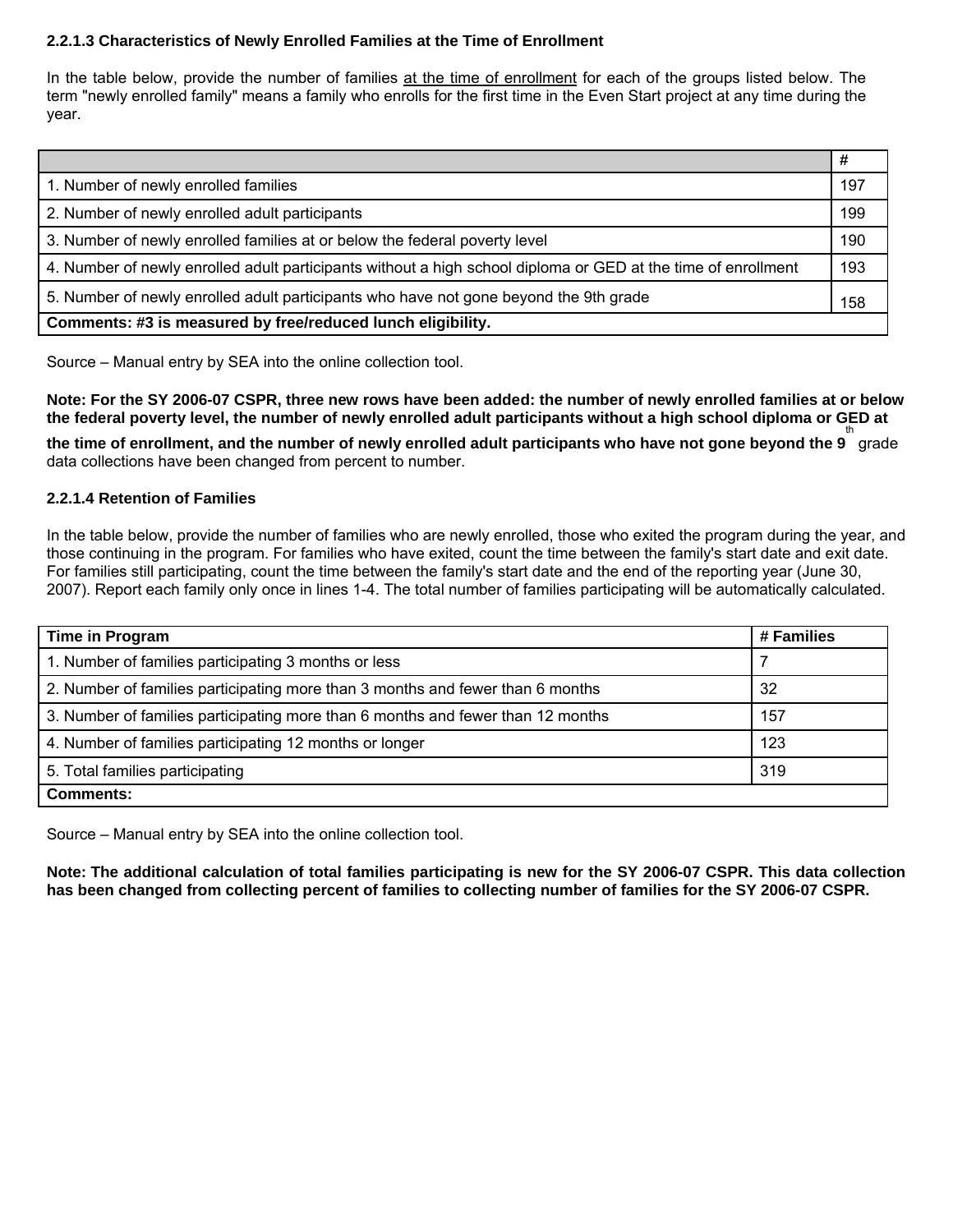#### **2.2.2 Federal Even Start Performance Indicators**

This section collects data about the federal Even Start Performance Indicators.

Describe your State's progress in meeting the federal performance indicators listed for Even Start participants. States should always provide an explanation if they are using measures that differ from what is specified.

Colorado programs (six programs as compared to ten last year) maintained or made progress on four of six performance indicators (data from the seventh indicator was not comparable to last year):

2.2.2.1 showed a slight decrease in the percentage of adults showing significant learning gains on measures of reading from 78% last year to 75% this year.

2.2.2.2 stayed the same with 71% of LEP adults showing significant learning gains for two years.

2.2.2.3 showed a 7% increase from last year in the percentage of school-age adults who earned a diploma and an increase of 9% in the non-school-age adults earning a GED.

2.2.2.4 had the most dramatic improvement -last year 14% of children achieved a significant learning gain on the PPVT and this year 74% showed gains with over three times as many children tested for this year.

2.2.2.5 showed a very slight drop with last year's average number of letters identified as 13 and this year the average number was 12.9.

2.2.2.6 is based on data could not be disaggregated for the table (but will be for next year) -the total number of school-aged children compared to last year showed an increase from 69% to 81% of children reading on grade level or making one year's growth in literacy skills. A revision of the state's performances indicator will likely lead to a separation of outcomes for children reading at grade level and those who make one year's growth in literacy skills.

2.2.2.7 PEP data was analyzed differently this year (looking at scores from each scale rather than the individual subscales) and was based on new and returning parents. Last year's data was only from new parents, so the data from the two years is not comparable.

**Note: This is a new data collection for the SY 2006-07 CSPR.**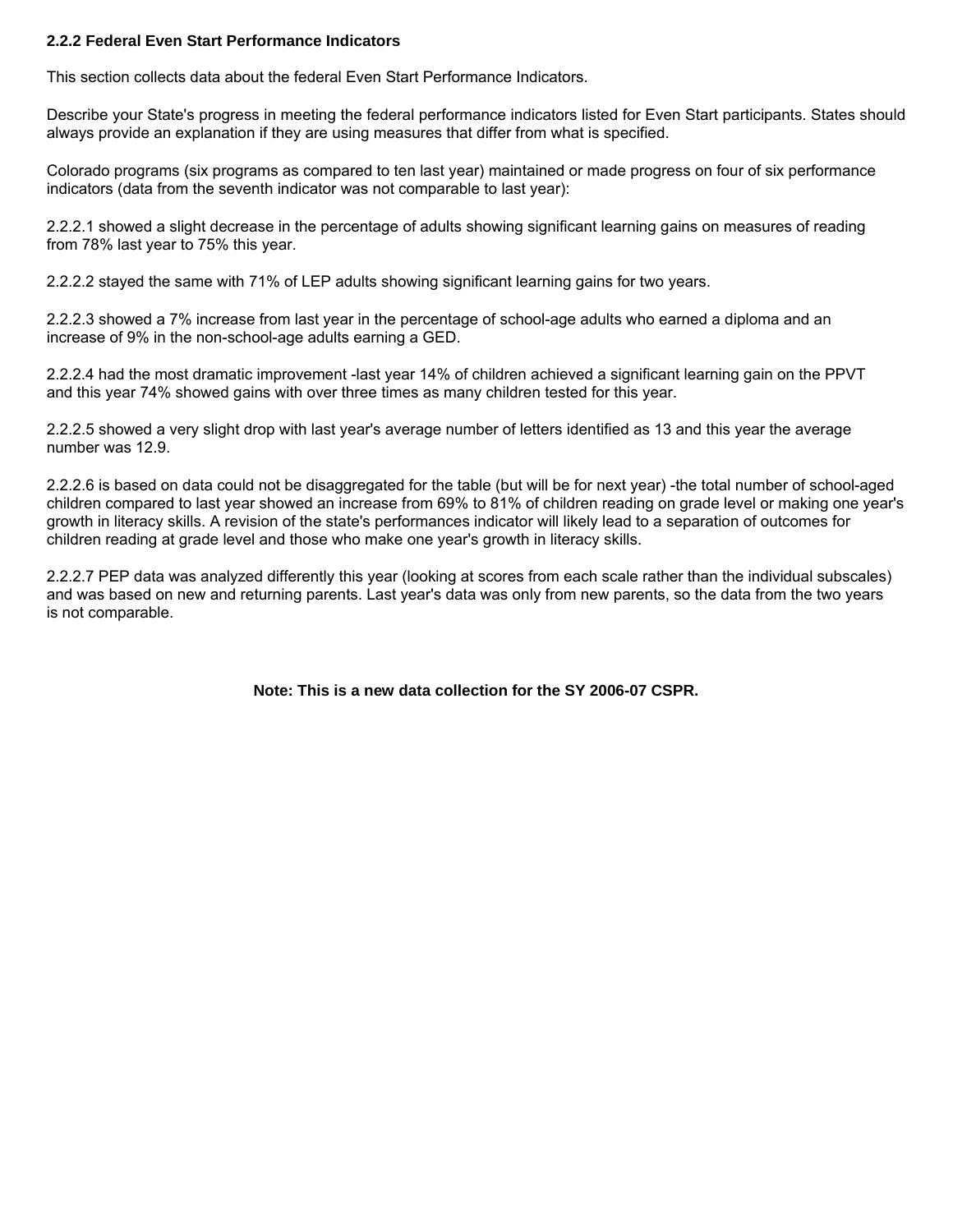# **2.2.2.1 Adults Showing Significant Learning Gains on Measures of Reading**

In the table below, provide the number of adults who showed significant learning gains on measures of reading. To be counted under "pre-and post-test", an individual must have completed both the pre-and post-tests. Do not include LEP adults.

The definition of "significant learning gains" for adult education is determined by your State's adult education program in conjunction with the Department of Education's Office of Vocational and Adult Education (OVAE).

These instructions/definitions apply to both 2.2.2.1 and 2.2.2.2.

|                  | # Pre-and Post-<br><b>Tested</b> | # Who Met<br>Goal | <b>Explanation (if applicable)</b>                                                         |
|------------------|----------------------------------|-------------------|--------------------------------------------------------------------------------------------|
| <b>TABE</b>      | 15                               | N <sub>16</sub>   | State criteria for significant learning gain is progressing through<br>one learning level. |
| CASAS            | 37                               | 30                | State criteria for significant learning gain is progressing through<br>one learning level. |
| Other            |                                  |                   |                                                                                            |
| <b>Comments:</b> |                                  |                   |                                                                                            |

Source – Manual entry by SEA into the online collection tool.

**Note: This table was formerly part of section 2.2.2 of the SY 2005-06 CSPR. For the SY 2006-07 CSPR, the number of adults pre-and post-tested has been added, but the number participating (cohort) has been deleted. This data collection requests the number of adults who showed significant gains. This is different from the SY 2005-06 CSPR, which requested the percentage of adults who showed significant gains.** 

#### **2.2.2.2 LEP Adults Showing Significant Learning Gains on Measures of Reading**

In the table below, provide the number of LEP adults who showed significant learning gains on measures of reading.

|              | # Pre-and Post-<br><b>Tested</b>               | # Who Met<br>Goal | <b>Explanation (if applicable)</b>                                                         |
|--------------|------------------------------------------------|-------------------|--------------------------------------------------------------------------------------------|
| TABE         |                                                |                   |                                                                                            |
| <b>CASAS</b> | 159                                            | 121               | State criteria for significant learning gain is progressing through<br>one learning level. |
| Other        | 59                                             | 34                | State criteria for significant learning gain is progressing through<br>one learning level. |
| Plus."       | <b>Comments: Other assessment is the "BEST</b> |                   |                                                                                            |

Source – Manual entry by SEA into the online collection tool.

**Note: This table was formerly part of section 2.2.2 of the SY 2005-06 CSPR. For the SY 2006-07 CSPR, the number of adults pre-and post-tested has been added, but the number participating (cohort) has been deleted. This data collection requests the number of adults who showed significant gains. This is different from the SY 2005-06 CSPR, which requested the percentage of adults who showed significant gains.**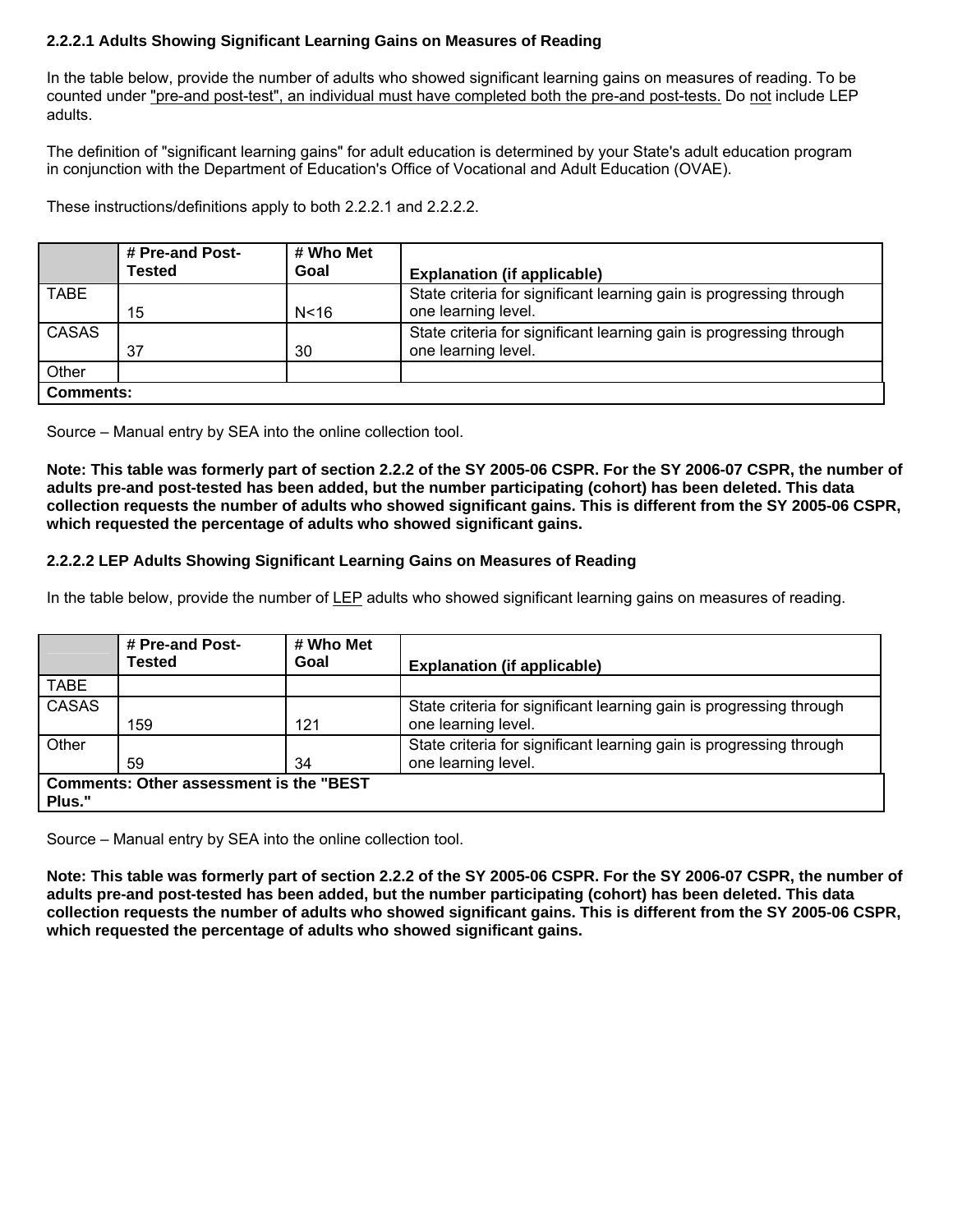# **2.2.2.3 Adults Earning a High School Diploma or GED**

In the table below, provide the number of school-age adults who earned a high school diploma or GED.

The following terms apply:

- 1. "School-age adults" is defined as any parent attending an elementary or secondary school. This also includes those adults within the State's compulsory attendance range who are being served in an alternative school setting, such as directly through the Even Start program.
- 2. "Non-school-age" adults are any adults who do not meet the definition of "school-age."
- 3. "Cohort" includes only those adult participants who had a realistic goal of earning a high school diploma or GED.

Note that age limitations on taking the GED differ by State, so you should include only those adult participants for whom attainment of a GED or high school diploma is a possibility.

| <b>School-Age Adults</b> | # In Cohort | # Who Met Goal | <b>Explanation (if applicable)</b> |
|--------------------------|-------------|----------------|------------------------------------|
| Diploma                  | N < 16      | N < 16         |                                    |
| <b>GED</b>               |             |                |                                    |
| Other                    |             |                |                                    |
| <b>Comments:</b>         |             |                |                                    |

Source – Manual entry by SEA into the online collection tool.

**Note: This table was formerly part of section 2.2.2 of the SY 2005-06 CSPR. This data collection is requesting the number of school age adults earning a diploma or GED, which is a change from the SY 2005-06 CSPR where it requested the percentage.** 

| <b>Non-School-Age Adults</b> | # In Cohort | # Who Met Goal | <b>Explanation (if applicable)</b> |
|------------------------------|-------------|----------------|------------------------------------|
| Diploma                      |             |                |                                    |
| GED                          | 20          | N < 16         |                                    |
| Other                        |             |                |                                    |
| <b>Comments:</b>             |             |                |                                    |

Source – Manual entry by SEA into the online collection tool.

**Note: This table was formerly part of section 2.2.2 of the SY 2005-06 CSPR. This data collection is requesting the number of non-school age adults earning a diploma or GED, which is a change from the SY 2005-06 CSPR where it requested the percentage. For the SY 2006-07 CSPR, the collection of diploma or GED data has been split into two rows, which is a change from the SY 2005-06 CSPR where it was collected together.**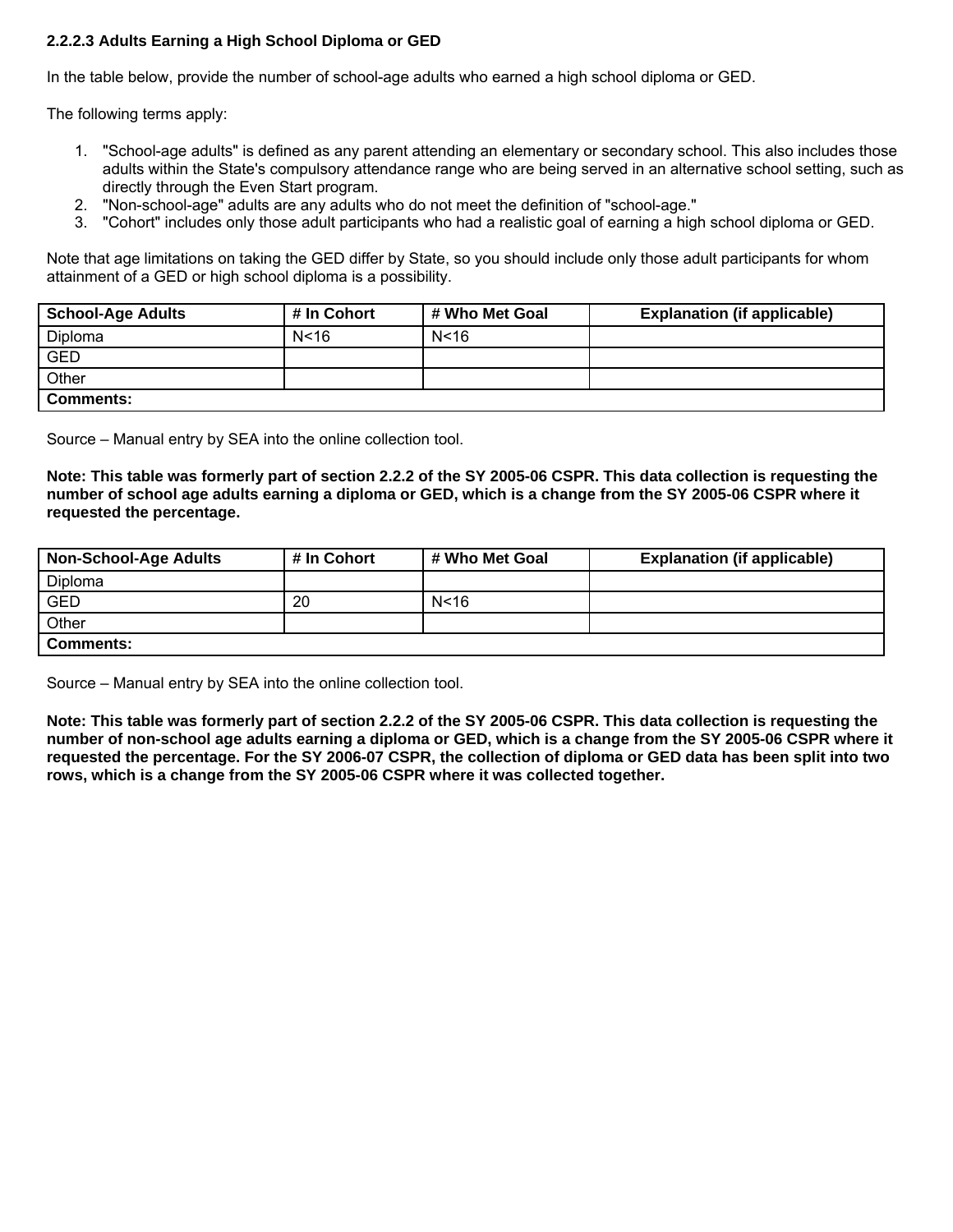#### **2.2.2.4 Children Entering Kindergarten Who Are Achieving Significant Learning Gains on Measures of Language Development**

In the table below, provide the number of children who are achieving significant learning gains on measures of language development.

The following terms apply to 2.2.2.4 through 2.2.2.7:

- 1. A "significant learning gain" is considered to be a standard score increase of 4 or more points with a minimum 6 months between pre-and post-test.
- 2. "Age-Eligible" includes the total number of children who are expected to enter kindergarten in the school year following the reporting year.
- 3. "Tested" includes the number of age-eligible children who took both a pre-and post-test with at least 6 months of services in between.
- 4. "Exempted" includes the number of children exempted from testing due to a severe disability or inability to understand the directions in English.

|                  | # Age-<br><b>Eligible</b> |         | # Who<br><b>Met</b> |                 |                                                                                                                                  |
|------------------|---------------------------|---------|---------------------|-----------------|----------------------------------------------------------------------------------------------------------------------------------|
|                  |                           | #Tested | Goal                | <b>Exempted</b> | <b>Explanation (if applicable)</b>                                                                                               |
| PPVT-<br>Ш       |                           |         |                     |                 | 48 children were exempted due to their inability to understand<br>the directions in English - of the 23 children tested, 19 were |
|                  | 71                        | 23      | 17                  | 48              | English Language Learners.                                                                                                       |
| <b>Comments:</b> |                           |         |                     |                 |                                                                                                                                  |

Source – Manual entry by SEA into the online collection tool.

**Note: This table was formerly part of section 2.2.2 of the SY 2005-06 CSPR. For the SY 2006-07 CSPR, the number age eligible, the number tested and the number exempted have been added, but the number participating (cohort) has been deleted. This data collection is requesting the number of children entering kindergarten who are achieving significant learning gains, which is a change from the SY 2005-06 CSPR where it requested the percentage.**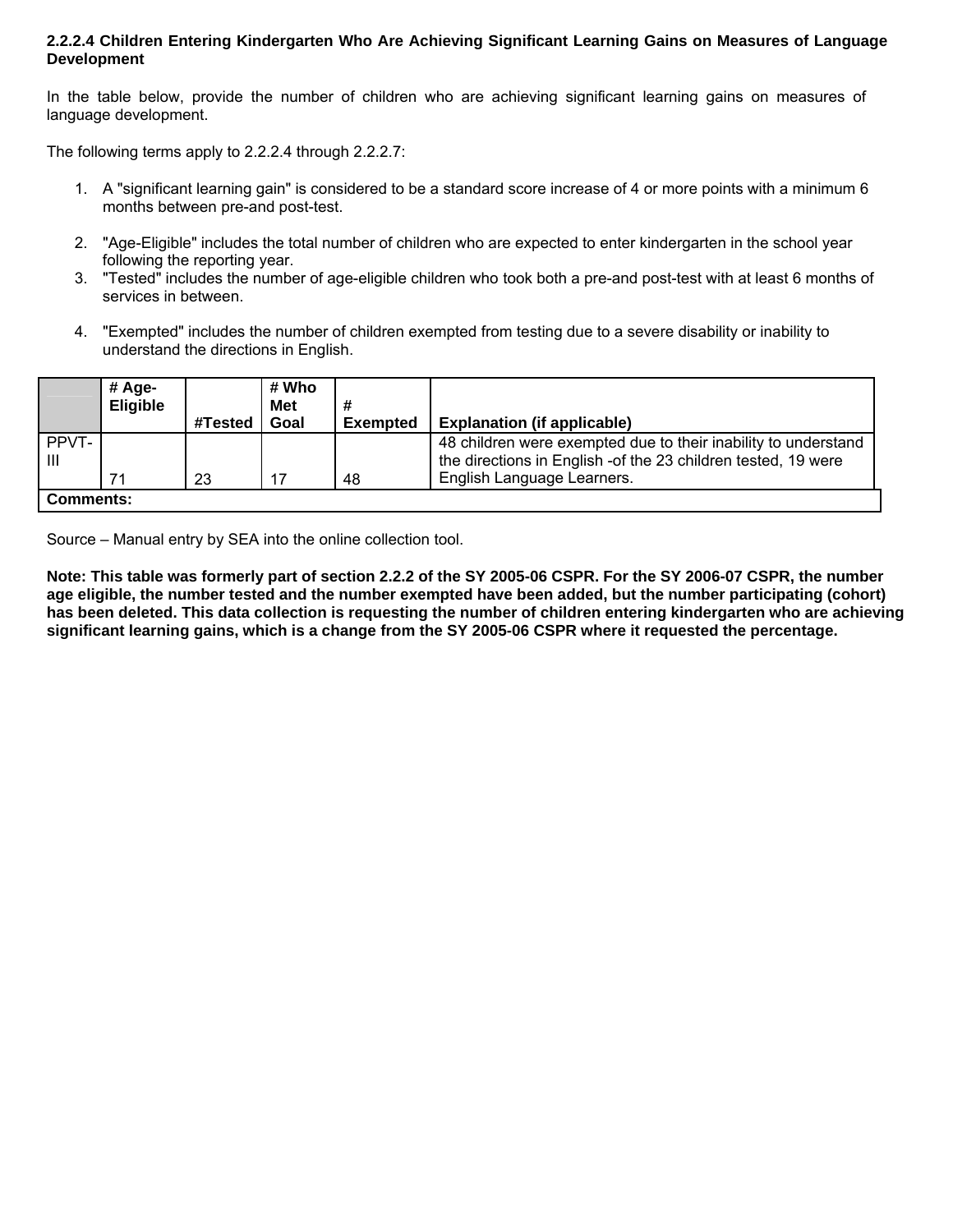#### **2.2.2.5 The Average Number of Letters Children Can Identify as Measured by the PALS Pre-K Upper Case Letter Naming Subtask**

In the table below, provide the average number of letters children can identify as measured by the PALS Pre-K Upper Case Letter Naming Subtask.

The term "average number of letters" includes the average score for the children in your State who participated in this assessment. This should be provided as a weighted average and rounded to one decimal.

|                  | # Age-<br><b>Eligible</b> | #<br><b>Tested</b> | <b>Average Number of Letters</b><br>(Weighted Average) | <b>Explanation (if applicable)</b> |
|------------------|---------------------------|--------------------|--------------------------------------------------------|------------------------------------|
| <b>PALS PreK</b> |                           |                    |                                                        | Of the 29 children tested, 26 were |
| Upper Case       | 73                        | 29                 | 12.9                                                   | English Language Learners.         |
| <b>Comments:</b> |                           |                    |                                                        |                                    |

Source – Manual entry by SEA into the online collection tool.

**Note: This table was formerly part of section 2.2.2 of the SY 2005-06 CSPR. For the SY 2006-07 CSPR, the number age eligible, the number tested and the average number of letters (weighted average) have been added, but the number participating (cohort) has been deleted. This data collection is requesting the average number of letters children can identify, which is a change from the SY 2005-06 CSPR where it requested the percentage.**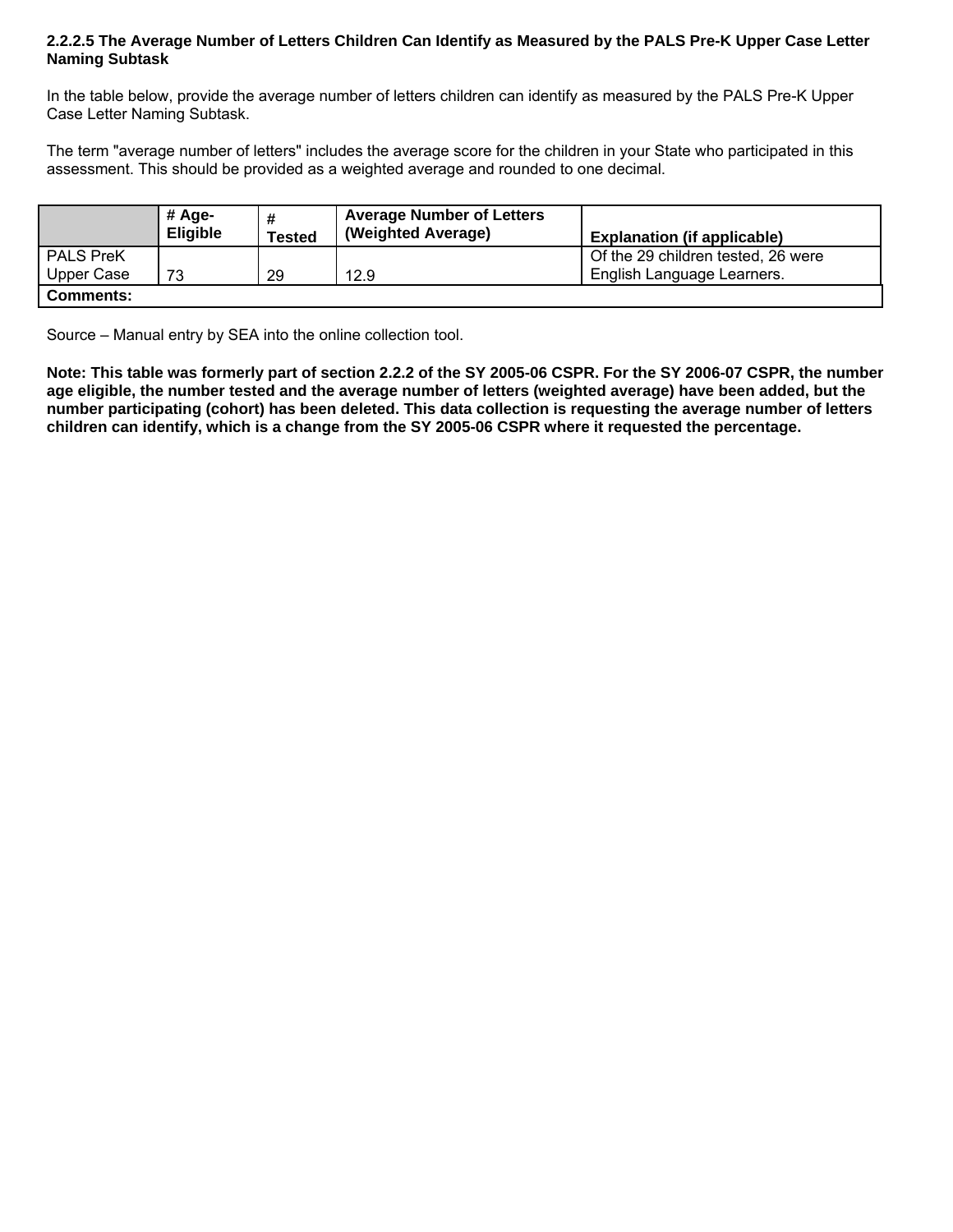#### **2.2.2.6 School-Aged Children Reading on Grade Level**

In the table below, provide the number of school-age children who read on grade level. The source of these data is usually determined by the State and, in some cases, by school district. Please indicate the source(s) of the data in the "Explanation" field.

| Grade                                                                                                                                                                                                                                   | # In Cohort | # Who Met Goal | <b>Explanation (include source of data)</b> |  |  |
|-----------------------------------------------------------------------------------------------------------------------------------------------------------------------------------------------------------------------------------------|-------------|----------------|---------------------------------------------|--|--|
|                                                                                                                                                                                                                                         |             |                |                                             |  |  |
|                                                                                                                                                                                                                                         |             |                |                                             |  |  |
|                                                                                                                                                                                                                                         |             |                |                                             |  |  |
|                                                                                                                                                                                                                                         |             |                |                                             |  |  |
| Comments: For K-3 in total, there were 79 students and 64 met the goal. CO collects this data to include<br>children reading on grade level and children who made 1 year's growth in literacy skills during the 2006-07<br>school year. |             |                |                                             |  |  |

Source – Manual entry by SEA into the online collection tool.

**Note: This table was formerly part of section 2.2.2 of the SY 2005-06 CSPR. This data collection is requesting the number of school-age children reading on grade level, which is a change from the SY 2005-06 CSPR where it**  requested the percentage. The breakdown of grades K through 3<sup>rd</sup> is new for the SY 2006-07 CSPR.

#### **2.2.2.7 Parents Who Show Improvement on Measures of Parental Support for Children's Learning in the Home, School Environment, and Through Interactive Learning Activities**

In the table below, provide the number of parents who show improvement on measures of parental support for children's learning in the home, school environment, and through interactive learning activities.

While many states are using the PEP, other assessments of parenting education are acceptable. Please describe results and the source(s) of any non-PEP data in the "Other" field, with appropriate information in the Explanation field.

|                     | # In<br><b>Cohort</b> | # Who<br><b>Met</b><br>Goal | <b>Explanation (if applicable)</b>                                                                                                                                         |
|---------------------|-----------------------|-----------------------------|----------------------------------------------------------------------------------------------------------------------------------------------------------------------------|
| <b>PEP</b><br>Scale |                       |                             | New and returning families were included this year. Improvement was shown by any<br>increase in the scale score (averaged score of subscale scores) from Time I to Time 2. |
|                     | 57                    | 47                          |                                                                                                                                                                            |
| <b>PEP</b>          |                       |                             | New and returning families were included this year. Improvement was shown by any                                                                                           |
| Scale I             | 57                    | 45                          | increase in the scale score (averaged score of subscale scores) from Time I to Time 2.                                                                                     |
| <b>PEP</b>          |                       |                             |                                                                                                                                                                            |
| Scale               |                       |                             |                                                                                                                                                                            |
| Ш                   |                       |                             |                                                                                                                                                                            |
| <b>PEP</b>          |                       |                             |                                                                                                                                                                            |
| Scale               |                       |                             |                                                                                                                                                                            |
| IV                  |                       |                             |                                                                                                                                                                            |
| Other               |                       |                             |                                                                                                                                                                            |
| <b>Comments:</b>    |                       |                             |                                                                                                                                                                            |

Source – Manual entry by SEA into the online collection tool.

**Note: This table was formerly part of section 2.2.2 of the SY 2005-06 CSPR. This data collection is requesting the number of parents who show improvement on measures of parental support, which is a change from the SY 2005- 06 CSPR where it requested the percentage. The breakdown of PEP scales is new for the SY 2006-07 CSPR.**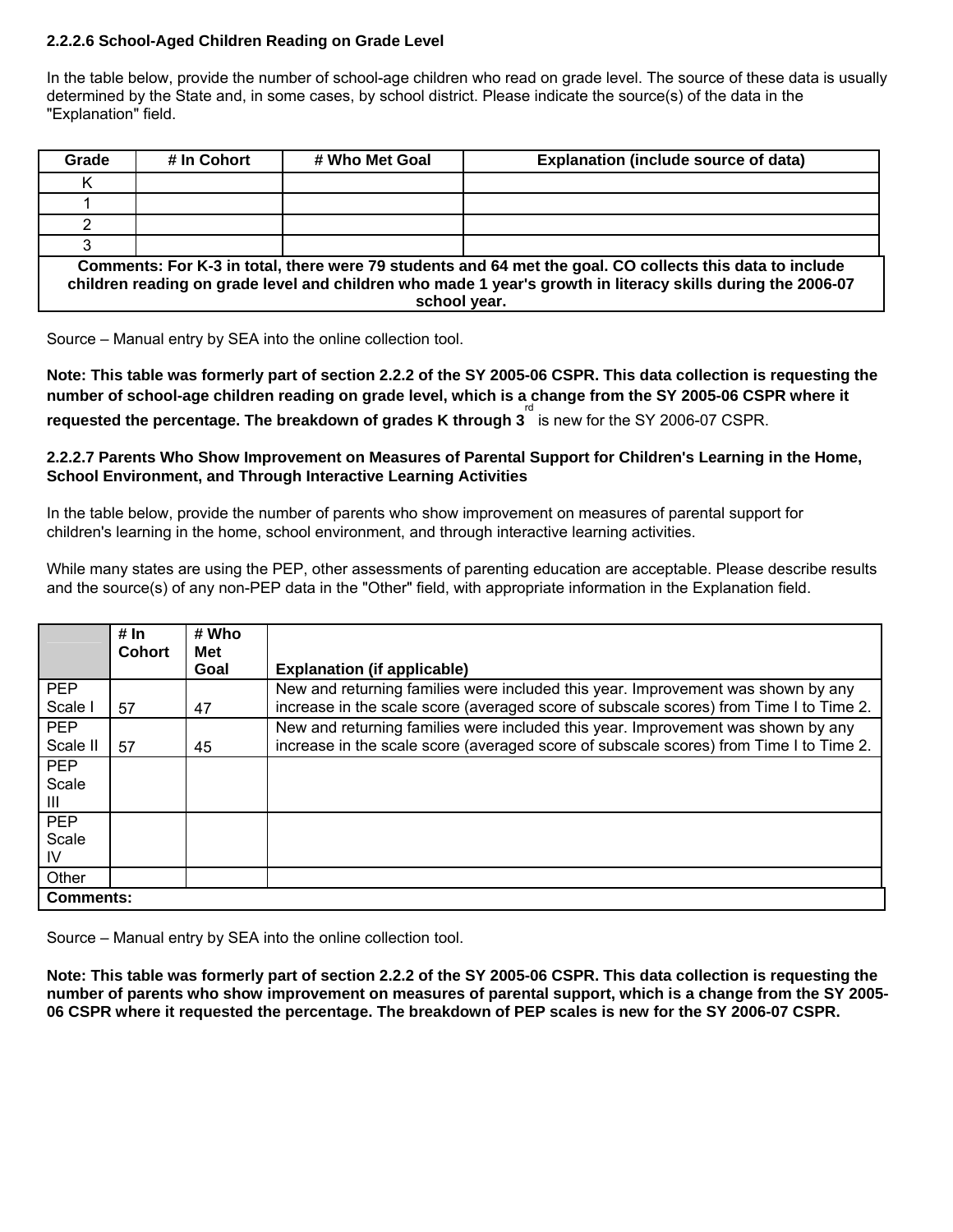# **2.3 EDUCATION OF MIGRATORY CHILDREN (TITLE I, PART C)**

This section collects data on the Migrant Education Program (Title I, Part C) for the reporting period of September 1, 2006 through August 31, 2007. This section is composed of the following subsections:

- Population data of eligible migrant children;
- Academic data of eligible migrant students;
- Participation data migrant children served during either the regular school year, summer/intersession term, or program year;
- School data;
- Project data;
- Personnel data.

Where the table collects data by age/grade, report children in the highest age/grade that they attained during the reporting period. For example, a child who turns 3 during the reporting period would only be reported in the "Age 3 through 5 (not Kindergarten)" row.

FAQs at 1.10 contain definitions of out-of-school and ungraded that are used in this section.

#### **2.3.1 Population Data**

The following questions collect data on eligible migrant children.

#### **2.3.1.1 Eligible Migrant Children**

In the table below, provide the *unduplicated* number of eligible migrant children by age/grade. The total is calculated automatically.

| Age/Grade                          | <b>Eligible Migrant Children</b> |
|------------------------------------|----------------------------------|
| Age birth through 2                | 667                              |
| Age 3 through 5 (not Kindergarten) | 1466                             |
| Κ                                  | 797                              |
|                                    | 849                              |
| 2                                  | 896                              |
| 3                                  | 831                              |
| 4                                  | 773                              |
| 5                                  | 727                              |
| 6                                  | 675                              |
|                                    | 643                              |
| $\bf 8$                            | 645                              |
| $\boldsymbol{9}$                   | 604                              |
| 10                                 | 500                              |
| 11                                 | 371                              |
| 12                                 | 314                              |
| Ungraded                           | 0                                |
| Out-of-school                      | 1665                             |
| Total                              | 12423                            |
| <b>Comments:</b>                   |                                  |

Source – All rows except for "age birth through 2" are populated with the data provided in Part I, Section 1.10, Question 1.10.1 Initially, the row "age birth through 2" is pre-populated by EDFacts file N/X121 that is data group 634, subtotal 1. If necessary, it is updated through manual entry by the SEA into the online collection tool.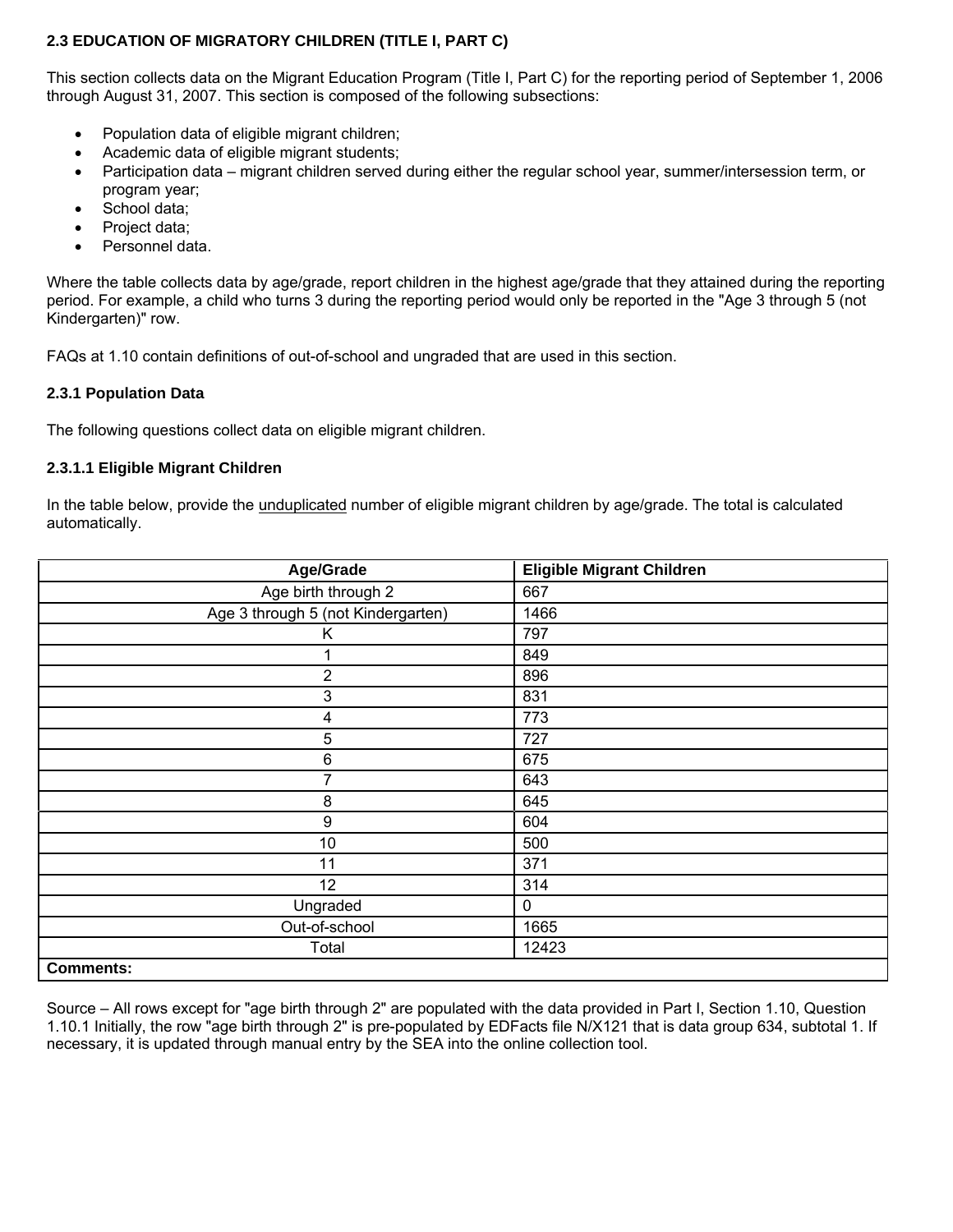#### **2.3.1.2Priority for Services**

In the table below, provide the unduplicated number of eligible migrant children who have been classified as having "Priority for Services." The total is calculated automatically. Below the table is a FAQ about the data collected in this table.

| Age/Grade                          | <b>Priority for Services</b> |
|------------------------------------|------------------------------|
| Age 3 through 5 (not Kindergarten) | 30                           |
| Κ                                  | 106                          |
|                                    | 101                          |
| $\overline{2}$                     | 94                           |
| 3                                  | 88                           |
| 4                                  | 79                           |
| 5                                  | 74                           |
| 6                                  | 77                           |
| 7                                  | 63                           |
| 8                                  | 71                           |
| 9                                  | 76                           |
| 10                                 | 58                           |
| 11                                 | 34                           |
| 12                                 | 27                           |
| Ungraded                           | 0                            |
| Out-of-school                      | 221                          |
| Total                              | 1199                         |
| <b>Comments:</b>                   |                              |

Source – Initially, pre-populated by EDFacts file N/X121 that is data group 634, category set B. If necessary, it is updated through manual entry by the SEA into the online collection tool.

#### **Note: This table was formerly part of section 2.3.1.1 of the SY 2005-06 CSPR.**

#### **FAQ on priority for services:**

*Who is classified as having "priority for service?" Migratory children who are failing, or most at risk of failing to meet the*  State's challenging academic content standards and student academic achievement standards, and whose education has been interrupted during the regular school year.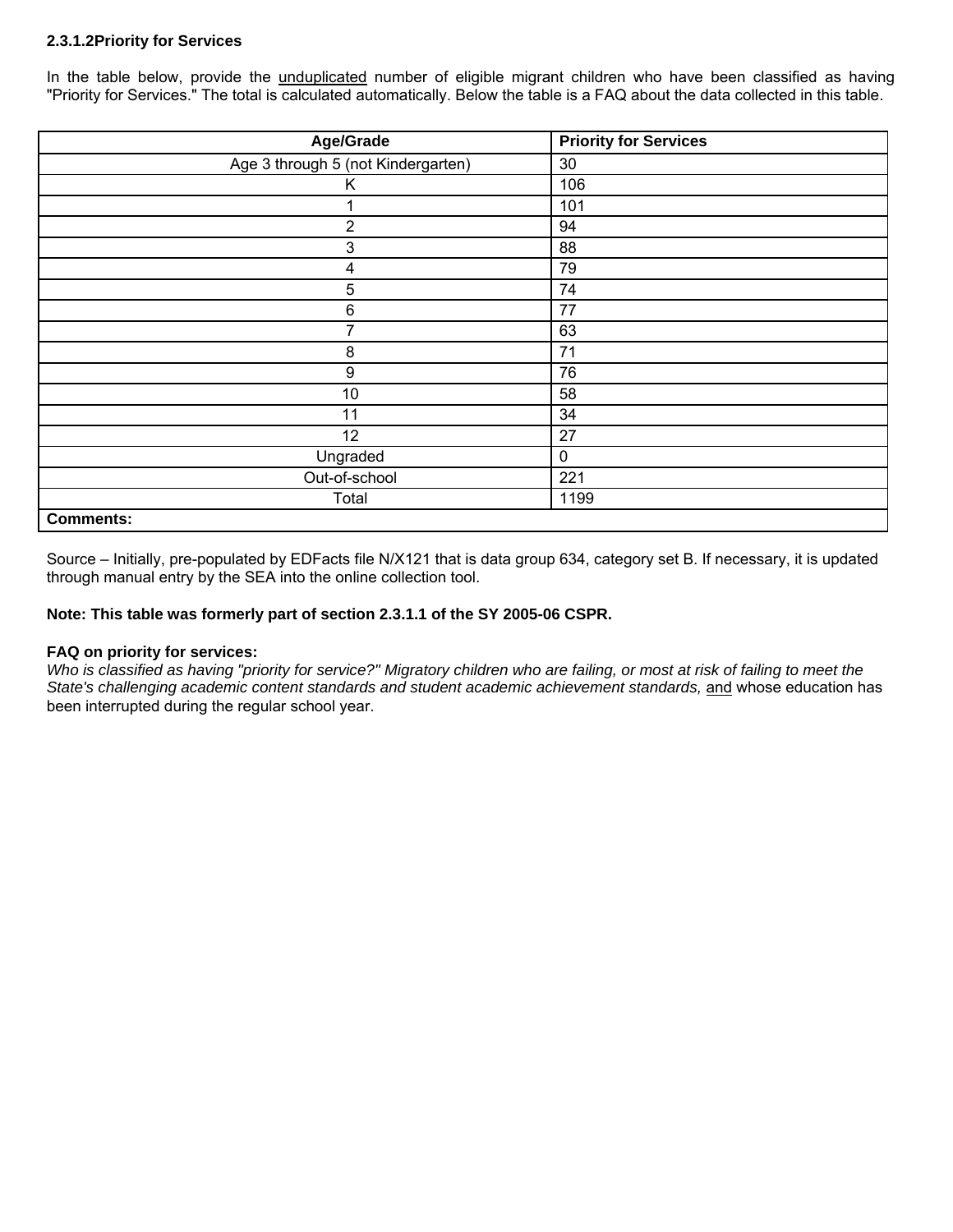# **2.3.1.3 Limited English Proficient**

In the table below, provide the unduplicated number of eligible migrant children who are also limited English proficient (LEP). The total is calculated automatically.

| Age/Grade                          | <b>Limited English Proficient (LEP)</b> |
|------------------------------------|-----------------------------------------|
| Age 3 through 5 (not Kindergarten) | 65                                      |
| Κ                                  | 411                                     |
|                                    | 442                                     |
| 2                                  | 396                                     |
| 3                                  | 377                                     |
| 4                                  | 323                                     |
| 5                                  | 280                                     |
| 6                                  | 272                                     |
|                                    | 250                                     |
| 8                                  | 249                                     |
| 9                                  | 213                                     |
| 10                                 | 144                                     |
| 11                                 | 109                                     |
| 12                                 | 56                                      |
| Ungraded                           | 0                                       |
| Out-of-school                      | 91                                      |
| Total                              | 3678                                    |

**Comments: The difference is due to the fact that there has been a decline in Migrant Population. The counts submitted for 05-06 12 month count was 15,506 vs. 06-07 12 month count is 11,613. This past year, Colorado has experienced a significant decrease in identification and recruitment. This decrease can be attributed to the following factors: Recently passed state legislation on immigration reform which affects services to families, employers hiring undocumented workers, and required identification for specific state services. The legislation has made a significant impact on family mobility, family access, and family confidence in government programs. Families are seeking employment in areas other than agriculture. Families are opting to settle in their current residence. Agricultural employment opportunities are decreasing.** 

Source – Initially, pre-populated by EDFacts file N/X121 that is data group 634, category set C. If necessary, it is updated through manual entry by the SEA into the online collection tool.

**Note: This table was formerly part of section 2.3.1.1 of the SY 2005-06 CSPR.**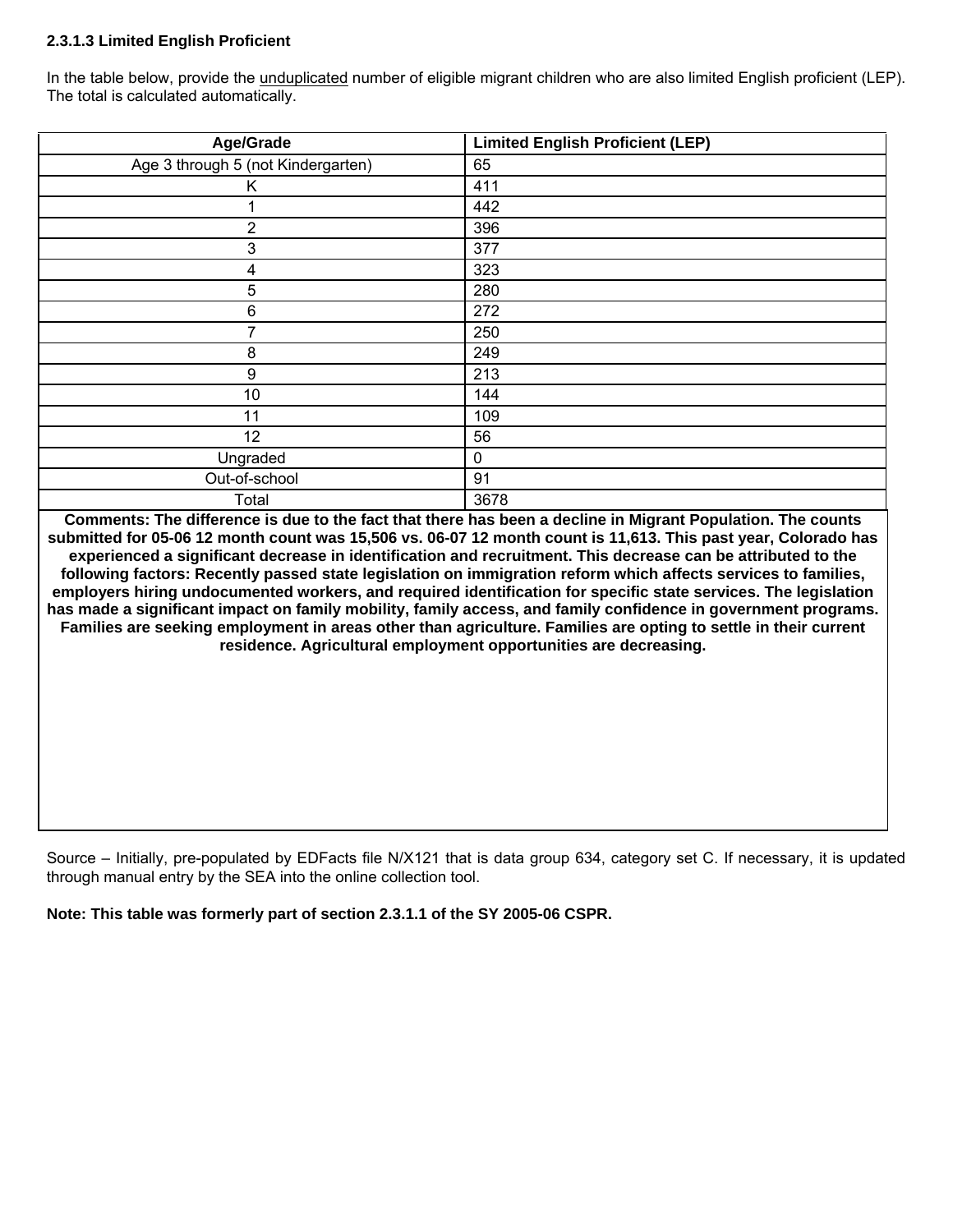# **2.3.1.4 Children with Disabilities (IDEA)**

In the table below, provide the unduplicated number of eligible migrant children who are also Children with Disabilities (IDEA) under Part B or Part C of the IDEA. The total is calculated automatically.

| Age/Grade                          | <b>Children with Disabilities (IDEA)</b> |
|------------------------------------|------------------------------------------|
| Age birth through 2                | 0                                        |
| Age 3 through 5 (not Kindergarten) | 58                                       |
| Κ                                  | 42                                       |
| 1                                  | 51                                       |
| $\overline{2}$                     | 60                                       |
| 3                                  | 70                                       |
| 4                                  | 67                                       |
| 5                                  | 56                                       |
| 6                                  | 62                                       |
| 7                                  | 44                                       |
| 8                                  | 39                                       |
| 9                                  | 35                                       |
| 10                                 | 23                                       |
| 11                                 | 21                                       |
| 12                                 | N <sub>16</sub>                          |
| Ungraded                           | 0                                        |
| Out-of-school                      | $\mathbf 0$                              |
| Total                              | 641                                      |
| <b>Comments:</b>                   |                                          |

Source – Initially, pre-populated by EDFacts file N/X121 that is data group 634, category set D. If necessary, it is updated through manual entry by the SEA into the online collection tool.

**Note: This table was formerly part of section 2.3.1.1 of the SY 2005-06 CSPR.**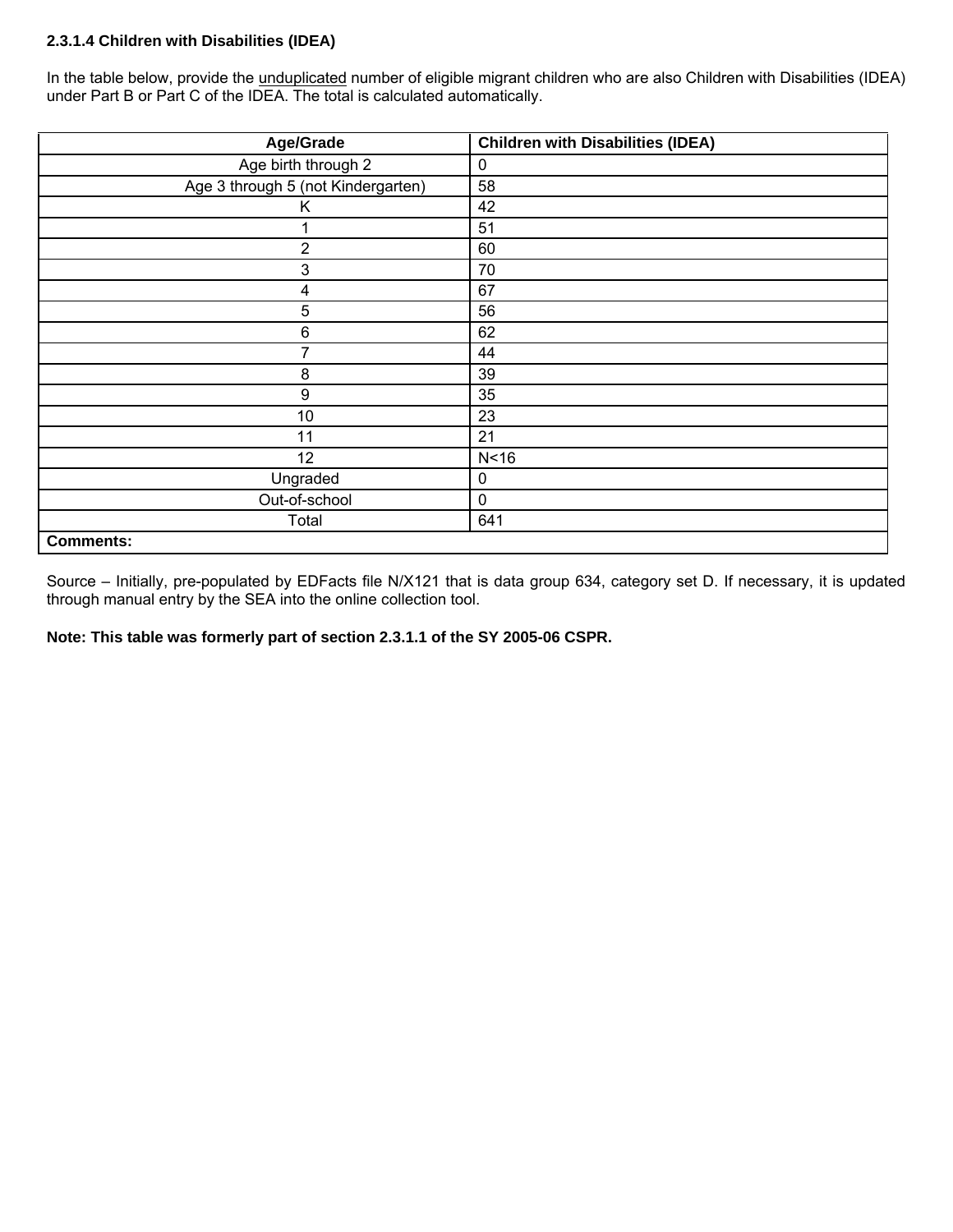# **2.3.1.5 Last Qualifying Move**

In the table below, provide the unduplicated number of eligible migrant children by when the last qualifying move occurred. The months are calculated from the last day of the reporting period, August 31. The totals are calculated automatically.

|                                       |                     | reporting period                  | Last Qualifying Move Is within X months from the last day of the |                                   |
|---------------------------------------|---------------------|-----------------------------------|------------------------------------------------------------------|-----------------------------------|
| <b>Age/Grade</b>                      | 12<br><b>Months</b> | Previous 13 - 24<br><b>Months</b> | Previous 25 - 36<br><b>Months</b>                                | Previous 37 - 48<br><b>Months</b> |
| Age birth through 2                   | 287                 | 223                               | 57                                                               | $\mathbf 0$                       |
| Age 3 through 5 (not<br>Kindergarten) | 334                 | 496                               | 416                                                              | 351                               |
| K.                                    | 133                 | 224                               | 206                                                              | 210                               |
|                                       | 139                 | 199                               | 217                                                              | 245                               |
| $\overline{2}$                        | 136                 | 229                               | 242                                                              | 266                               |
| 3                                     | 132                 | 171                               | 236                                                              | 256                               |
| 4                                     | 93                  | 216                               | 211                                                              | 224                               |
| 5                                     | 112                 | 178                               | 183                                                              | 209                               |
| 6                                     | 91                  | 158                               | 212                                                              | 184                               |
| 7                                     | 93                  | 157                               | 141                                                              | 206                               |
| 8                                     | 95                  | 152                               | 193                                                              | 169                               |
| 9                                     | 93                  | 150                               | 159                                                              | 163                               |
| 10                                    | 74                  | 117                               | 149                                                              | 139                               |
| 11                                    | 47                  | 70                                | 121                                                              | 108                               |
| 12                                    | 40                  | 69                                | 109                                                              | 87                                |
| Ungraded                              | $\mathbf 0$         | $\mathbf 0$                       | $\mathbf 0$                                                      | $\mathbf 0$                       |
| Out-of-school                         | 590                 | 586                               | 586                                                              | 531                               |
| Total                                 | 2489                | 3395                              | 3438                                                             | 3348                              |
| <b>Comments:</b>                      |                     |                                   |                                                                  |                                   |

Source – Manual entry by SEA into the online collection tool.

**Note: This table was formerly part of section 2.3.1.1 of the SY 2005-06 CSPR. New for this data collection for the SY 200607 CSPR is the column requesting data on students whose qualifying move occurred in the previous 37-48 months and the date of August 31 as the last day of the reporting period.**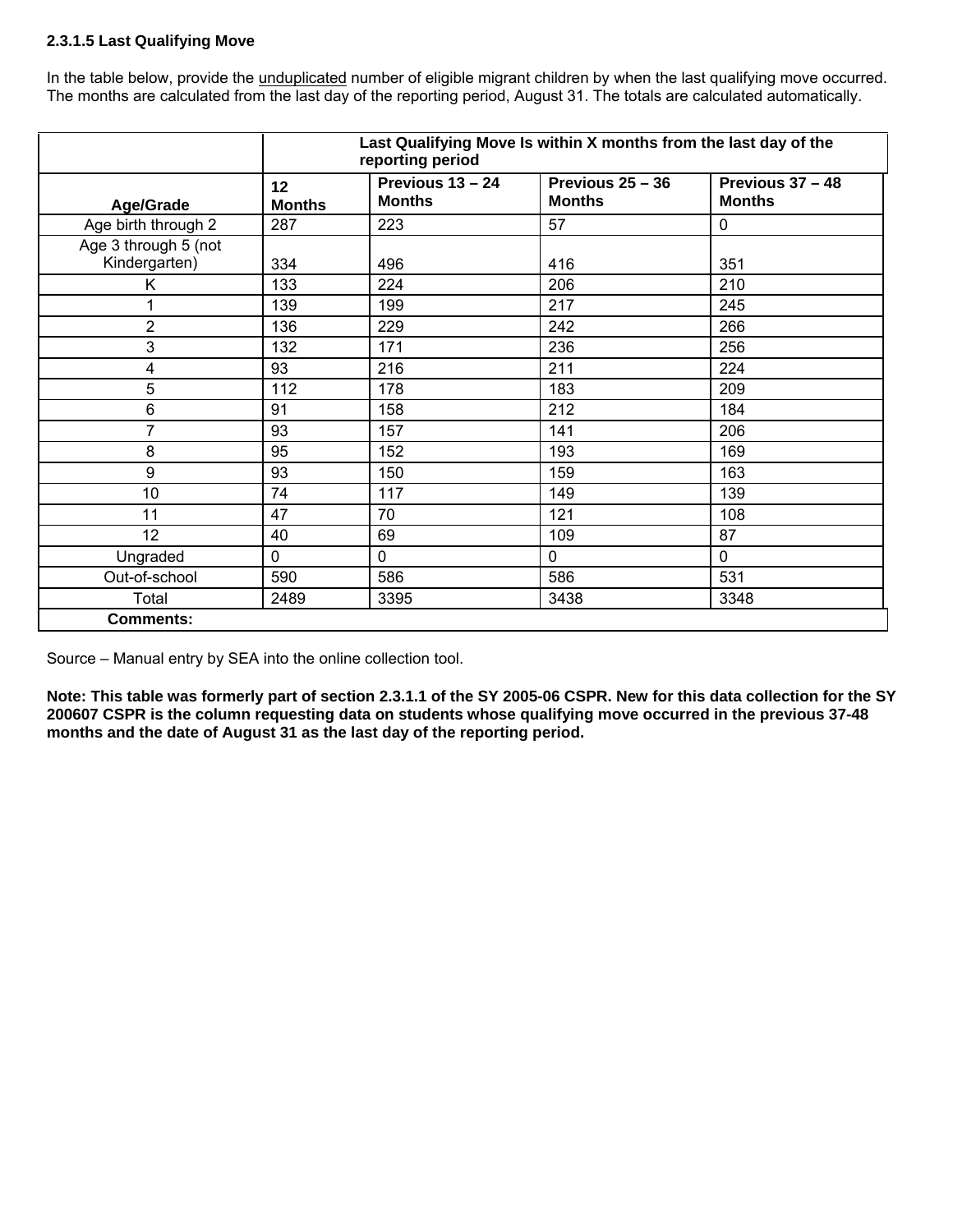# **2.3.1.6 Qualifying Move During Regular School Year**

In the table below, provide the unduplicated number of eligible migrant children with any qualifying move during the regular school year within the previous 36 months calculated from the last day of the reporting period, August 31. The total is calculated automatically.

| Age/Grade                          | <b>Move During Regular School Year</b> |
|------------------------------------|----------------------------------------|
| Age birth through 2                | 338                                    |
| Age 3 through 5 (not Kindergarten) | 881                                    |
| Κ                                  | 399                                    |
| 1                                  | 417                                    |
| $\overline{2}$                     | 422                                    |
| 3                                  | 374                                    |
| $\overline{\mathbf{4}}$            | 368                                    |
| 5                                  | 341                                    |
| $\,6\,$                            | 307                                    |
| 7                                  | 267                                    |
| 8                                  | 293                                    |
| $\boldsymbol{9}$                   | 289                                    |
| 10                                 | 221                                    |
| 11                                 | 182                                    |
| 12                                 | 167                                    |
| Ungraded                           | $\mathbf 0$                            |
| Out-of-school                      | 1113                                   |
| Total                              | 6379                                   |
| <b>Comments:</b>                   |                                        |

Source – Manual entry by SEA into the online collection tool.

**Note: This table was formerly part of section 2.3.1.1 of the SY 2005-06 CSPR. New for this data collection for the SY 200607 CSPR is the date of August 31 as the last day of the reporting period.**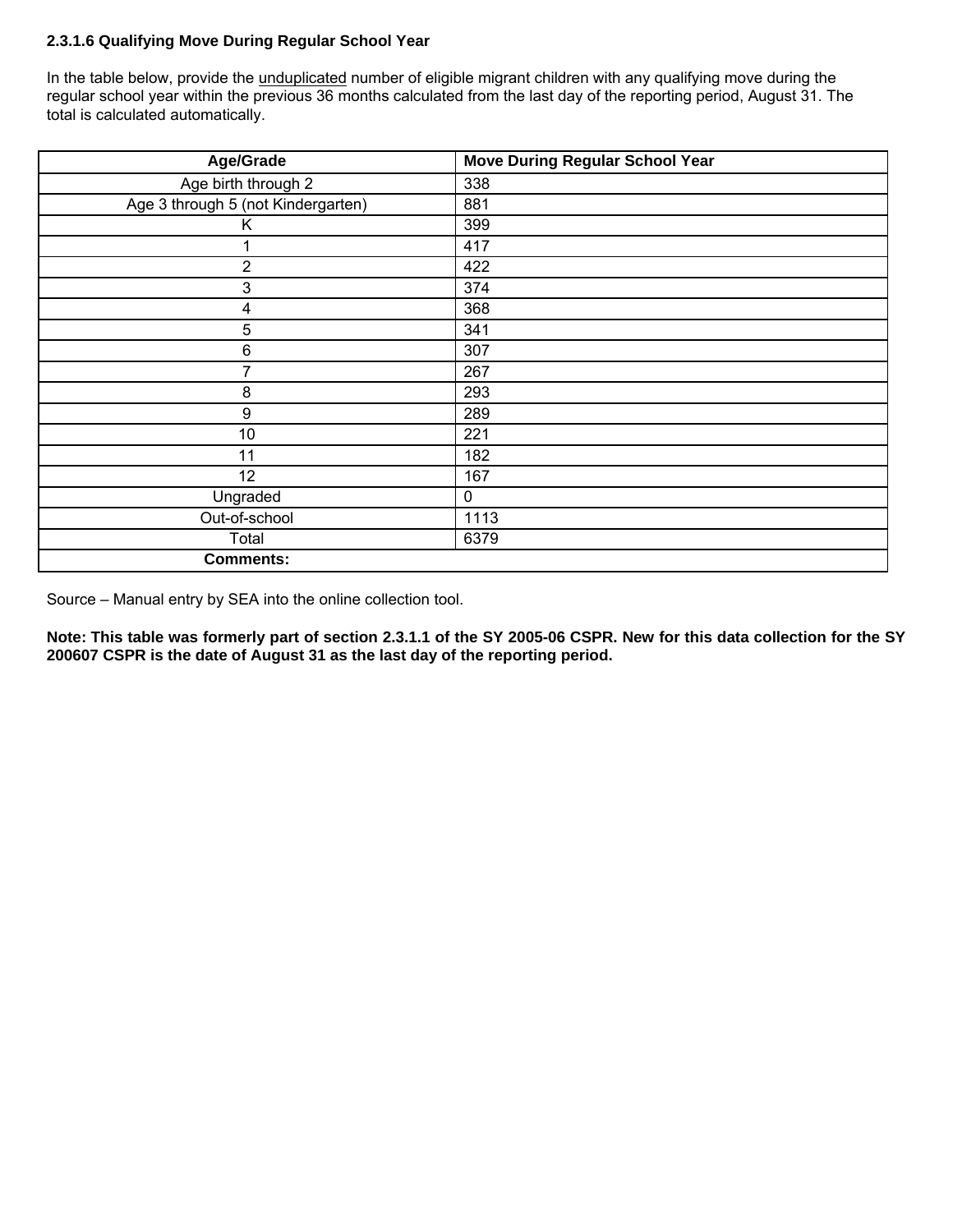# **2.3.2 Academic Status**

The following questions collect data about the academic status of eligible migrant students.

#### **2.3.2.1 Dropouts**

In the table below, provide the unduplicated number of eligible migrant students who dropped out of school. The total is calculated automatically.

| Grade    | <b>Dropped Out</b> |
|----------|--------------------|
|          |                    |
|          | N <sub>16</sub>    |
|          | N <sub>16</sub>    |
| 10       | N <sub>16</sub>    |
| 11       | N <sub>16</sub>    |
| 12       | 20                 |
| Ungraded |                    |
| Total    | 42                 |

**Comments: Dropouts Information gathered by the SEA for the 06-07 SY is more accurate as we are collaborating effectively with LEA's in order to ensure accurate information is being reported.** 

Source – Initially, pre-populated by EDFacts file N/X032 that is data group 326, category set E. If necessary, it is updated

through manual entry by the SEA into the online collection tool.

Note: This table was formerly part of section 2.3.1.2 of the SY 2005-06 CSPR.

FAQ on Dropouts:

*How is "dropped out of school" defined? The term used for students, who, during the reporting period, were enrolled in a public or private school for at least one day, but who subsequently left school with no plans on returning to enroll in a school and continue toward a high school diploma. Students who dropped out-of-school prior to the 2006-07 reporting period should be classified NOT as "dropped-out-of-school" but as "out-of-school youth."* 

#### **2.3.2.2 GED**

In the table below, provide the total *unduplicated* number of eligible migrant students who obtained a General Education Development (GED) Certificate in your state.

| Obtained a GED in your state | N < 16<br>- I G |
|------------------------------|-----------------|
| <b>Comments:</b>             |                 |

Source – Manual entry by SEA into the online collection tool. Note: This table was formerly part of section 2.3.1.2 of the SY

2005-06 CSPR.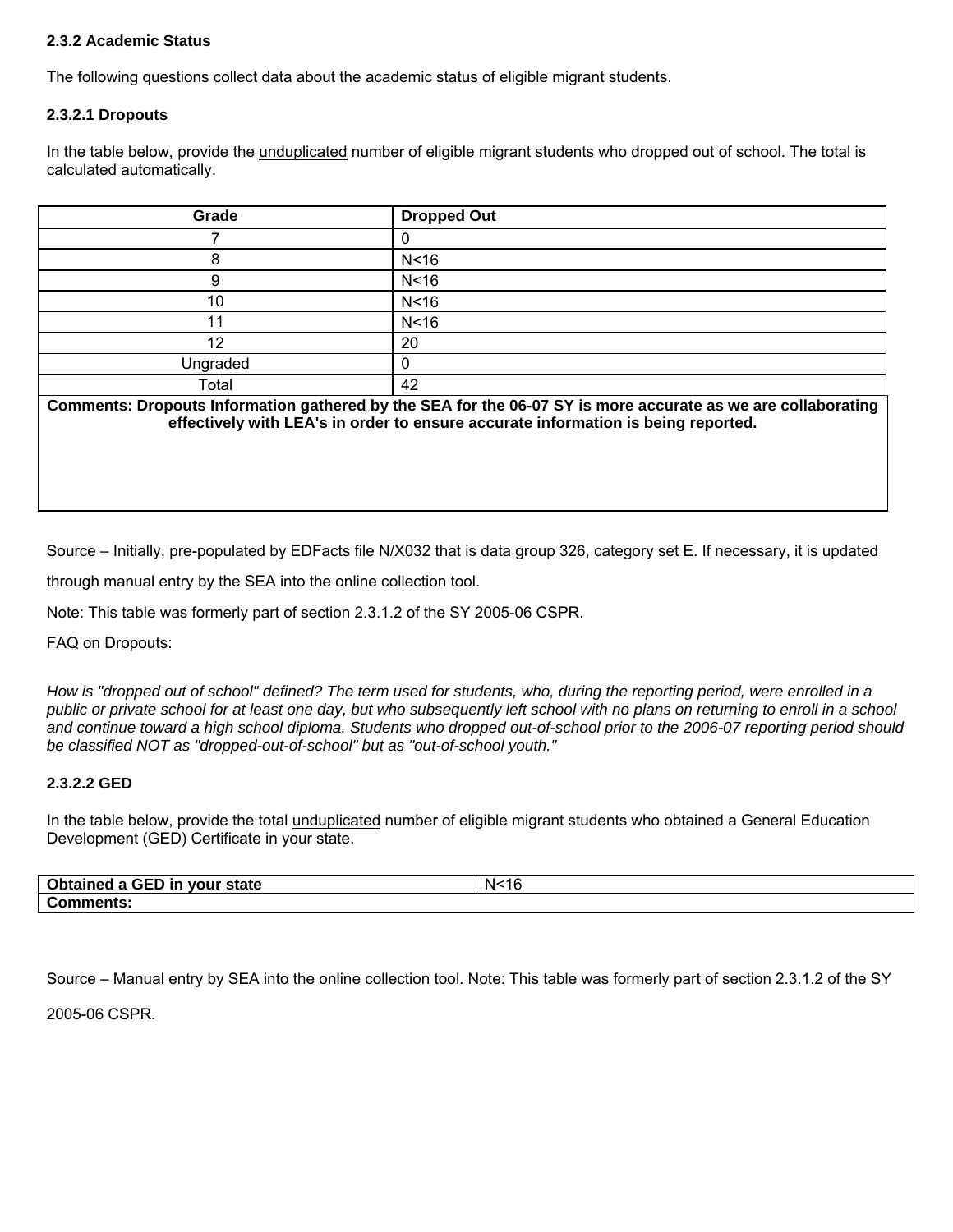### **2.3.2.3 Participation in State NCLB Assessments**

The following questions collect data about the participation of eligible migrant students in State NCLB Assessments.

#### **2.3.2.3.1 Reading/Language Arts Participation**

In the table below, provide the unduplicated number of eligible migrant students enrolled in school during the State testing window and tested by the State NCLB reading/language arts assessment by grade level. The totals are calculated automatically.

| Grade    | <b>Enrolled</b> | <b>Tested</b> |
|----------|-----------------|---------------|
| 3        | 745             | 382           |
| 4        | 694             | 380           |
| 5        | 642             | 402           |
| 6        | 602             | 372           |
|          | 595             | 352           |
| 8        | 567             | 364           |
| 9        | 523             | 301           |
| 10       | 394             | 212           |
| 11       | 0               | 0             |
| 12       | ი               | 0             |
| Ungraded | $\Omega$        | $\mathbf 0$   |
| Total    | 4762            | 2765          |

**Comments: The decrease in child count numbers has contributed to the amount of children being tested. EDEN data was calculated from the test booklets, at the time of testing. The data entered reflects information from the migrant database (for students enrolled). Then, those student's SASIDs were matched with assessment booklets. Please note that this is not AYP participation rate data.** 

Source – Initially, pre-populated by EDFacts file N/X081 that includes data group 589, category set F. If necessary, it is updated through manual entry by the SEA into the online collection tool.

**Note: This table was formerly part of section 2.3.1.2 of the SY 2005-06 CSPR.**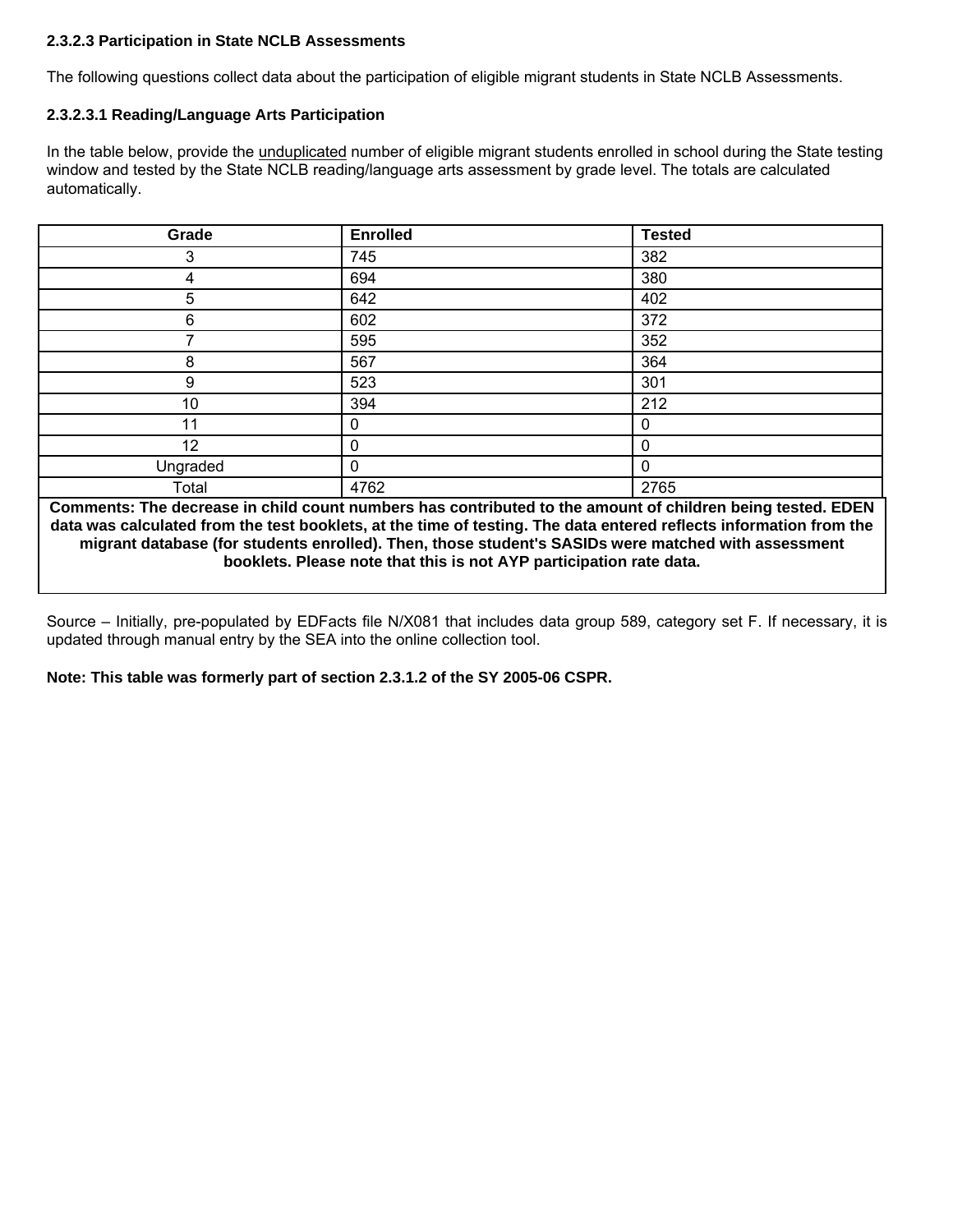#### **2.3.2.3.2 Mathematics Participation**

This section is similar to 2.3.3.1. The only difference is that this section collects data on migrant students and the State's NCLB mathematics assessment.

| Grade    | <b>Enrolled</b> | <b>Tested</b> |
|----------|-----------------|---------------|
| 3        | 738             | 436           |
| 4        | 694             | 424           |
| 5        | 642             | 396           |
| 6        | 602             | 368           |
|          | 595             | 347           |
| 8        | 567             | 357           |
| 9        | 523             | 301           |
| 10       | 394             | 211           |
| 11       | 0               | 0             |
| 12       |                 | 0             |
| Ungraded | 0               | 0             |
| Total    | 4755            | 2840          |

**Comments: The decrease in child count numbers has contributed to the amount of children being tested. EDEN data was calculated from the test booklets, at the time of testing. The data entered reflects information from the migrant database (for students enrolled). Then, those student's SASIDs were matched with assessment booklets. Please** 

note that this is not AYP participation rate data.

Source – Same as 2.3.3.1.

Note: This table was formerly part of section 2.3.1.2 of the SY 2005-06 CSPR.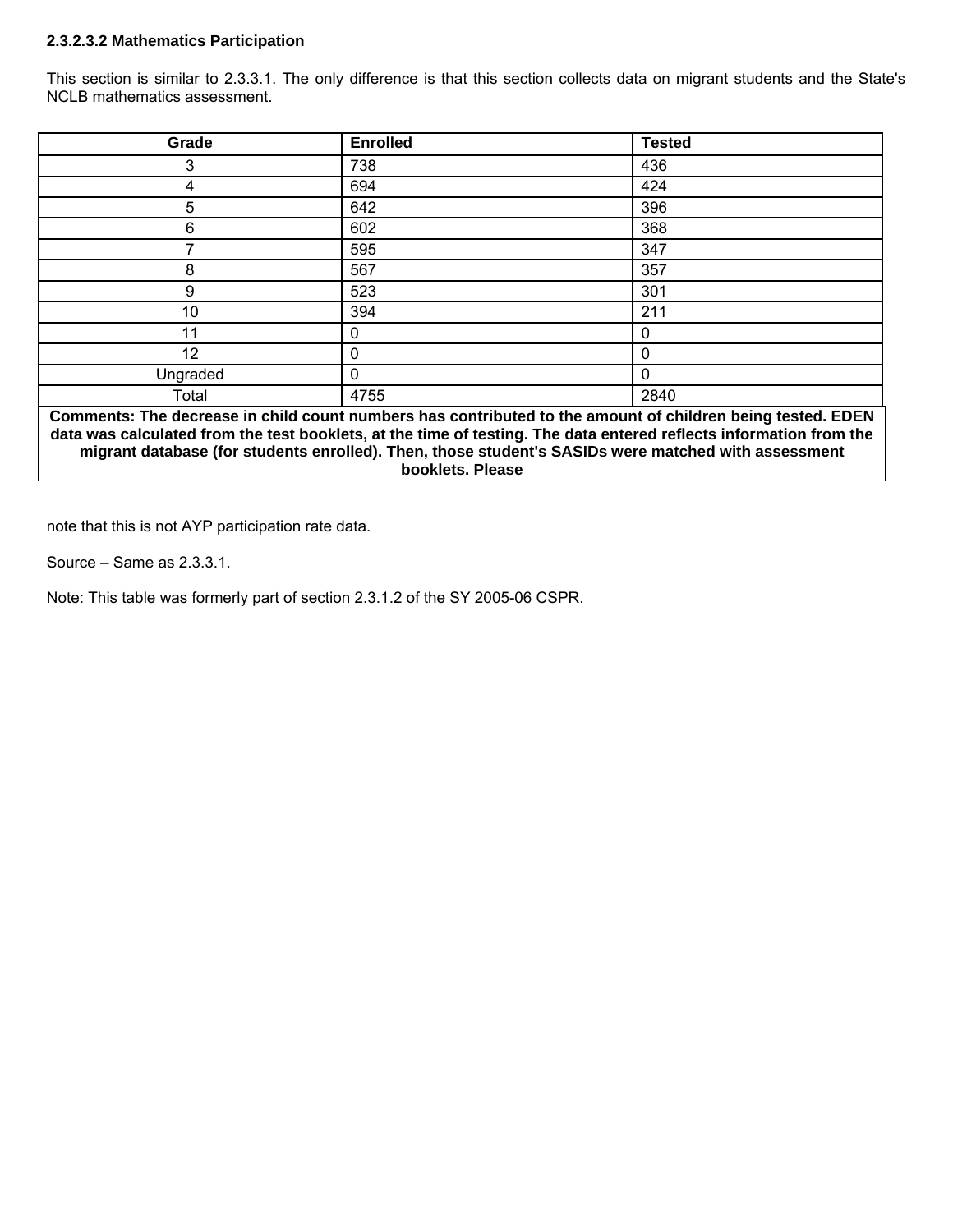# **2.3.3 MEP Participation Data**

The following questions collect data about the participation of migrant students served during the regular school year, summer/intersession term, or program year.

Unless otherwise indicated, participating migrant children include:

- Children who received instructional or support services funded in whole or in part with MEP funds.
- Children who received a MEP-funded service, even those children who continued to receive services (1) during the term their eligibility ended, (2) for one additional school year after their eligibility ended, if comparable services were not available through other programs, and (3) in secondary school after their eligibility ended, and served through credit accrual programs until graduation (e.g., children served under the continuation of services authority, Section  $1304(e)(1-3)$ ).

Do not include:

- Children who were served through a Title I SWP where MEP funds were consolidated with those of other programs.
- Children who were served by a "referred" service only.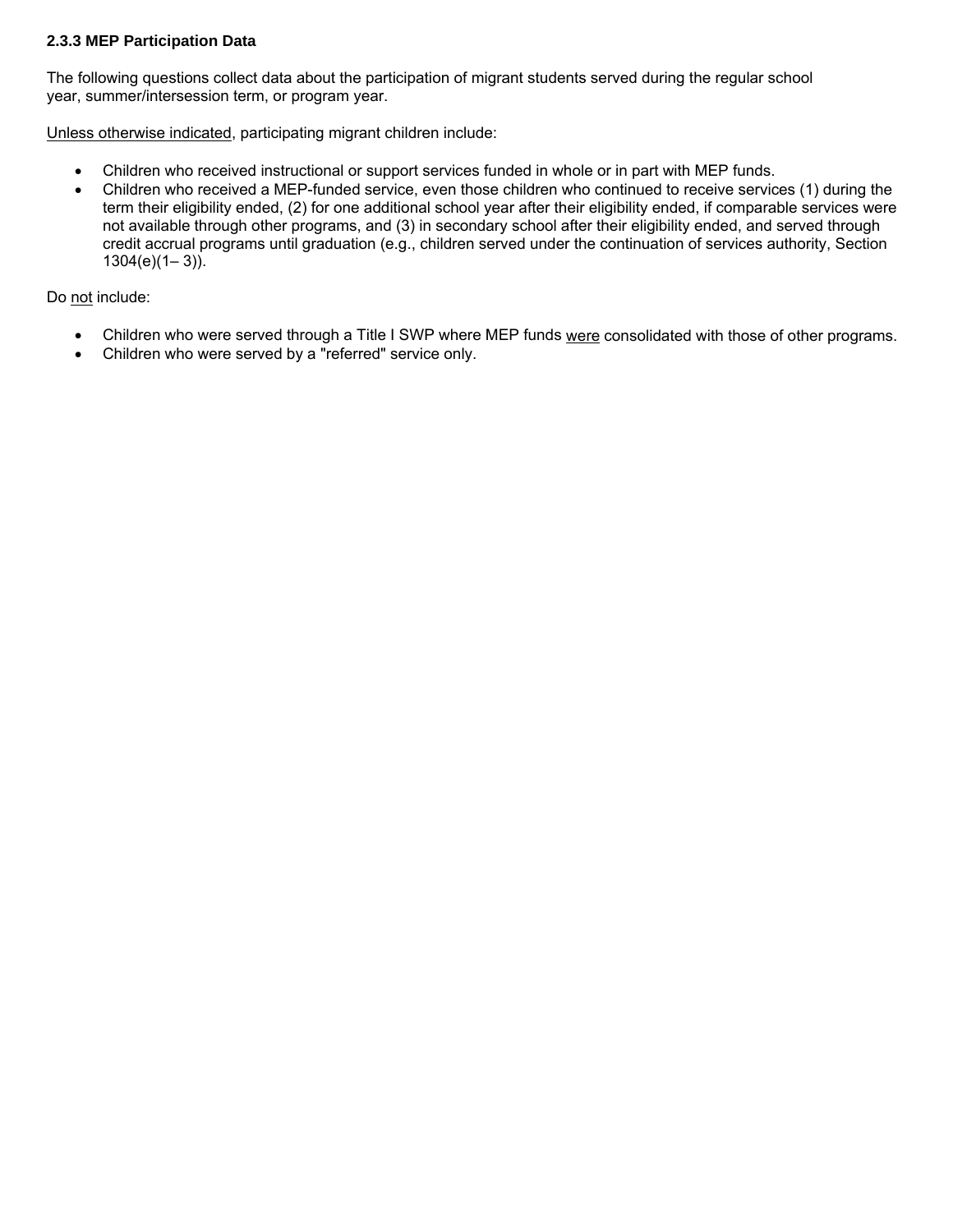#### **2.3.3.1 MEP Participation – Regular School Year**

The following questions collect data on migrant children who participated in the MEP during the regular school year. Do not include:

● Children who were only served during the summer/intersession term.

# **2.3.3.1.1 MEP Students Served During the Regular School Year**

In the table below, provide the unduplicated number of participating migrant children who received MEP-funded instructional or support services during the regular school year. Do not count the number of times an individual child received a service intervention. The total number of students served is calculated automatically.

| Age/Grade                          | <b>Served During Regular School Year</b> |
|------------------------------------|------------------------------------------|
| Age Birth through 2                | 550                                      |
| Age 3 through 5 (not Kindergarten) | 1500                                     |
| Κ                                  | 820                                      |
|                                    | 909                                      |
| $\overline{2}$                     | 917                                      |
| 3                                  | 865                                      |
| 4                                  | 818                                      |
| 5                                  | 760                                      |
| $\,6$                              | 712                                      |
| 7                                  | 693                                      |
| 8                                  | 689                                      |
| $\boldsymbol{9}$                   | 635                                      |
| 10                                 | 538                                      |
| 11                                 | 385                                      |
| 12                                 | 305                                      |
| Ungraded                           | 0                                        |
| Out-of-school                      | 893                                      |
| Total                              | 11989                                    |
| <b>Comments:</b>                   |                                          |

Source – Initially, pre-populated by EDFacts file N/X123 that includes data group 636, subtotal 1. If necessary, it is updated through manual entry by the SEA into the online collection tool.

**Note: This table was formerly part of section 2.3.1.3.1 of the SY 2005-06 CSPR.**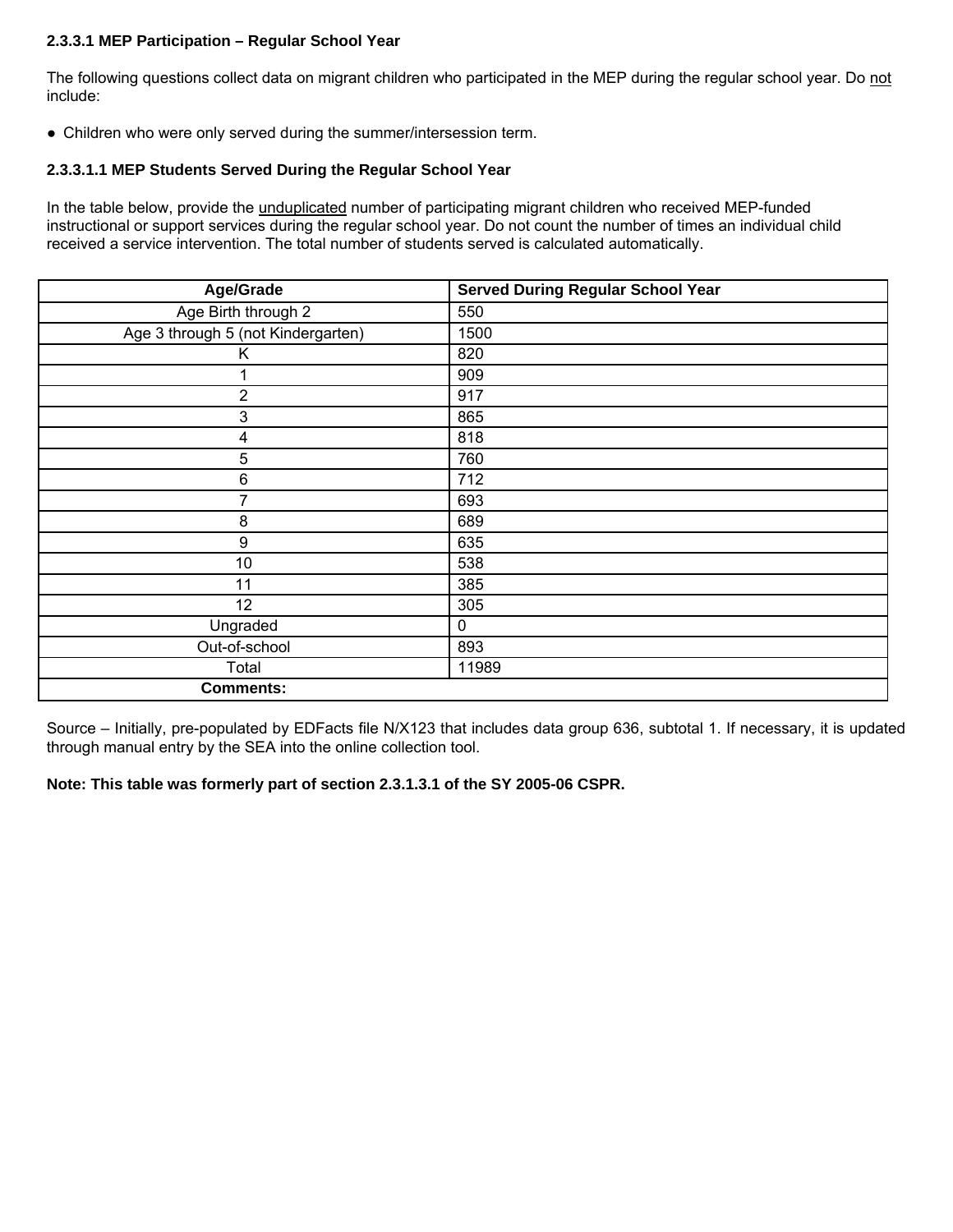# **2.3.3.1.2 Priority for Services – During the Regular School Year**

In the table below, provide the *unduplicated* number of participating migrant children who have been classified as having "priority for services" and who received instructional or support services during the regular school year. The total is calculated automatically.

| Age/Grade               | <b>Priority for Services</b>                      |
|-------------------------|---------------------------------------------------|
| Age 3 through 5         | 27                                                |
| K                       | 103                                               |
|                         | 95                                                |
| $\overline{2}$          | 90                                                |
| 3                       | 85                                                |
| $\overline{\mathbf{4}}$ | 78                                                |
| 5                       | 73                                                |
| 6                       | 77                                                |
| 7                       | 63                                                |
| 8                       | 69                                                |
| $\boldsymbol{9}$        | 75                                                |
| 10                      | 58                                                |
| 11                      | 33                                                |
| 12                      | 24                                                |
| Ungraded                | 0                                                 |
| Out-of-school           | 63                                                |
| Total                   | 1013<br>$\sim$ $\sim$ $\sim$ $\sim$ $\sim$ $\sim$ |

**Comments: WARNING -The number of children having Priority for Services for Grade 6 (78) is greater than the value reported for same age/grade in Table 2.3.1.2 (77). WARNING -The number of children having Priority for Services for Grade 7 (64) is greater than the value reported for same age/grade in Table 2.3.1.2 (63). Key** 

Source – Initially, pre-populated by EDFacts file N/X123 that includes data group 636, category set A. If necessary, it is updated through manual entry by the SEA into the online collection tool.

**Note: This table was formerly part of section 2.3.1.3.1 of the SY 2005-06 CSPR.**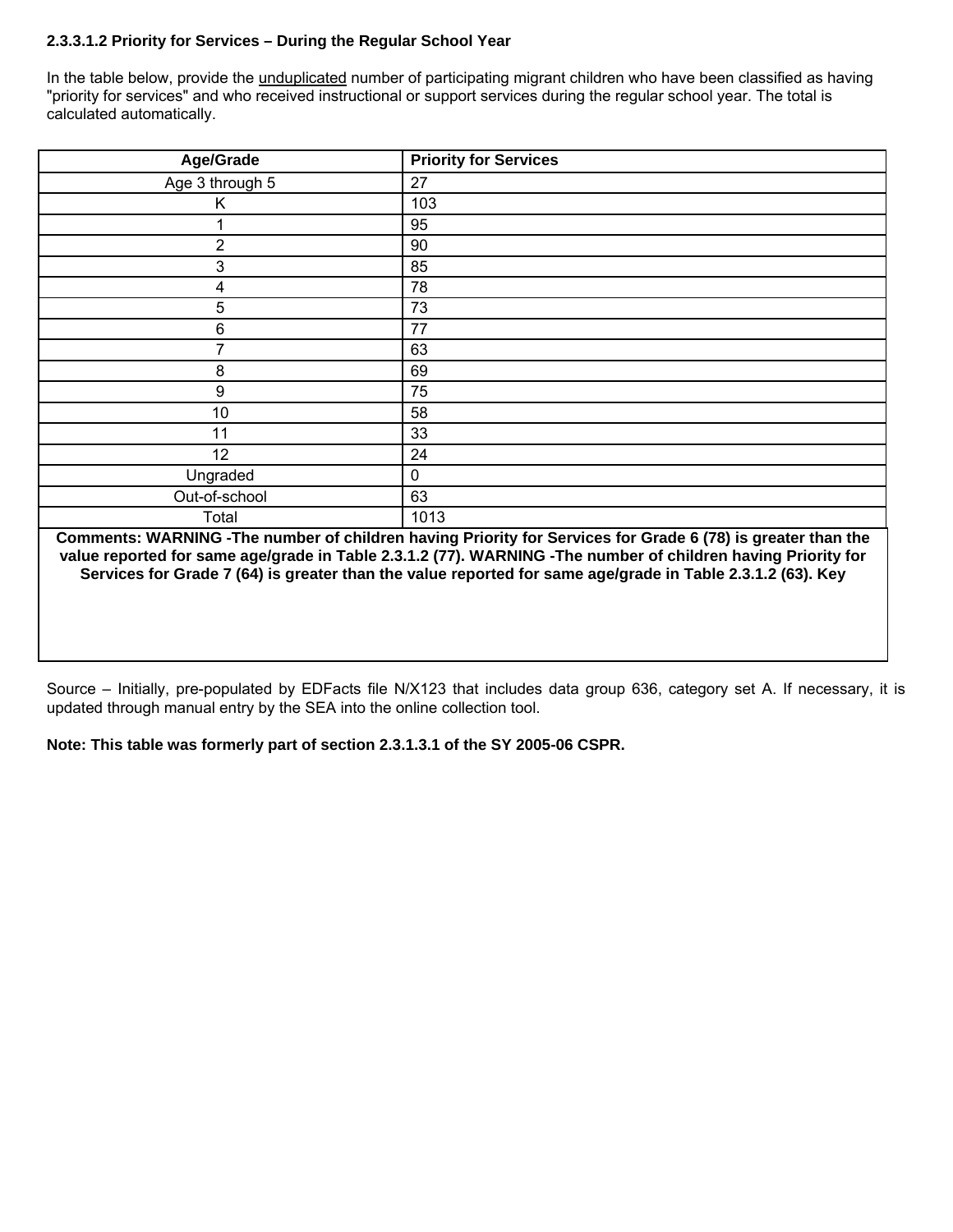# **2.3.3.1.3 Continuation of Services – During the Regular School Year**

In the table below, provide the *unduplicated* number of participating migrant children who received instructional or support services during the regular school year served under the continuation of services authority Sections 1304(e)(2)–(3). Do not include children served under Section 1304(e)(1), which are children whose eligibility expired during the school term. The total is calculated automatically.

| Age/Grade                             | <b>Continuation of Services</b> |
|---------------------------------------|---------------------------------|
| Age 3 through 5 (not<br>Kindergarten) | $\mathbf 0$                     |
| Κ                                     | 0                               |
|                                       | $\pmb{0}$                       |
| $\overline{2}$                        | N <sub>16</sub>                 |
| 3                                     | 0                               |
| 4                                     | 0                               |
| 5                                     | $\pmb{0}$                       |
| 6                                     | N <sub>16</sub>                 |
| 7                                     | N <sub>16</sub>                 |
| 8                                     | 0                               |
| $\boldsymbol{9}$                      | N <sub>16</sub>                 |
| 10                                    | N <sub>16</sub>                 |
| 11                                    | N <sub>16</sub>                 |
| 12                                    | $\mathbf 0$                     |
| Ungraded                              | $\mathbf 0$                     |
| Out-of-school                         | $\pmb{0}$                       |
| Total                                 | N <sub>16</sub>                 |
| <b>Comments:</b>                      |                                 |

Source – Manual entry by SEA into the online collection tool. Note: This table was formerly part of section 2.3.1.3.1 of the SY 2005-06 CSPR.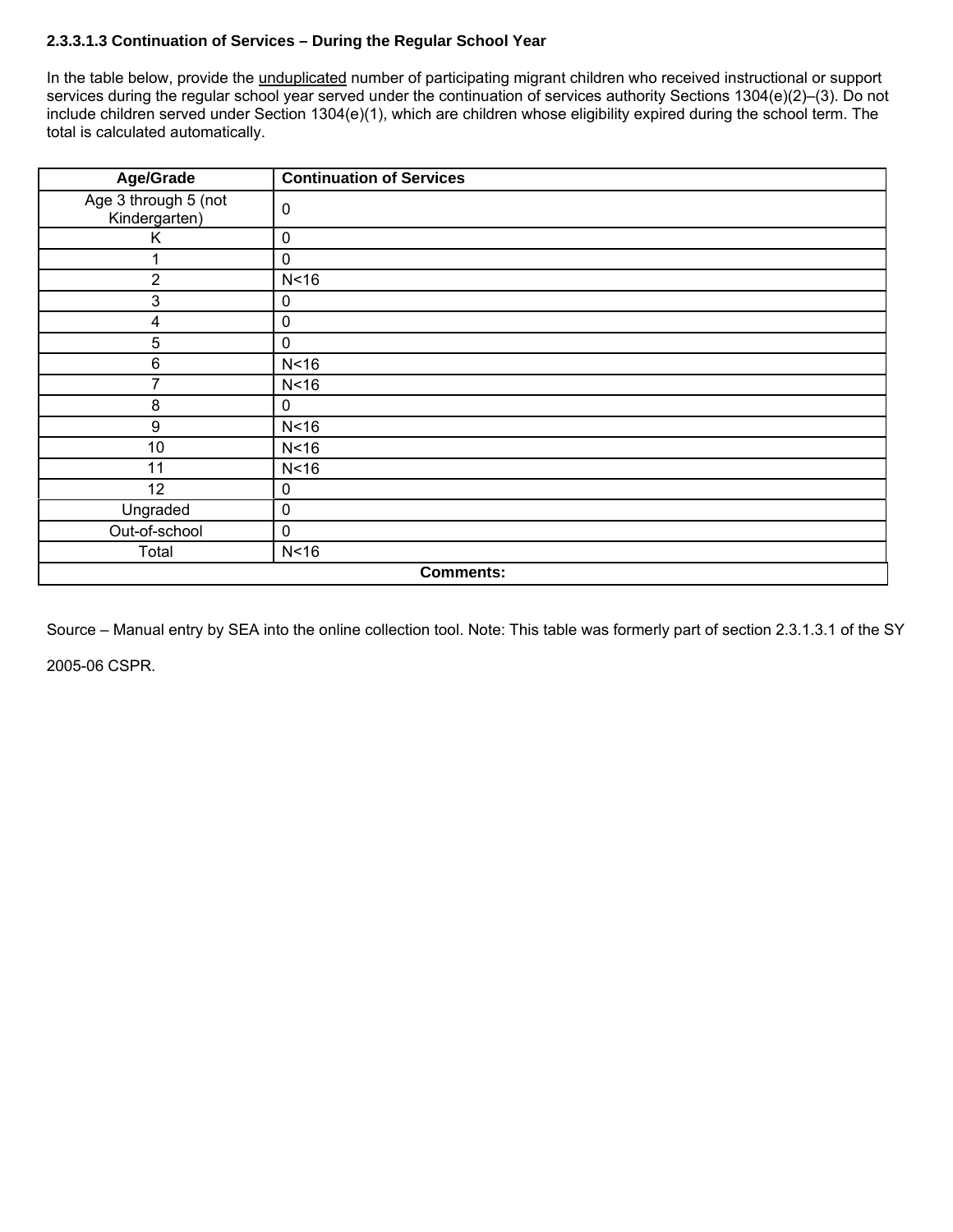# **2.3.3.1.4 Services**

The following questions collect data on the services provided to participating migrant children during the regular school year.

#### **FAQ on Services:**

*What are services? Services are a subset of all allowable activities that the MEP can provide through its programs and projects. "Services" are those educational or educationally related activities that: (1) directly benefit a migrant child; (2) address a need of a migrant child consistent with the SEA's comprehensive needs assessment and service delivery plan; (3) are grounded in scientifically based research or, in the case of support services, are a generally accepted practice; and (4) are designed to enable the program to meet its measurable outcomes and contribute to the achievement of the State's performance targets. Activities related to identification and recruitment activities, parental involvement, program evaluation, professional development, or administration of the program are examples of allowable activities that are* NOT considered services. Other examples of an allowable activity that would not be considered a service would be the one-time act of providing instructional packets to a child or family, and handing out leaflets to migrant families on available reading programs as part of an effort to increase the reading skills of migrant children. Although these are allowable activities, they are not services because they do not meet all of the criteria above.

#### **2.3.3.1.4.1 Instructional Service – During the Regular School Year**

In the table below, provide the unduplicated number of participating migrant children who received any type of MEP-funded instructional service during the regular school year. Include children who received instructional services provided by either a teacher or a paraprofessional. Children should be reported only once regardless of the frequency with which they received a service intervention. The total is calculated automatically.

| Age/Grade        | <b>Children Receiving an Instructional Service</b> |
|------------------|----------------------------------------------------|
| Age birth        |                                                    |
| through 2        | $\pmb{0}$                                          |
| Age 3 through    |                                                    |
| 5(not            |                                                    |
| Kindergarten)    | 311                                                |
| Κ                | 652                                                |
|                  | 762                                                |
| $\overline{2}$   | 751                                                |
| 3                | 725                                                |
| 4                | 700                                                |
| 5                | 644                                                |
| 6                | 604                                                |
| 7                | 600                                                |
| 8                | 589                                                |
| 9                | 539                                                |
| 10               | 447                                                |
| 11               | 343                                                |
| 12               | 259                                                |
| Ungraded         | $\pmb{0}$                                          |
| Out-of-school    | 36                                                 |
| Total            | 7962                                               |
| <b>Comments:</b> |                                                    |

Source – Manual entry by SEA into the online collection tool. Note: This table was formerly part of section 2.3.1.3.1 of the SY

2005-06 CSPR.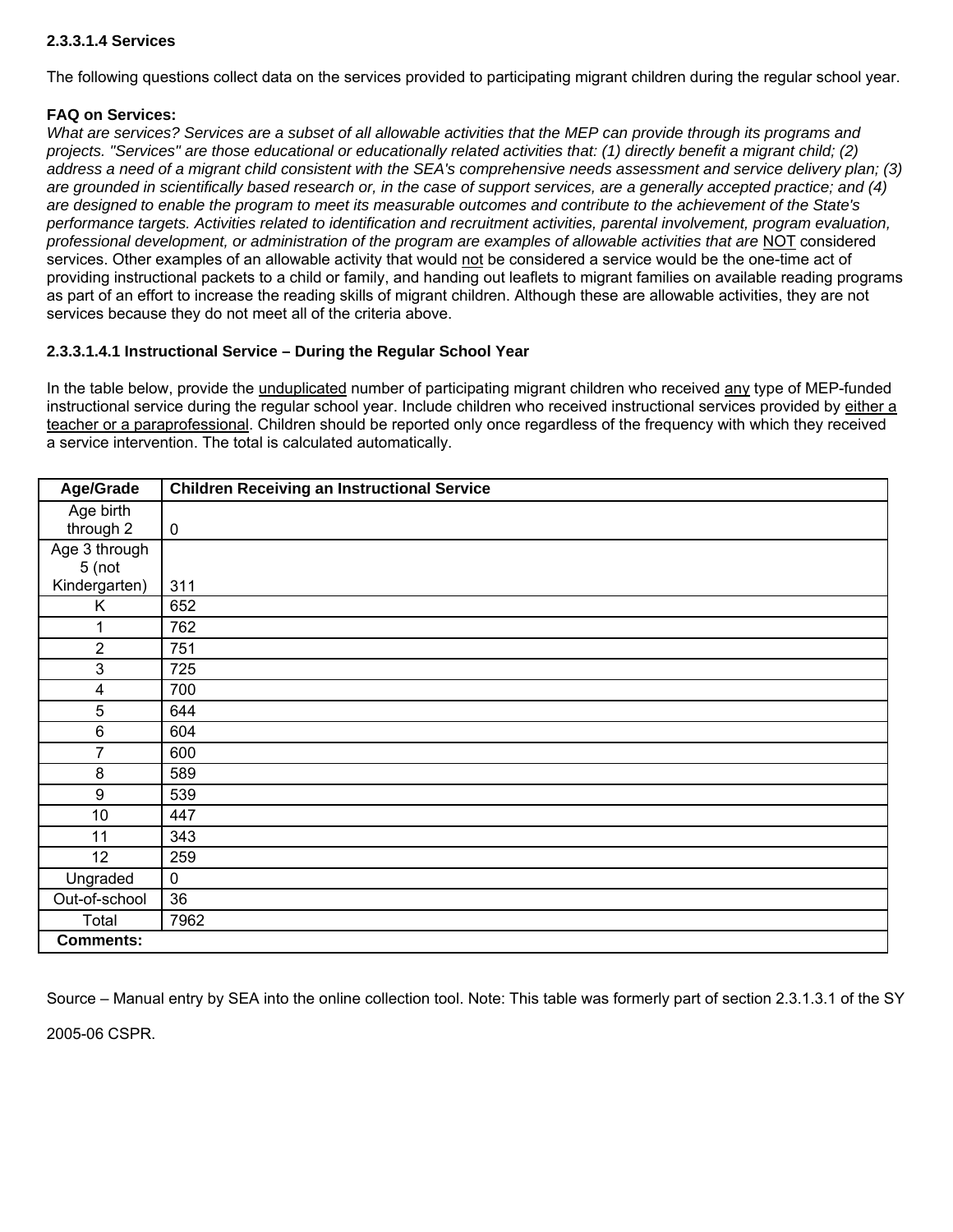# **2.3.3.1.4.2 Type of Instructional Service**

In the table below, provide the number of participating migrant children reported in the table above who received reading instruction, mathematics instruction, or high school credit accrual during the regular school year. Include children who received such instructional services provided by a teacher only. Children may be reported as having received more than one type of instructional service in the table. However, children should be reported only once within each type of instructional service that they received regardless of the frequency with which they received the instructional service. The totals are calculated automatically.

| Age/Grade                                                                                                                                                                                                                                                       | <b>Reading Instruction</b> | <b>Mathematics Instruction</b> | <b>High School Credit</b><br><b>Accrual</b> |  |
|-----------------------------------------------------------------------------------------------------------------------------------------------------------------------------------------------------------------------------------------------------------------|----------------------------|--------------------------------|---------------------------------------------|--|
| Age birth through 2                                                                                                                                                                                                                                             | $\mathbf 0$                | 0                              |                                             |  |
| Age 3 through 5 (not<br>Kindergarten)                                                                                                                                                                                                                           | 199                        | 221                            |                                             |  |
| Κ                                                                                                                                                                                                                                                               | 620                        | 510                            |                                             |  |
|                                                                                                                                                                                                                                                                 | 705                        | 610                            |                                             |  |
| 2                                                                                                                                                                                                                                                               | 697                        | 580                            |                                             |  |
| 3                                                                                                                                                                                                                                                               | 657                        | 562                            |                                             |  |
| 4                                                                                                                                                                                                                                                               | 637                        | 529                            |                                             |  |
| 5                                                                                                                                                                                                                                                               | 600                        | 501                            |                                             |  |
| 6                                                                                                                                                                                                                                                               | 544                        | 454                            |                                             |  |
|                                                                                                                                                                                                                                                                 | 554                        | 478                            |                                             |  |
| 8                                                                                                                                                                                                                                                               | 539                        | 456                            |                                             |  |
| 9                                                                                                                                                                                                                                                               | 476                        | 420                            | 269                                         |  |
| 10                                                                                                                                                                                                                                                              | 404                        | 356                            | 195                                         |  |
| 11                                                                                                                                                                                                                                                              | 297                        | 256                            | 144                                         |  |
| 12                                                                                                                                                                                                                                                              | 236                        | 211                            | 118                                         |  |
| Ungraded                                                                                                                                                                                                                                                        | $\mathbf 0$                | 0                              | 0                                           |  |
| Out-of-school                                                                                                                                                                                                                                                   | 33                         | 33                             | 89                                          |  |
| Total                                                                                                                                                                                                                                                           | 7198                       | 6177                           | 815                                         |  |
| Comments: Information gathered by the SEA for the 06-07 SY is more accurate as we are collaborating<br>effectively with LEA's in order to ensure accurate information is being reported and students are receiving<br>appropriate services during regular term. |                            |                                |                                             |  |

Source – Manual entry by SEA into the online collection tool. Note: This table was formerly part of section 2.3.1.3.1 of the SY

2005-06 CSPR.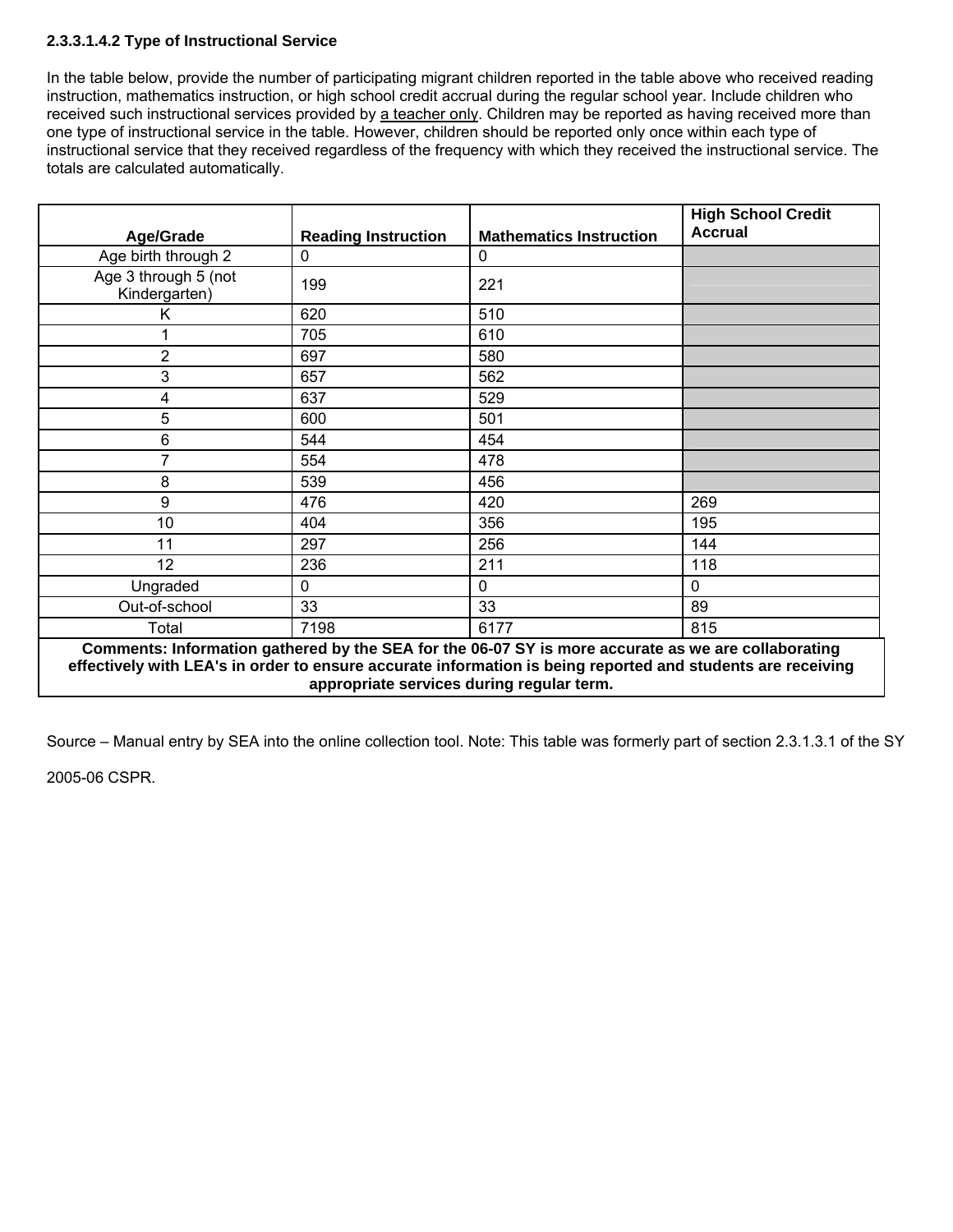# **2.3.3.1.4.3 Support Services with Breakout for Counseling Service**

In the table below, in the column titled Support Services, provide the unduplicated number of participating migrant children who received any MEP-funded support service during the regular school year. In the column titled Counseling Service, provide the unduplicated number of participating migrant children who received a counseling service during the regular school year. Children should be reported only once in each column regardless of the frequency with which they received a support service intervention. The totals are calculated automatically.

|                                                                                                        |                                                      | <b>Breakout of Children Receiving Counseling</b><br><b>Service</b> |
|--------------------------------------------------------------------------------------------------------|------------------------------------------------------|--------------------------------------------------------------------|
| Age/Grade                                                                                              | <b>Children Receiving Support</b><br><b>Services</b> |                                                                    |
| Age birth through 2                                                                                    | 500                                                  | 0                                                                  |
| Age 3 through 5 (not<br>Kindergarten)                                                                  | 1553                                                 | N <sub>16</sub>                                                    |
| Κ                                                                                                      | 822                                                  | N <sub>16</sub>                                                    |
| 1                                                                                                      | 910                                                  | N <sub>16</sub>                                                    |
| $\overline{2}$                                                                                         | 918                                                  | N <sub>16</sub>                                                    |
| 3                                                                                                      | 868                                                  | N <sub>16</sub>                                                    |
| 4                                                                                                      | 821                                                  | N <sub>16</sub>                                                    |
| 5                                                                                                      | 764                                                  | N <sub>16</sub>                                                    |
| 6                                                                                                      | 713                                                  | 55                                                                 |
| 7                                                                                                      | 693                                                  | 51                                                                 |
| 8                                                                                                      | 690                                                  | 61                                                                 |
| 9                                                                                                      | 634                                                  | 52                                                                 |
| 10                                                                                                     | 538                                                  | 47                                                                 |
| 11                                                                                                     | 384                                                  | 35                                                                 |
| 12                                                                                                     | 305                                                  | 28                                                                 |
| Ungraded                                                                                               | 0                                                    | 0                                                                  |
| Out-of-school                                                                                          | 894                                                  | N <sub>16</sub>                                                    |
| Total                                                                                                  | 12007                                                | 385                                                                |
| Comments: Focus was on academic development and ensuring that students were performing at grade level. |                                                      |                                                                    |

Source – Manual entry by SEA into the online collection tool.

# **Note: This table was formerly part of section 2.3.1.3.1 of the SY 2005-06 CSPR.**

# **FAQs on Support Services:**

- a. *What are support services? These MEP-funded services include, but are not limited to, health, nutrition, counseling, and social services for migrant families; necessary educational supplies, and transportation. The one-time act of providing instructional or informational packets to a child or family does not constitute a support service.*
- b. *What are counseling services? Services to help a student to better identify and enhance his or her educational, personal, or occupational potential; relate his or her abilities, emotions, and aptitudes to educational and career opportunities; utilize his or her abilities in formulating realistic plans; and achieve satisfying personal and social development. These activities take place between one or more counselors and one or more students as counselees, between students and students, and between counselors and other staff members. The services can also help the child address life problems or personal crisis that result from the culture of migrancy.*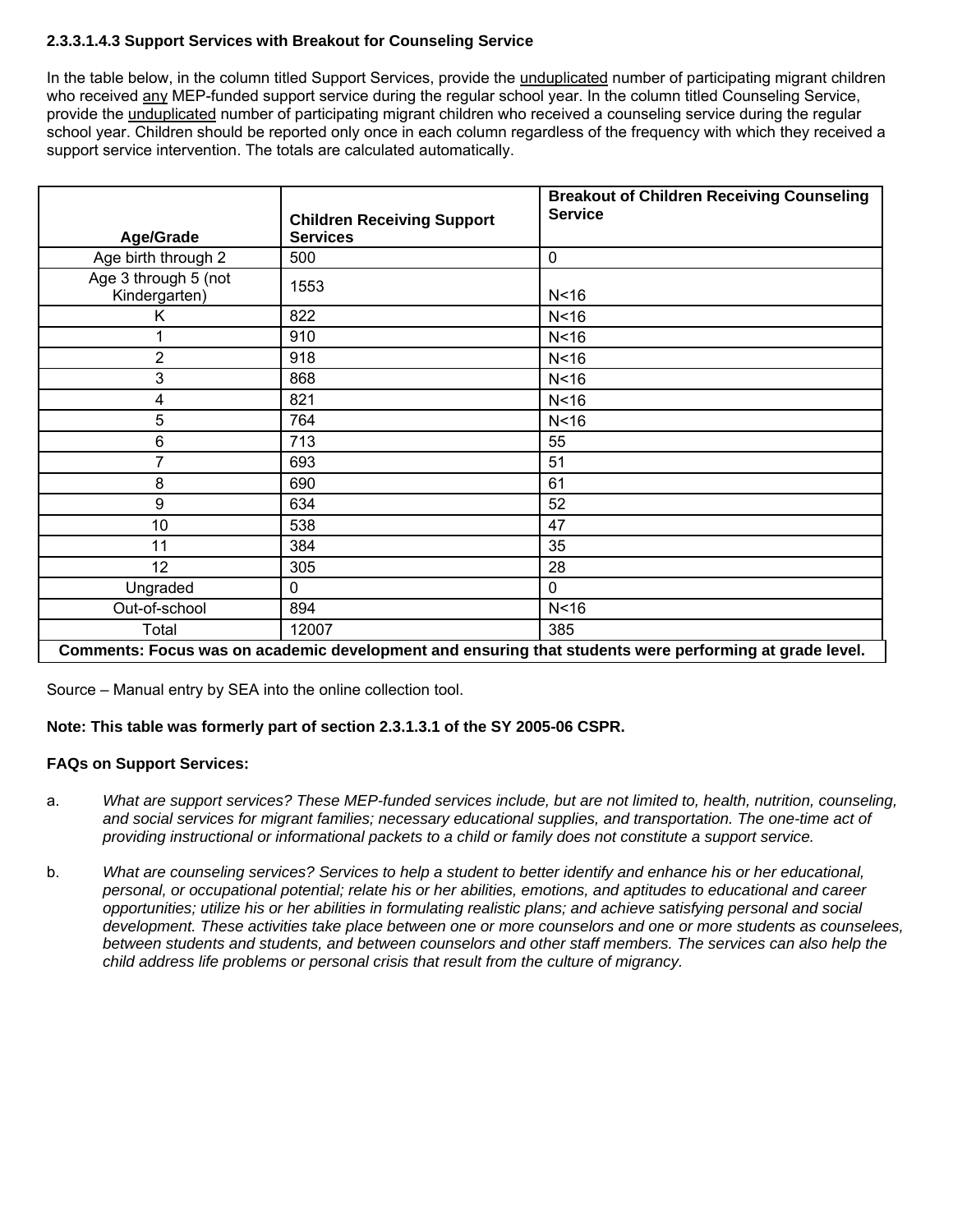# **2.3.3.1.4.4 Referred Service – During the Regular School Year**

In the table below, provide the unduplicated number of participating migrant children who, during the regular school year, received an educational or educationally related service funded by another non-MEP program/organization that they would not have otherwise received without efforts supported by MEP funds. Children should be reported only once regardless of the frequency with which they received a referred service. Include children who were served by a referred service only or who received both a referred service and MEP-funded services. Do not include children who were referred, but received no services. The total is calculated automatically.

| Age/Grade                                                                                              | <b>Referred Service</b> |  |
|--------------------------------------------------------------------------------------------------------|-------------------------|--|
| Age birth through 2                                                                                    | 243                     |  |
| Age 3 through 5 (not Kindergarten)                                                                     | 642                     |  |
| K                                                                                                      | 78                      |  |
|                                                                                                        | 42                      |  |
| $\overline{2}$                                                                                         | 37                      |  |
| 3                                                                                                      | 40                      |  |
| 4                                                                                                      | 40                      |  |
| 5                                                                                                      | 37                      |  |
| 6                                                                                                      | 38                      |  |
|                                                                                                        | 33                      |  |
| 8                                                                                                      | 40                      |  |
| 9                                                                                                      | 37                      |  |
| 10                                                                                                     | 38                      |  |
| 11                                                                                                     | N <sub>16</sub>         |  |
| 12                                                                                                     | 20                      |  |
| Ungraded                                                                                               | 0                       |  |
| Out-of-school                                                                                          | 436                     |  |
| Total                                                                                                  | 1816                    |  |
| Comments: Focus was on academic development and ensuring that students were performing at grade level. |                         |  |

Source – Manual entry by SEA into the online collection tool. Note: This table was formerly part of section 2.3.1.3.1 of the SY 2005-06 CSPR.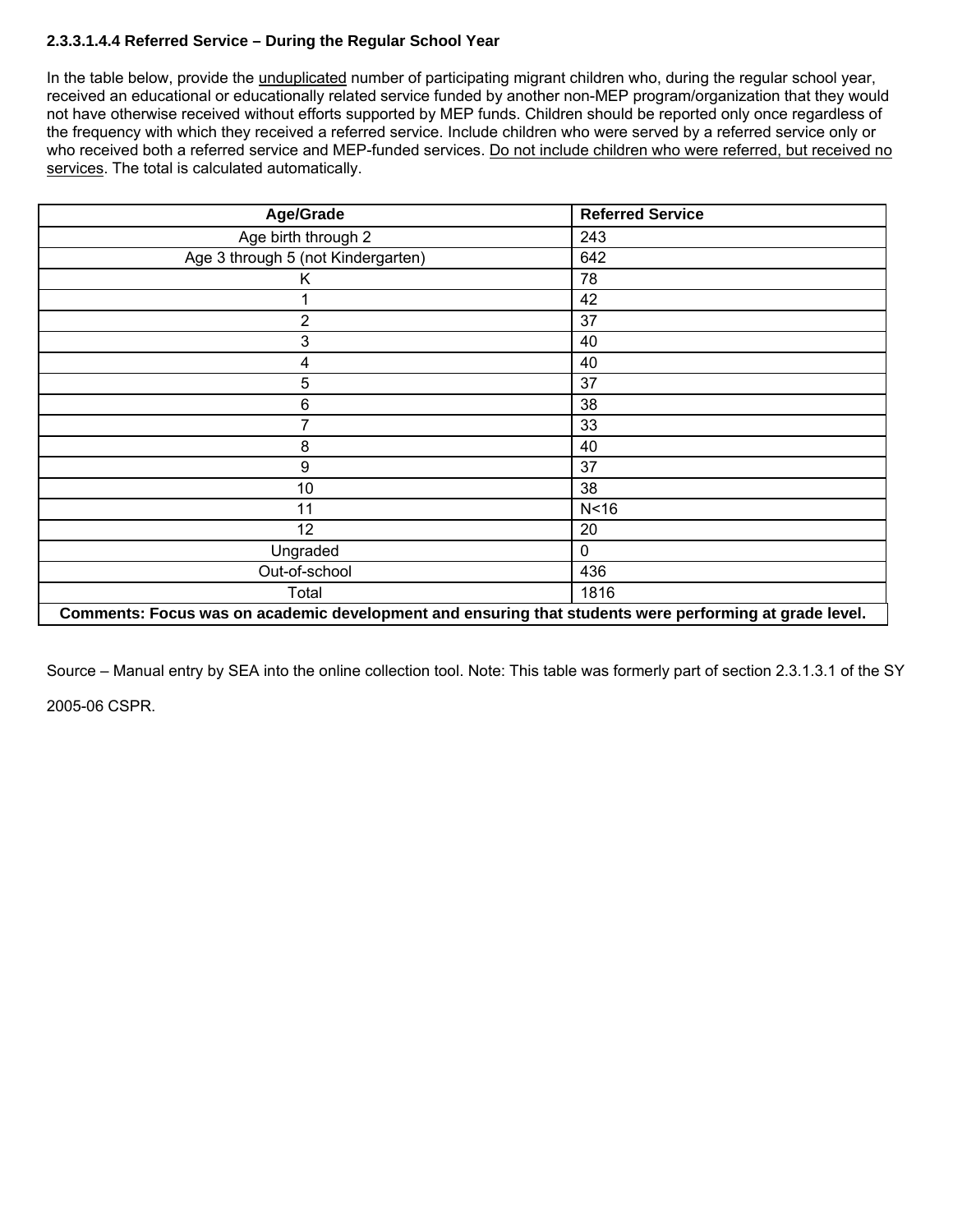# **2.3.3.2 MEP Participation – Summer/Intersession Term**

The questions in this subsection are similar to the questions in the previous section. There are two differences. First, the questions in this subsection collect data on the summer/intersession term instead of the regular school year. The second is the source for the table on migrant students served during the summer/intersession is EDFacts file N/X124 that includes data group 637.

#### **2.3.3.2.1 MEP Students Served During the Summer/Intersession Term**

In the table below, provide the unduplicated number of participating migrant children who received MEP-funded instructional or support services during the summer/intersession term. Do not count the number of times an individual child received a service intervention. The total number of students served is calculated automatically.

| Age/Grade                                                                                                               | <b>Served During Summer/Intersession Term</b> |
|-------------------------------------------------------------------------------------------------------------------------|-----------------------------------------------|
| Age Birth through 2                                                                                                     | 174                                           |
| Age 3 through 5 (not Kindergarten)                                                                                      | 579                                           |
| Κ                                                                                                                       | 113                                           |
|                                                                                                                         | 117                                           |
| 2                                                                                                                       | 145                                           |
| 3                                                                                                                       | 105                                           |
| 4                                                                                                                       | 95                                            |
| 5                                                                                                                       | 91                                            |
| 6                                                                                                                       | 56                                            |
| 7                                                                                                                       | 44                                            |
| 8                                                                                                                       | 30                                            |
| 9                                                                                                                       | 61                                            |
| 10                                                                                                                      | 26                                            |
| 11                                                                                                                      | 30                                            |
| 12                                                                                                                      | N <sub>16</sub>                               |
| Ungraded                                                                                                                | $\mathbf{0}$                                  |
| Out-of-school                                                                                                           | 2905                                          |
| Total                                                                                                                   | 4584                                          |
| Comments: Focus was throughout the year in order to ensure academic achievement and meeting graduation<br>requirements. |                                               |

Source – Initially, pre-populated by EDFacts file N/X124 that includes data group 637, subtotal 1. If necessary, it is updated through manual entry by the SEA into the online collection tool.

**Note: This table was formerly part of section 2.3.1.3.2 of the SY 2005-06 CSPR.**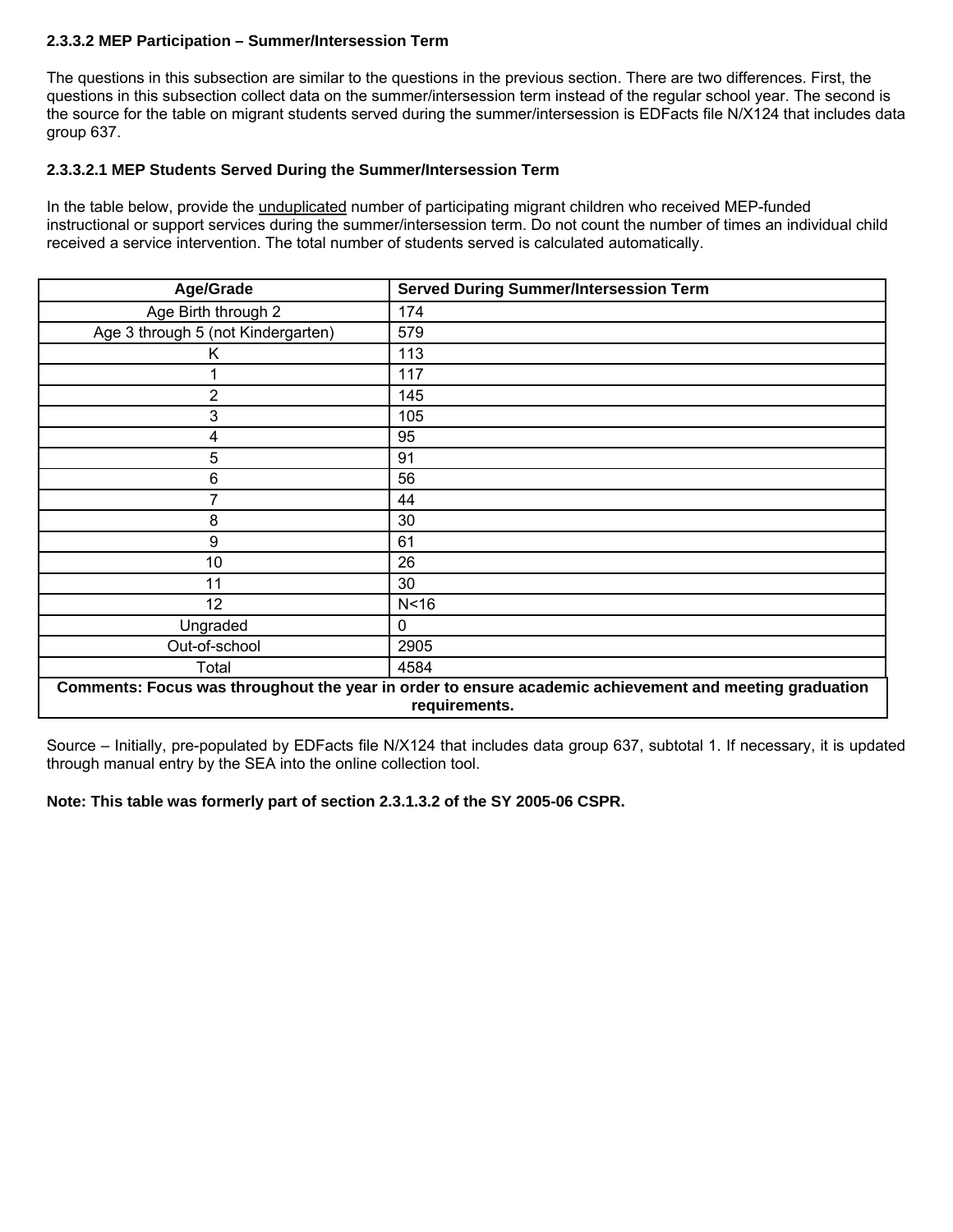# **2.3.3.2.2 Priority for Services – During the Summer/Intersession Term**

In the table below, provide the unduplicated number of participating migrant children who have been classified as having "priority for services" and who received instructional or support services during the summer/intersession term. The total is calculated automatically.

| Age/Grade                                                                                                                                                                                                                                                    | <b>Priority for Services</b> |  |
|--------------------------------------------------------------------------------------------------------------------------------------------------------------------------------------------------------------------------------------------------------------|------------------------------|--|
| Age 3 through 5                                                                                                                                                                                                                                              | 0                            |  |
| ĸ                                                                                                                                                                                                                                                            | 0                            |  |
|                                                                                                                                                                                                                                                              | $\mathbf 0$                  |  |
| 2                                                                                                                                                                                                                                                            | 0                            |  |
| 3                                                                                                                                                                                                                                                            | 0                            |  |
| 4                                                                                                                                                                                                                                                            | 0                            |  |
| 5                                                                                                                                                                                                                                                            | 0                            |  |
| 6                                                                                                                                                                                                                                                            | 0                            |  |
|                                                                                                                                                                                                                                                              | $\mathbf{0}$                 |  |
| 8                                                                                                                                                                                                                                                            | 0                            |  |
| 9                                                                                                                                                                                                                                                            | 0                            |  |
| 10                                                                                                                                                                                                                                                           | 0                            |  |
| 11                                                                                                                                                                                                                                                           | 0                            |  |
| 12                                                                                                                                                                                                                                                           | 0                            |  |
| Ungraded                                                                                                                                                                                                                                                     | 0                            |  |
| Out-of-school                                                                                                                                                                                                                                                | 0                            |  |
| Total                                                                                                                                                                                                                                                        | 0                            |  |
| Comments: Colorado is reporting the data value for PFS for Summer as zero for the 2006/2007 SY. Colorado's<br>PFS includes students who's education was interrupted during regular year (Sept-June) and was Failing or At<br>Risk of Failing during regular. |                              |  |

Source – Initially, pre-populated by EDFacts file N/X124 that includes data group 637, category set A. If necessary, it is updated through manual entry by the SEA into the online collection tool.

**Note: This table was formerly part of section 2.3.1.3.2 of the SY 2005-06 CSPR.**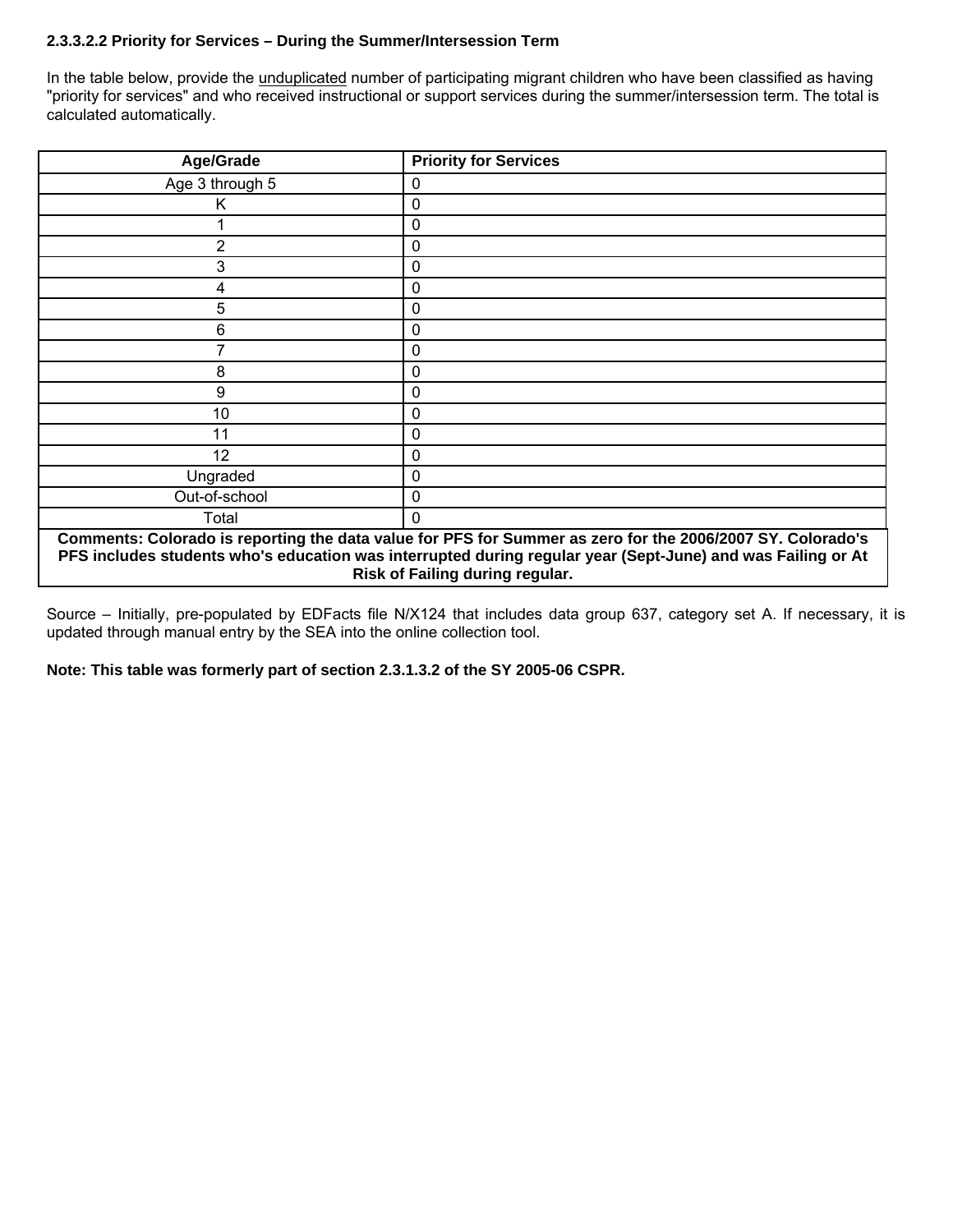# **2.3.3.2.3 Continuation of Services – During the Summer/Intersession Term**

In the table below, provide the *unduplicated* number of participating migrant children who received instructional or support services during the summer/intersession term served under the continuation of services authority Sections 1304(e)(2)–(3). Do not include children served under Section 1304(e)(1), which are children whose eligibility expired during the school term. The total is calculated automatically.

| Age/Grade                                              | <b>Continuation of Services</b> |  |
|--------------------------------------------------------|---------------------------------|--|
| Age 3 through 5 (not<br>Kindergarten)                  | 0                               |  |
| Κ                                                      | $\pmb{0}$                       |  |
|                                                        | 0                               |  |
| $\overline{2}$                                         | $\mathbf 0$                     |  |
| 3                                                      | 0                               |  |
| 4                                                      | 0                               |  |
| 5                                                      | $\mathbf 0$                     |  |
| 6                                                      | 0                               |  |
| 7                                                      | $\mathbf 0$                     |  |
| 8                                                      | 0                               |  |
| 9                                                      | 0                               |  |
| 10                                                     | $\mathbf 0$                     |  |
| 11                                                     | 0                               |  |
| 12                                                     | $\pmb{0}$                       |  |
| Ungraded                                               | $\mathbf 0$                     |  |
| Out-of-school                                          | 0                               |  |
| Total                                                  | $\Omega$                        |  |
| Comments: It is correct that the data values are zero. |                                 |  |

Source – Manual entry by SEA into the online collection tool. Note: This table was formerly part of section 2.3.1.3.2 of the SY 2005-06 CSPR.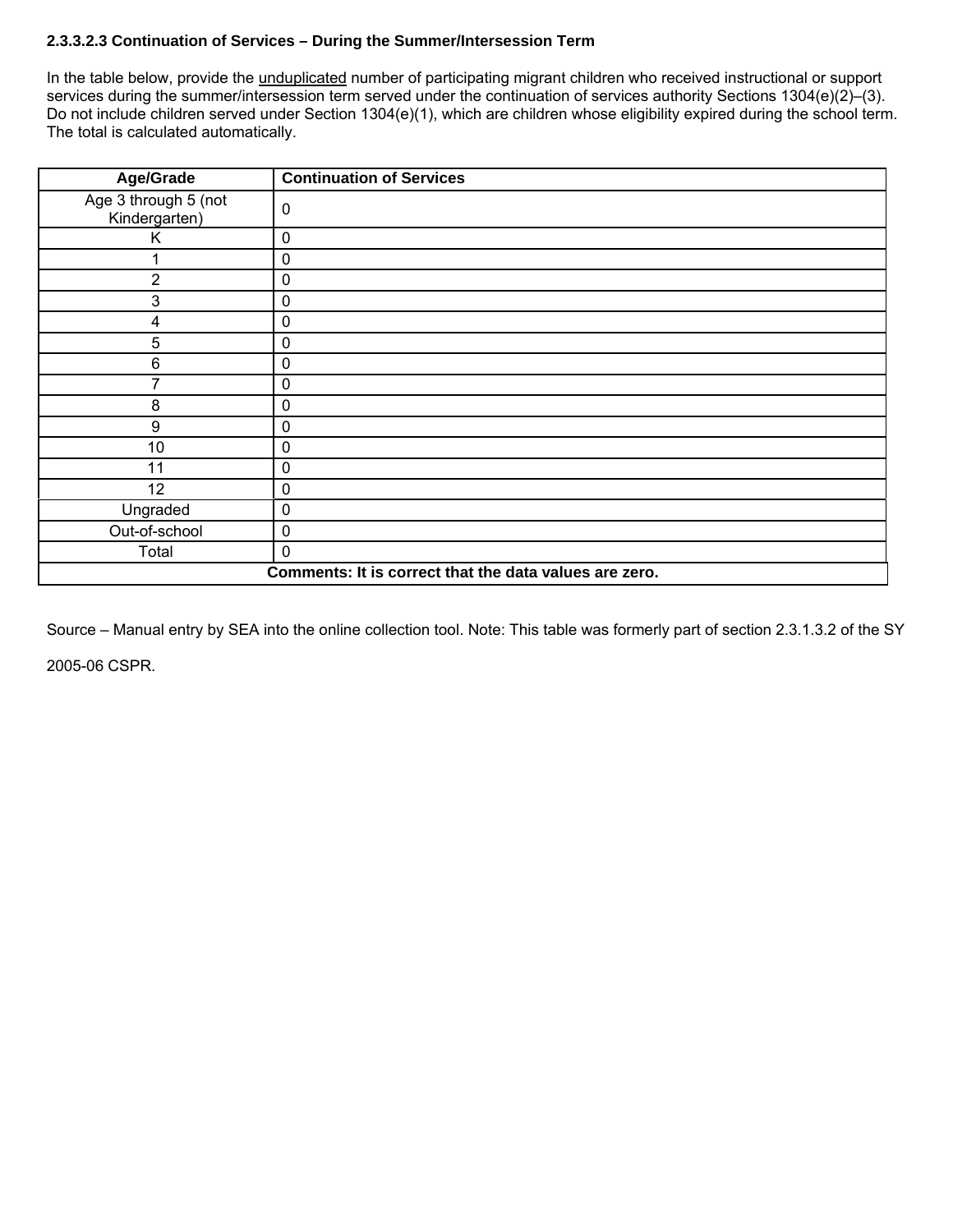## **2.3.3.2.4 Services**

The following questions collect data on the services provided to participating migrant children during the summer/intersession term.

## **FAQ on Services:**

*What are services? Services are a subset of all allowable activities that the MEP can provide through its programs and projects. "Services" are those educational or educationally related activities that: (1) directly benefit a migrant child; (2) address a need of a migrant child consistent with the SEA's comprehensive needs assessment and service delivery plan; (3) are grounded in scientifically based research or, in the case of support services, are a generally accepted practice; and (4) are designed to enable the program to meet its measurable outcomes and contribute to the achievement of the State's performance targets. Activities related to identification and recruitment activities, parental involvement, program evaluation, professional development, or administration of the program are examples of allowable activities that are* NOT considered services. Other examples of an allowable activity that would not be considered a service would be the one-time act of providing instructional packets to a child or family, and handing out leaflets to migrant families on available reading programs as part of an effort to increase the reading skills of migrant children. Although these are allowable activities, they are not services because they do not meet all of the criteria above.

## **2.3.3.2.4.1 Instructional Service – During the Summer/Intersession Term**

In the table below, provide the unduplicated number of participating migrant children who received any type of MEP-funded instructional service during the summer/intersession term. Include children who received instructional services provided by either a teacher or a paraprofessional. Children should be reported only once regardless of the frequency with which they received a service intervention. The total is calculated automatically.

| Age/Grade                             | <b>Children Receiving an Instructional Service</b> |  |
|---------------------------------------|----------------------------------------------------|--|
| Age birth through 2                   | N <sub>16</sub>                                    |  |
| Age 3 through 5 (not<br>Kindergarten) | 53                                                 |  |
| Κ                                     | 103                                                |  |
|                                       | 110                                                |  |
| $\overline{2}$                        | 134                                                |  |
| 3                                     | 94                                                 |  |
| $\overline{\mathbf{4}}$               | 86                                                 |  |
| 5                                     | 85                                                 |  |
| $\,6$                                 | 51                                                 |  |
| 7                                     | 40                                                 |  |
| 8                                     | 27                                                 |  |
| $\boldsymbol{9}$                      | 54                                                 |  |
| 10                                    | 23                                                 |  |
| 11                                    | 29                                                 |  |
| 12                                    | N <sub>16</sub>                                    |  |
| Ungraded                              | $\mathbf 0$                                        |  |
| Out-of-school                         | N <sub>16</sub>                                    |  |
| Total                                 | 916                                                |  |
| <b>Comments:</b>                      |                                                    |  |

Source – Manual entry by SEA into the online collection tool. Note: This table was formerly part of section 2.3.1.3.2 of the SY

2005-06 CSPR.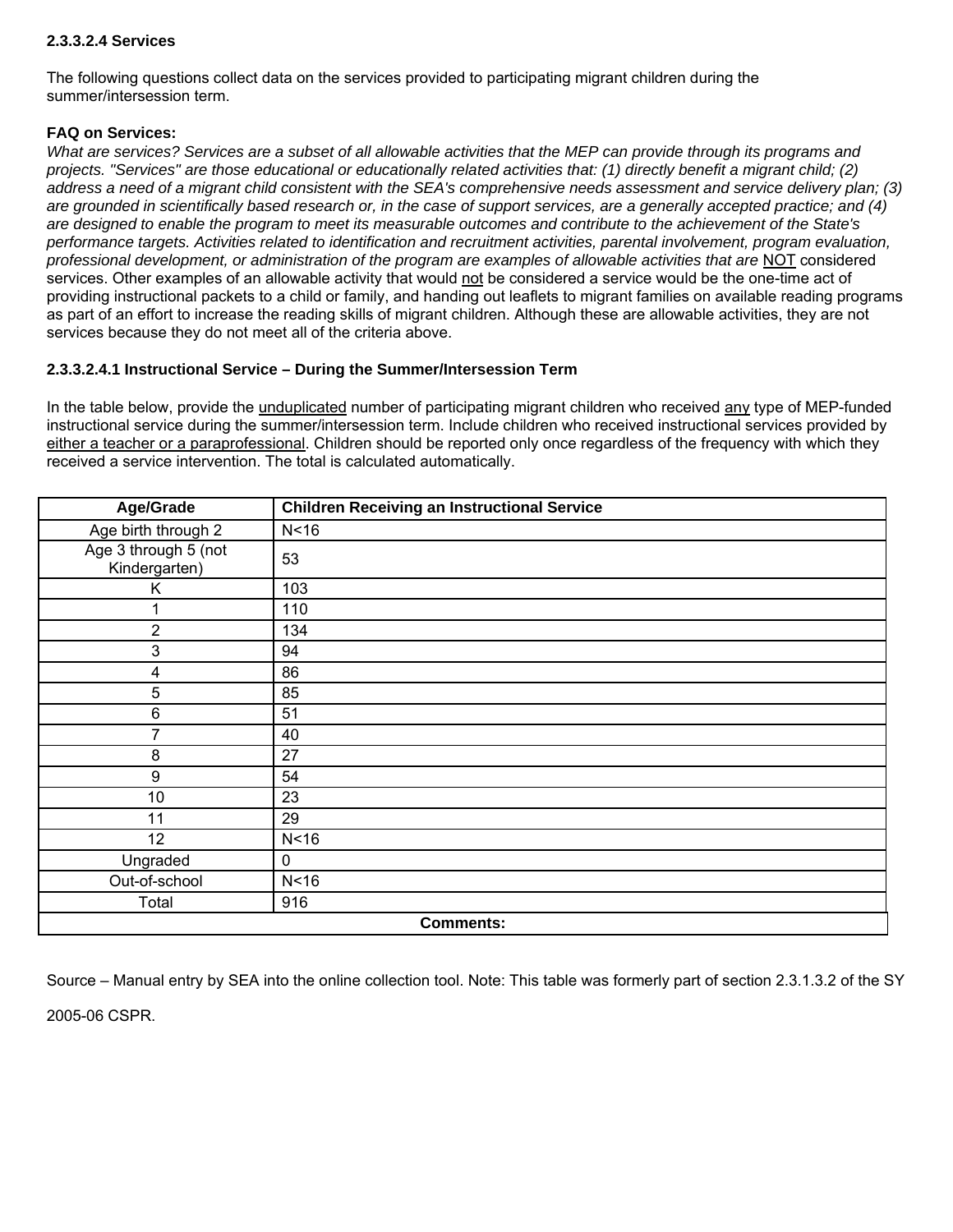# **2.3.3.2.4.2 Type of Instructional Service**

In the table below, provide the number of participating migrant children reported in the table above who received reading instruction, mathematics instruction, or high school credit accrual during the summer/intersession term. Include children who received such instructional services provided by a teacher only. Children may be reported as having received more than one type of instructional service in the table. However, children should be reported only once within each type of instructional service that they received regardless of the frequency with which they received the instructional service. The totals are calculated automatically.

| <b>Age/Grade</b>                                                                                                              | <b>Reading Instruction</b> | <b>Mathematics Instruction</b> | <b>High School Credit</b><br><b>Accrual</b> |
|-------------------------------------------------------------------------------------------------------------------------------|----------------------------|--------------------------------|---------------------------------------------|
| Age birth through 2                                                                                                           | 0                          | 0                              |                                             |
| Age 3 through 5 (not<br>Kindergarten)                                                                                         | 39                         | 37                             |                                             |
| Κ                                                                                                                             | 103                        | 86                             |                                             |
|                                                                                                                               | 107                        | 93                             |                                             |
| $\overline{2}$                                                                                                                | 127                        | 112                            |                                             |
| 3                                                                                                                             | 92                         | 79                             |                                             |
| 4                                                                                                                             | 78                         | 65                             |                                             |
| 5                                                                                                                             | 85                         | 74                             |                                             |
| 6                                                                                                                             | 51                         | 38                             |                                             |
| 7                                                                                                                             | 39                         | 26                             |                                             |
| 8                                                                                                                             | 24                         | 22                             |                                             |
| 9                                                                                                                             | 30                         | 44                             | 32                                          |
| 10                                                                                                                            | 17                         | N <sub>16</sub>                | N <sub>16</sub>                             |
| 11                                                                                                                            | 19                         | 16                             | 22                                          |
| 12                                                                                                                            | N < 16                     | N <sub>16</sub>                | N <sub>16</sub>                             |
| Ungraded                                                                                                                      | 0                          | 0                              | 0                                           |
| Out-of-school                                                                                                                 | N <sub>16</sub>            | N <sub>16</sub>                | 139                                         |
| Total                                                                                                                         | 822                        | 718                            | 213                                         |
| Comments: Focus was on academic development and ensuring that students were performing at grade level<br>during regular term. |                            |                                |                                             |

Source – Manual entry by SEA into the online collection tool. Note: This table was formerly part of section 2.3.1.3.2 of the SY

2005-06 CSPR.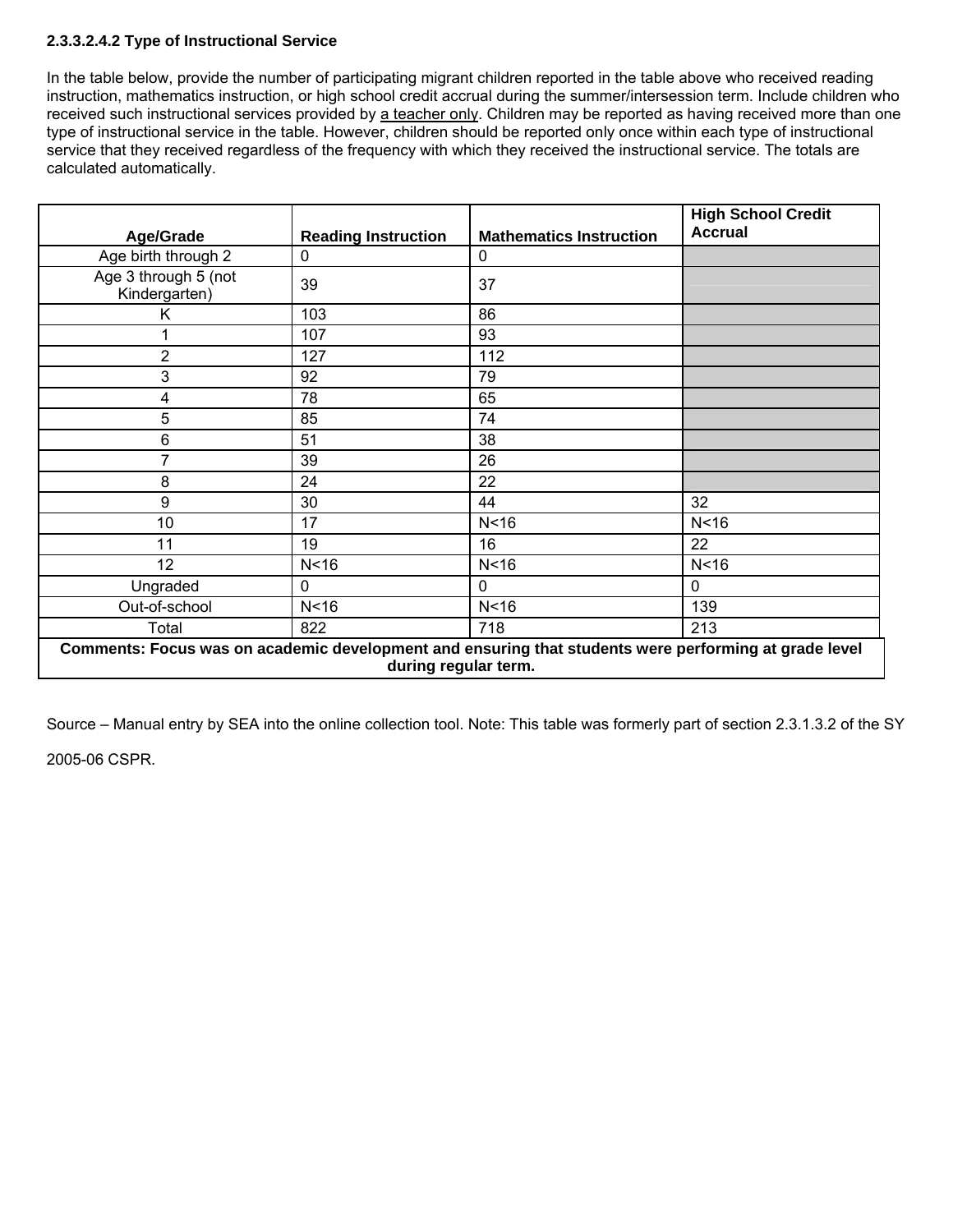# **2.3.3.2.4.3 Support Services with Breakout for Counseling Service**

In the table below, in the column titled Support Services, provide the unduplicated number of participating migrant children who received any MEP-funded support service during the summer/intersession term. In the column titled Counseling Service, provide the unduplicated number of participating migrant children who received a counseling service during the summer/intersession term. Children should be reported only once in each column regardless of the frequency with which they received a support service intervention. The totals are calculated automatically.

|                                       |                                                      | <b>Breakout of Children Receiving Counseling</b><br><b>Service</b>                                |
|---------------------------------------|------------------------------------------------------|---------------------------------------------------------------------------------------------------|
| Age/Grade                             | <b>Children Receiving Support</b><br><b>Services</b> |                                                                                                   |
| Age birth through 2                   | 174                                                  | $\mathbf 0$                                                                                       |
| Age 3 through 5 (not<br>Kindergarten) | 578                                                  | 0                                                                                                 |
| Κ                                     | 113                                                  | 0                                                                                                 |
|                                       | 115                                                  | 0                                                                                                 |
| $\overline{2}$                        | 145                                                  | $\mathbf 0$                                                                                       |
| 3                                     | 104                                                  | 0                                                                                                 |
| 4                                     | 94                                                   | 0                                                                                                 |
| 5                                     | 89                                                   | N <sub>16</sub>                                                                                   |
| 6                                     | 54                                                   | N<16                                                                                              |
| 7                                     | 44                                                   | N <sub>16</sub>                                                                                   |
| 8                                     | 30                                                   | $\mathbf 0$                                                                                       |
| $\boldsymbol{9}$                      | 61                                                   | N <sub>16</sub>                                                                                   |
| 10                                    | 25                                                   | 0                                                                                                 |
| 11                                    | 30                                                   | $\mathbf 0$                                                                                       |
| 12                                    | N <sub>16</sub>                                      | N <sub>16</sub>                                                                                   |
| Ungraded                              | 0                                                    | 0                                                                                                 |
| Out-of-school                         | 2905                                                 | 39                                                                                                |
| Total                                 | 4574                                                 | 45                                                                                                |
|                                       |                                                      | Commonte: The difference is due to the fact that there has been a decline in what was reported in |

**Comments: The difference is due to the fact that there has been a decline in what was reported in Summer/Intercession migrant population. The counts submitted for 05-06 Summer Intercession count was 7,054 vs. 06-07 count is 4,313. LEA's focused on providing counseling service to out of school youth in order to ensure that this population is served.** 

Source – Manual entry by SEA into the online collection tool.

# **Note: This table was formerly part of section 2.3.1.3.2 of the SY 2005-06 CSPR.**

# **FAQs on Support Services:**

- a. *What are support services? These MEP-funded services include, but are not limited to, health, nutrition, counseling, and social services for migrant families; necessary educational supplies, and transportation. The one-time act of providing instructional or informational packets to a child or family does not constitute a support service.*
- b. *What are counseling services? Services to help a student to better identify and enhance his or her educational, personal, or occupational potential; relate his or her abilities, emotions, and aptitudes to educational and career opportunities; utilize his or her abilities in formulating realistic plans; and achieve satisfying personal and social development. These activities take place between one or more counselors and one or more students as counselees, between students and students, and between counselors and other staff members. The services can also help the child address life problems or personal crisis that result from the culture of migrancy.*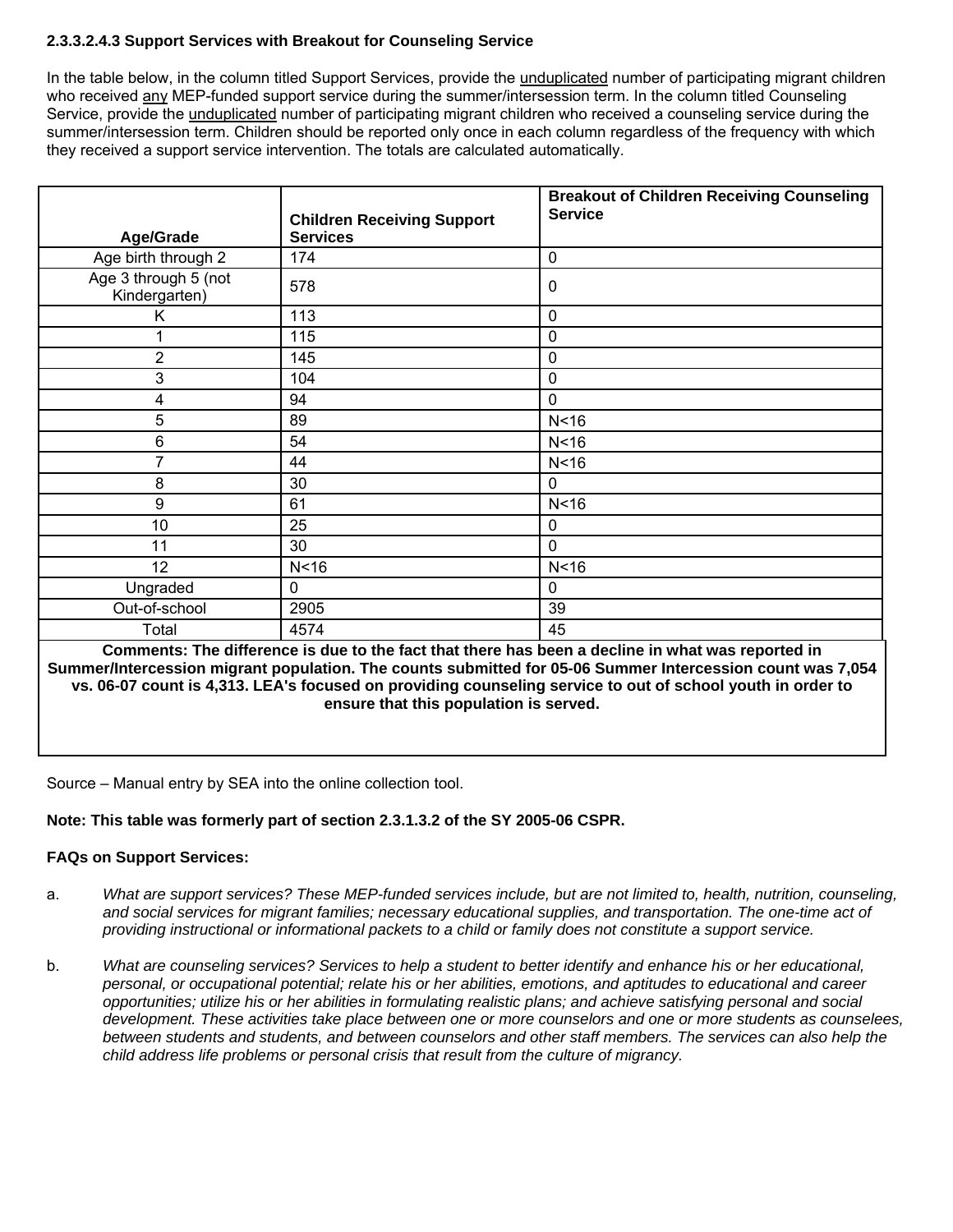# **2.3.3.2.4.4 Referred Service – During the Summer/Intersession Term**

In the table below, provide the unduplicated number of participating migrant children who, during the summer/intersession term, received an educational or educationally related service funded by another non-MEP program/organization that they would not have otherwise received without efforts supported by MEP funds. Children should be reported only once regardless of the frequency with which they received a referred service. Include children who were served by a referred service only or who received both a referred service and MEP-funded services. Do not include children who were referred, but received no services. The total is calculated automatically.

| Age/Grade                          | <b>Referred Service</b> |
|------------------------------------|-------------------------|
| Age birth through 2                | N <sub>16</sub>         |
| Age 3 through 5 (not Kindergarten) | 16                      |
| Κ                                  | 19                      |
|                                    | N < 16                  |
| $\overline{2}$                     | 16                      |
| 3                                  | N <sub>16</sub>         |
| 4                                  | N <sub>16</sub>         |
| 5                                  | 10                      |
| 6                                  | 17                      |
| 7                                  | N < 16                  |
| 8                                  | N < 16                  |
| 9                                  | N <sub>16</sub>         |
| 10                                 | N <sub>16</sub>         |
| 11                                 | N <sub>16</sub>         |
| 12                                 | N <sub>16</sub>         |
| Ungraded                           | $\mathsf 0$             |
| Out-of-school                      | 20                      |
| Total                              | 161                     |

**Comments: The difference is due to the fact that there has been a decline in what was reported in Summer/Intercession migrant population. The counts submitted for 05-06 Summer/Intercession count was 7,054 vs. 06-07 count is 4,313. The decrease in families that received a referred during the Summer/Intercession is due to the fact the LEA's reporting it as an actual support service provided. (e.g. a student who received dental services were reported under dental).** 

Source – Manual entry by SEA into the online collection tool. Note: This table was formerly part of section 2.3.1.3.2 of the SY

2005-06 CSPR.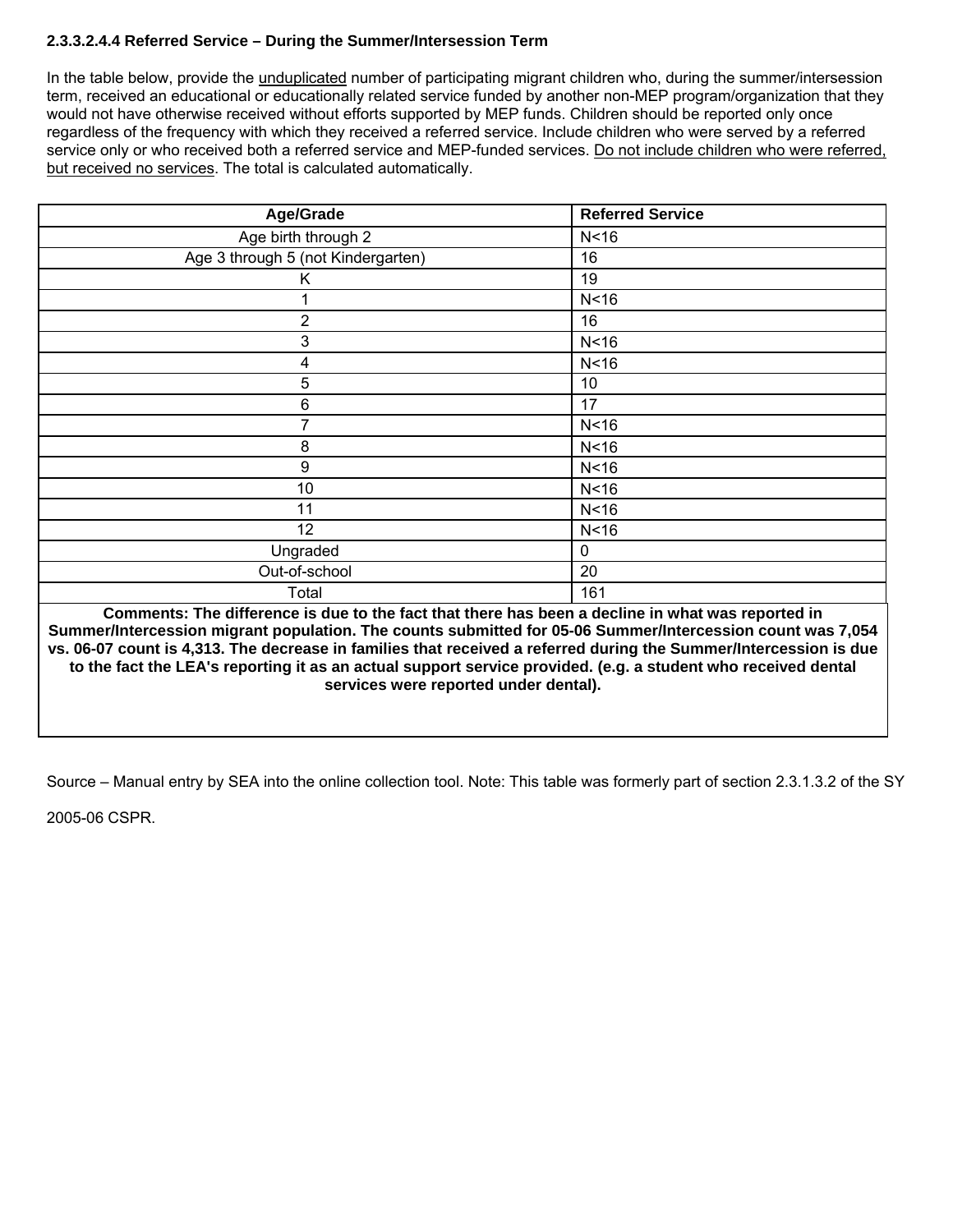# **2.3.3.3 MEP Participation – Program Year**

In the table below, provide the unduplicated number of participating migrant children who received MEP-funded instructional or support services at any time during the program year. Do not count the number of times an individual child received a service intervention. The total number of students served is calculated automatically.

| Age/Grade                          | <b>Served During the Program Year</b> |
|------------------------------------|---------------------------------------|
| Age Birth through 2                | 89                                    |
| Age 3 through 5 (not Kindergarten) | 499                                   |
| Κ                                  | 731                                   |
|                                    | 796                                   |
| $\overline{2}$                     | 815                                   |
| 3                                  | 761                                   |
| 4                                  | 728                                   |
| 5                                  | 676                                   |
| 6                                  | 637                                   |
| 7                                  | 626                                   |
| 8                                  | 619                                   |
| 9                                  | 574                                   |
| 10                                 | 475                                   |
| 11                                 | 353                                   |
| 12                                 | 284                                   |
| Ungraded                           | 0                                     |
| Out-of-school                      | 106                                   |
| Total                              | 8769                                  |
| <b>Comments:</b>                   |                                       |

Source – Initially, pre-populated by EDFacts file N/X054 that includes data group 102, subtotal 1. If necessary, it is updated through manual entry by the SEA into the online collection tool.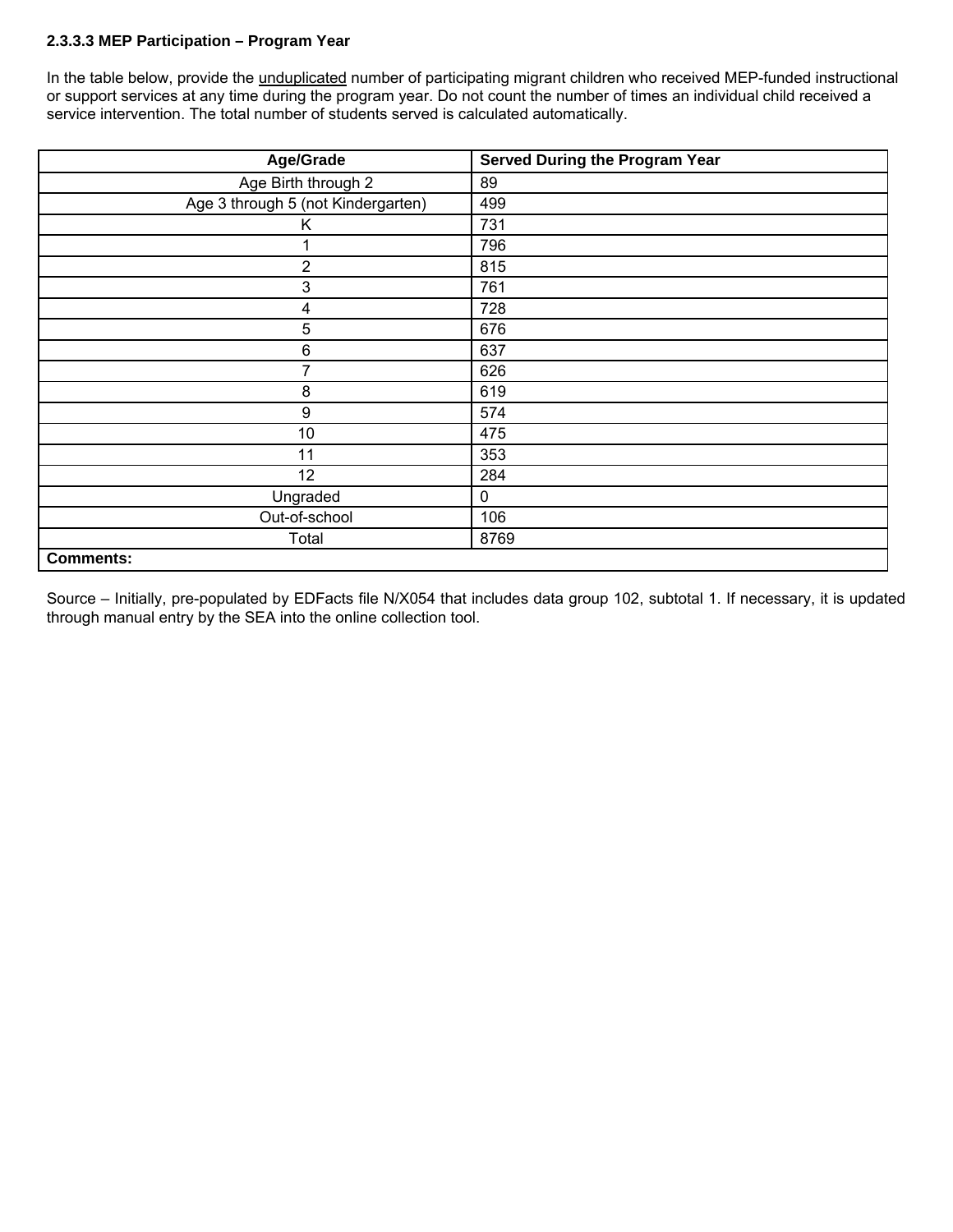# **2.3.4 School Data**

The following questions are about the enrollment of eligible migrant children in schools during the regular school year.

## **2.3.4.1 Schools and Enrollment**

In the table below, provide the number of public schools that enrolled eligible migrant children at any time during the regular school year. Schools include public schools that serve school age (e.g., grades K through 12) children. Also, provide the number of eligible migrant children who were enrolled in those schools. Since more than one school in a State may enroll the same migrant child at some time during the year, the number of children may include duplicates.

|                                                                                                                | <b>Number</b> |  |
|----------------------------------------------------------------------------------------------------------------|---------------|--|
| Number of schools that enrolled eligible migrant children                                                      | 887           |  |
| Number of eligible migrant children enrolled in those schools                                                  | 8625          |  |
| Comments: The decrease in numbers of eligible migrant children enrolled in schools from last year to this year |               |  |

**is due to the fact that last years numbers included out of school children. This year Colorado only reported numbers of eligible migrant children attending schools.** 

Source – Initially, pre-populated by EDFacts file N/X102 that includes data group 110. If necessary, it is updated through manual entry by the SEA into the online collection tool.

### **Note: This table was formerly part of section 2.3.1.4 of the SY 2005-06 CSPR. This data collection has been changed to include public schools only.**

## **2.3.4.2 Schools Where MEP Funds Were Consolidated in Schoolwide Programs**

In the table below, provide the number of schools where MEP funds were consolidated in an SWP. Also, provide the number of eligible migrant children who were enrolled in those schools at any time during the regular school year. Since more than one school in a State may enroll the same migrant child at some time during the year, the number of children may include duplicates.

|                                                                                                          | <b>Number</b> |  |
|----------------------------------------------------------------------------------------------------------|---------------|--|
| Number of schools where MEP funds were consolidated in a schoolwide program                              |               |  |
| Number of eligible migrant children enrolled in those schools                                            |               |  |
| Comments: Colorado does not allow for migrant funds to be consolidated in School Wide Programs. The data |               |  |
| values for this table are zero.                                                                          |               |  |

Source – Initially, pre-populated by EDFacts file N/X102 that includes data groups 110 and 514. If necessary, it is updated through manual entry by the SEA into the online collection tool.

**Note: This table was formerly part of section 2.3.1.4 of the SY 2005-06 CSPR.**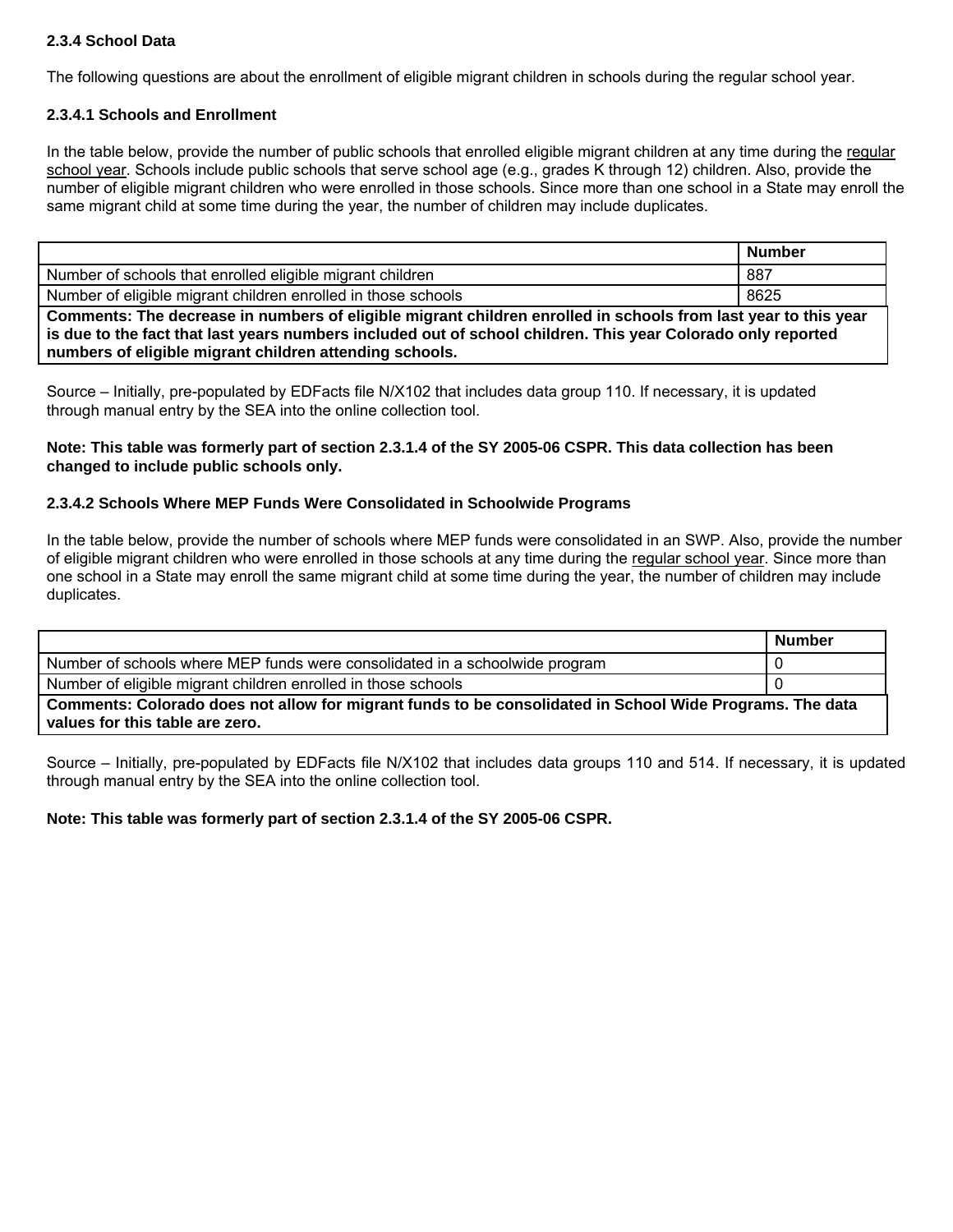# **2.3.5 MEP Project Data**

The following questions collect data on MEP projects.

# **2.3.5.1 Type of MEP Project**

In the table below, provide the number of projects that are funded in whole or in part with MEP funds. A MEP project is the entity that receives MEP funds by a subgrant from the State or through an intermediate entity that receives the subgrant and provides services directly to the migrant child. Do not include projects where MEP funds were consolidated in SWP.

Also, provide the number of migrant children participating in the projects. Since children may participate in more than one project, the number of children may include duplicates.

Below the table are FAQs about the data collected in this table.

| <b>Type of MEP Project</b>                                                                                                     | <b>Number of MEP</b><br><b>Projects</b> | <b>Number of Migrant Children Participating</b><br>in the Projects |  |  |  |
|--------------------------------------------------------------------------------------------------------------------------------|-----------------------------------------|--------------------------------------------------------------------|--|--|--|
| 1. Regular school year - school day only                                                                                       | 124                                     | 1681                                                               |  |  |  |
| 2. Regular school year - school day/extended<br>day                                                                            | 0                                       | 0                                                                  |  |  |  |
| 3. Summer/intersession only                                                                                                    | 24                                      | 153                                                                |  |  |  |
| 4. Year round                                                                                                                  | 126                                     | 1684                                                               |  |  |  |
| Comments: The increase is due to the fact that data is being reported more accurately. Focus was on regular<br>term academics. |                                         |                                                                    |  |  |  |

Source – Manual entry by SEA into the online collection tool. Note: This table was formerly part of section 2.3.1.5.1 of the SY

2005-06 CSPR. FAQs on type of MEP project:

- *a. What is a project? A project is any entity that receives MEP funds either as a subgrantee or from a subgrantee and provides services directly to migrant children in accordance with the State Service Delivery Plan and State approved subgrant applications. A project's services may be provided in one or more sites.*
- *b. What are Regular School Year School Day Only projects? Projects where all MEP services are provided during the school day during the regular school year.*
- *c. What are Regular School Year School Day/Extended Day projects? Projects where some or all MEP services are provided during an extended day or week during the regular school year (e.g., some services are provided during the school day and some outside of the school day; e.g., all services are provided outside of the school day).*
- *d. What are Summer/Intersession Only projects? Projects where all MEP services are provided during the summer/intersession term.*
- *e. What are Year Round projects? Projects where all MEP services are provided during the regular school year and summer/intersession term.*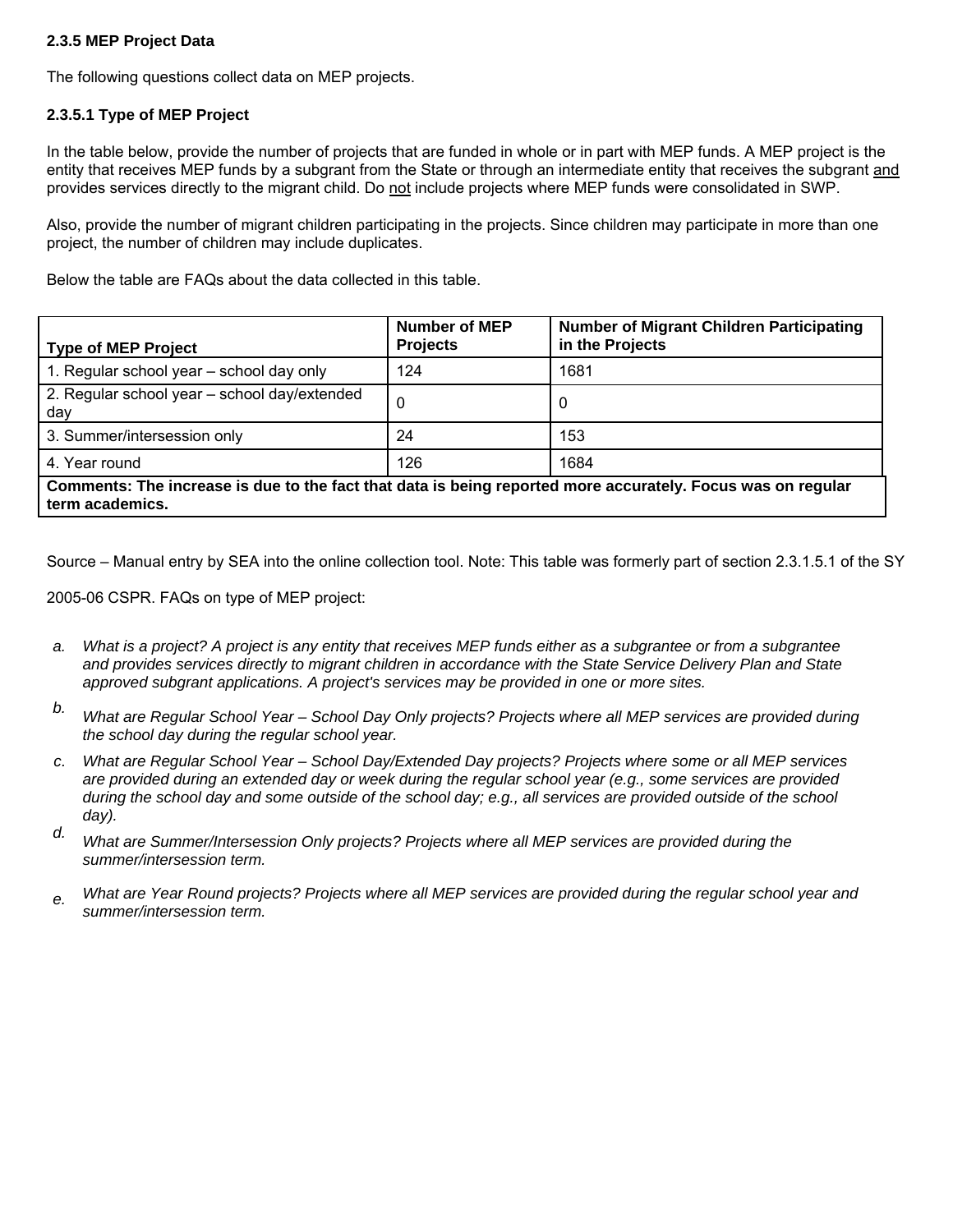## **2.3.6 MEP Personnel Data**

The following questions collect data on MEP personnel data.

#### **2.3.6.1 Key MEP Personnel**

The following questions collect data about the key MEP personnel.

## **2.3.6.1.1 MEP State Director**

In the table below, provide the FTE amount of time the State director performs MEP duties (regardless of whether the director is funded by State, MEP, or other funds) during the reporting period (e.g., September 1 through August 31). Below the table are FAQs about the data collected in this table.

| <b>State Director</b> |      |
|-----------------------|------|
| <b>FTE</b>            | .00. |
| Comments:             |      |

Source – Manual entry by SEA into the online collection tool.

**Note: This table was formerly part of section 2.3.1.5.2 of the SY 2005-06 CSPR. For the SY 2006-07 CSPR, the number of MEP funded staff in the regular school year, the number of MEP funded staff in summer term/intersession and the FTE amount of time in summer term/intersession have been deleted.** 

#### **FAQs on the MEP State director**

- *a. How is the FTE calculated for the State director? Calculate the FTE using the number of days worked for the MEP. To do so, first define how many full-time days constitute one FTE for the State director in your State for the reporting period. To calculate the FTE number, sum the total days the State director worked for the MEP during the reporting period and divide this sum by the number of full-time days that constitute one FTE in the reporting period.*
- *b. Who is the State director? The manager within the SEA who administers the MEP on a statewide basis.*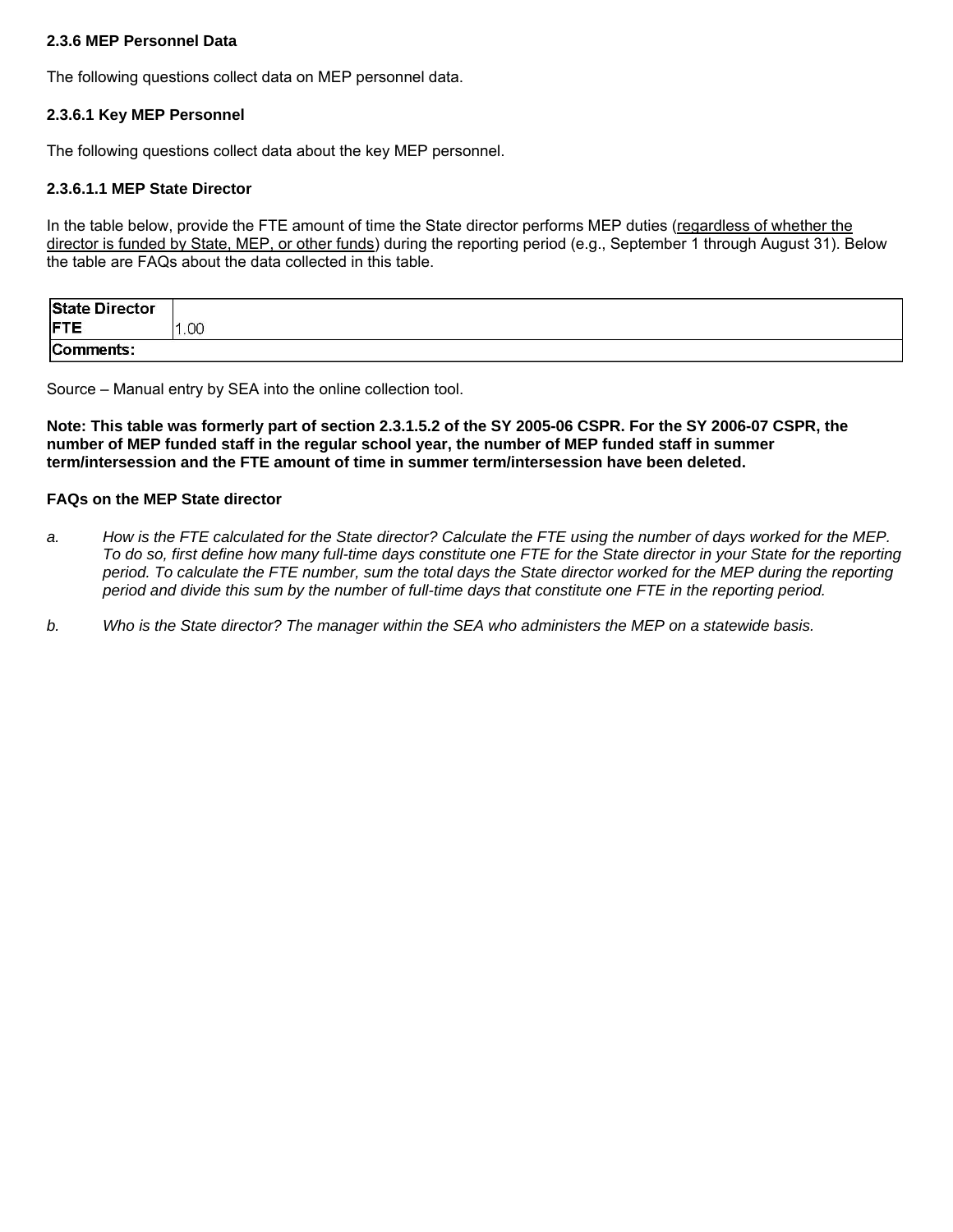# **2.3.6.1.2 MEP Staff**

In the table below, provide the headcount and FTE by job classification of the staff funded by the MEP. Do not include staff employed in SWP where MEP funds were combined with those of other programs. Below the table are FAQs about the data collected in this table.

|                                                                                                                                                                                                   | <b>Regular School Year</b> |      | <b>Summer/Intersession Term</b> |            |  |
|---------------------------------------------------------------------------------------------------------------------------------------------------------------------------------------------------|----------------------------|------|---------------------------------|------------|--|
| <b>Job Classification</b>                                                                                                                                                                         | <b>Headcount</b>           | FTE  | Headcount                       | <b>FTE</b> |  |
| <b>Teachers</b>                                                                                                                                                                                   | 61                         | 14.1 | 193                             | 26.00      |  |
| Counselors                                                                                                                                                                                        | 16                         | 7.00 | 14                              | 2.5        |  |
| All paraprofessionals                                                                                                                                                                             | 14                         | 8.7  | 27                              | 7.4        |  |
| Recruiters                                                                                                                                                                                        | 52                         | 33.9 | 19                              | 13.9       |  |
| Records transfer staff                                                                                                                                                                            | 15                         | 10.9 |                                 | 6.4        |  |
| Comments: The SEA and Grants Fiscal is providing better technical assistance to its LEA's is this area by<br>offering a better understanding, coding, and classification of job responsibilities. |                            |      |                                 |            |  |

Source – Initially, pre-populated by EDFacts file N/X065 that includes data groups 515 and 625, category A. If necessary, it is updated through manual entry by the SEA into the online collection tool.

## **Note: This table was formerly part of section 2.3.1.5.2 of the SY 2005-06 CSPR.**

## **FAQs on MEP staff:**

- *a. How is the FTE calculated? The FTE may be calculated using one of two methods:* 
	- To calculate the FTE, in each job category, sum the percentage of time that staff were funded by the MEP and enter the total FTE for that category.
	- Calculate the FTE using the number of days worked. To do so, first define how many full-time days constitute one FTE for each job classification in your State for each term. (For example, one regular-term FTE may equal 180 fulltime (8 hour) work days; one summer term FTE may equal 30 full-time work days; or one intersession FTE may equal 45 full-time work days split between three 15-day non-contiguous blocks throughout the year.) To calculate the FTE number, sum the total days the individuals worked in a particular job classification for a term and divide this sum by the number of full-time days that constitute one FTE in that term.
- *b. Who is a teacher? A classroom instructor who is licensed and meets any other teaching requirements in the State.*
- *c. Who is a counselor? A professional staff member who guides individuals, families, groups, and communities by assisting them in problem-solving, decision-making, discovering meaning, and articulating goals related to personal, educational, and career development.*
- *d. Who is a paraprofessional? An individual who: (1) provides one-on-one tutoring if such tutoring is scheduled at a time when a student would not otherwise receive instruction from a teacher; (2) assists with classroom management, such as organizing instructional and other materials; (3) provides instructional assistance in a computer laboratory; (4) conducts parental involvement activities; (5) provides support in a library or media center; (6) acts as a translator; or (7) provides instructional support services under the direct supervision of a teacher (Title I, Section 1119(g)(2)). Because a paraprofessional provides instructional support, he/she should not be providing planned direct instruction or introducing to students new skills, concepts, or academic content. Individuals who work in food services, cafeteria or playground supervision, personal care services, non-instructional computer assistance, and similar positions are not considered paraprofessionals under Title I.*
- *e. Who is a recruiter? A staff person responsible for identifying and recruiting children as eligible for the MEP and documenting their eligibility on the Certificate of Eligibility.*
- *f. Who is a record transfer staffer? An individual who is responsible for entering, retrieving, or sending student records from or to another school or student records system.*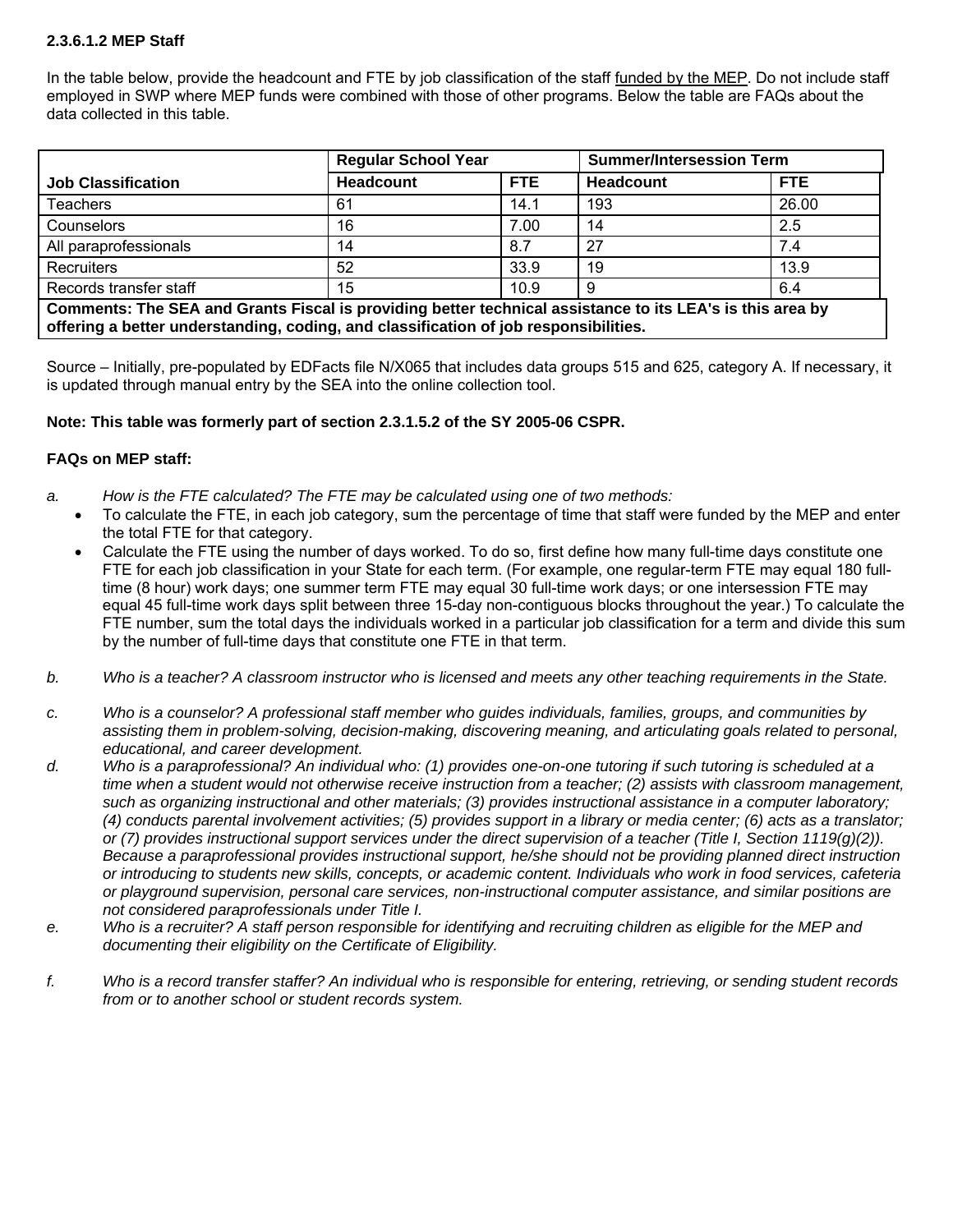# **2.3.6.1.3 Qualified Paraprofessionals**

In the table below, provide the headcount and FTE of the qualified paraprofessionals funded by the MEP. Do not include staff employed in SWP where MEP funds were combined with those of other programs. Below the table are FAQs about the data collected in this table.

|                                                                                                                                                                                                   | <b>Regular School Year</b> |            | <b>Summer/Intersession Term</b> |            |  |
|---------------------------------------------------------------------------------------------------------------------------------------------------------------------------------------------------|----------------------------|------------|---------------------------------|------------|--|
| <b>Job Classification</b>                                                                                                                                                                         | Headcount                  | <b>FTE</b> | Headcount                       | <b>FTE</b> |  |
| Qualified paraprofessionals                                                                                                                                                                       |                            | 7.00       | 21                              | 8.3        |  |
| Comments: The SEA and Grants Fiscal is providing better technical assistance to its LEA's is this area by<br>offering a better understanding, coding, and classification of job responsibilities. |                            |            |                                 |            |  |

Source – Manual entry by SEA into the online collection tool.

## **Note: This table was formerly part of section 2.3.1.5.2 of the SY 2005-06 CSPR.**

## **FAQs on qualified paraprofessionals:**

- *a. How is the FTE calculated? The FTE may be calculated using one of two methods:* 
	- To calculate the FTE, sum the percentage of time that staff were funded by the MEP and enter the total FTE for that category.
	- Calculate the FTE using the number of days worked. To do so, first define how many full-time days constitute one FTE in your State for each term. (For example, one regular-term FTE may equal 180 full-time (8 hour) work days; one summer term FTE may equal 30 full-time work days; or one intersession FTE may equal 45 full-time work days split between three 15-day non-contiguous blocks throughout the year.) To calculate the FTE number, sum the total days the individuals worked for a term and divide this sum by the number of full-time days that constitute one FTE in that term.
- *b. Who is a qualified paraprofessional? A qualified paraprofessional must have a secondary school diploma or its recognized equivalent and have (1) completed 2 years of study at an institution of higher education; (2) obtained an associate's (or higher) degree; or (3) met a rigorous standard of quality and be able to demonstrate, through a formal State or local academic assessment, knowledge of and the ability to assist in instructing reading, writing, and mathematics (or, as appropriate, reading readiness, writing readiness, and mathematics readiness) (Section 1119(c) and (d) of ESEA).*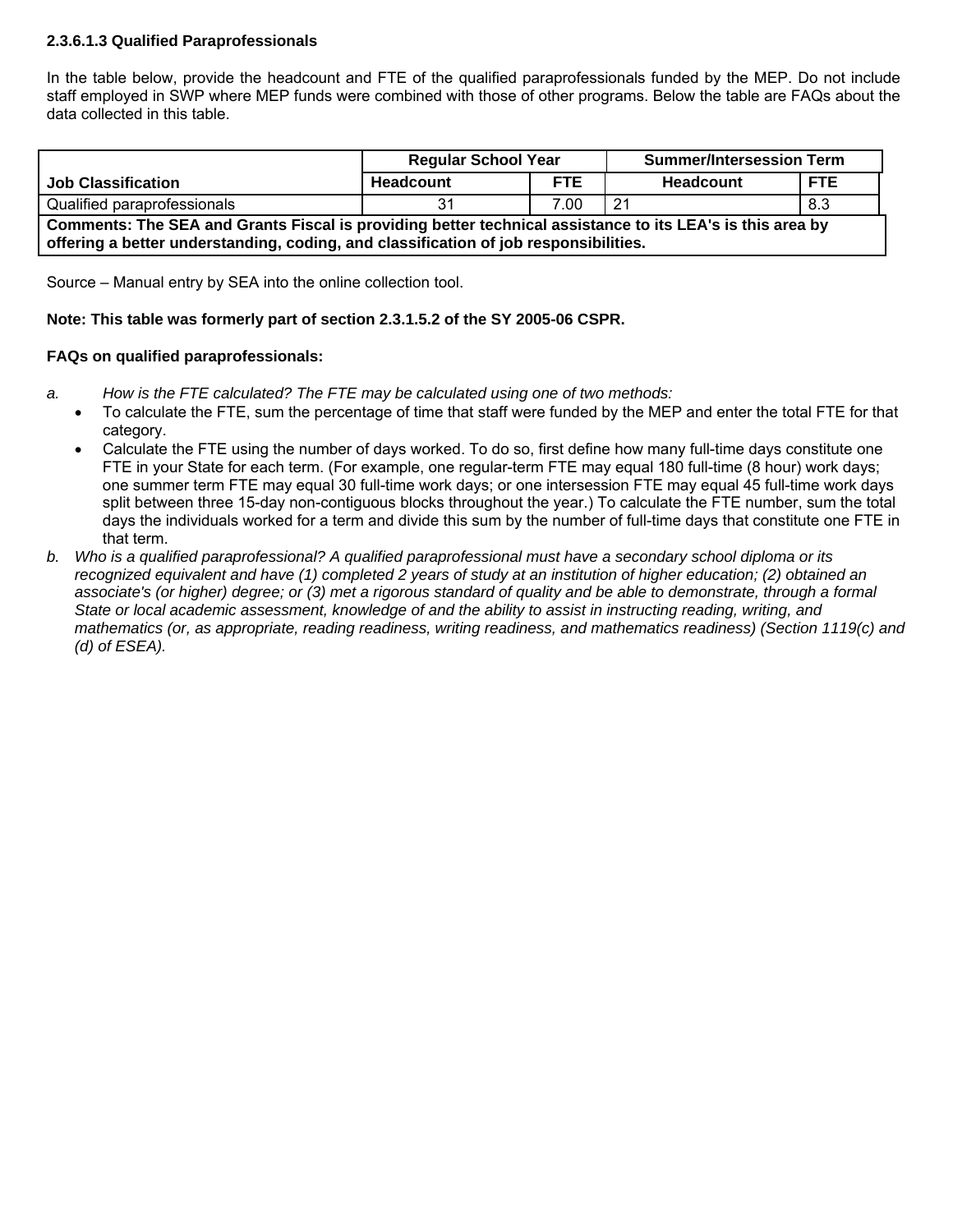# **2.4 PREVENTION AND INTERVENTION PROGRAMS FOR CHILDREN AND YOUTH WHO ARE NEGLECTED, DELINQUENT, OR AT RISK (TITLE I, PART D, SUBPARTS 1 AND 2)**

This section collects data on programs and facilities that serve students who are neglected, delinquent, or at risk under Title I, Part D, and characteristics about and services provided to these students.

Throughout this section:

- Report data for the program year of July 1, 2006 through June 30, 2007.
- Count programs/facilities based on how the program was classified to ED for funding purposes.
- Do not include programs funded solely through Title I, Part A.
- Use the definitions listed below:
	- o **Adult Corrections: An adult correctional institution is a facility in which persons, including persons 21 or under, are confined as a result of conviction for a criminal offense.**
	- o **At-Risk Programs: Programs operated (through LEAs) that target students who are at risk of academic failure, have a drug or alcohol problem, are pregnant or parenting, have been in contact with the juvenile justice system in the past, are at least 1 year behind the expected age/grade level, have limited English proficiency, are gang members, have dropped out of school in the past, or have a high absenteeism rate at school.**
	- o **Juvenile Corrections: An institution for delinquent children and youth is a public or private residential facility other than a foster home that is operated for the care of children and youth who have been adjudicated delinquent or in need of supervision. Include any programs serving adjudicated youth (including non-secure facilities and group homes) in this category.**
	- o **Juvenile Detention Facilities: Detention facilities are shorter-term institutions that provide care to children who require secure custody pending court adjudication, court disposition, or execution of a court order, or care to children after commitment.**
	- o **Multiple Purpose Facility: An institution/facility/program that serves more than one programming purpose. For example, the same facility may run both a juvenile correction program and a juvenile detention program.**
	- o **Neglected Programs: An institution for neglected children and youth is a public or private residential facility, other than a foster home, that is operated primarily for the care of children who have been committed to the institution or voluntarily placed under applicable State law due to abandonment, neglect, or death of their parents or guardians.**
	- o **Other: Any other programs, not defined above, which receive Title I, Part D funds and serve** nonadjudicated children and youth.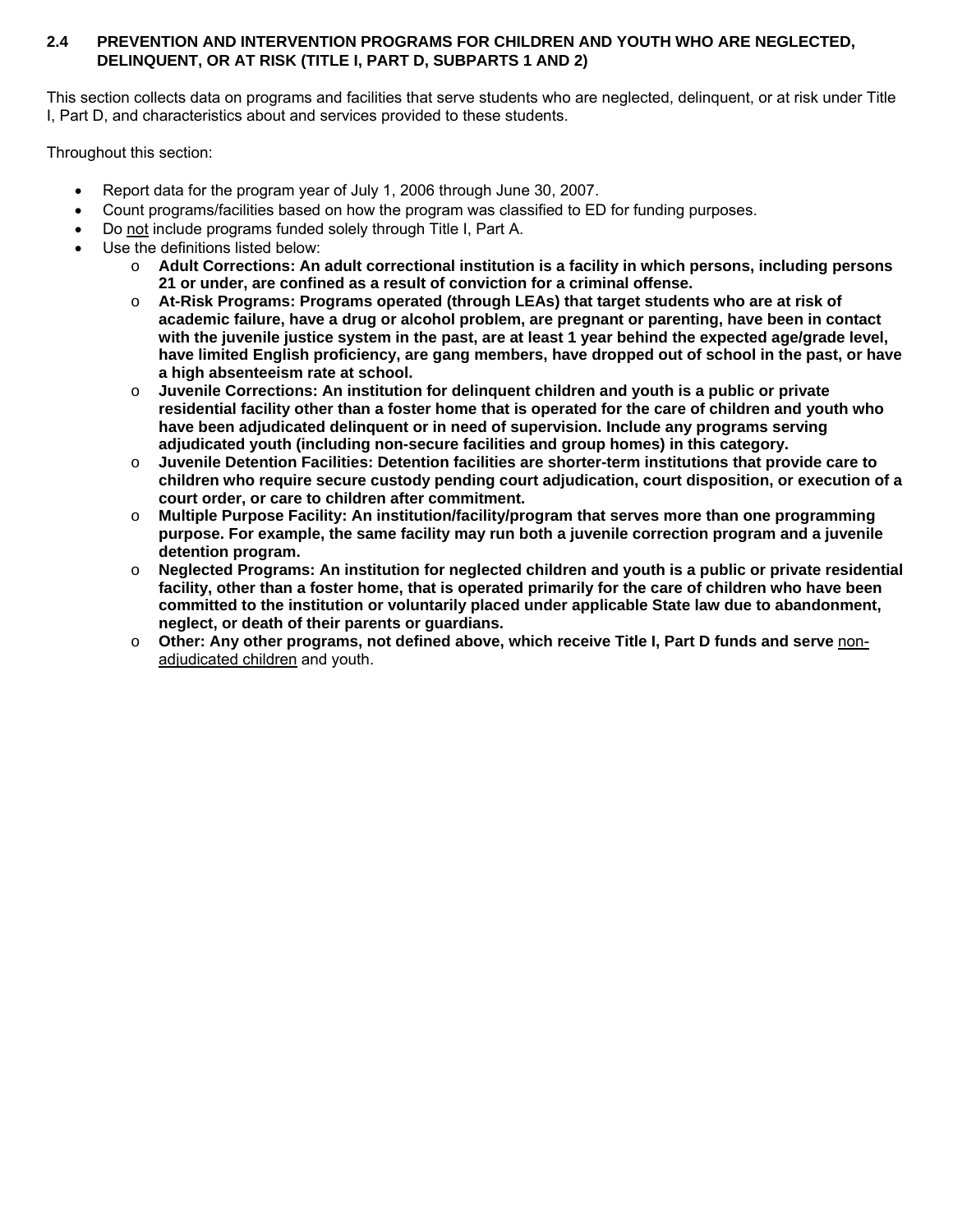# **2.4.1 State Agency Title I, Part D Programs and Facilities – Subpart 1**

The following questions collect data on Title I, Part D, Subpart 1 programs and facilities.

## **2.4.1.1 Programs and Facilities -Subpart 1**

In the table below, provide the number of State agency Title I, Part D, Subpart 1 programs and facilities that serve neglected and delinquent students and the average length of stay by program/facility type, for these students. Report only programs and facilities that received Title I, Part D, Subpart 1 funding during the reporting year. Count a facility once if it offers only one type of program. If a facility offers more than one type of program (i.e., it is a multipurpose facility), then count each of the separate programs. Make sure to identify the number of multipurpose facilities that were included in the facility/program count in the second table. The total number of programs/facilities will be automatically calculated. Below the table is a FAQ about the data collected in this table.

| <b>State Program/Facility Type</b> | # Programs/Facilities | <b>Average Length of Stay in Days</b> |
|------------------------------------|-----------------------|---------------------------------------|
| 1. Neglected programs              |                       |                                       |
| 2. Juvenile detention              |                       |                                       |
| 3. Juvenile corrections            |                       | 101                                   |
| 4. Adult corrections               |                       | 365                                   |
| 5. Other                           |                       |                                       |
| Total                              |                       |                                       |

Source – Manual entry by SEA into the online collection tool.

How many of the programs listed in the table above are in a multiple purpose facility?

| Programs in a multiple purpose facility                                                            |  |
|----------------------------------------------------------------------------------------------------|--|
| Comments: We cannot average the averages to determine the total average length of stay<br>in days. |  |

**Note: This table was formerly part of section 2.4.1.1 of the SY 2005-06 CSPR. The unduplicated count of Neglected and Delinquent students has been moved for the SY 2006-07 CSPR. The additional calculation of total number of programs/facilities is new for the SY 2006-07 CSPR.** 

#### **FAQ on Programs and Facilities -Subpart I:**

*How is average length of stay calculated? The average length of stay should be weighted by number of students and should include the number of days, per visit, for each student enrolled during the reporting year, regardless of entry or exit date. Multiple visits for students who entered more than once during the reporting year can be included. The average length of stay in days should not exceed 365.*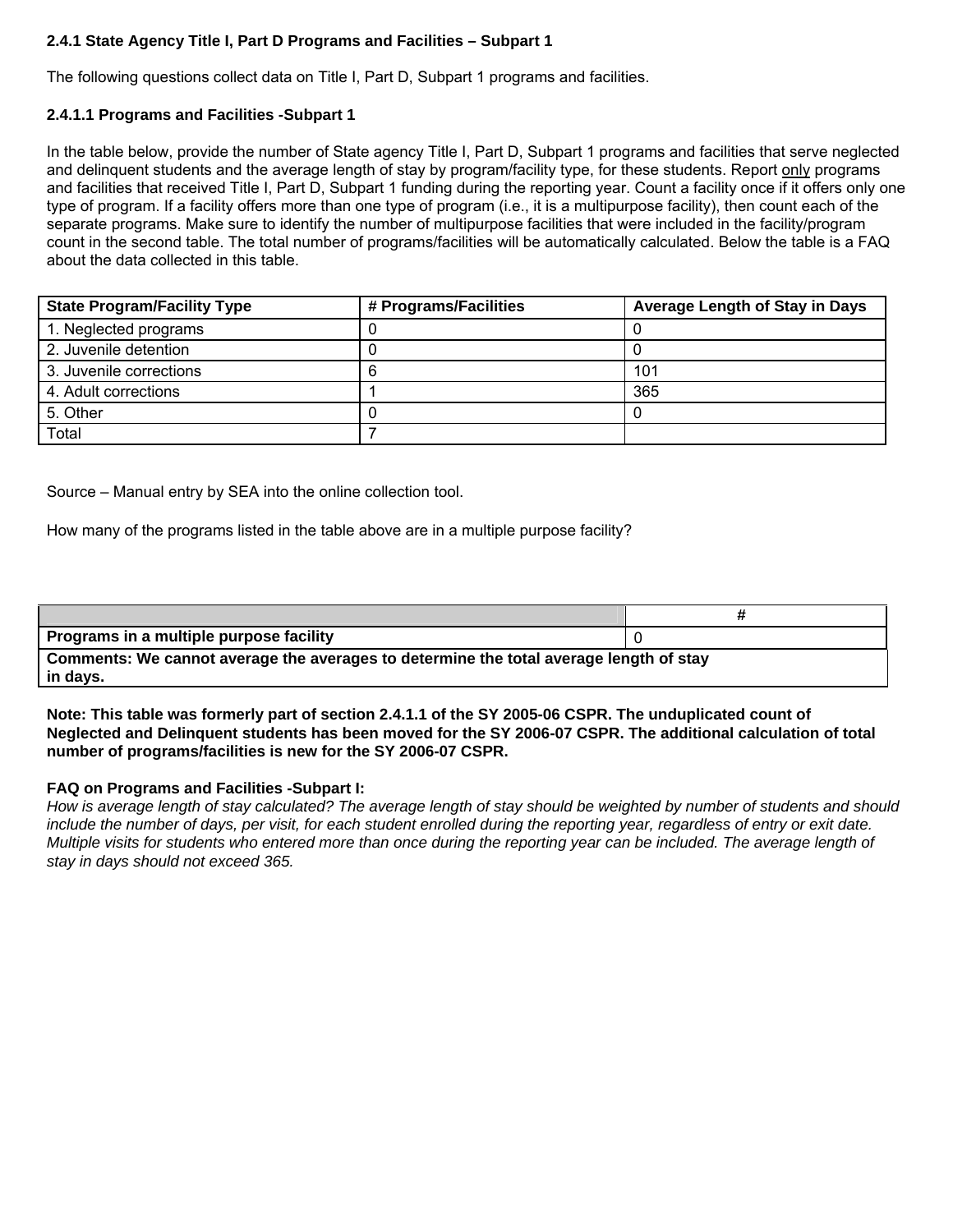## **2.4.1.1.1 Programs and Facilities That Reported -Subpart 1**

In the table below, provide the number of State agency programs/facilities that reported data on neglected and delinquent students.

The total row will be automatically calculated.

| <b>State Program/Facility</b><br><b>Type</b> | # Reporting Data |
|----------------------------------------------|------------------|
| 1. Neglected Programs                        |                  |
| 2. Juvenile Detention                        |                  |
| 3. Juvenile Corrections                      | 6                |
| 4. Adult Corrections                         |                  |
| 5. Other                                     |                  |
| Total                                        |                  |
| <b>Comments:</b>                             |                  |

Source – Manual entry by SEA into the online collection tool. Note: This is a new data collection for the SY 2006-07 CSPR.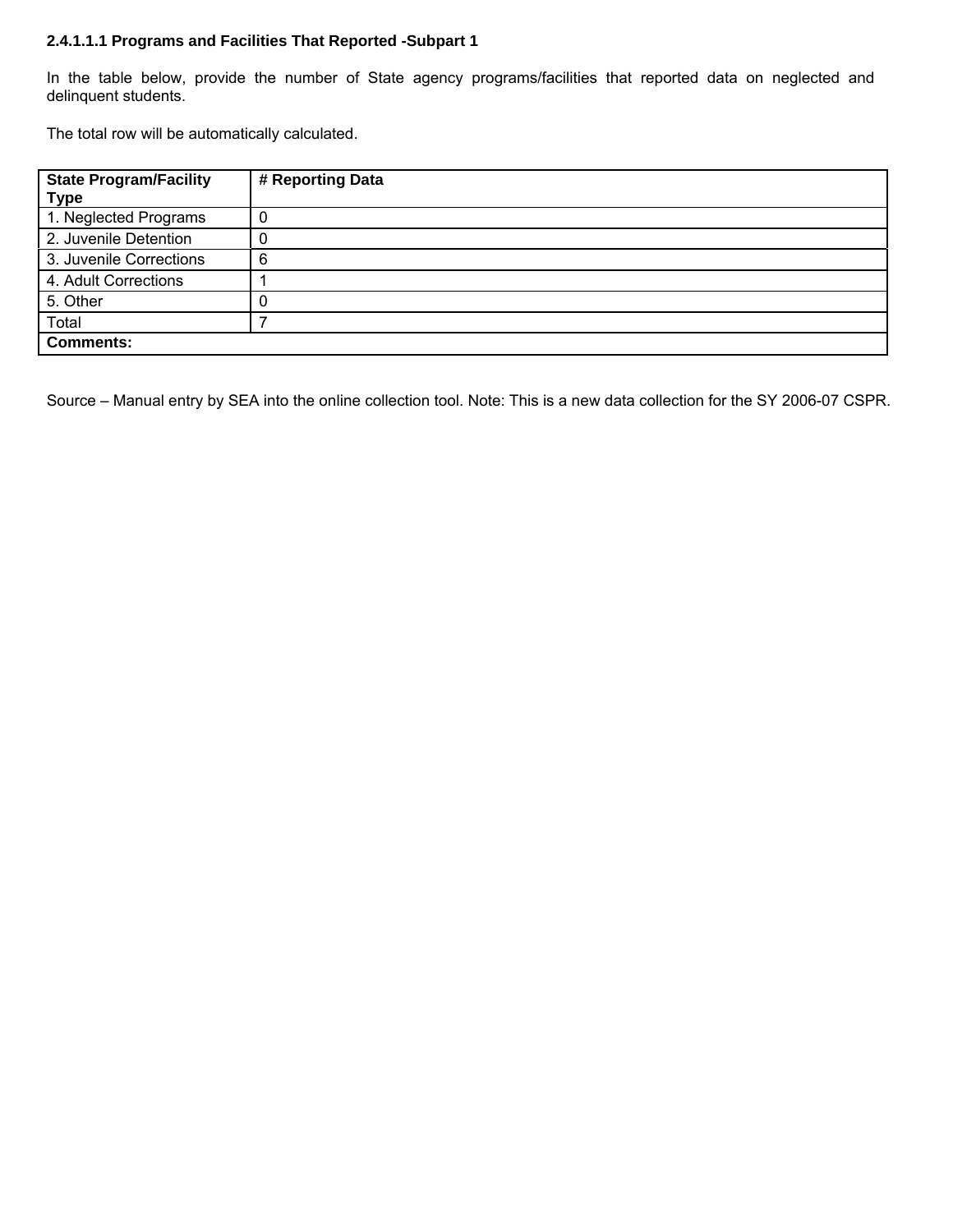# **2.4.1.2 Students Served – Subpart 1**

In the tables below, provide the number of neglected and delinquent students served in State agency Title I, Part D, Subpart 1 programs and facilities. Report only students who received Title I, Part D, Subpart 1 services during the reporting year. In the first table, provide in row 1 the unduplicated number of students served by each program, and in row 2, the total number of students in row 1 that are long-term. In the subsequent tables provide the number of students served by race/ethnicity, by sex, and by age. The total number of students by race/ethnicity, by sex and by age will be automatically calculated.

| # of Students Served                                | <b>Neglected</b><br><b>Programs</b> | <b>Juvenile</b><br><b>Detention</b> | Juvenile<br><b>Corrections</b> | <b>Adult</b><br><b>Corrections</b> | Other<br><b>Programs</b> |
|-----------------------------------------------------|-------------------------------------|-------------------------------------|--------------------------------|------------------------------------|--------------------------|
| <b>Total Unduplicated</b><br><b>Students Served</b> |                                     |                                     |                                |                                    |                          |
|                                                     |                                     |                                     | 2136                           | 119                                |                          |
| Long Term Students<br>Served                        |                                     |                                     | 839                            | 109                                |                          |

| <b>Race/Ethnicity</b>     | <b>Neglected</b><br><b>Programs</b> | Juvenile<br><b>Detention</b> | <b>Juvenile</b><br><b>Corrections</b> | <b>Adult</b><br><b>Corrections</b> | Other<br><b>Programs</b> |
|---------------------------|-------------------------------------|------------------------------|---------------------------------------|------------------------------------|--------------------------|
| American Indian or        |                                     |                              |                                       |                                    |                          |
| Alaska Native             |                                     |                              | 37                                    |                                    |                          |
| Asian or Pacific Islander |                                     |                              | 24                                    |                                    |                          |
| Black, non-Hispanic       |                                     |                              | 337                                   | 23                                 |                          |
| Hispanic                  |                                     |                              | 753                                   | 33                                 |                          |
| White, non-Hispanic       |                                     |                              | 985                                   | 63                                 |                          |
| Total                     |                                     |                              | 2136                                  | 119                                |                          |

| <b>Sex</b> | <b>Neglected</b><br><b>Programs</b> | <b>Juvenile</b><br><b>Detention</b> | Juvenile<br><b>Corrections</b> | Adult<br><b>Corrections</b> | Other<br><b>Programs</b> |
|------------|-------------------------------------|-------------------------------------|--------------------------------|-----------------------------|--------------------------|
| Male       |                                     |                                     | 1658                           | 113                         |                          |
| Female     |                                     |                                     | 478                            | N < 16                      |                          |
| Total      |                                     |                                     | 2136                           | 119                         |                          |

| Age            | <b>Neglected</b><br><b>Programs</b> | Juvenile<br><b>Detention</b> | <b>Juvenile</b><br><b>Corrections</b> | <b>Adult</b><br><b>Corrections</b> | Other<br><b>Programs</b> |
|----------------|-------------------------------------|------------------------------|---------------------------------------|------------------------------------|--------------------------|
| 3 through 5    | 0                                   | $\pmb{0}$                    | 0                                     | 0                                  | $\mathbf 0$              |
| 6              | $\mathbf 0$                         | 0                            | 0                                     | $\mathbf 0$                        | $\mathbf 0$              |
| $\overline{7}$ | $\mathbf 0$                         | 0                            | 0                                     | $\mathbf 0$                        | $\mathbf 0$              |
| 8              | $\mathbf 0$                         | 0                            | 0                                     | $\mathbf 0$                        | $\mathbf 0$              |
| 9              | $\mathbf 0$                         | 0                            | 0                                     | $\mathbf 0$                        | $\mathbf 0$              |
| 10             | $\mathbf 0$                         | 0                            | $\pmb{0}$                             | $\mathbf 0$                        | $\mathbf 0$              |
| 11             | $\pmb{0}$                           | 0                            | 5                                     | $\mathbf 0$                        | $\mathbf 0$              |
| 12             | $\pmb{0}$                           | 0                            | 13                                    | $\pmb{0}$                          | $\mathbf 0$              |
| 13             | $\mathbf 0$                         | 0                            | 38                                    | $\mathbf 0$                        | $\mathbf 0$              |
| 14             | $\mathbf 0$                         | 0                            | 146                                   | $\mathbf 0$                        | $\mathbf 0$              |
| 15             | $\mathbf 0$                         | 0                            | 292                                   | $\mathbf 0$                        | $\mathbf 0$              |
| 16             | $\pmb{0}$                           | 0                            | 484                                   | $\mathbf 0$                        | $\mathbf 0$              |
| 17             | 0                                   | 0                            | 582                                   | 35                                 | $\mathbf 0$              |
| 18             | $\pmb{0}$                           | 0                            | 390                                   | 35                                 | $\mathbf 0$              |
| 19             | $\pmb{0}$                           | 0                            | 135                                   | 29                                 | $\mathbf 0$              |
| 20             | $\mathbf 0$                         | $\mathbf 0$                  | 50                                    | 20                                 | $\mathbf 0$              |
| 21             | 0                                   | 0                            | N <sub>16</sub>                       | $\mathbf 0$                        | $\pmb{0}$                |
| Total          | $\mathbf 0$                         | 0                            | 2136                                  | 119                                | $\mathbf 0$              |

If the total number of students differs by demographics, please explain.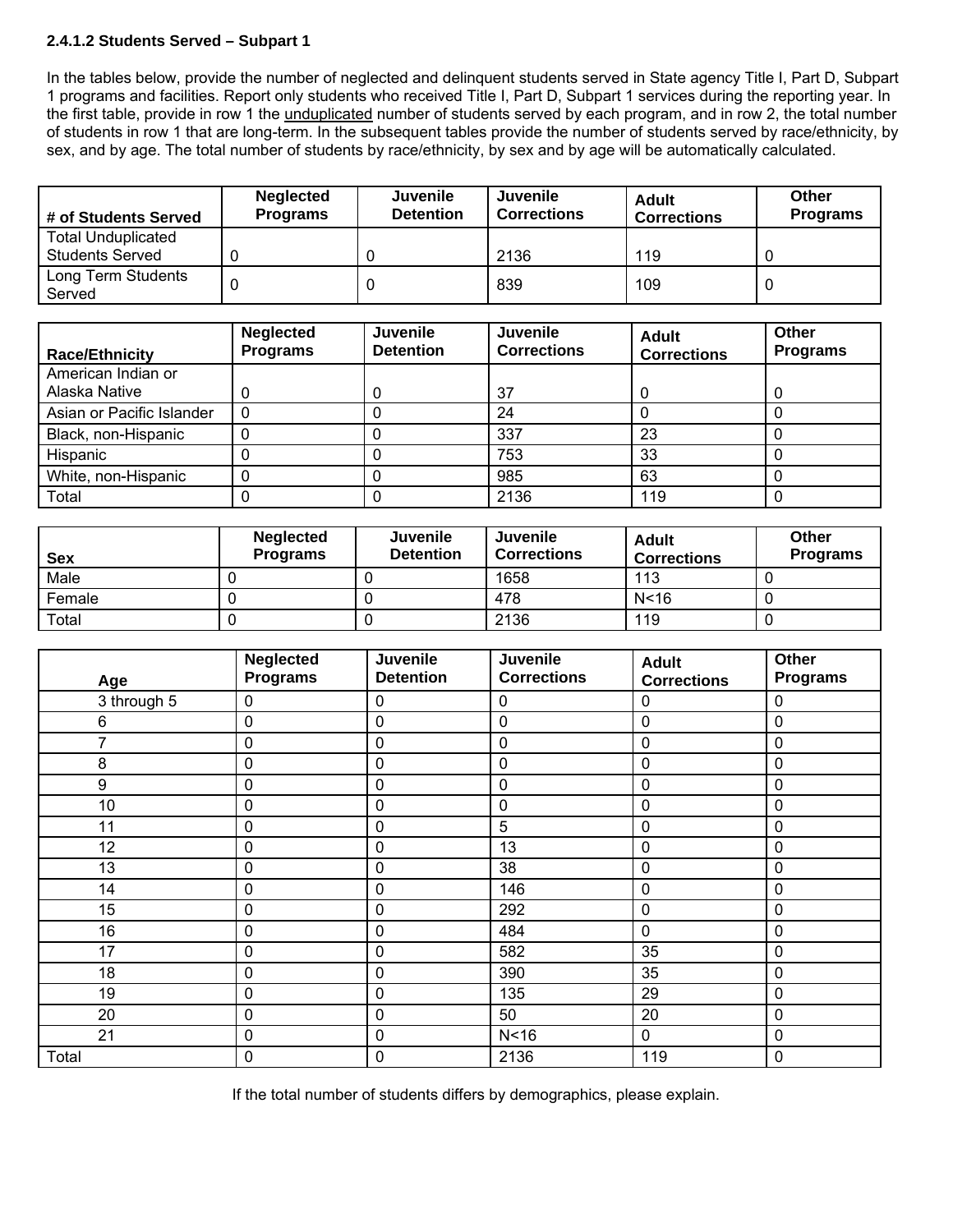## **Comments:**

**Note: For the SY 2006-07 CSPR, the age groupings that were present in the SY 2005-06 CSPR have been changed to collect data by each age year.** 

## **FAQ on Unduplicated Count:**

*What is an unduplicated count? An unduplicated count is one that counts students only once, even if they were admitted to a facility or program multiple times within the reporting year.* 

## **FAQ on long-term:**

*What is long-term? Long-term refers to students who were enrolled for at least 90 consecutive calendar days from July 1, 2006 through June 30, 2007.* 

Note: In the remaining tables, report numbers for juvenile detention and correctional facilities **together in a single** column.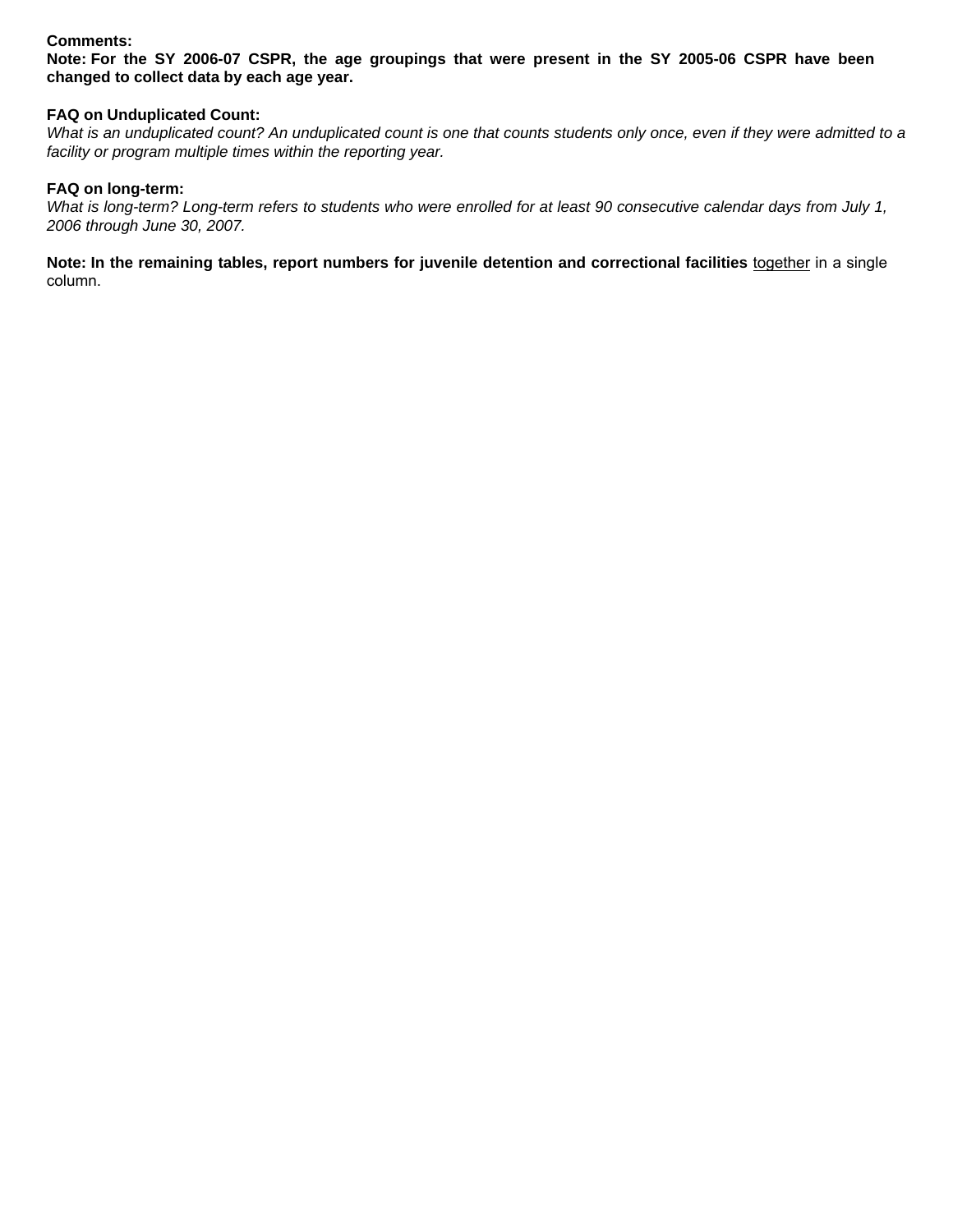# **2.4.1.3 Programs/Facilities Academic Offerings – Subpart 1**

In the table below, provide the number of programs/facilities (not students) that received Title I, Part D, Subpart 1 funds and awarded at least one high school course credit, one high school diploma, and/or one GED within the reporting year. Include programs/facilities that directly awarded a credit, diploma, or GED, as well as programs/facilities that made awards through another agency. The numbers should not exceed those reported earlier in the facility counts.

| # Programs That         | <b>Neglected</b><br><b>Programs</b> | <b>Juvenile Corrections/Detention</b><br><b>Facilities</b> | <b>Adult Corrections</b><br><b>Facilities</b> | Other<br><b>Programs</b> |
|-------------------------|-------------------------------------|------------------------------------------------------------|-----------------------------------------------|--------------------------|
| 1. Awarded high         |                                     |                                                            |                                               |                          |
| school course credit(s) |                                     | N <sub>16</sub>                                            | N <sub>16</sub>                               |                          |
| 2. Awarded high         |                                     |                                                            |                                               |                          |
| school diploma(s)       |                                     | N < 16                                                     | N <sub>16</sub>                               |                          |
| 3. Awarded GED(s)       |                                     | N <sub>16</sub>                                            | N <sub>16</sub>                               |                          |
| <b>Comments:</b>        |                                     |                                                            |                                               |                          |

Source – Manual entry by the SEA into the online collection tool.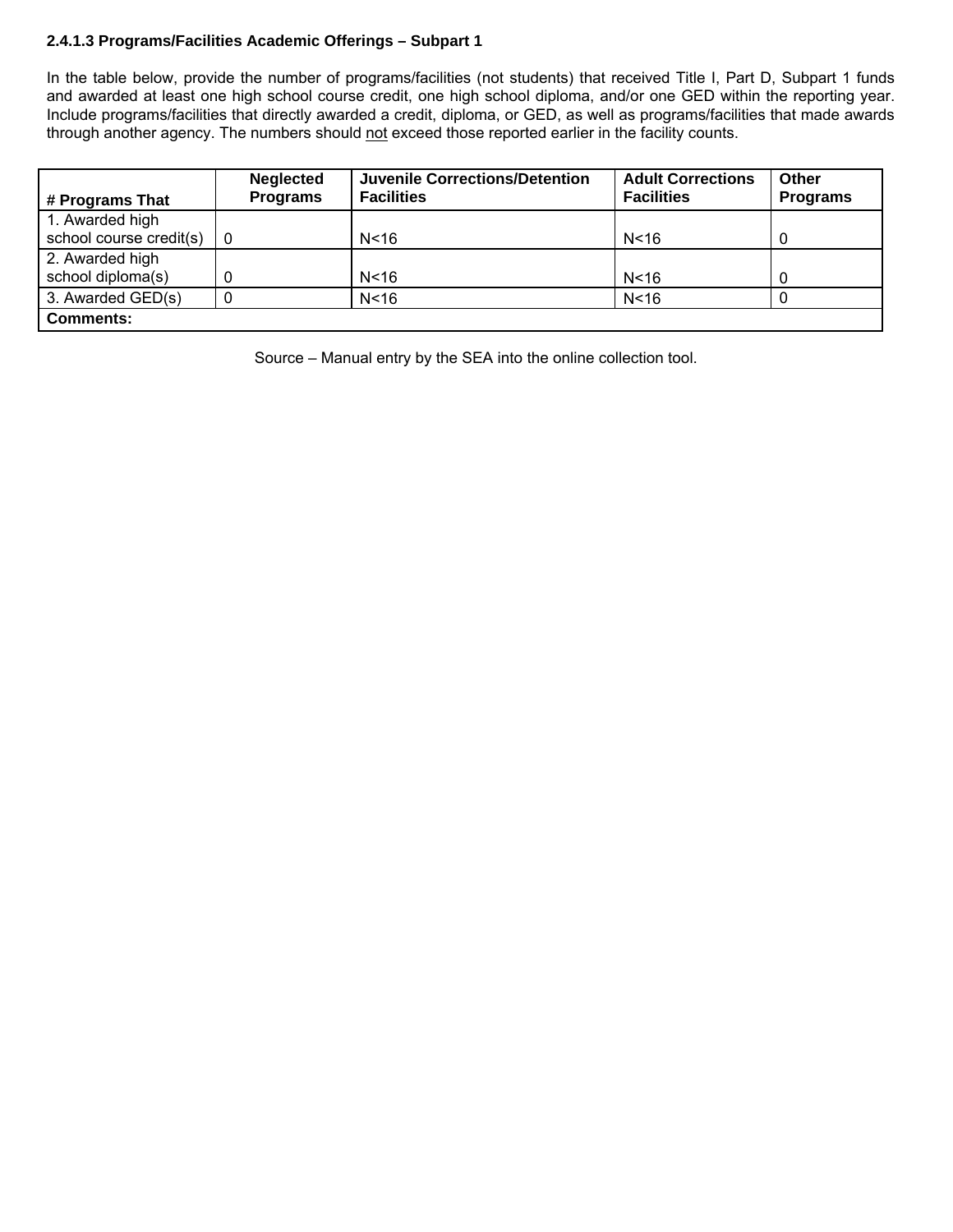# **2.4.1.4 Academic Outcomes – Subpart 1**

The following questions collect academic outcome data on students served through Title I, Part D, Subpart 1.

## **2.4.1.4.1 Academic Outcomes While in the State Agency Program/Facility**

In the table below, provide the *unduplicated* number of students who attained academic outcomes while in the State agency program/facility by type of program/facility.

| # of Students Who                       | <b>Neglected</b><br><b>Programs</b> | <b>Juvenile Corrections/Detention</b><br><b>Facilities</b> | <b>Adult Corrections</b><br><b>Facilities</b> | Other<br><b>Programs</b> |
|-----------------------------------------|-------------------------------------|------------------------------------------------------------|-----------------------------------------------|--------------------------|
| 1. Earned high school<br>course credits |                                     | 1941                                                       | 119                                           |                          |
| 2. Enrolled in a GED                    |                                     |                                                            |                                               |                          |
| program                                 |                                     | 190                                                        | 0                                             |                          |
| <b>Comments:</b>                        |                                     |                                                            |                                               |                          |

Source – Manual entry by the SEA into the online collection tool. Note: This

was formerly part of section 2.4.1.3 of the SY 2005-06 CSPR.

## **2.4.1.4.2 Academic Outcomes While in the State Agency Program/Facility or Within 30 Calendar Days After Exit**

In the table below, provide the unduplicated number of students who attained academic outcomes while in the State agency program/facility or within 30 calendar days after exit, by type of program/facility.

| # of Students Who             | <b>Neglected</b><br><b>Programs</b> | <b>Juvenile Corrections/Detention</b><br><b>Facilities</b> | <b>Adult Corrections</b><br><b>Facilities</b> | Other<br><b>Programs</b> |
|-------------------------------|-------------------------------------|------------------------------------------------------------|-----------------------------------------------|--------------------------|
| 1. Enrolled in their local    |                                     |                                                            |                                               |                          |
| district school               | 0                                   | 1081                                                       | O                                             | 0                        |
| 2. Earned a GED               | 0                                   | 37                                                         | N < 16                                        | 0                        |
| 3. Obtained high school       |                                     |                                                            |                                               |                          |
| diploma                       | 0                                   | N <sub>16</sub>                                            | 25                                            | 0                        |
| 4. Were accepted into post-   |                                     |                                                            |                                               |                          |
| secondary education           | 0                                   | 26                                                         | 50                                            | 0                        |
| 5. Enrolled in post-secondary |                                     |                                                            |                                               |                          |
| education                     | 0                                   | 20                                                         | 50                                            | 0                        |
| <b>Comments:</b>              |                                     |                                                            |                                               |                          |

Source – Manual entry by the SEA into the online collection tool. Note: This was formerly part of section 2.4.1.3 of the SY

2005-06 CSPR.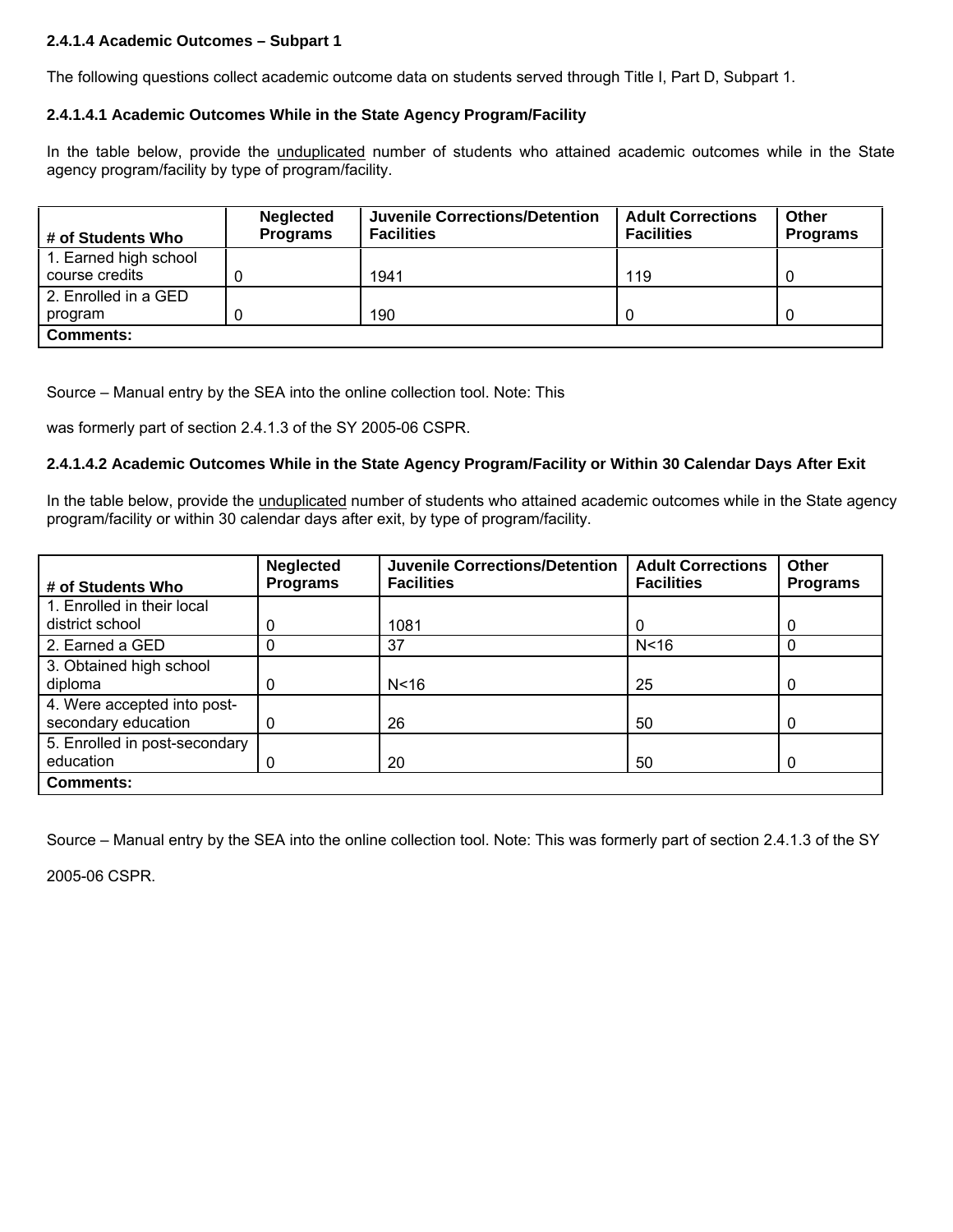# **2.4.1.5 Vocational Outcomes – Subpart 1**

The following questions collect data on vocational outcomes of students served through Title I, Part D, Subpart 1.

## **2.4.1.5.1 Vocational Outcomes While in the State Agency Program/Facility**

In the table below, provide the *unduplicated* number of students who attained vocational outcomes while in the State agency program by type of program/facility.

| # of Students Who                 | <b>Neglected</b><br><b>Programs</b> | Juvenile<br><b>Corrections/Detention</b><br><b>Facilities</b> | Adult<br><b>Corrections</b><br><b>Facilities</b> | Other<br><b>Programs</b> |
|-----------------------------------|-------------------------------------|---------------------------------------------------------------|--------------------------------------------------|--------------------------|
| Enrolled in elective job training |                                     |                                                               |                                                  |                          |
| courses/programs                  |                                     | 424                                                           | 90                                               |                          |
| <b>Comments:</b>                  |                                     |                                                               |                                                  |                          |

Source – Manual entry by the SEA into the online collection tool. Note: This

was formerly part of section 2.4.1.3 of the SY 2005-06 CSPR.

## **2.4.1.5.2 Vocational Outcomes While in the State Agency Program/Facility or Within 30 Days After Exit**

In the table below, provide the unduplicated number of students who attained vocational outcomes while in the State agency program/facility or within 30 days after exit, by type of program/facility.

| # of Students Who                                 | <b>Neglected</b><br><b>Programs</b> | Juvenile Corrections/Detention<br><b>Facilities</b> | <b>Adult Corrections</b><br><b>Facilities</b> | Other<br><b>Programs</b> |
|---------------------------------------------------|-------------------------------------|-----------------------------------------------------|-----------------------------------------------|--------------------------|
| 1. Enrolled in external job<br>training education |                                     | N < 16                                              |                                               |                          |
| 2. Obtained employment                            |                                     | 26                                                  |                                               |                          |
| <b>Comments:</b>                                  |                                     |                                                     |                                               |                          |

Source – Manual entry by the SEA into the online collection tool. Note: This was formerly part of section 2.4.1.3 of the SY

2005-06 CSPR.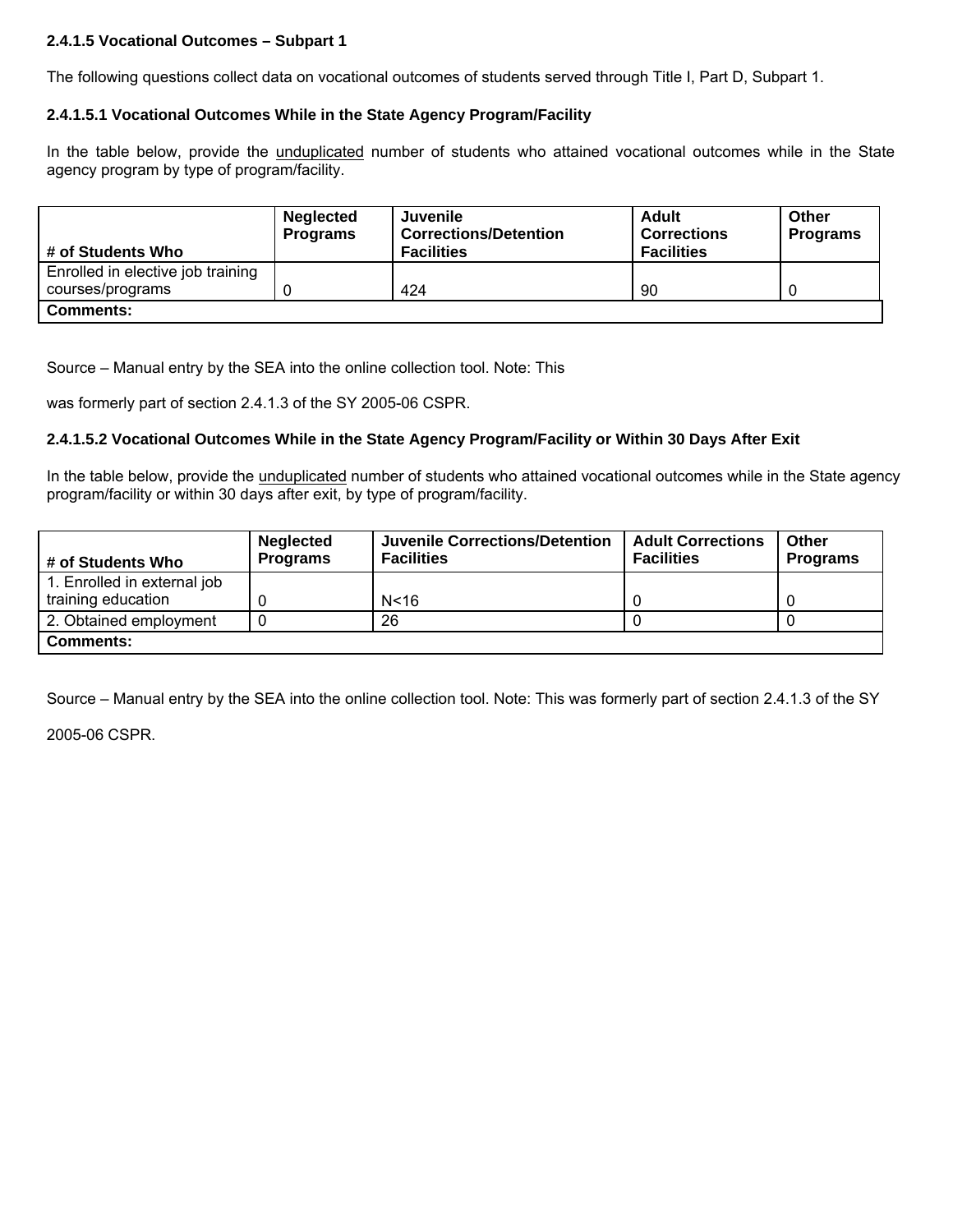## **2.4.1.6 Academic Performance – Subpart 1**

The following questions collect data on the academic performance of neglected and delinquent students served by Title I, Part D, Subpart 1 in reading and mathematics.

# **2.4.1.6.1 Academic Performance in Reading – Subpart 1**

In the format of the table below, provide the unduplicated number of long-term students served by Title I, Part D, Subpart 1, who participated in pre-and post-testing in reading. Report only information on a student's most recent testing data. Students who were pre-tested prior to July 1, 2006, may be included if their post-test was administered during the reporting year. Students who were post-tested after the reporting year ended should be counted in the following year. Throughout the table, report numbers for juvenile detention and correctional facilities together in a single column. Students should be reported in only one of the five change categories (rows 3 through 7). Below the table is a FAQ about the data collected in this table.

| Performance Data (Based on most recent<br>pre/post-test data)                | <b>Neglected</b><br><b>Programs</b> | Juvenile<br>Corrections/<br><b>Detention</b> | <b>Adult</b><br><b>Corrections</b> | Other<br><b>Programs</b> |
|------------------------------------------------------------------------------|-------------------------------------|----------------------------------------------|------------------------------------|--------------------------|
| 1. Long-term students who tested below grade<br>level upon entry             |                                     | 367                                          | 95                                 |                          |
| 2. Long-term students who have complete pre-<br>and post-test results (data) |                                     | 321                                          | N < 16                             |                          |

Of the students reported in row 2 above, indicate the number who showed:

| Performance Data (Based on most recent<br>pre/post-test data)                         | <b>Neglected</b><br><b>Programs</b> | Juvenile<br>Corrections/<br><b>Detention</b> | Adult<br><b>Corrections</b> | Other<br><b>Programs</b> |
|---------------------------------------------------------------------------------------|-------------------------------------|----------------------------------------------|-----------------------------|--------------------------|
| 3. Negative grade level change from the pre-to<br>post-test exams                     | 0                                   | 44                                           | 0                           | 0                        |
| 4. No change in grade level from the pre-to post-<br>test exams                       |                                     | N < 16                                       | 0                           | 0                        |
| 5. Improvement of up to 1/2 grade level from the<br>pre-to post-test exams            | 0                                   | 86                                           | 0                           | $\Omega$                 |
| 6. Improvement from 1/2 up to one full grade<br>level from the pre-to post-test exams | O                                   | 73                                           | N <sub>16</sub>             | $\Omega$                 |
| 7. Improvement of more than one full grade level<br>from the pre-to post-test exams   | O                                   | 107                                          | 0                           | $\Omega$                 |
| <b>Comments:</b>                                                                      |                                     |                                              |                             |                          |

Source – Initially, pre-populated by EDFacts file N/X113 that is data group 628, category sets A and B. If necessary, it is

updated through manual entry by the SEA into the online collection tool.

Note: This was formerly part of section 2.4.1.6 of the SY 2005-06 CSPR.

FAQ on long-term students:

*What is long-term? Long-term refers to students who were enrolled for at least 90 consecutive calendar days from July 1, 2006 through June 30, 2007.*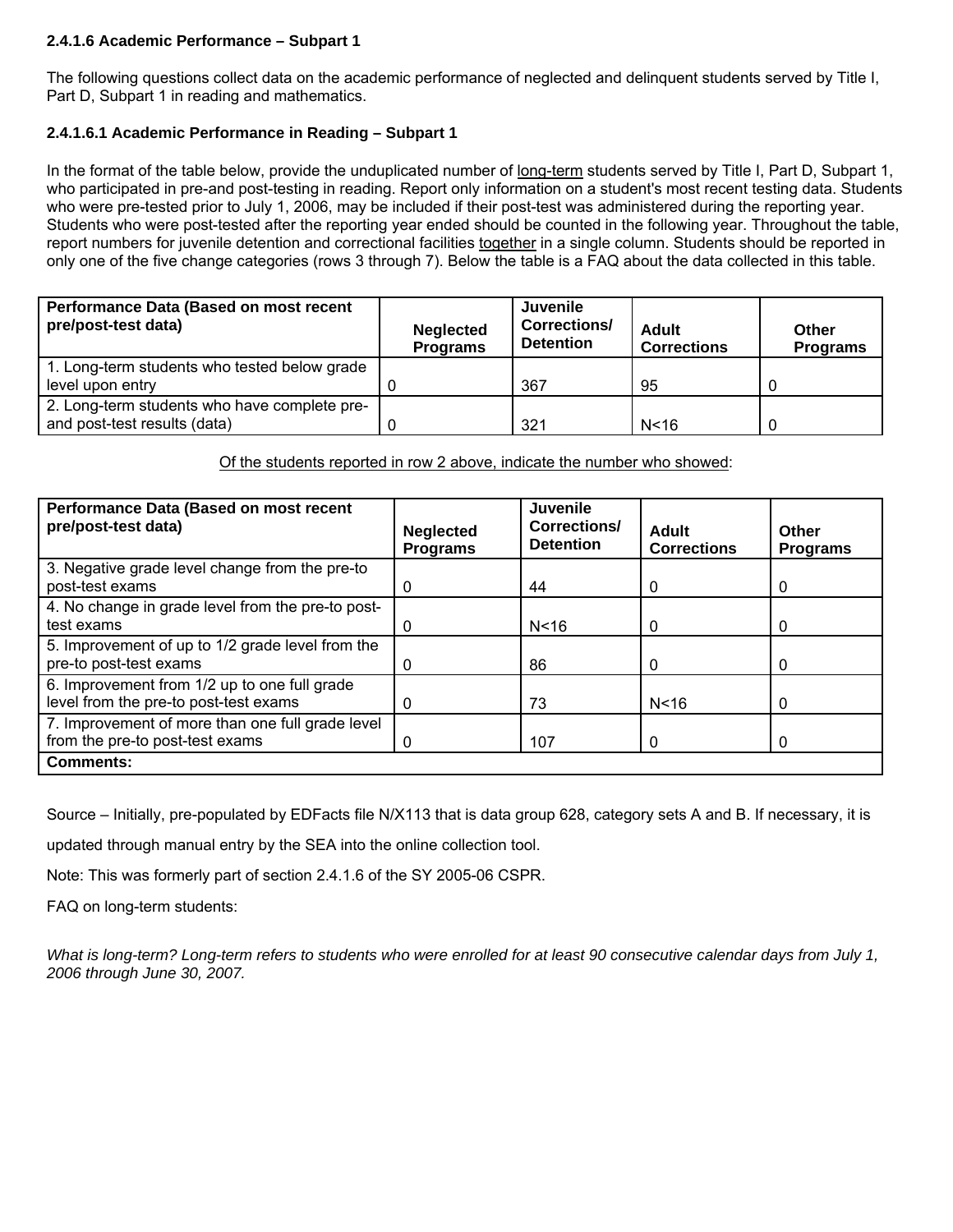# **2.4.1.6.2 Academic Performance in Mathematics – Subpart 1**

This section is similar to 2.4.1.6.1. The only difference is that this section collects data on mathematics performance.

| Performance Data (Based on most recent<br>pre/post-test data) | <b>Neglected</b><br><b>Programs</b> | <b>Juvenile</b><br>Corrections/<br><b>Detention</b> | Adult<br><b>Corrections</b> | Other<br><b>Programs</b> |
|---------------------------------------------------------------|-------------------------------------|-----------------------------------------------------|-----------------------------|--------------------------|
| 1. Long-term students who tested below grade level            |                                     |                                                     |                             |                          |
| upon entry                                                    |                                     | 390                                                 | 107                         |                          |
| 2. Long-term students who have complete pre-and               |                                     |                                                     |                             |                          |
| post-test results (data)                                      |                                     | 321                                                 | N < 16                      |                          |

Of the students reported in row 2 above, indicate the number who showed:

| Performance Data (Based on most recent<br>pre/post-test data) | <b>Neglected</b><br><b>Programs</b> | <b>Juvenile</b><br><b>Corrections/</b><br><b>Detention</b> | Adult<br><b>Corrections</b> | <b>Other</b><br><b>Programs</b> |
|---------------------------------------------------------------|-------------------------------------|------------------------------------------------------------|-----------------------------|---------------------------------|
| 3. Negative grade level change from the pre-to post-          |                                     |                                                            |                             |                                 |
| test exams                                                    |                                     | 43                                                         | 0                           | O                               |
| 4. No change in grade level from the pre-to post-test         |                                     |                                                            |                             |                                 |
| exams                                                         |                                     | 16                                                         | 0                           | 0                               |
| 5. Improvement of up to 1/2 grade level from the pre-         |                                     |                                                            |                             |                                 |
| to post-test exams                                            |                                     | 71                                                         | N <sub>16</sub>             | 0                               |
| 6. Improvement from 1/2 up to one full grade level            |                                     |                                                            |                             |                                 |
| from the pre-to post-test exams                               | 0                                   | 82                                                         |                             | 0                               |
| 7. Improvement of more than one full grade level              |                                     |                                                            |                             |                                 |
| from the pre-to post-test exams                               |                                     | 109                                                        |                             |                                 |
| <b>Comments:</b>                                              |                                     |                                                            |                             |                                 |

Source – Initially, pre-populated by EDFacts file N/X113 that is data group 628, category sets A and B. If necessary, it is updated through manual entry by the SEA into the online collection tool.

**Note: This was formerly part of section 2.4.1.6 of the SY 2005-06 CSPR.**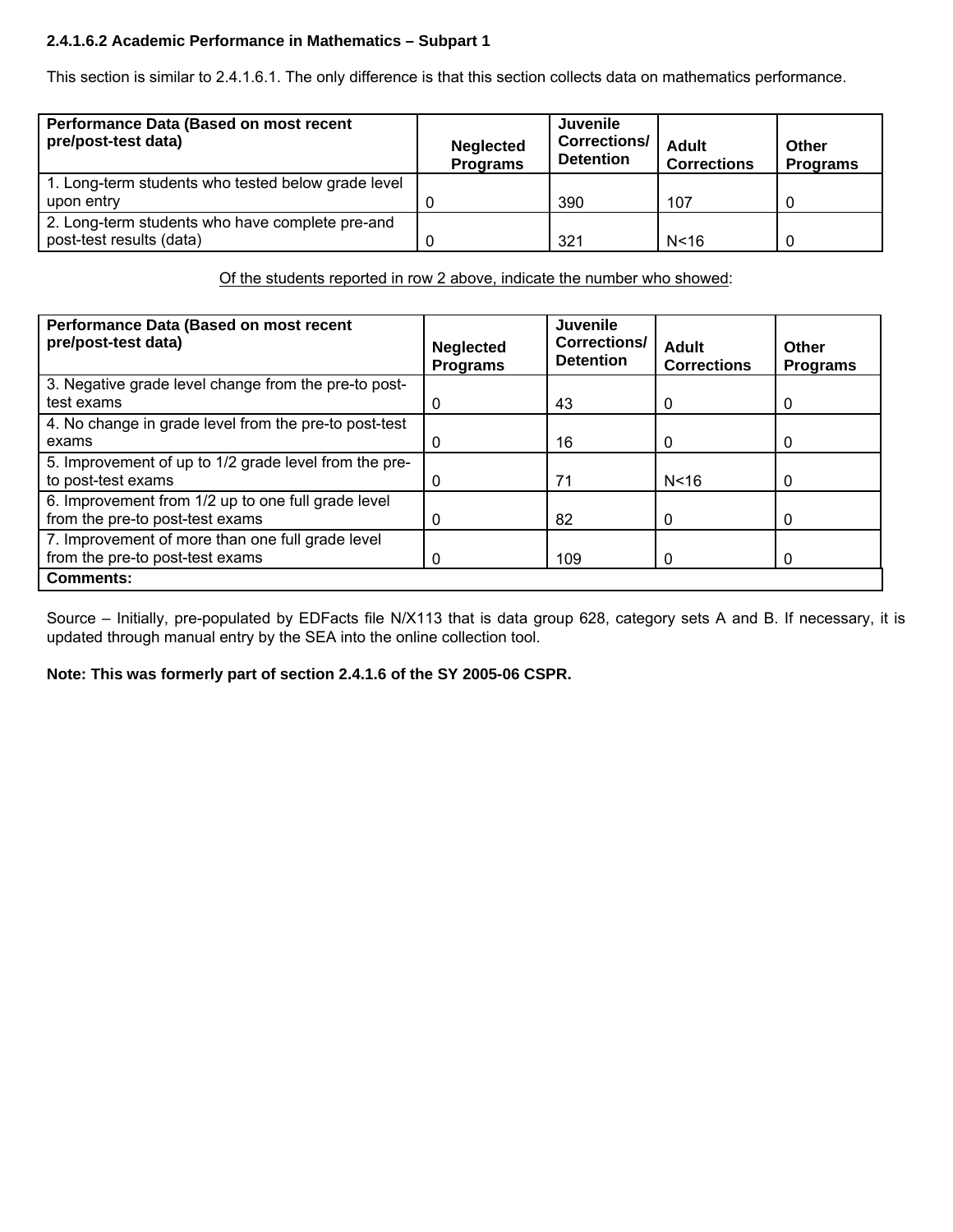# **2.4.2 LEA Title I, Part D Programs and Facilities – Subpart 2**

The following questions collect data on Title I, Part D, Subpart 2 programs and facilities.

## **2.4.2.1 Programs and Facilities – Subpart 2**

In the table below, provide the number of LEA Title I, Part D, Subpart 2 programs and facilities that serve neglected and delinquent students and the yearly average length of stay by program/facility type for these students. Report only the programs and facilities that received Title I, Part D, Subpart 2 funding during the reporting year. Count a facility once if it offers only one type of program. If a facility offers more than one type of program (i.e., it is a multipurpose facility), then count each of the separate programs. Make sure to identify the number of multipurpose facilities that were included in the facility/program count in the second table. The total number of programs/ facilities will be automatically calculated. Below the table is a FAQ about the data collected in this table.

| <b>State Program/Facility Type</b> | # Programs/Facilities | <b>Average Length of Stay in Days</b> |
|------------------------------------|-----------------------|---------------------------------------|
| 1. At-risk programs                |                       | 141                                   |
| 2. Neglected programs              | 21                    | 162                                   |
| 3. Juvenile detention              |                       | 164                                   |
| 4. Juvenile corrections            |                       | 314                                   |
| 5. Other                           |                       | 124                                   |
| Total                              | 35                    |                                       |

Source – Manual entry by SEA into the online collection tool.

How many of the programs listed in the table above are in a multiple purpose facility?

| Programs in a multiple purpose facility                                           |  |  |  |  |
|-----------------------------------------------------------------------------------|--|--|--|--|
| Comments: We cannot average the averages to determine the total average length of |  |  |  |  |
| stay.                                                                             |  |  |  |  |

**Note: This table was formerly part of section 2.4.2.1 of the SY 2005-06 CSPR. For the SY 2006-07 CSPR, the unduplicated count of neglected and delinquent children has been moved. The category At-risk or Other has been split into two separate categories for the SY 2006-07 CSPR.** 

#### **FAQ on average length of stay:**

*How is average length of stay calculated? The average length of stay should be weighted by number of students and should include the number of days, per visit for each student enrolled during the reporting year, regardless of entry or exit date. Multiple visits for students who entered more than once during the reporting year can be included. The average length of stay in days should not exceed 365.*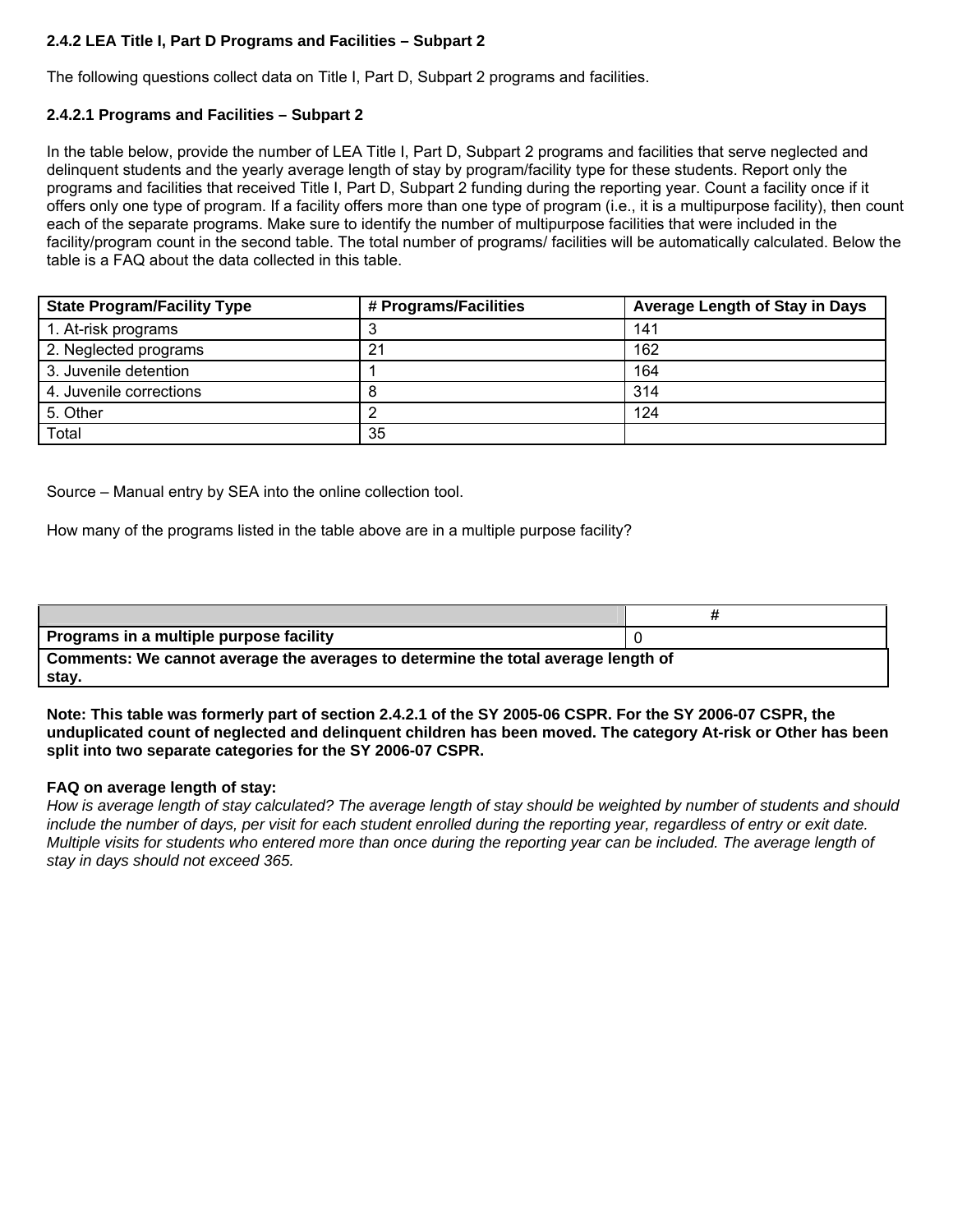## **2.4.2.1.1 Programs and Facilities That Reported -Subpart 2**

In the table below, provide the number of LEAs that reported data on neglected and delinquent

students. The total row will be automatically calculated.

| <b>State Program/Facility</b><br><b>Type</b> | # Reporting Data |
|----------------------------------------------|------------------|
| 1. At-risk programs                          |                  |
| 2. Neglected programs                        | 21               |
| 3. Juvenile detention                        |                  |
| 4. Juvenile corrections                      |                  |
| 5. Other                                     |                  |
| Total                                        | 35               |
| <b>Comments:</b>                             |                  |

Source – Manual entry by SEA into the online collection tool. Note: This is a new data collection for the SY 2006-07 CSPR.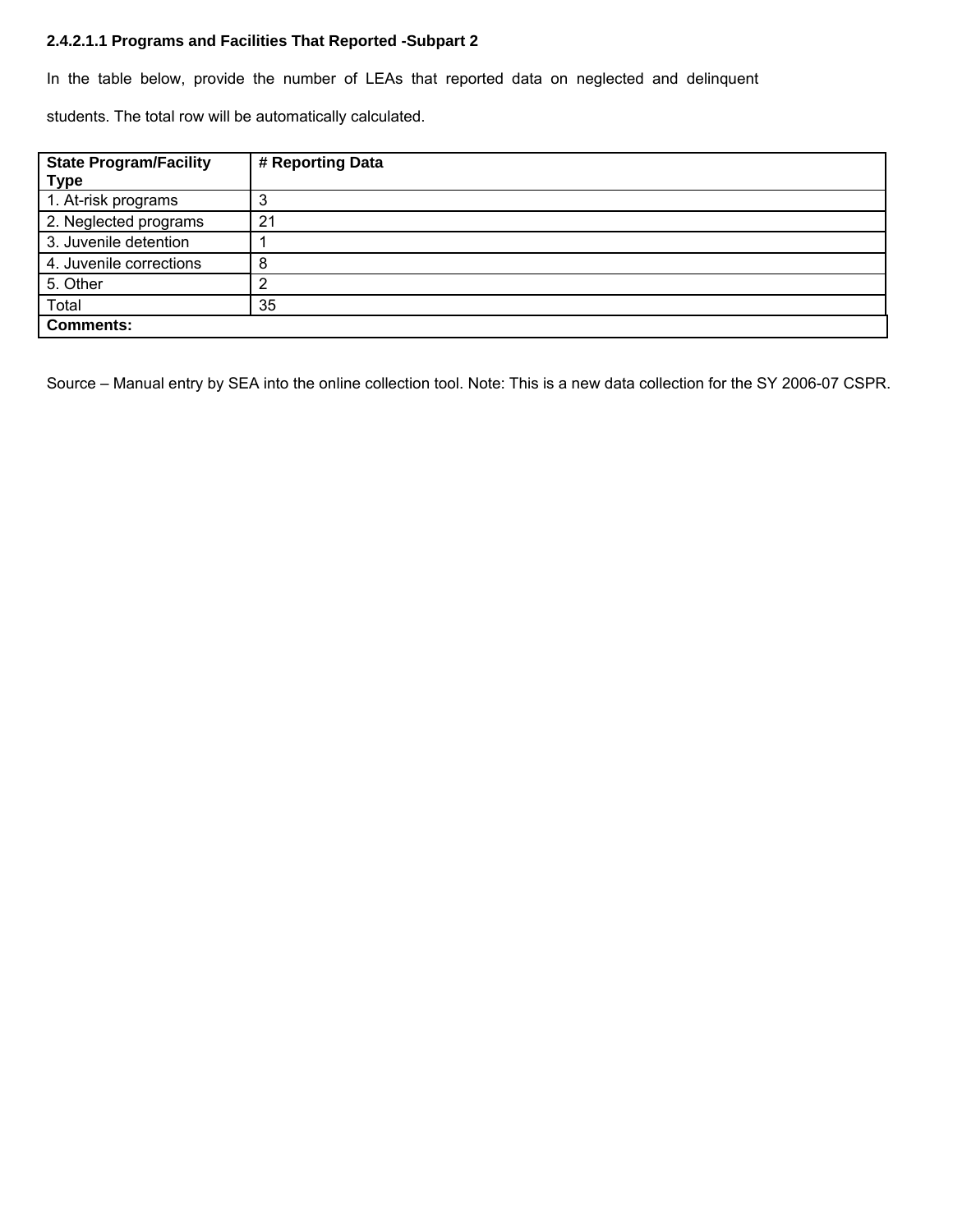## **2.4.2.2 Students Served – Subpart 2**

In the tables below, provide the number of neglected and delinquent students served in LEA Title I, Part D, Subpart 2 programs and facilities. Report only students who received Title I, Part D, Subpart 2 services during the reporting year. In the first table, provide in row 1 the unduplicated number of students served by each program, and in row 2, the total number of students in row 1 who are long-term. In the subsequent tables, provide the number of students served by race/ethnicity, by sex, and by age. The total number of students by race/ethnicity, by sex, and by age will be automatically calculated.

| # of Students Served            | <b>At-Risk</b><br><b>Programs</b> | <b>Neglected</b><br><b>Programs</b> | <b>Juvenile</b><br><b>Detention</b> | <b>Juvenile</b><br><b>Corrections</b> | Other<br><b>Programs</b> |
|---------------------------------|-----------------------------------|-------------------------------------|-------------------------------------|---------------------------------------|--------------------------|
| <b>Total Unduplicated</b>       |                                   |                                     |                                     |                                       |                          |
| <b>Students Served</b>          | 397                               | 1699                                | 85                                  | 1227                                  | 107                      |
| <b>Total Long Term Students</b> |                                   |                                     |                                     |                                       |                          |
| Served                          | 184                               | 962                                 | 56                                  | 1128                                  | 52                       |
|                                 |                                   |                                     |                                     |                                       |                          |
|                                 | <b>At-Risk</b>                    | <b>Neglected</b>                    | Juvenile                            | <b>Juvenile</b>                       | <b>Other</b>             |
| <b>Race/Ethnicity</b>           | <b>Programs</b>                   | <b>Programs</b>                     | <b>Detention</b>                    | <b>Corrections</b>                    | <b>Programs</b>          |
| American Indian or Alaska       |                                   |                                     |                                     |                                       |                          |
| <b>Native</b>                   | N <sub>16</sub>                   | 48                                  | N <sub>16</sub>                     | 38                                    | N < 16                   |
| Asian or Pacific Islander       | N <sub>16</sub>                   | 27                                  | N <sub>16</sub>                     | 29                                    | $\mathbf 0$              |
| Black, non-Hispanic             | 89                                | 333                                 | 32                                  | 269                                   | N < 16                   |
| Hispanic                        | 122                               | 427                                 | 29                                  | 341                                   | 32                       |
| White, non-Hispanic             | 164                               | 843                                 | 21                                  | 512                                   | 64                       |
| Total                           | 397                               | 1678                                | 85                                  | 1189                                  | 107                      |
|                                 |                                   |                                     |                                     |                                       |                          |
|                                 | <b>At-Risk</b>                    | <b>Neglected</b>                    | Juvenile                            | <b>Juvenile</b>                       | <b>Other</b>             |
| <b>Sex</b>                      | <b>Programs</b>                   | <b>Programs</b>                     | <b>Detention</b>                    | <b>Corrections</b>                    | <b>Programs</b>          |
| Male                            | 211                               | 1149                                | 85                                  | 741                                   | 74                       |
| Female                          | 186                               | 550                                 | $\mathbf 0$                         | 486                                   | 33                       |
| Total                           | 397                               | 1699                                | 85                                  | 1227                                  | 107                      |
|                                 |                                   |                                     |                                     |                                       |                          |
|                                 | <b>At-Risk</b>                    | <b>Neglected</b>                    | Juvenile                            | <b>Juvenile</b>                       | <b>Other</b>             |
|                                 |                                   |                                     |                                     | <b>Corrections</b>                    |                          |
| Age                             | <b>Programs</b>                   | <b>Programs</b>                     | <b>Detention</b>                    |                                       | <b>Programs</b>          |
| $3 - 5$                         | 0                                 | N < 16                              | $\mathbf 0$                         | $\mathbf 0$                           | $\mathbf 0$              |
| 6                               | 0                                 | 16                                  | 0                                   | $\mathbf 0$                           | $\mathbf 0$              |
| $\overline{7}$                  | 0                                 | 19                                  | 0                                   | $\mathbf 0$                           | $\mathbf 0$              |
| 8                               | 0                                 | 30                                  | 0                                   | 0                                     | $\mathbf 0$              |
| 9                               | $\mathbf 0$                       | 47                                  | 0                                   | N <sub>16</sub>                       | $\mathbf 0$              |
| 10                              | $\mathbf 0$                       | 64                                  | 0                                   | N <sub>16</sub>                       | $\mathbf 0$              |
| 11                              | 0                                 | 67                                  | 0                                   | 22                                    | $\mathbf 0$              |
| 12                              | N <sub>16</sub>                   | 117                                 | N <sub>16</sub>                     | 38                                    | N <sub>16</sub>          |
| 13                              | N <sub>16</sub>                   | 138                                 | N <sub>16</sub>                     | 81                                    | N <sub>16</sub>          |
| $\overline{14}$                 | $\overline{31}$                   | 248                                 | $\overline{27}$                     | $\frac{145}{145}$                     | N <sub>16</sub>          |
| 15                              | 69                                | 309                                 | 19                                  | 227                                   | 26                       |
| 16                              | 72                                | 315                                 | 12                                  | 303                                   | 22                       |
| 17                              | 92                                | 224                                 | 9                                   | 265                                   | 20                       |
| 18                              | 48                                | 74                                  | $\overline{2}$                      | 86                                    | N <sub>16</sub>          |
| 19                              | 57                                | 16                                  | $\mathbf 0$                         | 30                                    | N <sub>16</sub>          |
| 20                              | N <sub>16</sub>                   | N<16                                | $\mathbf 0$                         | N <sub>16</sub>                       | N <sub>16</sub>          |

Total 397 1699 85 1227 107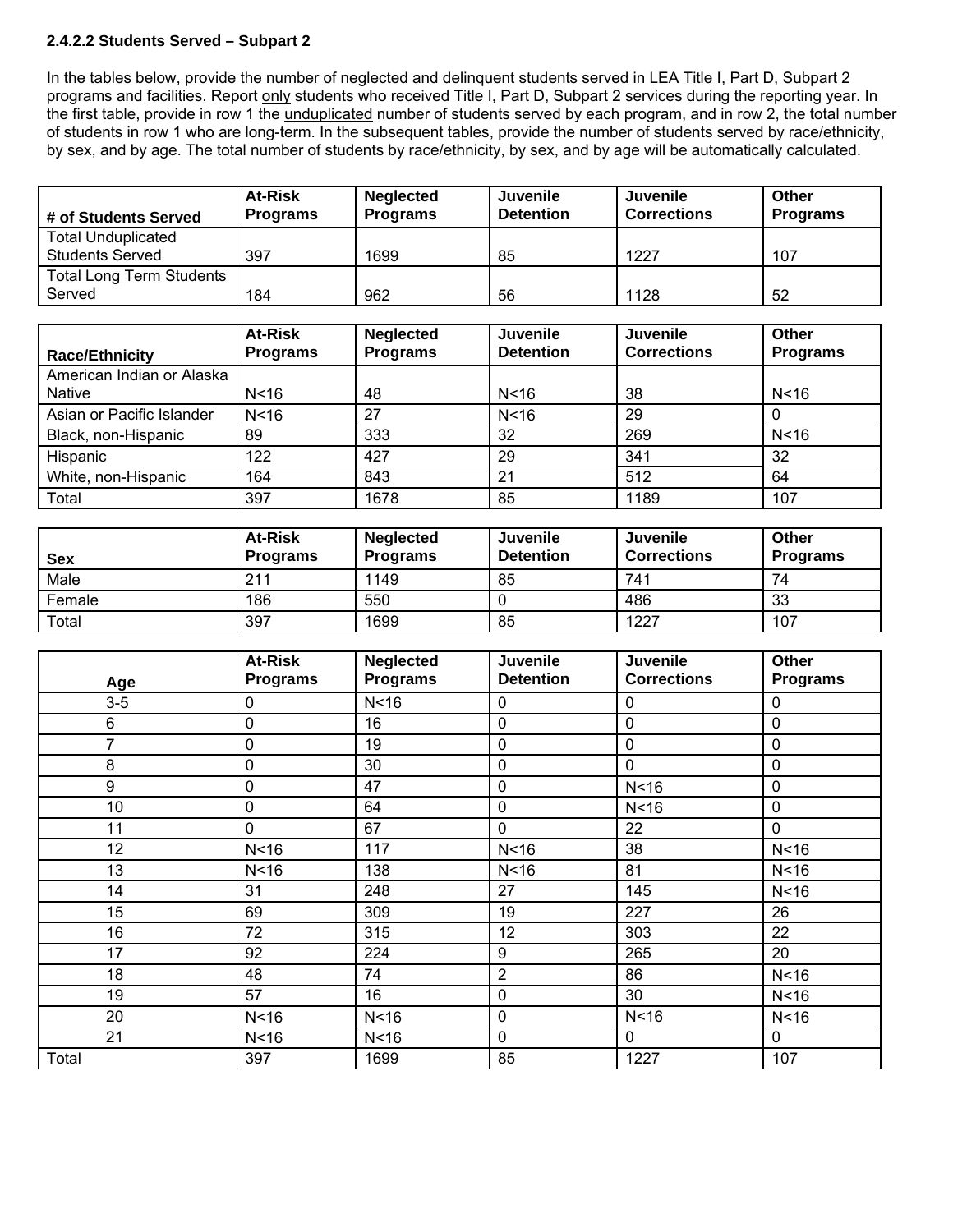If the total number of students differs by demographics, please explain. Comments: For race/ethnicity there were 21 students

in Neglected Programs, coded as other, and 38 in Juvenille Source – Manual entry by the SEA into the online collection tool.

**Note: For this data collection, the age groupings that were present in the SY 2005-06 CSPR have been changed to collect data by each age year. In addition, the column At-risk and Other was split into two separate columns.** 

#### **FAQ on Unduplicated Count:**

*What is an unduplicated count? An unduplicated count is one that counts students only once, even if they were admitted to a facility or program multiple times within the reporting year.* 

#### **FAQ on long-term:**

*What is long-term? Long-term refers to students who were enrolled for at least 90 consecutive calendar days from July 1, 2006 through June 30, 2007.* 

**Note: In the remaining tables, report numbers for juvenile detention and correctional facilities** together in a single column.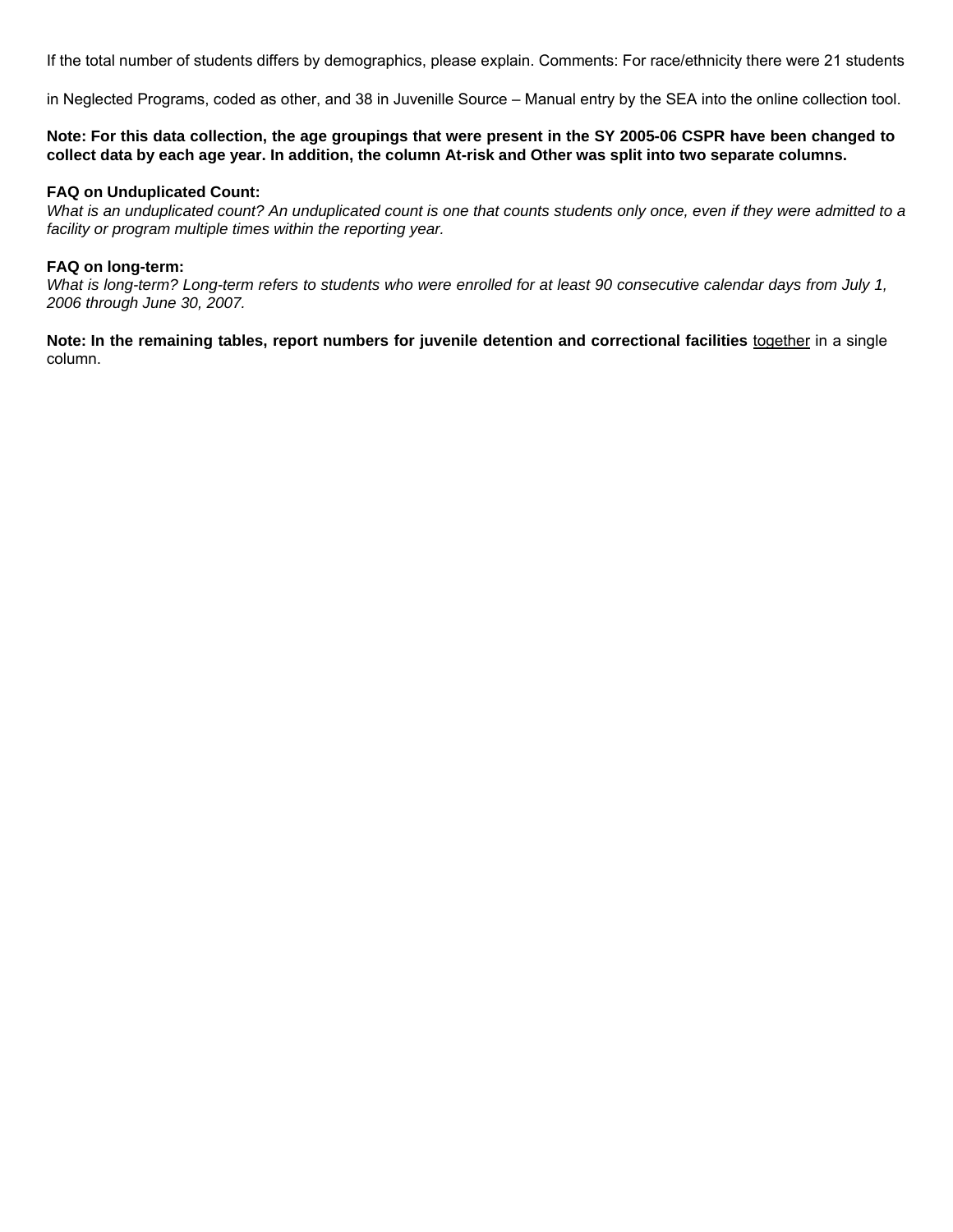# **2.4.2.3 Programs/Facilities Academic Offerings – Subpart 2**

In the table below, provide the number of programs/facilities (not students) that received Title I, Part D, Subpart 2 funds and awarded at least one high school course credit, one high school diploma, and/or one GED within the reporting year. Include programs/facilities that directly awarded a credit, diploma, or GED, as well as programs/facilities that made awards through another agency. The numbers should not exceed those reported earlier in the facility counts.

| <b>LEA Programs That</b>             |                 | At-Risk<br><b>Programs</b> | <b>Neglected</b><br><b>Programs</b> | Juvenile<br><b>Detention/Corrections</b> | <b>Other</b><br><b>Programs</b> |
|--------------------------------------|-----------------|----------------------------|-------------------------------------|------------------------------------------|---------------------------------|
| 1. Awarded high                      |                 |                            |                                     |                                          |                                 |
| school course credit(s)              | N <sub>16</sub> |                            | 17                                  | N <sub>16</sub>                          | N <sub>16</sub>                 |
| 2. Awarded high<br>school diploma(s) | N <sub>16</sub> |                            | N <sub>16</sub>                     | N <sub>16</sub>                          | 0                               |
| 3. Awarded GED(s)                    | N <sub>16</sub> |                            | N < 16                              | N <sub>16</sub>                          |                                 |
| <b>Comments:</b>                     |                 |                            |                                     |                                          |                                 |

Source – Manual entry by the SEA into the online collection tool.

**Note: This was formerly part of section 2.4.2.3 of the SY 2005-06 CSPR. In addition, the column At-risk and Other was split into two separate columns.**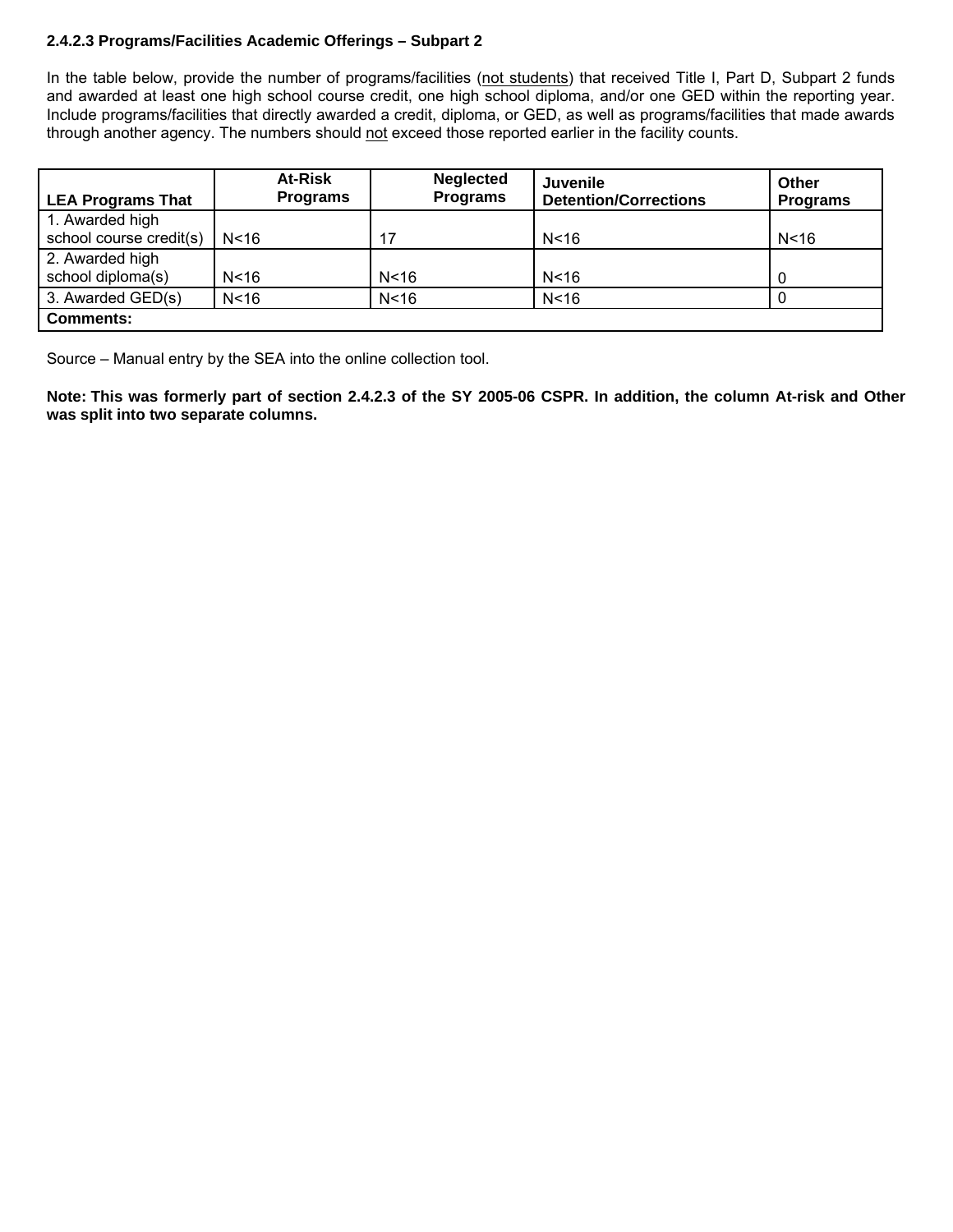# **2.4.2.4 Academic Outcomes – Subpart 2**

The following questions collect academic outcome data on students served through Title I, Part D, Subpart 2.

## **2.4.2.4.1 Academic Outcomes While in the LEA Program/Facility**

In the table below, provide the unduplicated number of students who attained academic outcomes while in the LEA program/facility by type of program/facility.

| # of Students Who                       | <b>At-Risk</b><br><b>Programs</b> | <b>Neglected</b><br><b>Programs</b> | <b>Juvenile</b><br><b>Corrections/Detention</b> | Other<br><b>Programs</b> |
|-----------------------------------------|-----------------------------------|-------------------------------------|-------------------------------------------------|--------------------------|
| 1. Earned high school course<br>credits | 267                               | 897                                 | 1133                                            | 53                       |
| 2. Enrolled in a GED<br>program         | 58                                | 48                                  | 35                                              | N < 16                   |
| <b>Comments:</b>                        |                                   |                                     |                                                 |                          |

Source – Manual entry by the SEA into the online collection tool. Note: This was

formerly part of section 2.4.1.3 of the SY 2005-06 CSPR.

## **2.4.2.4.2 Academic Outcomes While in the LEA Program/Facility or Within 30 Calendar Days After Exit**

In the table below, provide the unduplicated number of students who attained academic outcomes while in the LEA program/facility or within 30 calendar days after exit, by type of program/facility.

|                                     | <b>At-Risk</b>  | <b>Neglected</b> | <b>Juvenile</b>              | Other           |
|-------------------------------------|-----------------|------------------|------------------------------|-----------------|
| # of Students Who                   | <b>Programs</b> | <b>Programs</b>  | <b>Corrections/Detention</b> | <b>Programs</b> |
| 1. Enrolled in their local district |                 |                  |                              |                 |
| school                              | 149             | 514              | 323                          | 11              |
| 2. Earned a GED                     | 44              | 24               | 121                          |                 |
| 3. Obtained high school diploma     | N <sub>16</sub> | 23               | 72                           | N <sub>16</sub> |
| 4. Were accepted into post-         | N <sub>16</sub> |                  |                              |                 |
| secondary education                 |                 | N <sub>16</sub>  | 76                           | N <sub>16</sub> |
| 5. Enrolled in post-secondary       | N <sub>16</sub> |                  |                              |                 |
| education                           |                 | N <sub>16</sub>  | N <sub>16</sub>              | N <sub>16</sub> |
| <b>Comments:</b>                    |                 |                  |                              |                 |

Source – Manual entry by the SEA into the online collection tool.

**Note: This was formerly part of section 2.4.2.3 of the SY 2005-06 CSPR. In addition, the column At-risk and Other was split into two separate columns.**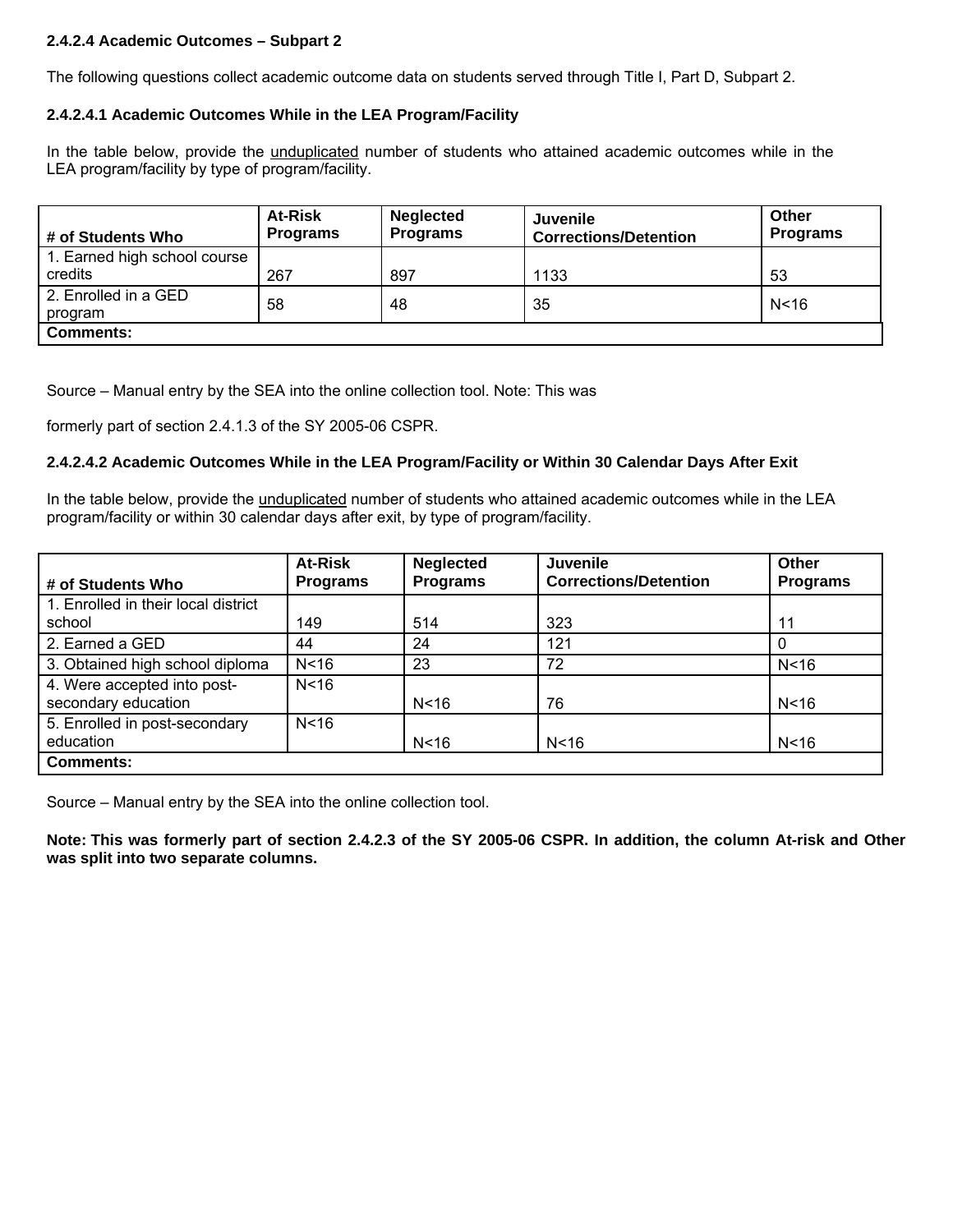# **2.4.2.5 Vocational Outcomes – Subpart 2**

The following questions collect data on vocational outcomes of students served through Title I, Part D, Subpart 2.

#### **2.4.2.5.1 Vocational Outcomes While in the LEA Program/Facility**

In the table below, provide the *unduplicated* number of students who attained vocational outcomes while in the LEA program by type of program/facility.

| # of Students Who                    | <b>At-Risk</b><br><b>Programs</b> | <b>Neglected</b><br><b>Programs</b> | Juvenile<br><b>Corrections/Detention</b> | Other<br><b>Programs</b> |
|--------------------------------------|-----------------------------------|-------------------------------------|------------------------------------------|--------------------------|
| 1. Enrolled in elective job training |                                   |                                     |                                          |                          |
| courses/programs                     | 228                               | 120                                 | 741                                      | N <sub>16</sub>          |
| <b>Comments:</b>                     |                                   |                                     |                                          |                          |

Source – Manual entry by the SEA into the online collection tool.

**Note: This was formerly part of section 2.4.2.3 of the SY 2005-06 CSPR. For the SY 2006-07 CSPR, the column Atrisk and Other was split into two separate columns.** 

## **2.4.2.5.2 Vocational Outcomes While in the LEA Program/Facility or Within 30 Days After Exit**

In the table below, provide the unduplicated number of students who attained vocational outcomes while in the LEA program/facility or within 30 days after exit, by type of program/facility.

| # of Students Who           | <b>At-Risk</b><br><b>Programs</b> | <b>Neglected</b><br><b>Programs</b> | Juvenile<br><b>Corrections/Detention</b> | Other<br><b>Programs</b> |
|-----------------------------|-----------------------------------|-------------------------------------|------------------------------------------|--------------------------|
| 1. Enrolled in external job |                                   |                                     |                                          |                          |
| training education          | 19                                | N < 16                              | 64                                       |                          |
| 2. Obtained employment      | 45                                | 68                                  | 231                                      | N <sub>16</sub>          |
| <b>Comments:</b>            |                                   |                                     |                                          |                          |

Source – Manual entry by the SEA into the online collection tool.

**Note: This was formerly part of section 2.4.2.3 of the SY 2005-06 CSPR. For the SY 2006-07 CSPR, the column Atrisk and Other was split into two separate columns.**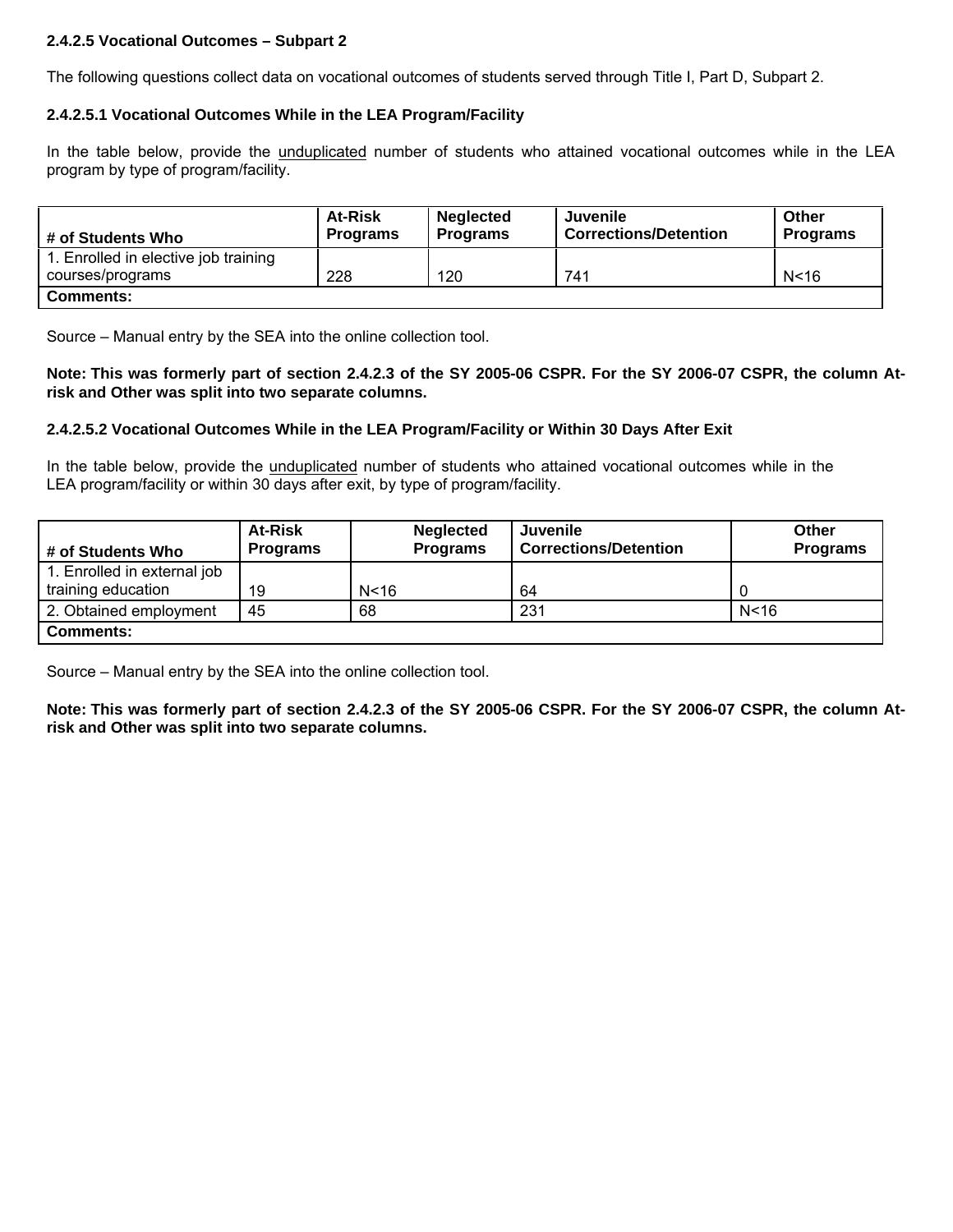## **2.4.2.6 Academic Performance – Subpart 2**

The following questions collect data on the academic performance of neglected and delinquent students served by Title I, Part D, Subpart 2 in reading and mathematics.

# **2.4.2.6.1 Academic Performance in Reading – Subpart 2**

In the format of the table below, provide the *unduplicated* number of long-term students served by Title I, Part D, Subpart 2, who participated in pre-and post-testing in reading. Report only information on a student's most recent testing data. Students who were pre-tested prior to July 1, 2006, may be included if their post-test was administered during the reporting year. Students who were post-tested after the reporting year ended should be counted in the following year. Throughout the table, report numbers for juvenile detention and correctional facilities together in a single column. Students should be reported in only one of the five change categories (rows 3 through 7). Below the table is a FAQ about the data collected in this table.

| Performance Data (Based on most recent<br>pre/post-test data)               | <b>At-Risk</b><br><b>Programs</b> | <b>Neglected</b><br><b>Programs</b> | <b>Juvenile</b><br>Corrections/<br><b>Detention</b> | Other<br><b>Programs</b> |
|-----------------------------------------------------------------------------|-----------------------------------|-------------------------------------|-----------------------------------------------------|--------------------------|
| 1. Long-term students who tested below grade<br>level upon entry            | 105                               | 585                                 | 680                                                 | 45                       |
| 2. Long-term students who have complete pre-and<br>post-test results (data) | 126                               | 583                                 | 802                                                 | 52                       |

Of the students reported in row 2 above, indicate the number who showed:

| Performance Data (Based on most recent<br>pre/post-test data)                         | At-Risk<br><b>Programs</b> | <b>Neglected</b><br><b>Programs</b> | Juvenile<br>Corrections/<br><b>Detention</b> | Other<br><b>Programs</b> |
|---------------------------------------------------------------------------------------|----------------------------|-------------------------------------|----------------------------------------------|--------------------------|
| 3. Negative grade level change from the pre-to<br>post-test exams                     | 26                         | 60                                  | 229                                          | 0                        |
| 4. No change in grade level from the pre-to post-<br>test exams                       | N <sub>16</sub>            | 41                                  | 75                                           | N < 16                   |
| 5. Improvement of up to 1/2 grade level from the<br>pre-to post-test exams            | N <sub>16</sub>            | 98                                  | 70                                           | 0                        |
| 6. Improvement from 1/2 up to one full grade level<br>from the pre-to post-test exams | 28                         | 159                                 | 121                                          | N <sub>16</sub>          |
| 7. Improvement of more than one full grade level<br>from the pre-to post-test exams   | 42                         | 225                                 | 307                                          | 46                       |
| <b>Comments:</b>                                                                      |                            |                                     |                                              |                          |

Source – Initially, pre-populated by EDFacts file N/X125 that is data group 629, category sets A and B. If necessary, it is updated through manual entry by the SEA into the online collection tool.

## **Note: This was formerly part of section 2.4.2.6 of the SY 2005-06 CSPR. For the SY 2006-07 CSPR, the column Atrisk and Other was split into two separate columns.**

#### **FAQ on long-term:**

*What is long-term? Long-term refers to students who were enrolled for at least 90 consecutive calendar days from July 1, 2006, through June 30, 2007.*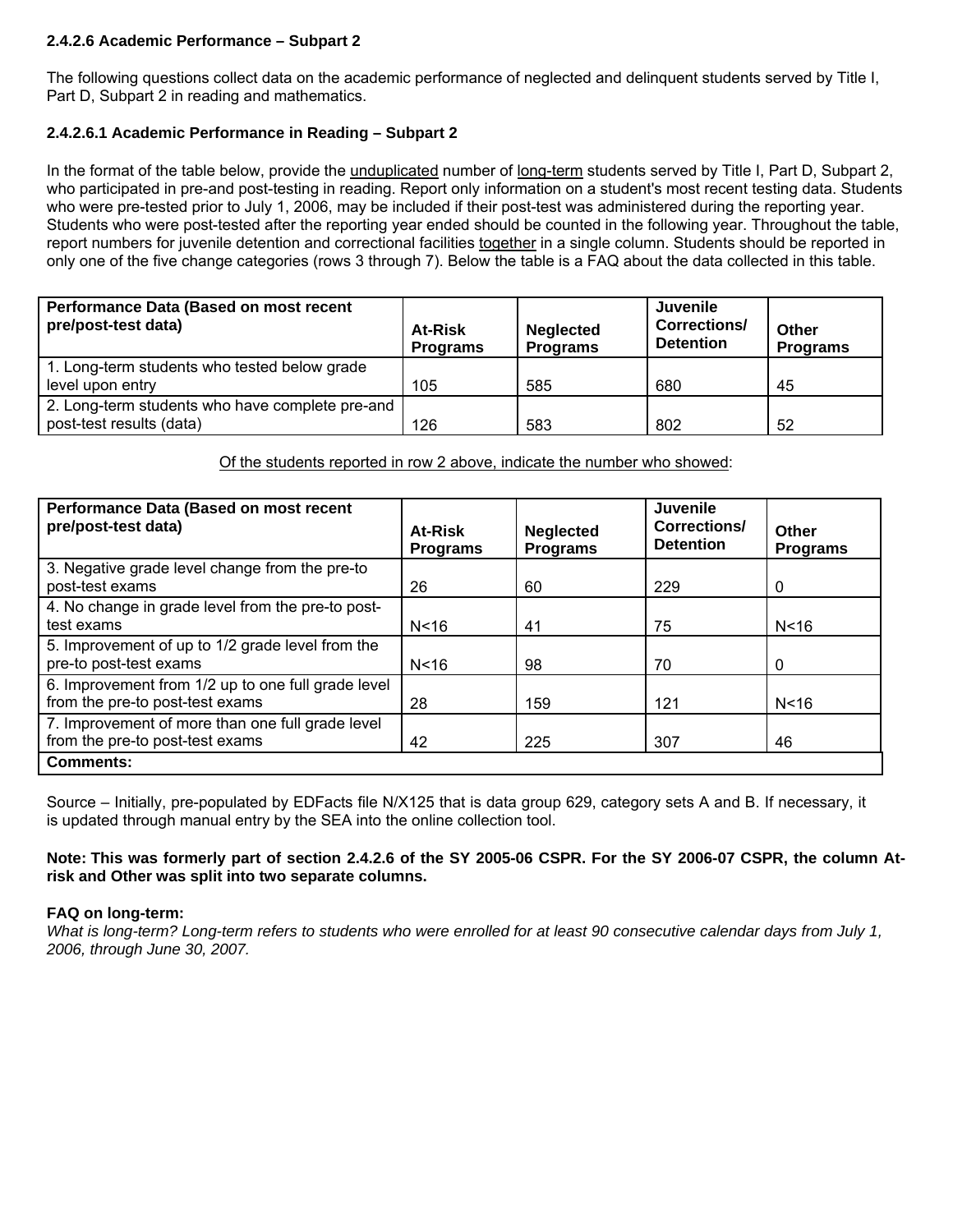# **2.4.2.6.2 Academic Performance in Mathematics – Subpart 2**

This section is similar to 2.4.2.6.1. The only difference is that this section collects data on mathematics performance.

| Performance Data (Based on most recent pre/post-<br>test data)              | <b>At-Risk</b><br><b>Programs</b> | <b>Neglected</b><br><b>Programs</b> | <b>Juvenile</b><br><b>Corrections/</b><br><b>Detention</b> | Other<br><b>Programs</b> |
|-----------------------------------------------------------------------------|-----------------------------------|-------------------------------------|------------------------------------------------------------|--------------------------|
| 1. Long-term students who tested below grade level<br>upon entry            | 123                               | 675                                 | 750                                                        | 36                       |
| 2. Long-term students who have complete pre-and<br>post-test results (data) | 126                               | 584                                 | 792                                                        | 42                       |

Of the students reported in row 2 above, indicate the number who showed:

| Performance Data (Based on most recent<br>pre/post-test data)                         | At-Risk<br><b>Programs</b> | <b>Neglected</b><br><b>Programs</b> | Juvenile<br><b>Corrections/</b><br><b>Detention</b> | Other<br><b>Programs</b> |
|---------------------------------------------------------------------------------------|----------------------------|-------------------------------------|-----------------------------------------------------|--------------------------|
| 3. Negative grade level change from the pre-to post-                                  |                            |                                     |                                                     |                          |
| test exams                                                                            | 37                         | 79                                  | 232                                                 | 0                        |
| 4. No change in grade level from the pre-to post-test<br>exams                        | N <sub>16</sub>            | 42                                  | 70                                                  | 0                        |
| 5. Improvement of up to 1/2 grade level from the pre-<br>to post-test exams           | 27                         | 120                                 | 98                                                  | 0                        |
| 6. Improvement from 1/2 up to one full grade level<br>from the pre-to post-test exams | 25                         | 154                                 | 126                                                 | 0                        |
| 7. Improvement of more than one full grade level from<br>the pre-to post-test exams   | 25                         | 189                                 | 266                                                 | 42                       |
| <b>Comments:</b>                                                                      |                            |                                     |                                                     |                          |

Source – Initially, pre-populated by EDFacts file N/X125 that is data group 629, category sets A and B. If necessary, it is updated through manual entry by the SEA into the online collection tool.

**Note: This was formerly part of section 2.4.2.6 of the SY 2005-06 CSPR. For the SY 2006-07 CSPR, the column Atrisk and Other was split into two separate columns.**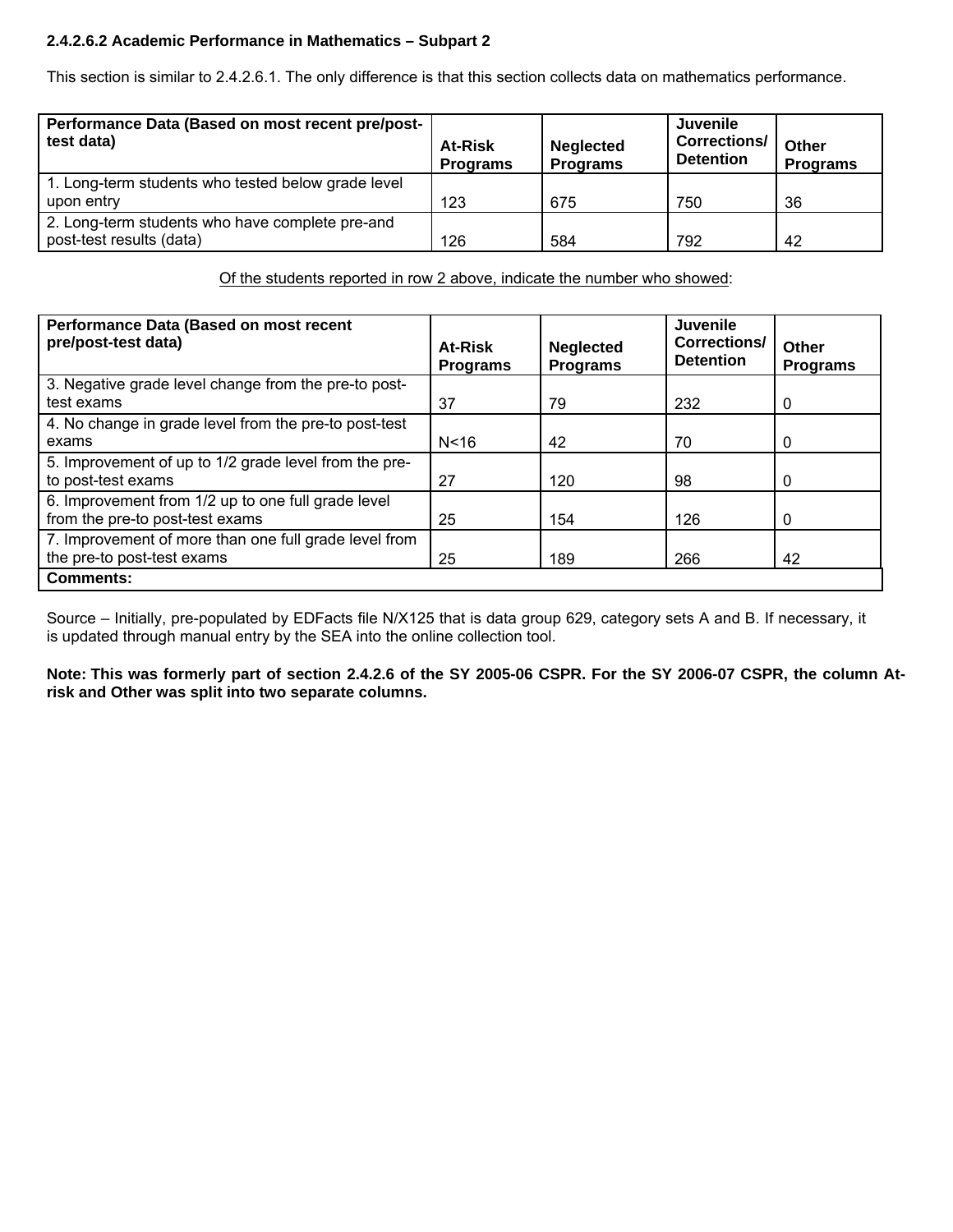# **2.5 COMPREHENSIVE SCHOOL REFORM (CSR) (TITLE I, PART F)**

This section collects information on Comprehensive School Reform.

#### **2.5.1 CSR Grantee Schools Making AYP**

In the table below, provide the percentage of CSR schools that have/had a CSR grant and that made AYP in reading/language arts and mathematics during SY 2006-07.

|                    | Percentage |
|--------------------|------------|
| Reading/language   | 69.0       |
| <b>Mathematics</b> | 67.0       |
| <b>Comments:</b>   |            |

Source – Manual entry by SEA into the online collection tool. Note: Mathematics was formerly part of section 2.5.2 of

the SY 2005-06 CSPR.

## **2.5.2 CSR Grantees**

In the table below, provide the number of schools that have/had a CSR grant since 1998.

| Schools that have/had a CSR grant since 1998? | 92 |
|-----------------------------------------------|----|
| Comments:                                     |    |

Source – Manual entry by SEA into the online collection tool. Note: This was formerly part of section 2.5.3 of the SY 2005-06

CSPR.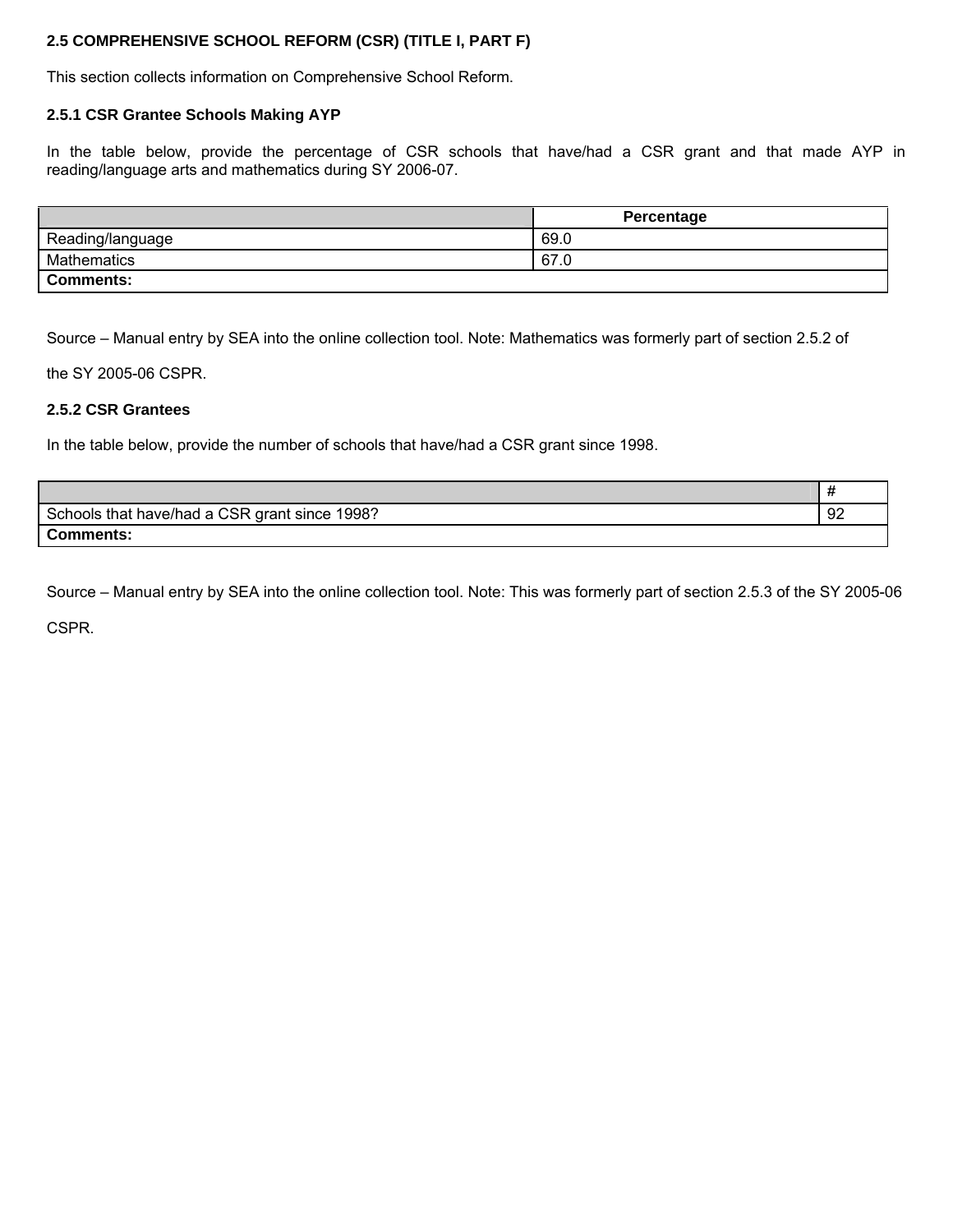# **2.7** *SAFE AND DRUG FREE SCHOOLS AND COMMUNITIES ACT (TITLE IV, PART A)*

This section collects data on student behaviors under the Safe and Drug-Free Schools and Communities Act.

## **2.7.1 Performance Measures**

In the table below, provide actual performance data. The first four columns (e.g., Performance Indicators, Instruments/Data Sources, Frequency of Collection/Baselines, and Targets) will be pre-populated from your State's SY 2005-06 CSPR submission.

## **Note: The information in the first four columns is provided for reference purposes only.**

| <b>Performance Indicator</b>                                  | <b>Instrument/Data</b><br><b>Source</b>                  | <b>Frequency of</b><br><b>Collection</b>         | <b>Targets</b>                  | <b>Actual</b><br><b>Performance</b> |
|---------------------------------------------------------------|----------------------------------------------------------|--------------------------------------------------|---------------------------------|-------------------------------------|
|                                                               |                                                          |                                                  | 2004-05                         | 2004-05                             |
|                                                               |                                                          |                                                  | $2005 -$<br>06 Baseline         | 2005-06                             |
|                                                               |                                                          | Frequency: Annual                                | 2006-<br>07 10%<br>reduction    | 2006-07 3.9%<br>reduction           |
|                                                               | Department's<br>"Safety and<br><b>Discipline</b>         |                                                  | $2007 -$<br>08 15%<br>reduction | Baseline: 05-06                     |
| Reduction in weapons incidents,<br>statewide for all schools. | Incidents" Report<br>via the Automated<br>Data Exchange. | Year of most recent<br>collection: 2006-<br>2007 | 2008-<br>09 20%<br>reduction    | Year<br>Established: 2006-<br>2007  |
| <b>Comments:</b>                                              |                                                          |                                                  |                                 |                                     |

# Source – Manual entry by the SEA into the online collection tool.

| <b>Performance Indicator</b>                                                                                                                  | <b>Instrument/Data</b><br><b>Source</b>                  | <b>Frequency of</b><br><b>Collection</b>         | <b>Targets</b>               | <b>Actual</b><br><b>Performance</b> |
|-----------------------------------------------------------------------------------------------------------------------------------------------|----------------------------------------------------------|--------------------------------------------------|------------------------------|-------------------------------------|
|                                                                                                                                               |                                                          |                                                  | 2004-05                      | 2004-05                             |
|                                                                                                                                               |                                                          |                                                  | 2005-06                      | 2005-06                             |
|                                                                                                                                               |                                                          |                                                  | 2006-                        |                                     |
|                                                                                                                                               | Department's                                             | Frequency: Annually                              | 07 Baseline                  | 2006-07 Baseline                    |
| "Safetyand<br><b>Discipline</b><br>Reduction in 1st and 2nd degree<br>assaults and vehicular assualt<br>incidents, statewide for all schools. |                                                          |                                                  | 2007-08 5%<br>reduction      | Baseline: 2006-<br>2007             |
|                                                                                                                                               | Incidents" Report<br>via the Automated<br>Data Exchange. | Year of most recent<br>collection: 2006-<br>2007 | 2008-<br>09 10%<br>reduction | Year<br>Established: 2006-<br>2007  |
| <b>Comments:</b>                                                                                                                              |                                                          |                                                  |                              |                                     |

Source – Manual entry by the SEA into the online collection tool.

| <b>Performance Indicator</b>                                                                        | <b>Instrument/Data</b><br><b>Source</b>                  | <b>Frequency of</b><br><b>Collection</b>         | <b>Targets</b>               | <b>Actual</b><br><b>Performance</b> |
|-----------------------------------------------------------------------------------------------------|----------------------------------------------------------|--------------------------------------------------|------------------------------|-------------------------------------|
|                                                                                                     |                                                          |                                                  | 2004-05                      | 2004-05                             |
|                                                                                                     | Department's<br>"Safetyand<br><b>Discipline</b>          |                                                  | 2005-06                      | 2005-06                             |
|                                                                                                     |                                                          |                                                  | $2006-$                      |                                     |
|                                                                                                     |                                                          | Frequency: Annually                              | 07 Baseline                  | 2006-07 Baseline                    |
|                                                                                                     |                                                          |                                                  | 2007-08 5%<br>reduction      | Baseline: 06-07                     |
| Reduction in 3rd degree assaults and<br>disorderly conduct incidents,<br>statewide for all schools. | Incidents" Report<br>via the Automated<br>Data Exchange. | Year of most recent<br>collection: 2006-<br>2007 | 2008-<br>09 10%<br>reduction | Year<br>Established: 2006-<br>2007  |
| <b>Comments:</b>                                                                                    |                                                          |                                                  |                              |                                     |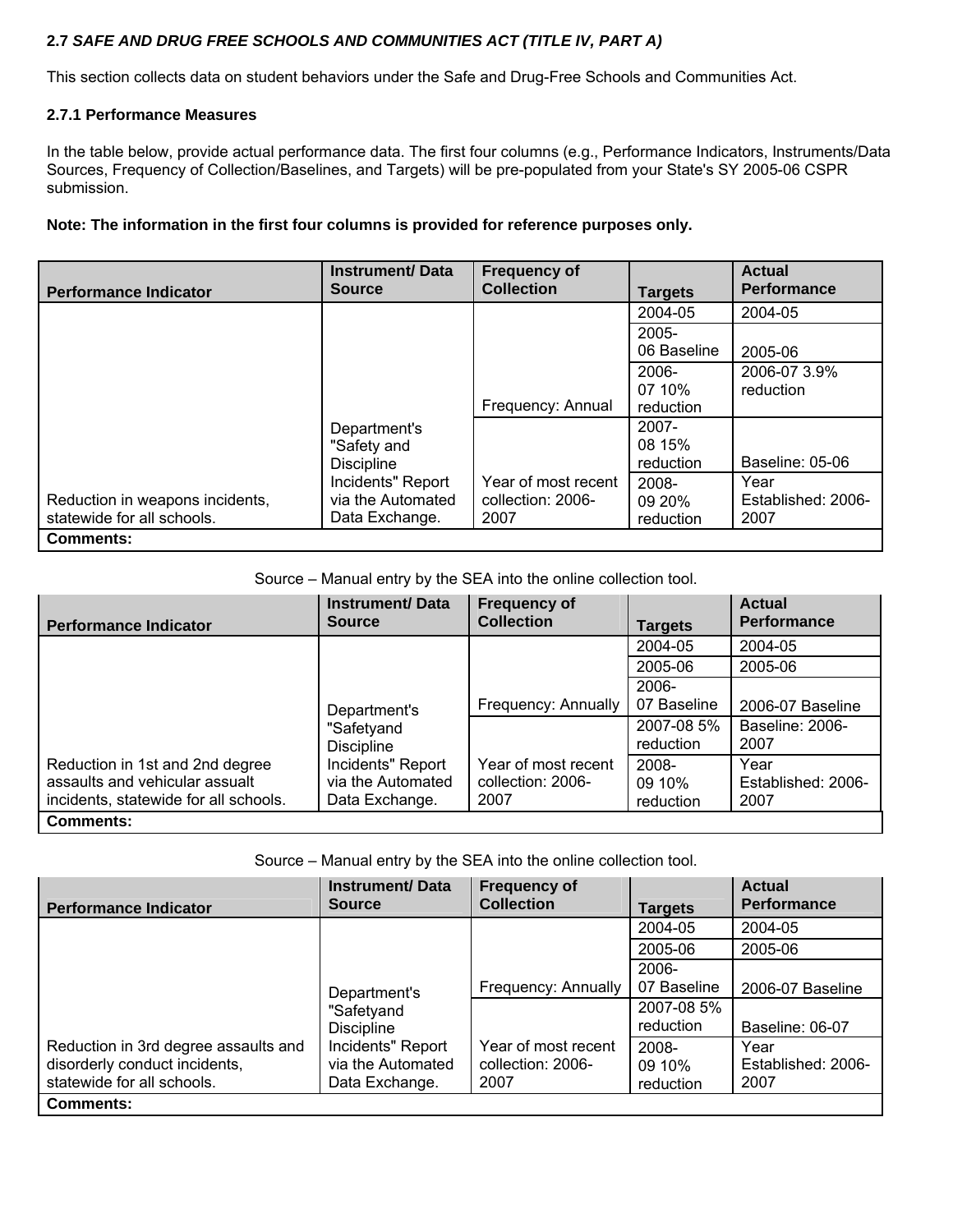Source – Manual entry by the SEA into the online collection tool. Source – Manual entry by the SEA into the online collection tool.

| <b>Performance Indicator</b>                               | Instrument/<br>Data Source                               | <b>Frequency of</b><br><b>Collection</b>         | <b>Targets</b>                  | Actual<br>Performance              |
|------------------------------------------------------------|----------------------------------------------------------|--------------------------------------------------|---------------------------------|------------------------------------|
|                                                            |                                                          |                                                  | 2004-05                         | 2004-05                            |
|                                                            |                                                          |                                                  | $2005 -$<br>06 Baseline         | 2005-06                            |
|                                                            |                                                          | Frequency: Annually                              | $2006 -$<br>07 10%<br>reduction | 2006-07 2.7%<br>reduction          |
|                                                            | Department's<br>"Safetyand<br><b>Discipline</b>          |                                                  | $2007 -$<br>08 15%<br>reduction | Baseline: 2005-<br>2006            |
| Reduction in drug incidents, statewide<br>for all schools. | Incidents" Report<br>via the Automated<br>Data Exchange. | Year of most recent<br>collection: 2006-<br>2007 | 2008-<br>09 20%<br>reduction    | Year<br>Established: 2006-<br>2007 |
| Comments:                                                  |                                                          |                                                  |                                 |                                    |

| <b>Performance Indicator</b>                                 | <b>Instrument/Data</b><br><b>Source</b>                  | <b>Frequency of</b><br><b>Collection</b>         | <b>Targets</b>                  | <b>Actual</b><br><b>Performance</b> |
|--------------------------------------------------------------|----------------------------------------------------------|--------------------------------------------------|---------------------------------|-------------------------------------|
|                                                              |                                                          |                                                  | 2004-05                         | 2004-05                             |
|                                                              |                                                          |                                                  | $2005 -$<br>06 Baseline         | 2005-06                             |
|                                                              |                                                          | Frequency: Annually                              | $2006-$<br>07 10%<br>reduction  | 2006-07 17.8%<br>reduction          |
|                                                              | Department's<br>"Safetyand<br><b>Discipline</b>          |                                                  | $2007 -$<br>08 15%<br>reduction | Baseline: 2005-<br>2006             |
| Reduction is alcohol incidents,<br>statewide for all schools | Incidents" Report<br>via the Automated<br>Data Exchange. | Year of most recent<br>collection: 2006-<br>2007 | 2008-<br>09 20%<br>reduction    | Year<br>Established: 2006-<br>2007  |
| <b>Comments:</b>                                             |                                                          |                                                  |                                 |                                     |

Source – Manual entry by the SEA into the online collection tool.

| <b>Performance Indicator</b>    | <b>Instrument/Data</b><br><b>Source</b> | <b>Frequency of</b><br><b>Collection</b> | <b>Targets</b>          | <b>Actual</b><br><b>Performance</b> |
|---------------------------------|-----------------------------------------|------------------------------------------|-------------------------|-------------------------------------|
|                                 |                                         |                                          | 2004-05                 | 2004-05                             |
|                                 |                                         |                                          | $2005 -$<br>06 Baseline | 2005-06                             |
|                                 |                                         |                                          | 2006-                   | 2006-07 9%                          |
|                                 |                                         |                                          | 07 10%                  | reduction                           |
|                                 |                                         | Frequency: Annually                      | reduction               |                                     |
|                                 | Department's                            |                                          | $2007 -$                | Baseline: 2005-                     |
|                                 | "Safetyand                              |                                          | 08 15%                  | 2006                                |
|                                 | <b>Discipline</b>                       |                                          | reduction               |                                     |
|                                 | Incidents" Report                       | Year of most recent                      | 2008-                   | Year                                |
| Reduction in tobacco incidents, | via the Automated                       | collection: 2006-                        | 09 20%                  | Established: 2006-                  |
| statewide for all schools.      | Data Exchange.                          | 2007                                     | reduction               | 2007                                |
| <b>Comments:</b>                |                                         |                                          |                         |                                     |

Source – Manual entry by the SEA into the online collection tool.

|                              | Instrument/Data | <b>Frequency of</b> |                 | <b>Actual</b>      |
|------------------------------|-----------------|---------------------|-----------------|--------------------|
| <b>Performance Indicator</b> | <b>Source</b>   | <b>Collection</b>   | <b>Far</b> aets | <b>Performance</b> |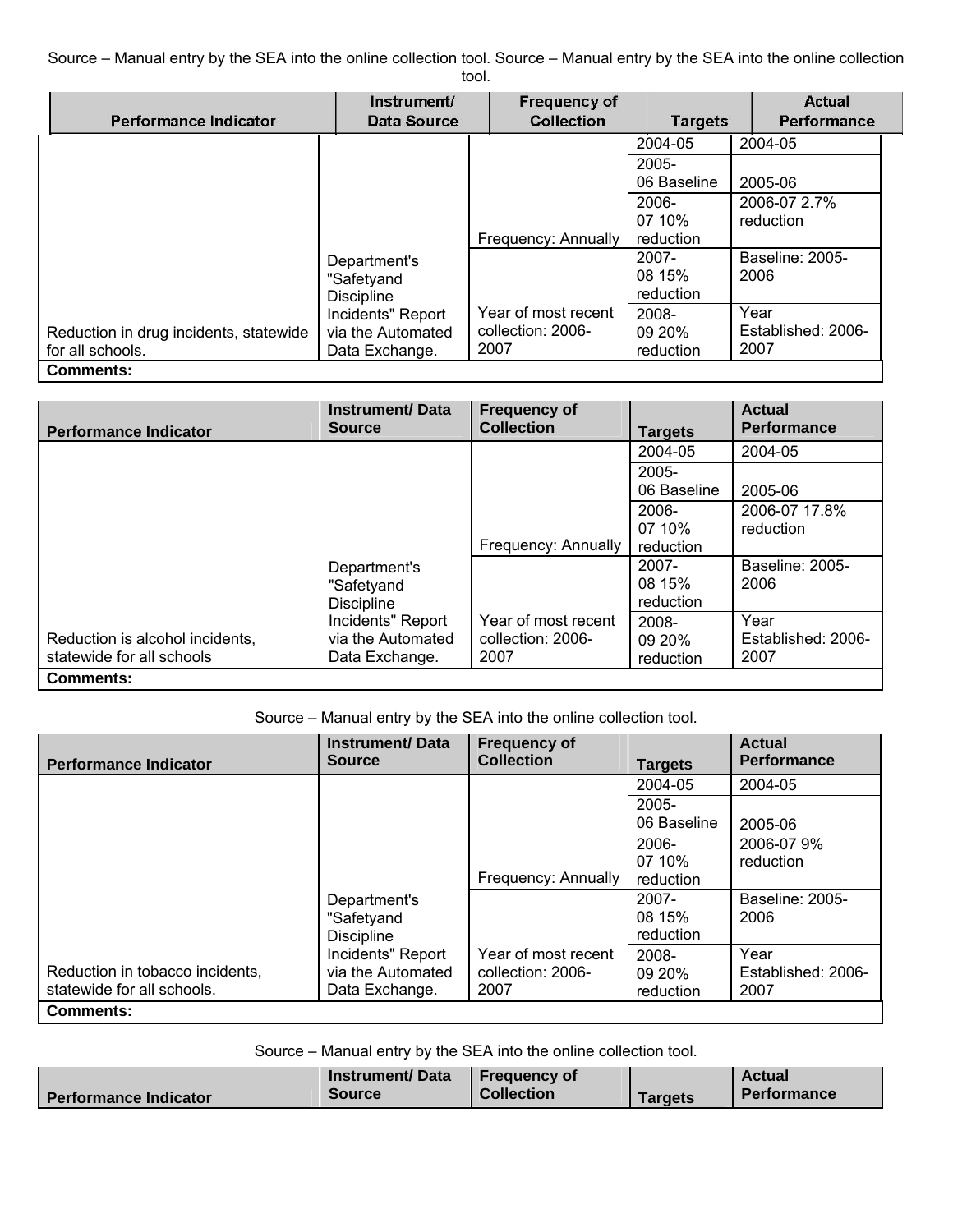|                                       |                   |                     | 2004-05     | 2004-05            |
|---------------------------------------|-------------------|---------------------|-------------|--------------------|
|                                       |                   |                     | $2005 -$    |                    |
|                                       |                   |                     | 06 Baseline | 2005-06            |
|                                       |                   |                     | $2006 -$    | 2006-07 Not yet    |
|                                       |                   |                     | 07 10%      | known              |
|                                       |                   | Frequency: Annually | reduction   |                    |
|                                       | Department's      |                     | 2007-       | Baseline: 2005-    |
|                                       | "Safetyand        |                     | 08 15%      | 2006               |
|                                       | <b>Discipline</b> |                     | reduction   |                    |
|                                       | Incidents" Report | Year of most recent | 2008-       | Year               |
| Percent of schools decreasing truancy | via the Automated | collection: 2006-   | 09 20%      | Established: 2006- |
| rates.                                | Data Exchange.    | 2007                | reduction   | 2007               |
| <b>Comments:</b>                      |                   |                     |             |                    |

Source – Manual entry by the SEA into the online collection tool. Source – Manual entry by the SEA into the online collection tool.

| <b>Performance Indicator</b>                                                          | Instrument/<br><b>Data Source</b>                        | <b>Frequency of</b><br><b>Collection</b>         | <b>Targets</b>                  | Actual<br><b>Performance</b>       |
|---------------------------------------------------------------------------------------|----------------------------------------------------------|--------------------------------------------------|---------------------------------|------------------------------------|
|                                                                                       |                                                          |                                                  | 2004-05                         | 2004-05                            |
|                                                                                       |                                                          |                                                  | $2005 -$<br>06 Baseline         | 2005-06                            |
|                                                                                       |                                                          | Frequency: Annually                              | 2006-<br>07 10%<br>reduction    | 2006-07 35%<br>increase            |
|                                                                                       | Department's<br>"Safetyand<br><b>Discipline</b>          |                                                  | $2007 -$<br>08 15%<br>reduction | Baseline: 2005-<br>2006            |
| Reduction of in-school suspensions<br>for weapons (unduplicated count),<br>statewide. | Incidents" Report<br>via the Automated<br>Data Exchange. | Year of most recent<br>collection: 2006-<br>2007 | 2008-<br>09 20%<br>reduction    | Year<br>Established: 2006-<br>2007 |
| <b>Comments:</b>                                                                      |                                                          |                                                  |                                 |                                    |

| <b>Performance Indicator</b>                                                              | <b>Instrument/Data</b><br><b>Source</b>                  | <b>Frequency of</b><br><b>Collection</b>         | <b>Targets</b>                  | <b>Actual</b><br><b>Performance</b> |
|-------------------------------------------------------------------------------------------|----------------------------------------------------------|--------------------------------------------------|---------------------------------|-------------------------------------|
|                                                                                           |                                                          |                                                  | 2004-05                         | 2004-05                             |
|                                                                                           |                                                          |                                                  | $2005 -$<br>06 Baseline         | 2005-06                             |
|                                                                                           |                                                          | Frequency: Annually                              | 2006-<br>07 10%<br>reduction    | 2006-07 7%<br>reduction             |
|                                                                                           | Department's<br>"Safetyand<br><b>Discipline</b>          |                                                  | $2007 -$<br>08 15%<br>reduction | Baseline: 2005-<br>2006             |
| Reduction of out-of-school<br>suspensions for weapons<br>(unduplicated count), statewide. | Incidents" Report<br>via the Automated<br>Data Exchange. | Year of most recent<br>collection: 2006-<br>2007 | 2008-<br>09 20%<br>reduction    | Year<br>Established: 2006-<br>2007  |
| <b>Comments:</b>                                                                          |                                                          |                                                  |                                 |                                     |

Source – Manual entry by the SEA into the online collection tool.

| <b>Performance Indicator</b>        | <b>Instrument/Data</b><br><b>Source</b> | <b>Frequency of</b><br><b>Collection</b> | <b>Targets</b>       | <b>Actual</b><br>Performance |
|-------------------------------------|-----------------------------------------|------------------------------------------|----------------------|------------------------------|
| Reduction of expulsions for weapons | Department's                            | Frequency: Annually                      | 2004-05              | 2004-05                      |
| (unduplicated count), statewide.    | "Safetyand<br><b>Discipline</b>         |                                          | 2005-<br>06 Baseline | 2005-06                      |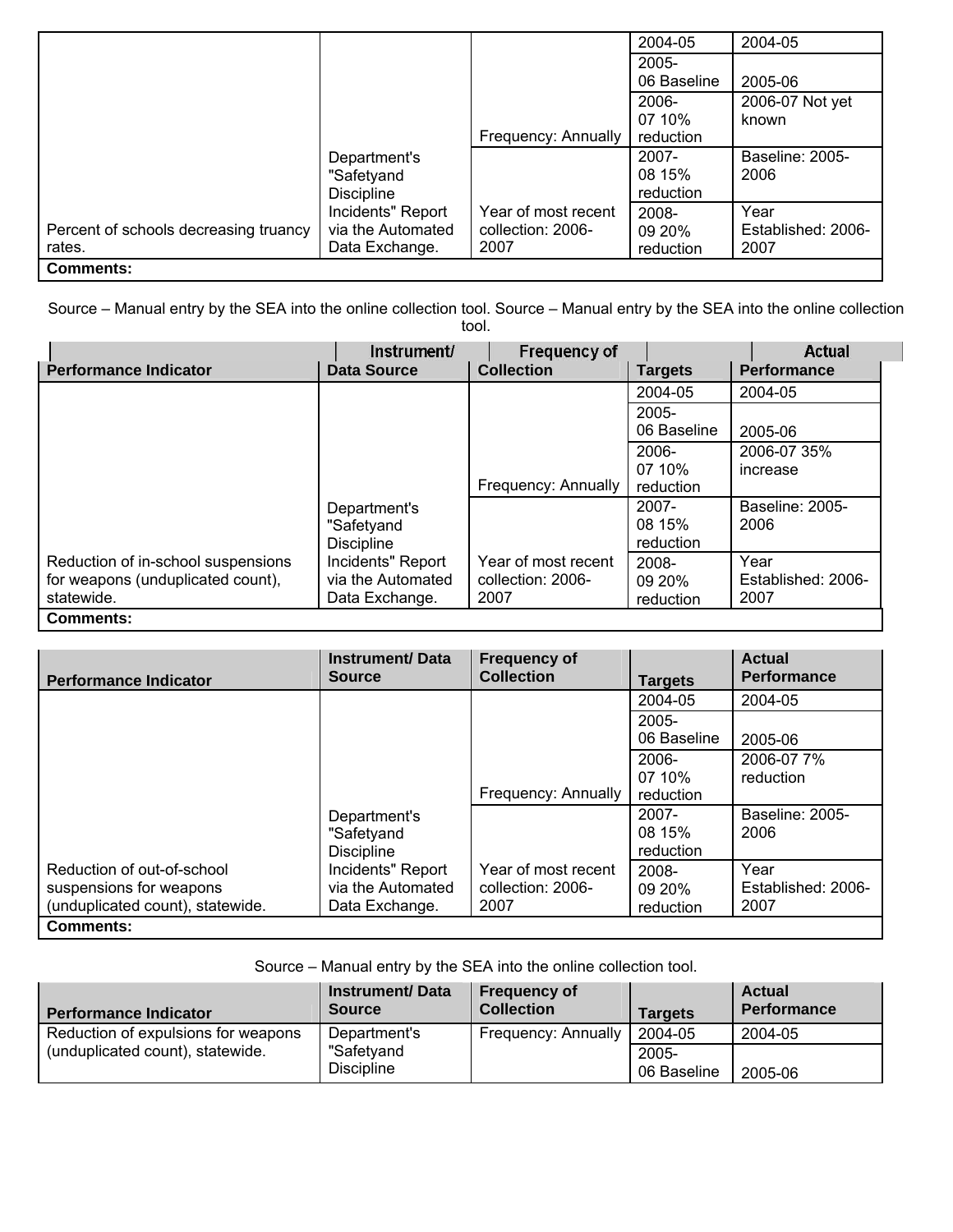|                  | Incidents" Report<br>via the Automated<br>Data Exchange. |                                                  | 2006-<br>07 10%<br>reduction | 2006-07 5.10%<br>reduction         |
|------------------|----------------------------------------------------------|--------------------------------------------------|------------------------------|------------------------------------|
|                  |                                                          |                                                  | 2007-<br>08 15%<br>reduction | Baseline: 2005-<br>2006            |
|                  |                                                          | Year of most recent<br>collection: 2006-<br>2007 | 2008-<br>09 20%<br>reduction | Year<br>Established: 2006-<br>2007 |
| <b>Comments:</b> |                                                          |                                                  |                              |                                    |

Source – Manual entry by the SEA into the online collection tool.

| <b>Performance Indicator</b>                                                          | <b>Instrument/Data</b><br><b>Source</b>                  | <b>Frequency of</b><br><b>Collection</b>         | <b>Targets</b>                  | <b>Actual</b><br><b>Performance</b> |
|---------------------------------------------------------------------------------------|----------------------------------------------------------|--------------------------------------------------|---------------------------------|-------------------------------------|
|                                                                                       |                                                          |                                                  | 2004-05                         | 2004-05                             |
|                                                                                       |                                                          |                                                  | $2005 -$<br>06 Baseline         | 2005-06                             |
|                                                                                       |                                                          | Frequency: Annually                              | 2006-<br>07 10%<br>reduction    | 2006-07 16%<br>increase             |
|                                                                                       | Department's<br>"Safetyand<br><b>Discipline</b>          |                                                  | $2007 -$<br>08 15%<br>reduction | Baseline: 2005-<br>2006             |
| Reduction of in-school suspensions<br>for alcohol (unduplicated count),<br>statewide. | Incidents" Report<br>via the Automated<br>Data Exchange. | Year of most recent<br>collection: 2006-<br>2007 | 2008-<br>09 20%<br>reduction    | Year<br>Established: 2006-<br>2007  |
| <b>Comments:</b>                                                                      |                                                          |                                                  |                                 |                                     |

Source – Manual entry by the SEA into the online collection tool. Source – Manual entry by the SEA into the online collection tool.

| <b>Performance Indicator</b>                                                              | <b>Instrument/Data</b><br><b>Source</b>                  | <b>Frequency of</b><br><b>Collection</b>         | <b>Targets</b>                  | <b>Actual</b><br><b>Performance</b> |
|-------------------------------------------------------------------------------------------|----------------------------------------------------------|--------------------------------------------------|---------------------------------|-------------------------------------|
|                                                                                           |                                                          |                                                  | 2004-05                         | 2004-05                             |
|                                                                                           |                                                          |                                                  | $2005 -$<br>06 Baseline         | 2005-06                             |
|                                                                                           |                                                          | Frequency: Annually                              | 2006-<br>07 10%<br>reduction    | 2006-07 18.3%<br>reduction          |
|                                                                                           | Department's<br>"Safetyand<br><b>Discipline</b>          |                                                  | $2007 -$<br>08 15%<br>reduction | Baseline: 2005-<br>2006             |
| Reduction of out of school<br>suspensions for alcohol (unduplicated<br>count), statewide. | Incidents" Report<br>via the Automated<br>Data Exchange. | Year of most recent<br>collection: 2006-<br>2007 | 2008-<br>09 20%<br>reduction    | Year<br>Established: 2006-<br>2007  |
| <b>Comments:</b>                                                                          |                                                          |                                                  |                                 |                                     |

| <b>Performance Indicator</b>        | <b>Instrument/Data</b><br><b>Source</b>                  | <b>Frequency of</b><br><b>Collection</b> | <b>Targets</b>               | <b>Actual</b><br><b>Performance</b> |
|-------------------------------------|----------------------------------------------------------|------------------------------------------|------------------------------|-------------------------------------|
| Reduction of expulsions for alcohol | Department's                                             |                                          | 2004-05                      | 2004-05                             |
| (unduplicated count), statewide.    | "Safetyand<br><b>Discipline</b>                          |                                          | 2005-<br>06 Baseline         | 2005-06                             |
|                                     | Incidents" Report<br>via the Automated<br>Data Exchange. | Frequency: Annually                      | 2006-<br>07 10%<br>reduction | 2006-07 45.2%<br>reduction          |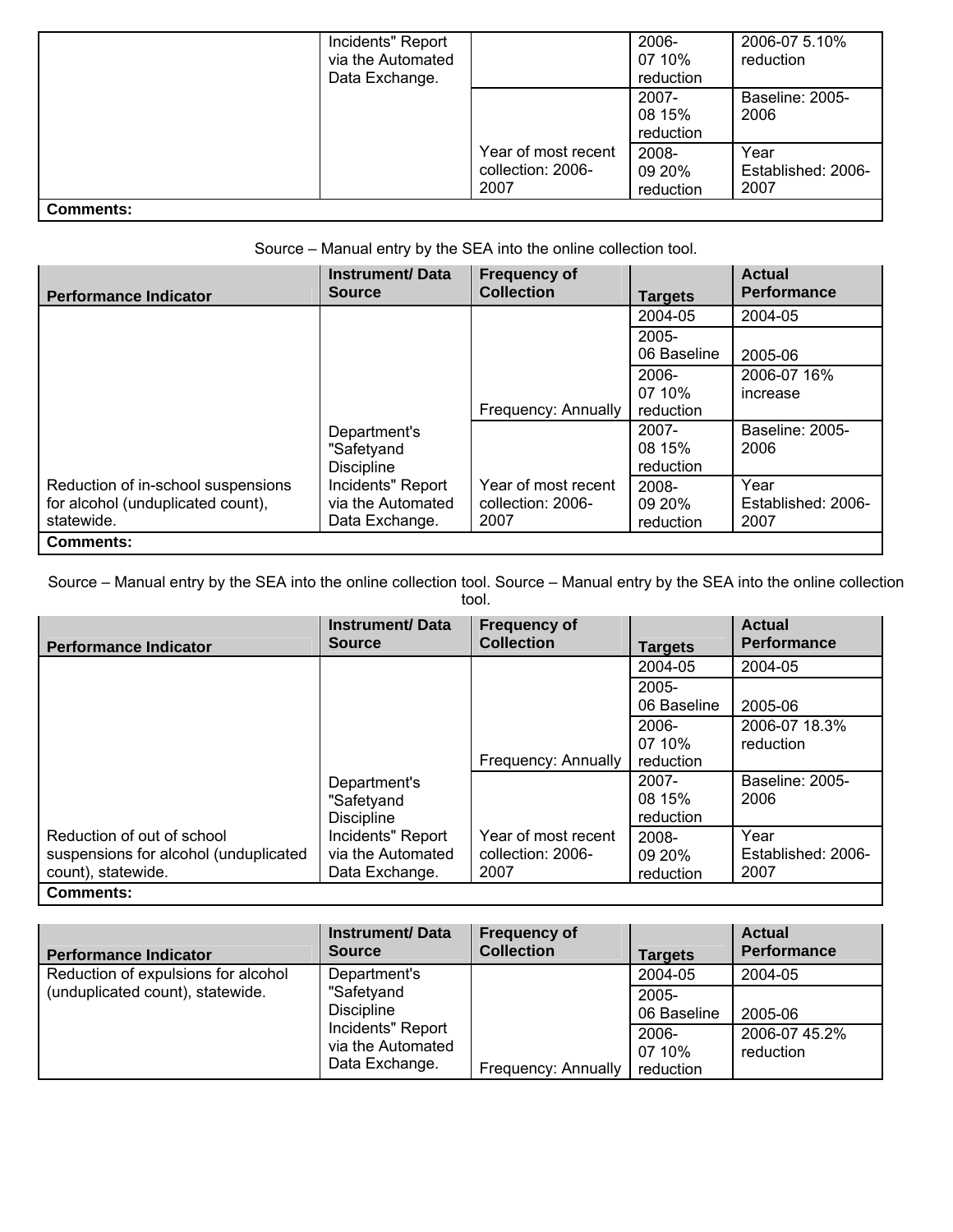|                                                                                               |                                                  | 2007-<br>08 15%<br>reduction | Baseline: 2005-<br>2006            |
|-----------------------------------------------------------------------------------------------|--------------------------------------------------|------------------------------|------------------------------------|
|                                                                                               | Year of most recent<br>collection: 2006-<br>2007 | 2008-<br>09 20%<br>reduction | Year<br>Established: 2006-<br>2007 |
| $\mathcal{D}$ - $\mathcal{D}$ - $\mathcal{D}$ - $\mathcal{D}$ - $\mathcal{D}$ - $\mathcal{D}$ |                                                  |                              |                                    |

### **Comments:**

Source – Manual entry by the SEA into the online collection tool.

|                                    | <b>Instrument/Data</b><br><b>Source</b> | <b>Frequency of</b><br><b>Collection</b> |                | <b>Actual</b><br><b>Performance</b> |
|------------------------------------|-----------------------------------------|------------------------------------------|----------------|-------------------------------------|
| <b>Performance Indicator</b>       |                                         |                                          | <b>Targets</b> |                                     |
|                                    |                                         |                                          | 2004-05        | 2004-05                             |
|                                    |                                         |                                          | $2005 -$       |                                     |
|                                    |                                         |                                          | 06 Baseline    | 2005-06                             |
|                                    |                                         |                                          | 2006-          | 2006-07 60%                         |
|                                    |                                         |                                          | 07 10%         | increase                            |
|                                    |                                         | Frequency: Annually                      | reduction      |                                     |
|                                    | Department's                            |                                          | $2007 -$       | Baseline: 2005-                     |
|                                    | "Safetyand                              |                                          | 08 15%         | 2006                                |
|                                    | <b>Discipline</b>                       |                                          | reduction      |                                     |
| Reduction of in-school suspensions | Incidents" Report                       | Year of most recent                      | 2008-          | Year                                |
| for drugs (unduplicated count),    | via the Automated                       | collection: 2006-                        | 09 20%         | Established: 2006-                  |
| statewide.                         | Data Exchange.                          | 2007                                     | reduction      | 2007                                |
| <b>Comments:</b>                   |                                         |                                          |                |                                     |

Source – Manual entry by the SEA into the online collection tool. Source – Manual entry by the SEA into the online collection tool.

| <b>Performance Indicator</b>                                                            | <b>Instrument/Data</b><br><b>Source</b>                  | <b>Frequency of</b><br><b>Collection</b>         | <b>Targets</b>                  | <b>Actual</b><br><b>Performance</b> |
|-----------------------------------------------------------------------------------------|----------------------------------------------------------|--------------------------------------------------|---------------------------------|-------------------------------------|
|                                                                                         |                                                          |                                                  | 2004-05                         | 2004-05                             |
|                                                                                         |                                                          |                                                  | $2005 -$<br>06 Baseline         | 2005-06                             |
|                                                                                         |                                                          | Frequency: Annually                              | 2006-<br>07 10%<br>reduction    | 2006-07 2.6%<br>reduction           |
|                                                                                         | Department's<br>"Safetyand<br><b>Discipline</b>          |                                                  | $2007 -$<br>08 15%<br>reduction | Baseline: 2005-<br>2006             |
| Reduction of out of school<br>suspensions for drugs (unduplicated<br>count), statewide. | Incidents" Report<br>via the Automated<br>Data Exchange. | Year of most recent<br>collection: 2006-<br>2007 | 2008-<br>09 20%<br>reduction    | Year<br>Established: 2006-<br>2007  |
| <b>Comments:</b>                                                                        |                                                          |                                                  |                                 |                                     |

| <b>Performance Indicator</b>                                                                                                    | <b>Instrument/Data</b><br><b>Source</b> | <b>Frequency of</b><br><b>Collection</b>         | <b>Targets</b>               | <b>Actual</b><br><b>Performance</b> |
|---------------------------------------------------------------------------------------------------------------------------------|-----------------------------------------|--------------------------------------------------|------------------------------|-------------------------------------|
| Reduction of expulsions for drugs                                                                                               | Department's                            |                                                  | 2004-05                      | 2004-05                             |
| (unduplicated count), statewide.<br>"Safetyand<br><b>Discipline</b><br>Incidents" Report<br>via the Automated<br>Data Exchange. |                                         | $2005 -$<br>06 Baseline                          | 2005-06                      |                                     |
|                                                                                                                                 | Frequency: Annually                     | 2006-<br>07 10%<br>reduction                     | 2006-07 0.89%<br>reduction   |                                     |
|                                                                                                                                 |                                         | Year of most recent<br>collection: 2006-<br>2007 | 2007-<br>08 15%<br>reduction | Baseline: 2005-<br>2006             |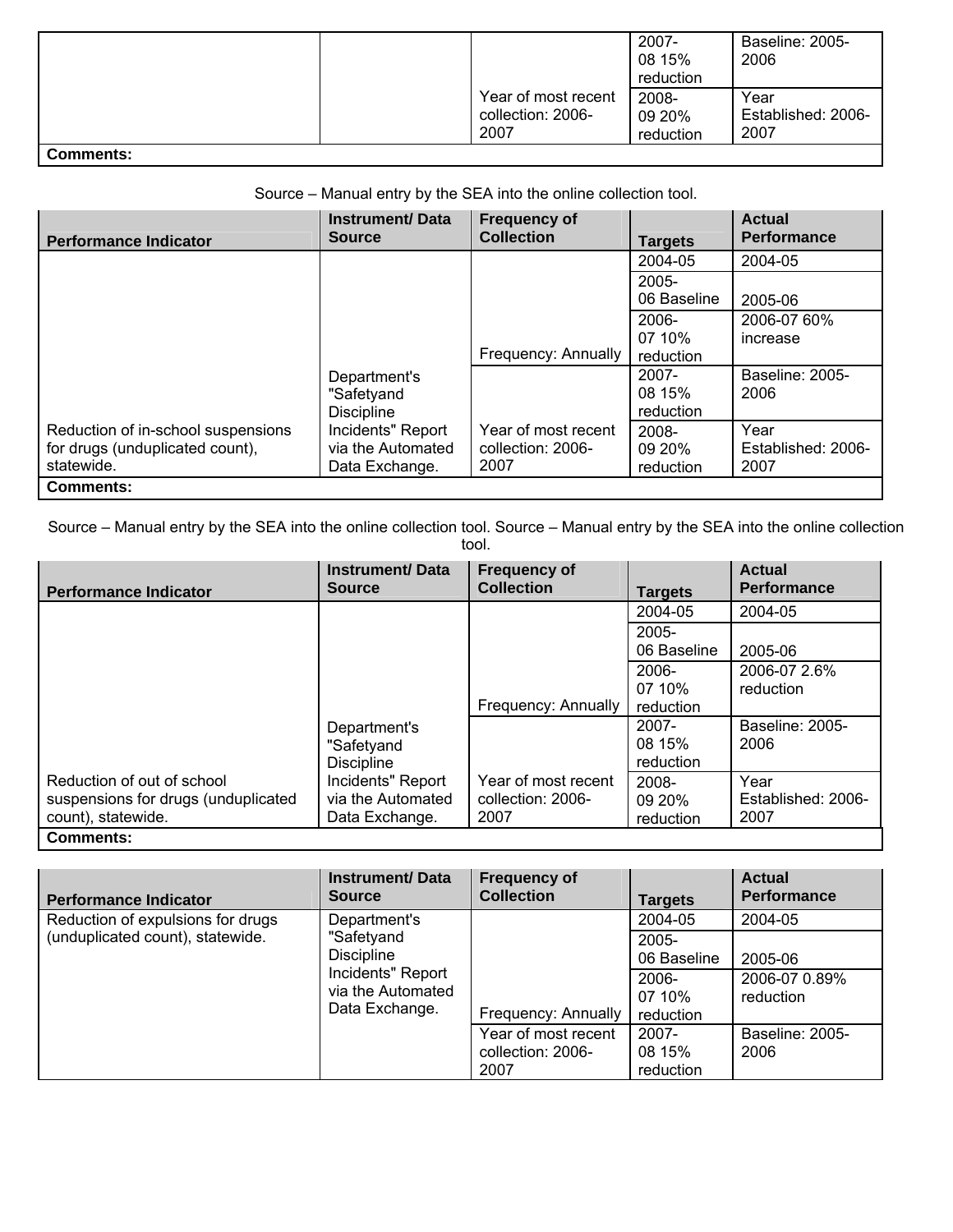|                  |  | 2008-<br>09 20%<br>reduction | Year<br>Established: 2006-<br>2007 |
|------------------|--|------------------------------|------------------------------------|
| <b>Comments:</b> |  |                              |                                    |

| <b>Performance Indicator</b>                                                          | <b>Instrument/Data</b><br><b>Source</b>                  | <b>Frequency of</b><br><b>Collection</b>         | <b>Targets</b>               | <b>Actual</b><br><b>Performance</b> |
|---------------------------------------------------------------------------------------|----------------------------------------------------------|--------------------------------------------------|------------------------------|-------------------------------------|
|                                                                                       |                                                          |                                                  | 2004-05                      | 2004-05                             |
|                                                                                       |                                                          |                                                  | 2005-06                      | 2005-06                             |
|                                                                                       | Department's                                             | Frequency: Annually                              | 2006-<br>07 Baseline         | 2006-07 Baseline                    |
| "Safetyand<br>Reduction of in-school suspensions<br><b>Discipline</b>                 |                                                          | 2007-08 5%<br>reduction                          | Baseline: 2006-<br>2007      |                                     |
| for 3rd degree assualts and disorderly<br>conduct (unduplicated count),<br>statewide. | Incidents" Report<br>via the Automated<br>Data Exchange. | Year of most recent<br>collection: 2006-<br>2007 | 2008-<br>09 10%<br>reduction | Year<br>Established: 2006-<br>2007  |
| <b>Comments:</b>                                                                      |                                                          |                                                  |                              |                                     |

Source – Manual entry by the SEA into the online collection tool.

| <b>Performance Indicator</b>                                                                      | <b>Instrument/Data</b><br><b>Source</b>                  | <b>Frequency of</b><br><b>Collection</b>         | <b>Targets</b>               | <b>Actual</b><br><b>Performance</b> |
|---------------------------------------------------------------------------------------------------|----------------------------------------------------------|--------------------------------------------------|------------------------------|-------------------------------------|
|                                                                                                   |                                                          |                                                  | 2004-05                      | 2004-05                             |
|                                                                                                   |                                                          |                                                  | 2005-06                      | 2005-06                             |
|                                                                                                   |                                                          |                                                  | 2006-                        |                                     |
|                                                                                                   | Department's                                             | Frequency: Annually                              | 07 Baseline                  | 2006-07 Baseline                    |
| Reduction of out-of-school                                                                        | "Safetyand<br><b>Discipline</b>                          |                                                  | 2007-08 5%<br>reduction      | Baseline: 2006-<br>2007             |
| suspensions for 3rd degree assaults<br>and disorderly conduct (unduplicated<br>count), statewide. | Incidents" Report<br>via the Automated<br>Data Exchange. | Year of most recent<br>collection: 2006-<br>2007 | 2008-<br>09 10%<br>reduction | Year<br>Established: 2006-<br>2007  |
| <b>Comments:</b>                                                                                  |                                                          |                                                  |                              |                                     |

Source – Manual entry by the SEA into the online collection tool.

| <b>Performance Indicator</b>                                                  | <b>Instrument/Data</b><br><b>Source</b>                  | <b>Frequency of</b><br><b>Collection</b>         | <b>Targets</b>               | <b>Actual</b><br><b>Performance</b> |
|-------------------------------------------------------------------------------|----------------------------------------------------------|--------------------------------------------------|------------------------------|-------------------------------------|
|                                                                               |                                                          |                                                  | 2004-05                      | 2004-05                             |
|                                                                               |                                                          |                                                  | 2005-06                      | 2005-06                             |
|                                                                               | Department's                                             | Frequency: Annually                              | 2006-<br>07 Baseline         | 2006-07 Baseline                    |
| Reduction of expulsions for 3rd                                               | "Safetyand<br><b>Discipline</b>                          |                                                  | 2007-08 5%<br>reduction      | Baseline: 2006-<br>2007             |
| degree assaults and disorderly<br>conduct (unduplicated count),<br>statewide. | Incidents" Report<br>via the Automated<br>Data Exchange. | Year of most recent<br>collection: 2006-<br>2007 | 2008-<br>09 10%<br>reduction | Year<br>Established: 2006-<br>2007  |
| <b>Comments:</b>                                                              |                                                          |                                                  |                              |                                     |

Source – Manual entry by the SEA into the online collection tool.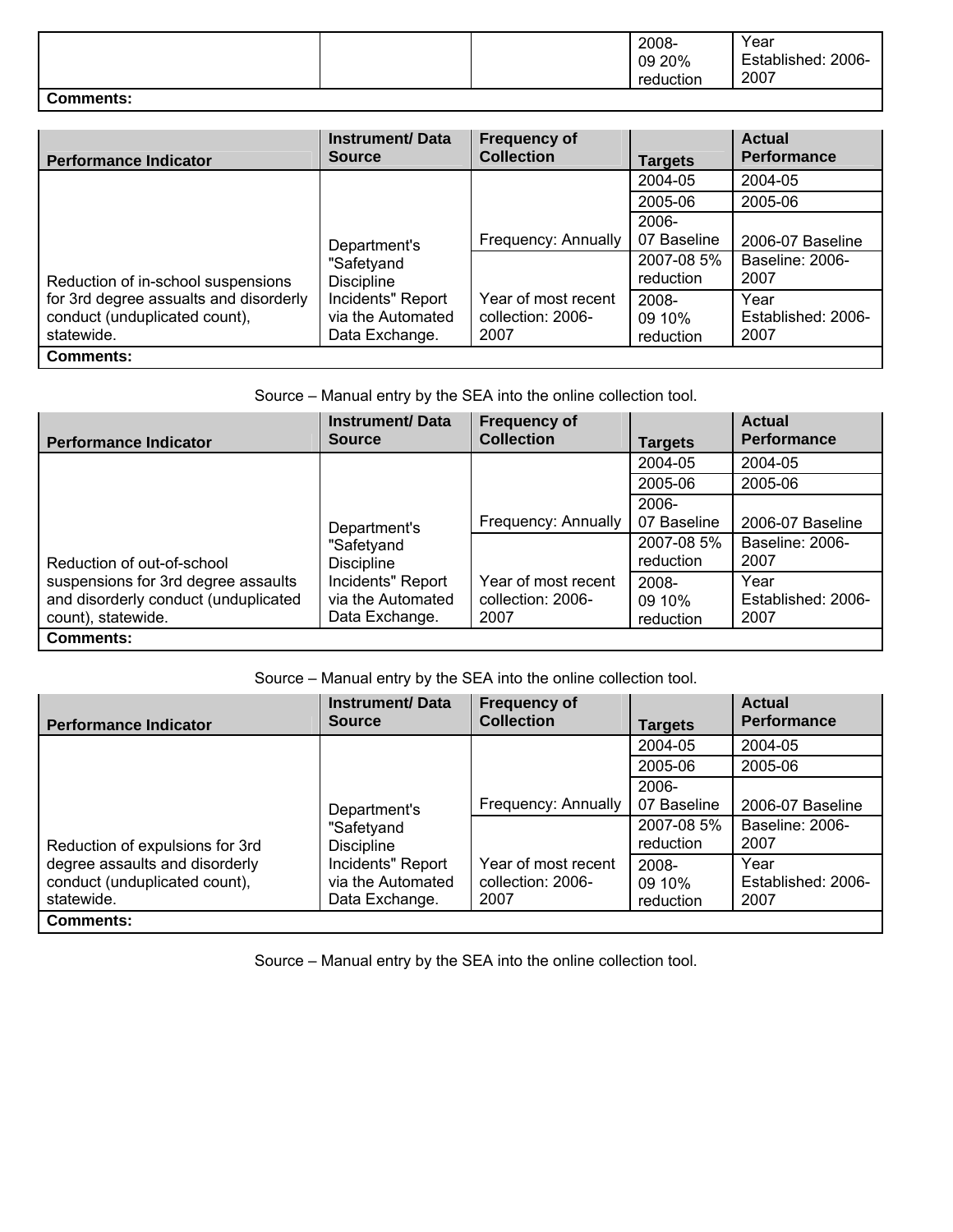### **2.7.2 Out-of-School Suspensions and Expulsions**

The following questions collect data on the out-of-school suspension and expulsion of students by grade level (e.g., K through 5, 6 through 8, 9 through 12) and type of incident (e.g., violence, weapons possession, alcohol-related, illicit drugrelated).

### **2.7.2.1 State Definitions**

In the spaces below, provide the State definitions for each type of incident.

| <b>Incident Type</b>                           | <b>State Definition</b>                                                                                                                                                                                                                                                                                                                                                                                                                                                                                                                                                                                                                                         |
|------------------------------------------------|-----------------------------------------------------------------------------------------------------------------------------------------------------------------------------------------------------------------------------------------------------------------------------------------------------------------------------------------------------------------------------------------------------------------------------------------------------------------------------------------------------------------------------------------------------------------------------------------------------------------------------------------------------------------|
| Alcohol related                                | Use, possession or sale of alcohol on school grounds, in school vehicles, or at school activities or<br>sanctioned events                                                                                                                                                                                                                                                                                                                                                                                                                                                                                                                                       |
| Illicit drug<br>related                        | Use, possession or sale of drugs on school grounds, in school vehicles, or at school activities or<br>sanctioned events.                                                                                                                                                                                                                                                                                                                                                                                                                                                                                                                                        |
| Violent incident<br>without physical<br>injury | Colorado does not have a definition for this category, nor does it collect information per this label.                                                                                                                                                                                                                                                                                                                                                                                                                                                                                                                                                          |
| Violent incident<br>with physical<br>injury    | Meets the state criminal code definition for 1st, 2nd, and 3rd degree assaults, and vehicular assaults.<br>Also includes "disorderly conduct" that covers physical fights, whereas actual injury is unknown, but<br>still most likely fits the definition of "injury" per state statutes. (3rd degree assault and disorderly are<br>not disaggregated in the collection).                                                                                                                                                                                                                                                                                       |
| Weapons<br>possession                          | This could be a firearm, whether loaded or unloaded, or a firearm facsimile that could reasonably be<br>mistaken for an actual firearm; -Any pellet or BB gun or other device, whether operational or not,<br>designed to propel projectiles by spring action or compressed air; - It also includes a fixed blade knife<br>with a blade that measures longer than three inches in length or a spring-loaded knife or a pocket<br>knife with a blade longer than three and one-half inches; or, -That could be any object, device,<br>instrument, material, or substance that could be used or intended to be used to inflict death or serious<br>bodily injury. |
| <b>Comments:</b>                               |                                                                                                                                                                                                                                                                                                                                                                                                                                                                                                                                                                                                                                                                 |

Source – Initially, pre-populated with definition from the SY 2005-06 CSPR. If necessary, it is updated by the SEA.

**Note: This was formerly part of sections 2.7.2.3, 2.7.2.4, and 2.7.2.5 of the SY 2005-06 CSPR. For the SY 2006-07 CSPR, the State definition of physical fighting data collection has been removed, however the data collection for violent incident without physical injury and violent incident with physical injury have been added.**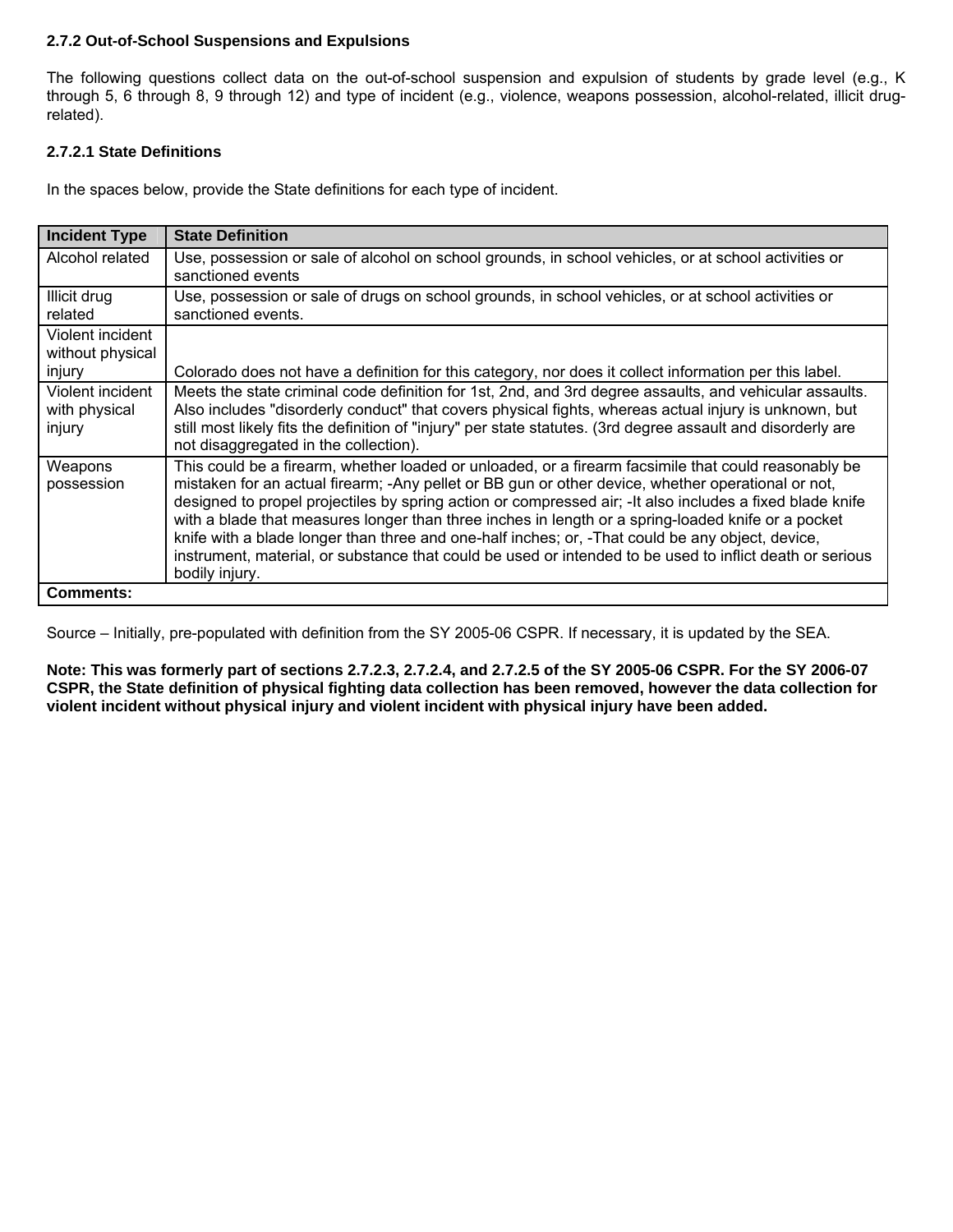## **2.7.2.2 Out-of-School Suspensions and Expulsions for Violent Incident Without Physical Injury**

The following questions collect data on violent incident without physical injury.

#### **2.7.2.2.1 Out-of-School Suspensions for Violent Incident Without Physical Injury**

In the table below, provide the number of out-of-school suspensions for violent incident without physical injury by grade level. Also, provide the number of LEAs that reported data on violent incident without physical injury, including LEAs that report no incidents.

| <b>Grades</b>                          | # Suspensions for Violent Incident Without Physical Injury | # LEAs Reporting |  |  |
|----------------------------------------|------------------------------------------------------------|------------------|--|--|
| K through 5                            |                                                            |                  |  |  |
| 6 through 8                            |                                                            |                  |  |  |
| 9 through 12                           |                                                            |                  |  |  |
| <b>Comments: Data is not reported.</b> |                                                            |                  |  |  |

Source – Initially, pre-populated from EDFacts file N/X030 for data group 523. If necessary, it is updated by the SEA.

**Note: The tables in this section and 2.7.2.3 replace section 2.7.2.2 of the SY 2005-06 CSPR, which collected data on physical fighting.** 

### **2.7.2.2.2 Out-of-School Expulsions for Violent Incident Without Physical Injury**

In the table below, provide the number of out-of school expulsions for violent incident without physical injury by grade level. Also, provide the number of LEAs that reported data on violent incident without physical injury, including LEAs that report no incidents.

| <b>Grades</b>                          | # Expulsions for Violent Incident Without Physical Injury | # LEAs Reporting |  |  |
|----------------------------------------|-----------------------------------------------------------|------------------|--|--|
| K through 5                            |                                                           |                  |  |  |
| 6 through 8                            |                                                           |                  |  |  |
| 9 through 12                           |                                                           |                  |  |  |
| <b>Comments: Data is not reported.</b> |                                                           |                  |  |  |

Source – Initially, pre-populated from EDFacts file N/X030 for data group 523. If necessary, it is updated by the SEA.

**Note: The tables in this section and 2.7.2.3 replace section 2.7.2.2 of the SY 2005-06 CSPR, which collected data on physical fighting.**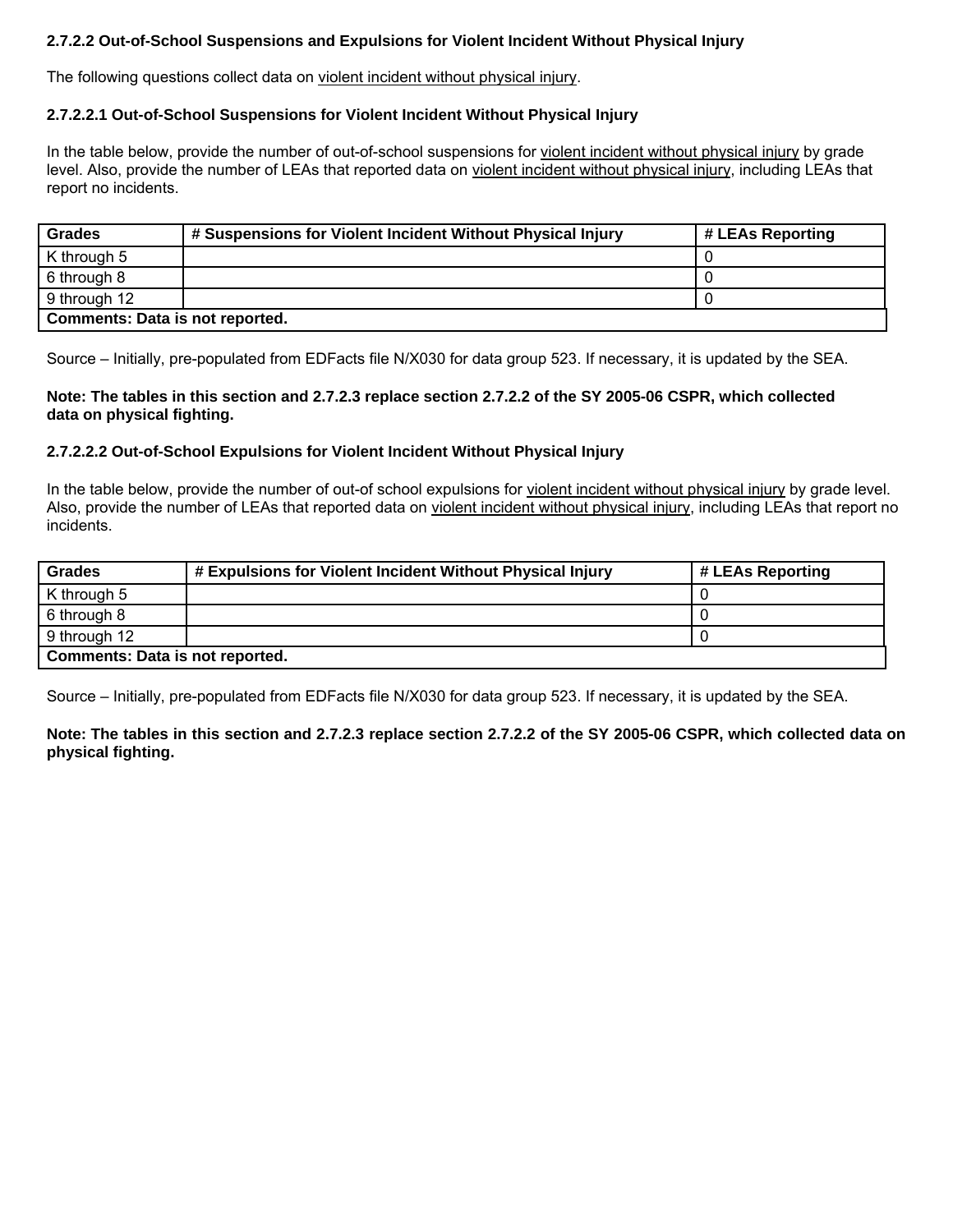## **2.7.2.3 Out-of-School Suspensions and Expulsions for Violent Incident with Physical Injury**

The following questions collect data on violent incident with physical injury.

#### **2.7.2.3.1 Out-of-School Suspensions for Violent Incident with Physical Injury**

In the table below, provide the number of out-of-school suspensions for violent incident with physical injury by grade level. Also, provide the number of LEAs that reported data on violent incident with physical injury, including LEAs that report no incidents.

| <b>Grades</b>    | # Suspensions for Violent Incident with Physical Injury | # LEAs Reporting |
|------------------|---------------------------------------------------------|------------------|
| K through 5      | 741                                                     | 183              |
| 6 through 8      | 1974                                                    | 183              |
| 9 through 12     | 1881                                                    | 183              |
| <b>Comments:</b> |                                                         |                  |

Source – Initially, pre-populated from EDFacts file N/X030 for data group 523. If necessary, it is updated by the SEA.

**Note: The tables in this section and 2.7.2.2 replace section 2.7.2.2 of the SY 2005-06 CSPR, which collected data on physical fighting.** 

### **2.7.2.3.2 Out-of-School Expulsions for Violent Incident with Physical Injury**

In the table below, provide the number of out-of school expulsions for violent incident with physical injury by grade level. Also, provide the number of LEAs that reported data on violent incident with physical injury, including LEAs that report no incidents.

| <b>Grades</b>    | # Expulsions for Violent Incident with Physical Injury | # LEAs Reporting |
|------------------|--------------------------------------------------------|------------------|
| K through 5      | N<16                                                   | 183              |
| 6 through 8      | 46                                                     | 183              |
| 9 through 12     | 82                                                     | 183              |
| <b>Comments:</b> |                                                        |                  |

Source – Initially, pre-populated from EDFacts file N/X030 for data group 523. If necessary, it is updated by the SEA.

**Note: The tables in this section and 2.7.2.2 replace section 2.7.2.2 of the SY 2005-06 CSPR, which collected data on physical fighting.**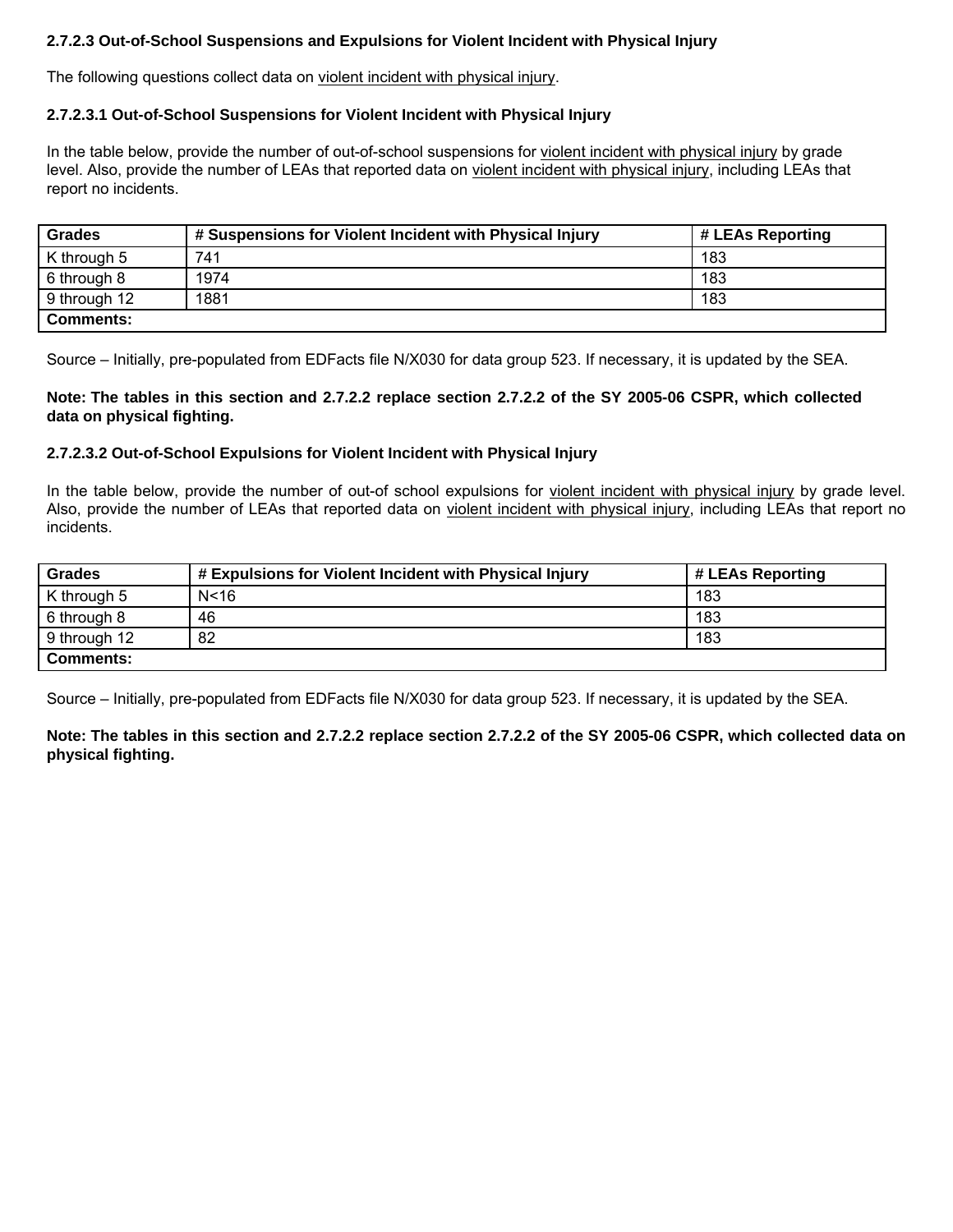### **2.7.2.4 Out-of-School Suspensions and Expulsions for Weapons Possession**

The following sections collect data on weapons possession.

### **2.7.2.4.1 Out-of-School Suspensions for Weapons Possession**

In the table below, provide the number of out-of-school suspensions for weapons possession by grade level. Also, provide the number of LEAs that reported data on weapons possession, including LEAs that report no incidents.

| <b>Grades</b> | # Suspensions for Weapons Possession | # LEAs Reporting |
|---------------|--------------------------------------|------------------|
| K through 5   | 151                                  | 183              |
| 6 through 8   | 120                                  | 183              |
| 9 through 12  | 189                                  | 183              |
| Comments:     |                                      |                  |

Source – Initially, pre-populated from EDFacts file N/X030 for data group 523. If necessary, it is updated by the SEA.

**Note: This table was formerly part of section 2.7.2.3 of the SY 2005-06 CSPR. The data collection requirement to report by elementary, middle and high school has changed to the grades K through 5, 6 through 8, and 9 through 12 for the SY 2006-07 CSPR.** 

### **2.7.2.4.2 Out-of-School Expulsions for Weapons Possession**

In the table below, provide the number of out-of-school expulsions for weapons possession by grade level. Also, provide the number of LEAs that reported data on weapons possession, including LEAs that report no incidents.

| <b>Grades</b>    | # Expulsion for Weapons Possession | # LEAs Reporting |
|------------------|------------------------------------|------------------|
| K through 5      | 101                                | 183              |
| 6 through 8      | 163                                | 183              |
| 9 through 12     | 254                                | 183              |
| <b>Comments:</b> |                                    |                  |

Source – Initially, pre-populated from EDFacts file N/X030 for data group 523. If necessary, it is updated by the SEA.

**Note: This table was formerly part of section 2.7.2.3 of the SY 2005-06 CSPR. The data collection requirement to report by elementary, middle and high school has changed to the grades K through 5, 6 through 8, and 9 through 12 for the SY 2006-07 CSPR.**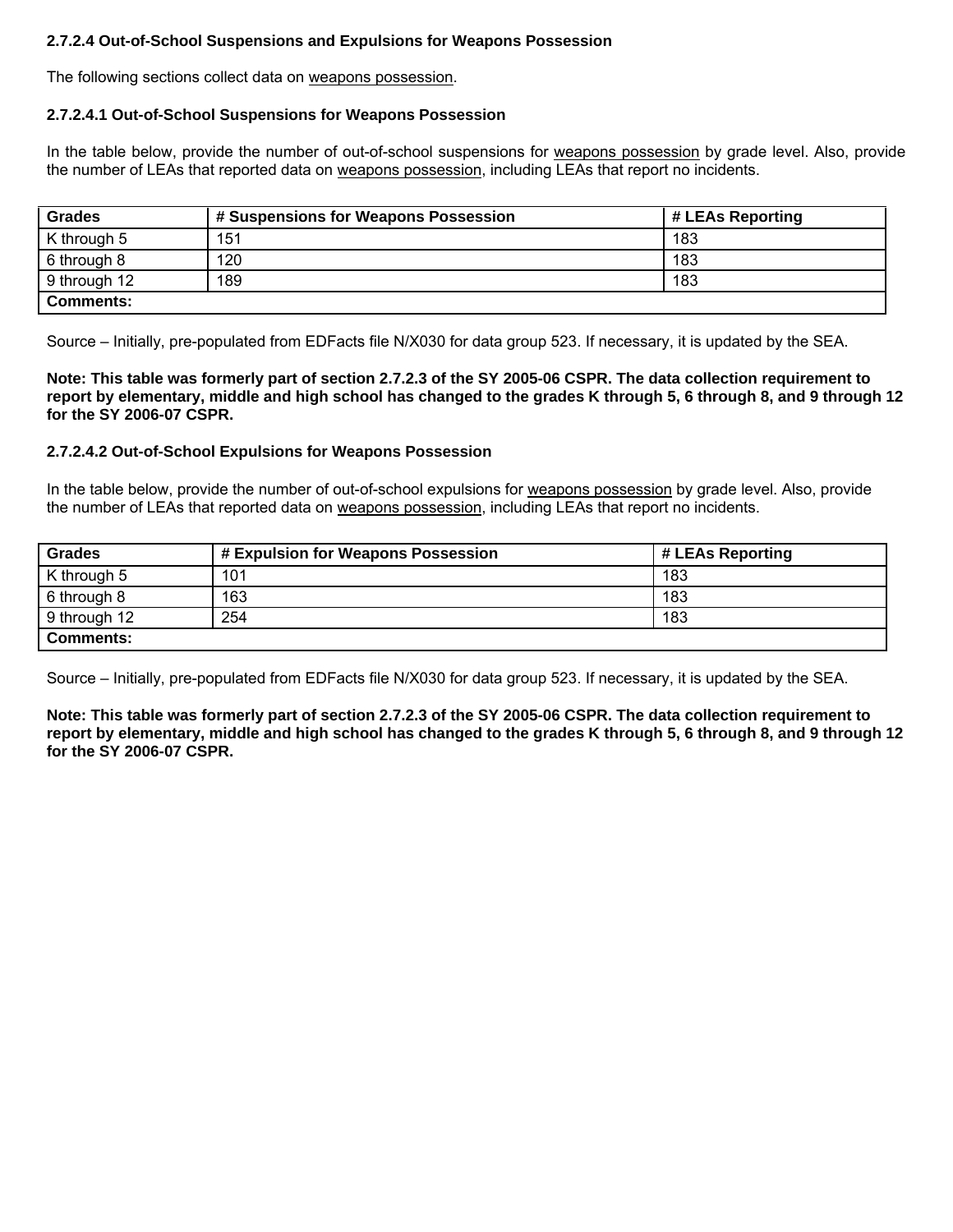### **2.7.2.5 Out-of-School Suspensions and Expulsions for Alcohol-Related Incidents**

The following questions collect data on alcohol-related incidents.

#### **2.7.2.5.1 Out-of-School Suspensions for Alcohol-Related Incidents**

In the table below, provide the number of out-of-school suspensions for alcohol-related incidents by grade level. Also, provide the number of LEAs that reported data on alcohol-related incidents, including LEAs that report no incidents.

| <b>Grades</b>    | # Suspensions for Alcohol-Related Incidents | # LEAs Reporting |
|------------------|---------------------------------------------|------------------|
| K through 5      | 18                                          | 183              |
| 6 through 8      | 162                                         | 183              |
| 9 through 12     | 991                                         | 183              |
| <b>Comments:</b> |                                             |                  |

Source – Initially, pre-populated from EDFacts file N/X030 for data group 523. If necessary, it is updated by the SEA.

**Note: This table was formerly part of section 2.7.2.4 of the SY 2005-06 CSPR. The data collection requirement to report by elementary, middle and high school has changed to the grades K through 5, 6 through 8, and 9 through 12 for the SY 2006-07 CSPR.** 

#### **2.7.2.5.2 Out-of-School Expulsions for Alcohol-Related Incidents**

In the table below, provide the number of out-of-school expulsions for alcohol-related incidents by grade level. Also, provide the number of LEAs that reported data on alcohol-related incidents, including LEAs that report no incidents.

| Grades           | # Expulsion for Alcohol-Related Incidents | # LEAs Reporting |
|------------------|-------------------------------------------|------------------|
| K through 5      | N < 16                                    | 183              |
| 6 through 8      | N < 16                                    | 183              |
| 9 through 12     | 31                                        | 183              |
| <b>Comments:</b> |                                           |                  |

Source – Initially, pre-populated from EDFacts file N/X030 for data group 523. If necessary, it is updated by the SEA.

**Note: This table was formerly part of section 2.7.2.4 of the SY 2005-06 CSPR. The data collection requirement to report by elementary, middle and high school has changed to the grades K through 5, 6 through 8, and 9 through 12 for the SY 2006-07 CSPR.**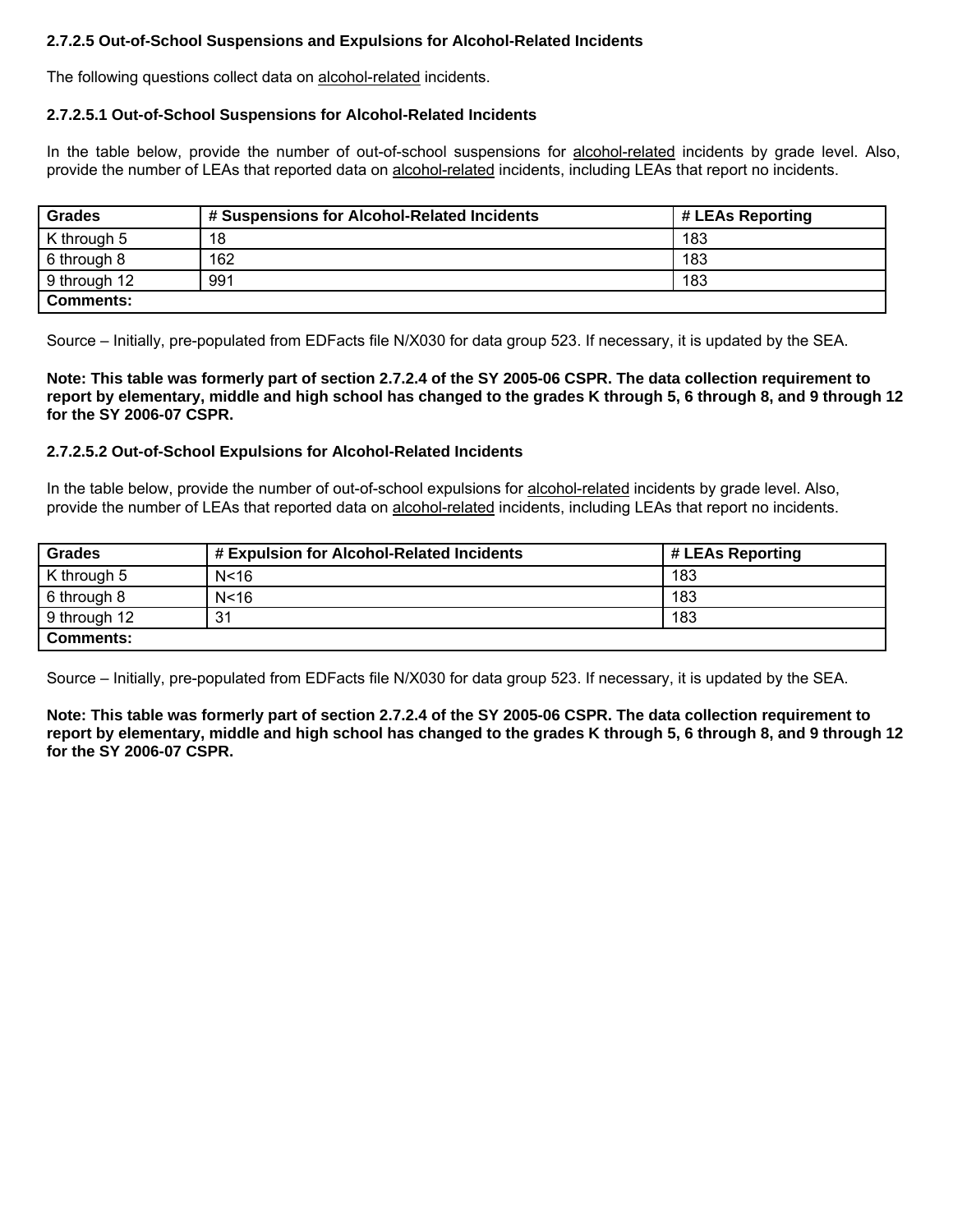# **2.7.2.6 Out-of-School Suspensions and Expulsions for Illicit Drug-Related Incidents**

The following questions collect data on illicit drug-related incidents.

#### **2.7.2.6.1 Out-of-School Suspensions for Illicit Drug-Related Incidents**

In the table below, provide the number of out-of-school suspensions for illicit drug-related incidents by grade level. Also, provide the number of LEAs that reported data on illicit drug-related incidents, including LEAs that report no incidents.

| <b>Grades</b>    | # Suspensions for Illicit Drug-Related Incidents | # LEAs Reporting |
|------------------|--------------------------------------------------|------------------|
| K through 5      | 53                                               | 183              |
| 6 through 8      | 584                                              | 183              |
| 9 through 12     | 2560                                             | 183              |
| <b>Comments:</b> |                                                  |                  |

Source – Initially, pre-populated from EDFacts file N/X030 for data group 523. If necessary, it is updated by the SEA.

**Note: This table was formerly part of section 2.7.2.5 of the SY 2005-06 CSPR. The data collection requirement to report by elementary, middle and high school has changed to the grades K through 5, 6 through 8, and 9 through 12 for the SY 2006-07 CSPR.** 

### **2.7.2.6.2 Out-of-School Expulsions for Illicit Drug-Related Incidents**

In the table below, provide the number of out-of-school expulsions for illicit drug-related incidents by grade level. Also, provide the number of LEAs that reported data on illicit drug-related incidents, including LEAs that report no incidents.

| <b>Grades</b>    | # Expulsion for Illicit Drug-Related Incidents | # LEAs Reporting |
|------------------|------------------------------------------------|------------------|
| K through 5      | N <sub>16</sub>                                | 183              |
| 6 through 8      | 121                                            | 183              |
| 9 through 12     | 417                                            | 183              |
| <b>Comments:</b> |                                                |                  |

Source – Initially, pre-populated from EDFacts file N/X030 for data group 523. If necessary, it is updated by the SEA.

**Note: This table was formerly part of section 2.7.2.5 of the SY 2005-06 CSPR. The data collection requirement to report by elementary, middle and high school has changed to the grades K through 5, 6 through 8, and 9 through 12 for the SY 2006-07 CSPR.**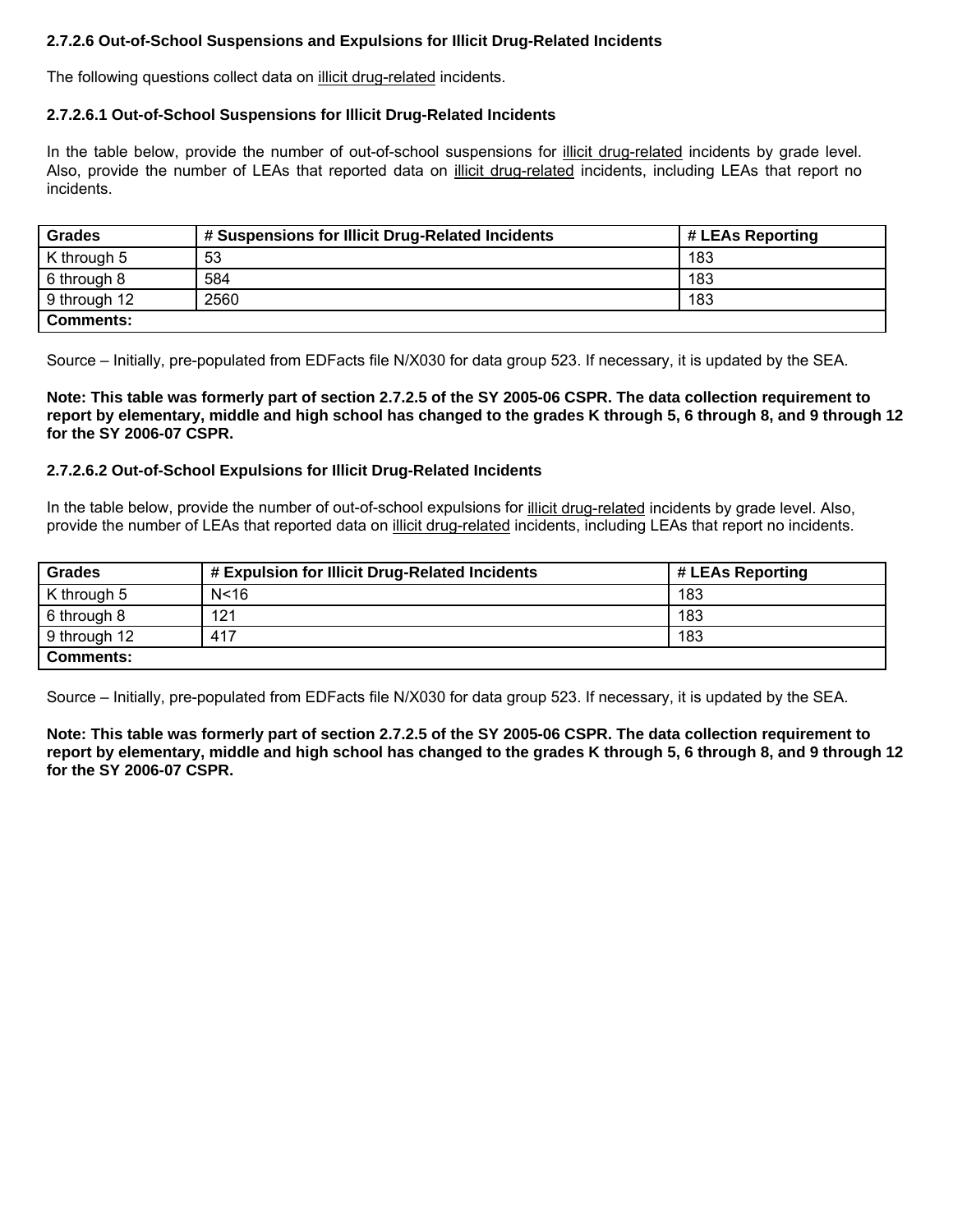### **2.7.3 Parent Involvement**

In the table below, provide the types of efforts your State uses to inform parents of, and include parents in, drug and violence prevention efforts. Place a check mark next to the five most common efforts underway in your State. If there are other efforts underway in your State not captured on the list, add those in the other specify section.

| Yes/No           | <b>Parental Involvement Activities</b>                                                                                                                                                                                                 |
|------------------|----------------------------------------------------------------------------------------------------------------------------------------------------------------------------------------------------------------------------------------|
| Yes              | Information dissemination on Web sites and in publications, including newsletters, guides, brochures,<br>and "report cards" on school performance                                                                                      |
| Yes              | Training and technical assistance to LEAs on recruiting and involving parents                                                                                                                                                          |
| No Response      | State requirement that parents must be included on LEA advisory councils                                                                                                                                                               |
| Yes              | State and local parent training, meetings, conferences, and workshops                                                                                                                                                                  |
| No Response      | Parent involvement in State-level advisory groups                                                                                                                                                                                      |
| Yes              | Parent involvement in school-based teams or community coalitions                                                                                                                                                                       |
| No Response      | Parent surveys, focus groups, and/or other assessments of parent needs and program effectiveness                                                                                                                                       |
| Yes              | Media and other campaigns (Public service announcements, red ribbon campaigns, kick-off events,<br>parenting awareness month, safe schools week, family day, etc.) to raise parental awareness of drug<br>and alcohol or safety issues |
| No Response      | Other Specify 1                                                                                                                                                                                                                        |
| No Response      | Other Specify 2                                                                                                                                                                                                                        |
| <b>Comments:</b> |                                                                                                                                                                                                                                        |

Source – Manual entry by SEA into the online collection tool. Note: This data collection has been changed from a manual

text entry to a check box format for the SY 2006-07 CSPR.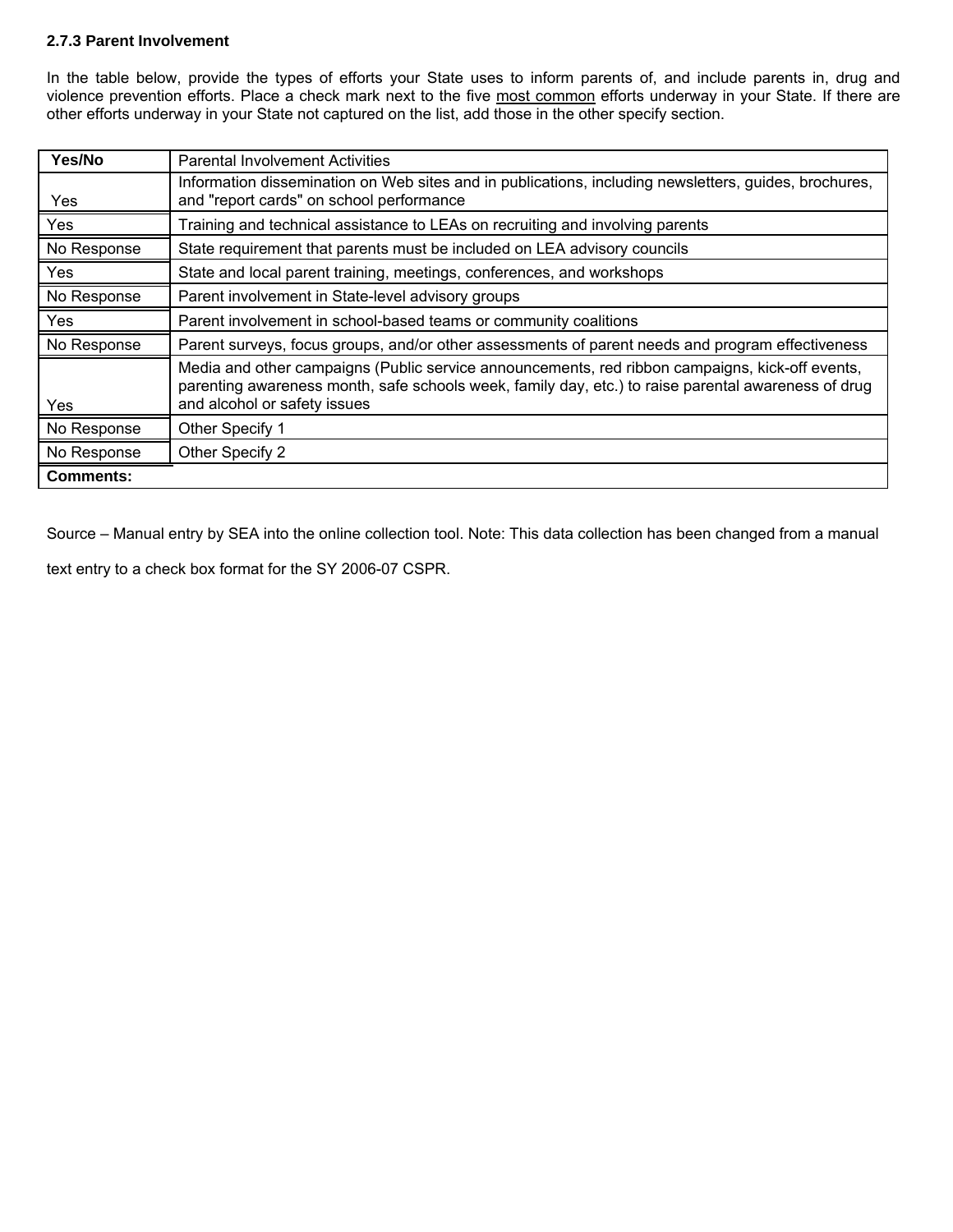## **2.8 INNOVATIVE PROGRAMS (TITLE V, PART A)**

This section collects information pursuant to Title V, Part A of the Elementary and Secondary Education Act (ESEA), as amended.

### **2.8.1 Annual Statewide Summary**

Section 5122 of ESEA, as amended, requires States to provide an annual Statewide summary of how Title V, Part A funds contribute to the improvement of student academic performance and the quality of education for students. In addition, these summaries must be based on evaluations provided to the State by LEAs receiving program funds.

**Please attach your statewide summary.** You can upload file by entering the file name and location in the box below or use the browse button to search for the file as you would when attaching a file to an e-mail. The maximum file size for this upload is 4 meg.

#### **Note: This data collection was formerly section 2.8.8 of the SY 2005-06 CSPR. 2.8.2 Needs Assessments**

In the table below, provide the number of LEAs that completed a Title V, Part A needs assessment that the State determined to be credible and the total number of LEAs that received Title V, Part A funds. The percentage column is automatically calculated.

|                                                      | # LEAs | %    |
|------------------------------------------------------|--------|------|
| Completed credible Title V, Part A needs assessments | 169    | 93.4 |
| Total received Title V, Part A funds                 |        |      |
| <b>Comments:</b>                                     |        |      |

Source – Manual entry by SEA into the online collection tool.

**Note: This table was formerly section 2.8.9 of the SY 2005-06 CSPR. For the SY 2006-07 CSPR, the number of LEAs and percentage of LEAs that completed credible Title V, Part A needs assessments is a new data collection.** 

#### **2.8.3 LEA Expenditures**

In the table below, provide the amount of Title V, Part A funds expended by the LEAs. The percentage column will be automatically calculated.

The 4 strategic priorities are: (1) support student achievement, enhance reading and mathematics, (2) improve the quality of teachers, (3) ensure that schools are safe and drug free, and (4) promote access for all students to a quality education.

Activities authorized under Section 5131 of the ESEA that are included in the four strategic priorities are 1-5, 7-9, 12, 14-17, 19-20, 22, and 25-27. Authorized activities that are not included in the four strategic priorities are 6, 10-11, 13, 18, 21, and 23

24.

|                                                                          | l \$ Amount | %    |
|--------------------------------------------------------------------------|-------------|------|
| Title V, Part A funds expended by LEAs for the four strategic priorities | 1298914     | 96.4 |
| Total Title V, Part A funds expended by LEAs                             | 1347803     |      |
| <b>Comments:</b>                                                         |             |      |

Source – Manual entry by SEA into the online collection tool.

**Note: This table was formerly section 2.8.10 of the SY 2005-06 CSPR. For the SY 2006-07 CSPR, the total amount of Title V, Part A funds expended by LEAs is a new data collection.**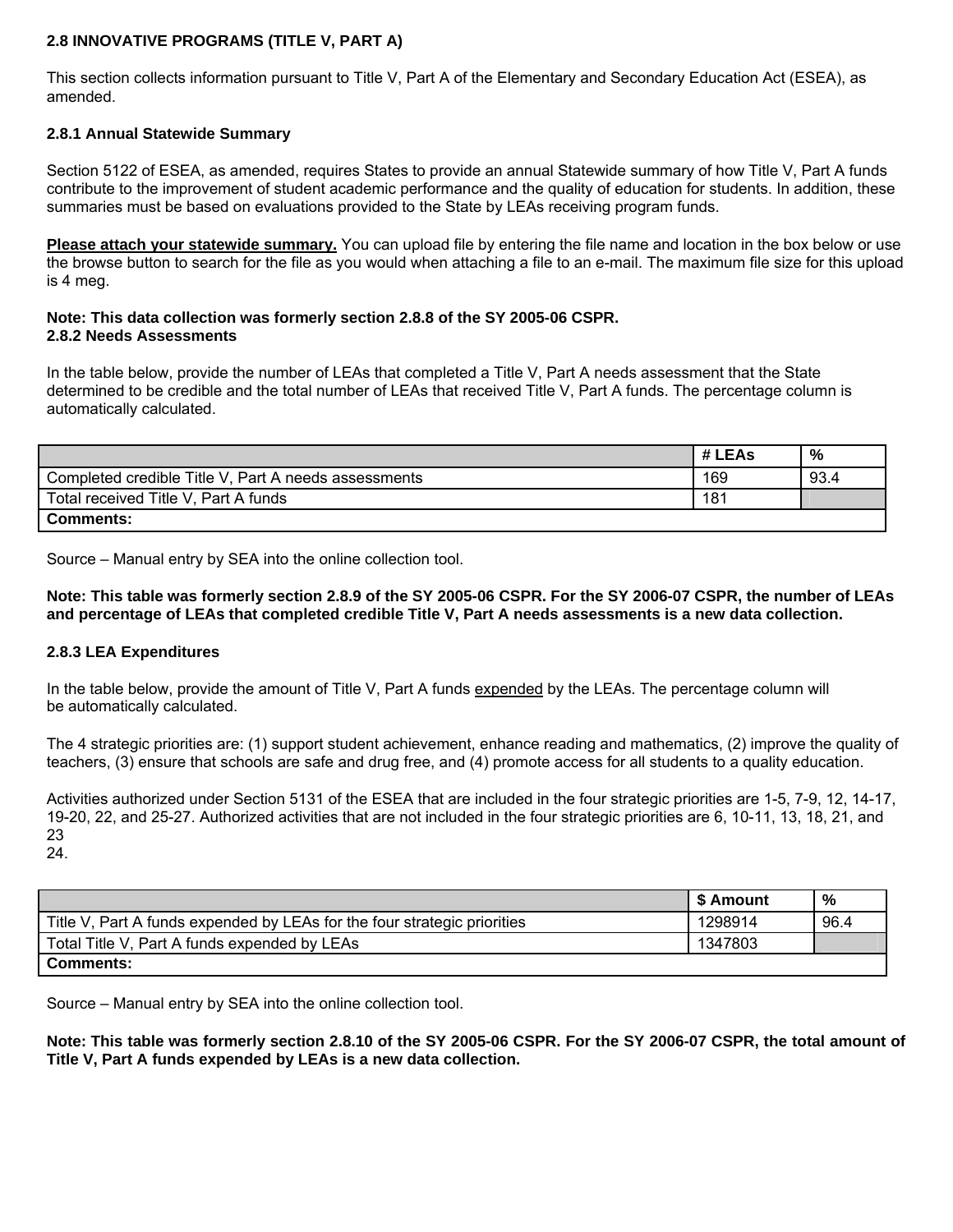## **2.8.4 LEA Uses of Funds for the Four Strategic Priorities and AYP**

In the table below, provide the number of LEAs:

- 1. That used **at least 85 percent of their Title V, Part A funds for the four strategic priorities above and the number of these LEAs that met their State's definition of adequate yearly progress (AYP).**
- 2. That did not use at least 85 percent of their Title V, Part A funds for the four strategic priorities and the number of these LEAs that met their State's definition of AYP.
- 3. For which you do not know whether they used at least 85 percent of their Title V, Part A funds for the four strategic priorities and the number of these LEAs that met their State's definition of AYP.

The total LEAs receiving Title V, Part A funds will be automatically calculated.

|                                                                                                                        | <b>LEAs</b> | # LEAs Met AYP |
|------------------------------------------------------------------------------------------------------------------------|-------------|----------------|
| 1. Used at least 85 percent of their Title V, Part A funds for the four strategic priorities                           | 125         | 62             |
| 2. Did not use at least 85 percent of their Title V, Part A funds for the four strategic<br>priorities                 | 8           | 5              |
| 3. Not known whether they used at least 85 percent of their Title V, Part A funds for<br>the four strategic priorities | 48          | 34             |
| Total LEAs receiving Title V, Part A funds                                                                             | 181         | 101            |
| <b>Comments:</b>                                                                                                       |             |                |

Source – Manual entry by SEA into the online collection tool.

**Note: This table was formerly section 2.8.11 of the SY 2005-06 CSPR. For the SY 2006-07 CSPR, the data collection for States to report not knowing whether they used at least 85 percent of their Title V, Part A funds is a new data collection.**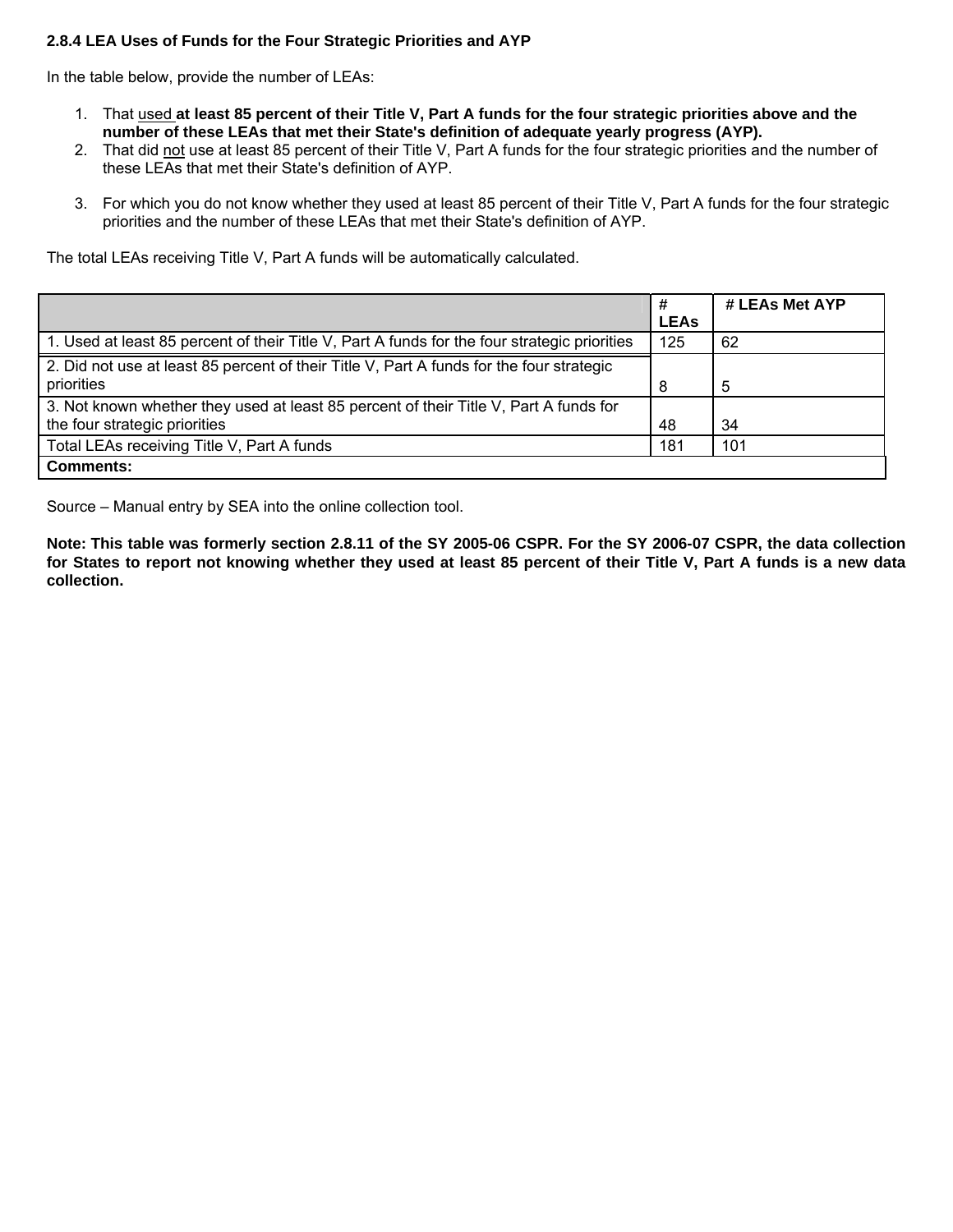# **2.9 RURAL EDUCATION ACHIEVEMENT PROGRAM (REAP) (TITLE VI, PART B, SUBPARTS 1 AND 2)**

This section collects data on the Rural Education Achievement Program (REAP) Title VI, Part B, Subparts 1 and 2.

### **2.9.1 LEA Use of Alternative Funding Authority Under the Small Rural Achievement (SRSA) Program (Title VI, Part B, Subpart 1)**

In the table below, provide the number of LEAs that notified the State of their intent to use the alternative uses funding authority under Section 6211.

|                                                          | # LEAs |
|----------------------------------------------------------|--------|
| # LEA's using SRSA alternative uses of funding authority | 30     |
| <b>Comments:</b>                                         |        |

Source – Manual entry by SEA into the online collection tool.

# **2.9.2 LEA Use of Rural Low-Income Schools Program (RLIS) (Title VI, Part B, Subpart 2) Grant Funds**

In the table below, provide the number of eligible LEAs that used RLIS funds for each of the listed purposes.

| <b>Purpose</b>                                                                                               | #           |
|--------------------------------------------------------------------------------------------------------------|-------------|
|                                                                                                              | <b>LEAs</b> |
| 1. Teacher recruitment and retention, including the use of signing bonuses and other financial incentives    |             |
| 2. Teacher professional development, including programs that train teachers to utilize technology to improve |             |
| teaching and to train special needs teachers                                                                 | 3           |
| 3. Educational technology, including software and hardware as described in Title II, Part D                  |             |
| 4. Parental involvement activities                                                                           |             |
| 5. Activities authorized under the Safe and Drug-Free Schools Program (Title IV, Part A)                     |             |
| 6. Activities authorized under Title I, Part A                                                               | 6           |
| 7. Activities authorized under Title III (Language instruction for LEP and immigrant students)               |             |
| <b>Comments:</b>                                                                                             |             |

Source – Manual entry by SEA into the online collection tool. Note: This table was formerly section 2.9.2.1 of the SY 2005-06

CSPR.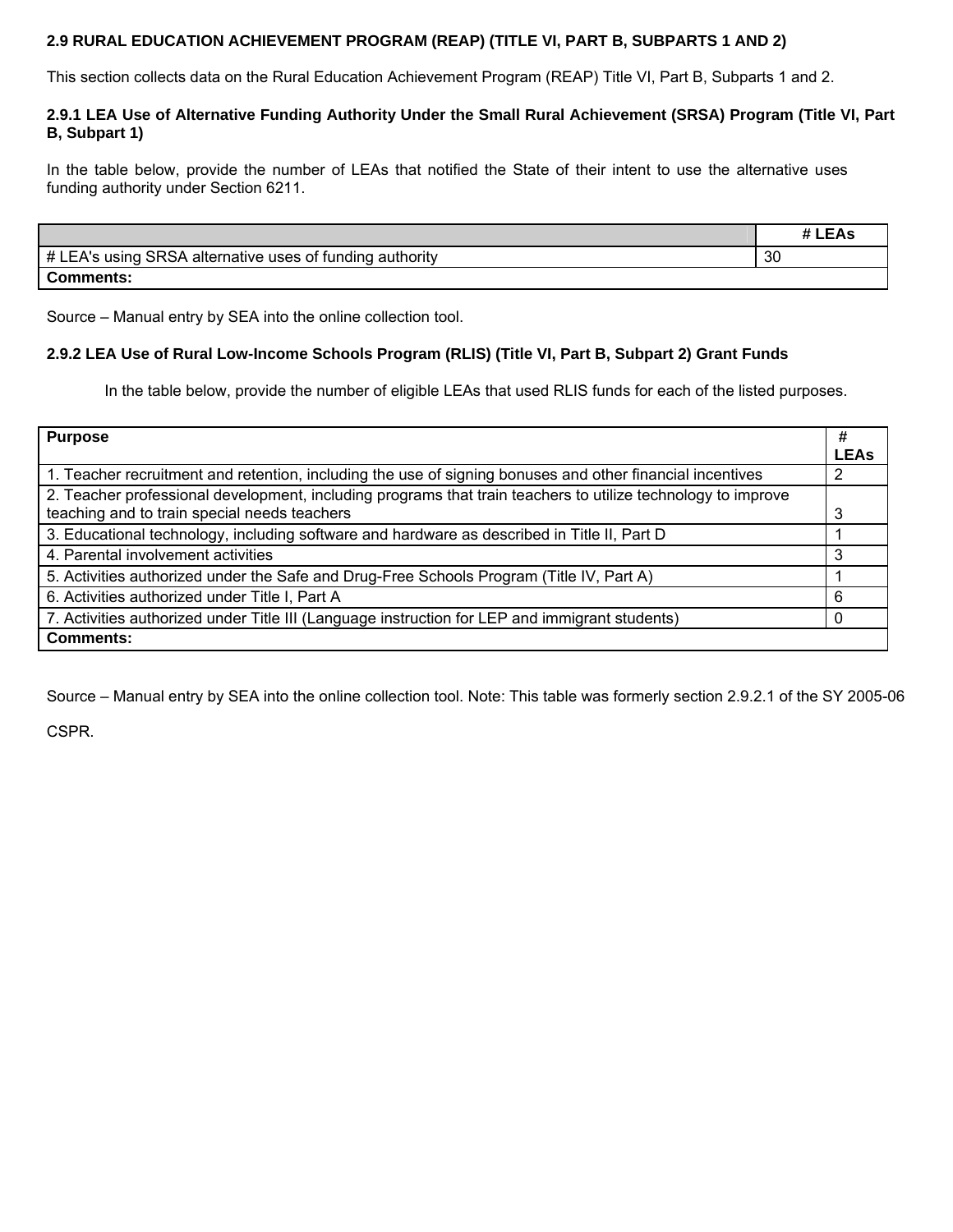### **2.9.2.1 Goals and Objectives**

In the space below, describe the progress the State has made in meeting the goals and objectives for the Rural Low-Income Schools (RLIS) Program as described in its June 2002 Consolidated State application. Provide quantitative data where available.

The response is limited to 8,000 characters.

Eight Colorado districts were eligible for Rural, Low-Income funds during the 2006-07 school year:

NCLB/State Performance Goal 1 -High Standards in Reading/Language Arts and Mathematics

Overall, 1 LEA made AYP but 7 did not. Of the 7 that did not, 4 made AYP in reading (3 didn't). None of the 7 made AYP in math.

NCLB/State Performance Goal 2 -English Proficiency in Reading/Language Arts and Mathematics

Four districts met AMAO targets in both reading and math; two did not; the remaining districts are non-applicable.

NCLB/State Performance Goal 3 -Highly Qualified Teachers

Two LEAs reached the 100% target; 6 did not.

NCLB/State Performance Goal 4 -Safe and Drug Free

There were no "persistently dangerous" schools in any of the eight LEAs.

NCLB/State Performance Goal 5 -Graduation from High School

One district increased its graduation rate from the 2005-06 school year. Seven had a declining rate.

Source – Manual entry by SEA into the online collection tool. Note: This table was formerly section 2.9.2.2 of the SY 2005-06 CSPR.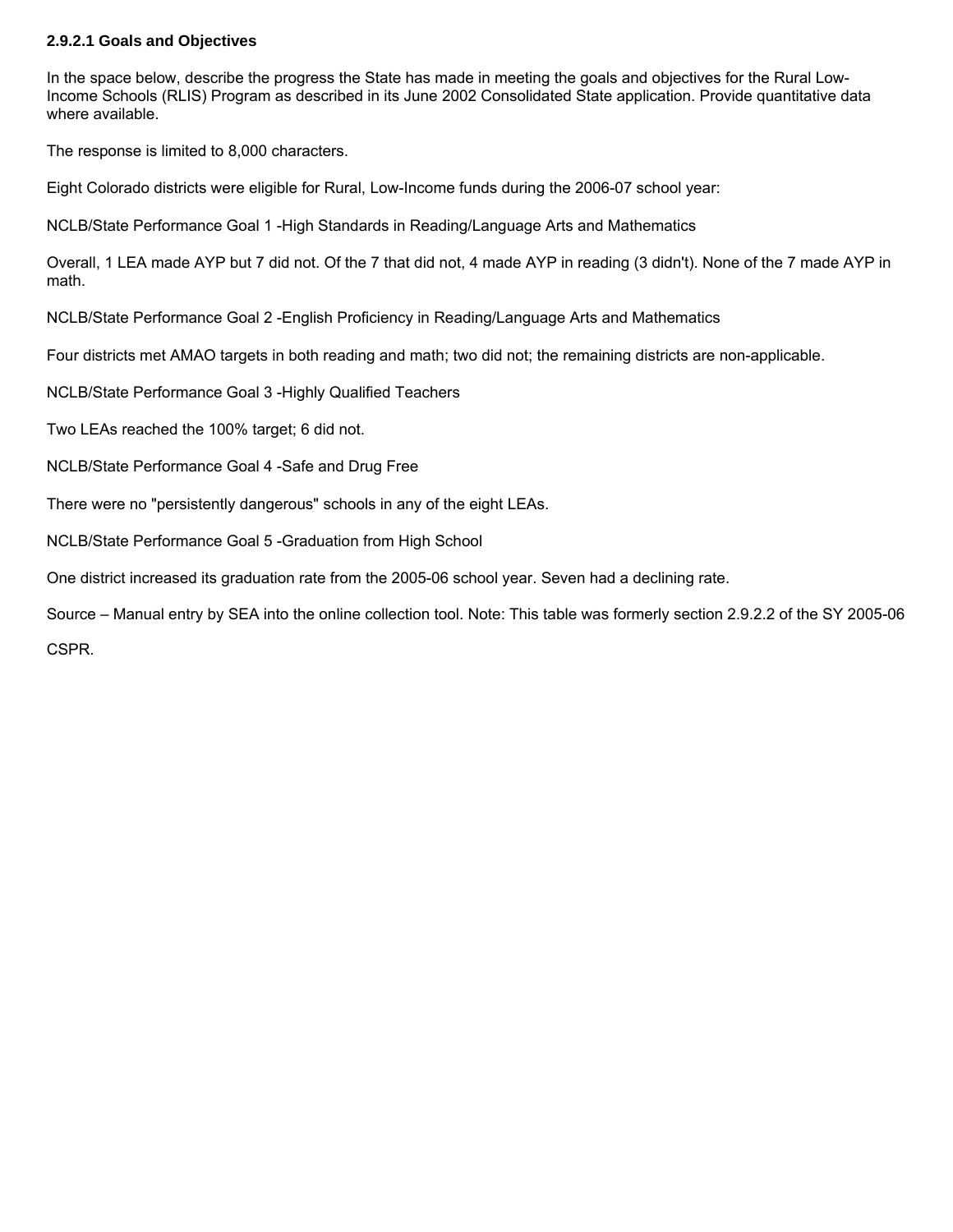# **2.10 FUNDING TRANSFERABILITY FOR STATE AND LOCAL EDUCATIONAL AGENCIES (TITLE VI, PART A, SUBPART 2)**

# **2.10.1 State Transferability of Funds**

| Did the State transfer funds under the State Transferability authority of Section 6123(a) |    |
|-------------------------------------------------------------------------------------------|----|
| during SY 2006-07?                                                                        | No |
| Comments:                                                                                 |    |

Source – Manual entry by SEA into the online collection tool.

# **2.10.2 Local Educational Agency (LEA) Transferability of Funds**

| Number of LEAs that notified the State that they were transferring funds under the |  |
|------------------------------------------------------------------------------------|--|
| LEA Transferability authority of Section 6123(b).                                  |  |
| Comments:                                                                          |  |

Source – Manual entry by SEA into the online collection tool.

### **2.10.2.1 Use of Funds**

In the tables below, provide the total number of LEAs that transferred funds to and from each eligible program and the total amount of funds transferred to and from each eligible program.

| Program                                                           | # LEAs<br><b>Transferring Funds</b><br><b>TO Eligible</b><br>Program | <b>Total Amount of Funds</b><br><b>Transferred TO Eligible</b><br>Program |
|-------------------------------------------------------------------|----------------------------------------------------------------------|---------------------------------------------------------------------------|
| Improving Teacher Quality State Grants (Section 2121)             |                                                                      | 51190.00                                                                  |
| Educational Technology State Grants (Section 2412(a)(2)(A))       |                                                                      | 0.00                                                                      |
| Safe and Drug-Free Schools and Communities (Section<br>4112(b)(1) | 0                                                                    | 0.00                                                                      |
| State Grants for Innovative Programs (Section 5112(a))            | Δ                                                                    | 49776.00                                                                  |
| Title I, Part A, Improving Basic Programs Operated by LEAs        | 3                                                                    | 187990.00                                                                 |

Source – Manual entry by SEA into the online collection tool. Note: This table was formerly part of section 2.10.2.2 of the SY

2005-06 CSPR.

| <b>Program</b>                                                    | # LEAs<br><b>Transferring Funds</b><br><b>FROM Eligible</b><br>Program | <b>Total Amount of Funds</b><br><b>Transferred FROM</b><br><b>Eligible Program</b> |
|-------------------------------------------------------------------|------------------------------------------------------------------------|------------------------------------------------------------------------------------|
| Improving Teacher Quality State Grants (Section 2121)             | 5                                                                      | 229257.00                                                                          |
| Educational Technology State Grants (Section 2412(a)(2)(A))       |                                                                        | 1211.00                                                                            |
| Safe and Drug-Free Schools and Communities (Section<br>4112(b)(1) | 4                                                                      | 58488.00                                                                           |
| State Grants for Innovative Programs (Section 5112(a))            |                                                                        | 0.00                                                                               |
| <b>Comments:</b>                                                  |                                                                        |                                                                                    |

Source – Manual entry by SEA into the online collection tool. Note: This table was

formerly part of section 2.10.2.2 of the SY 2005-06 CSPR.